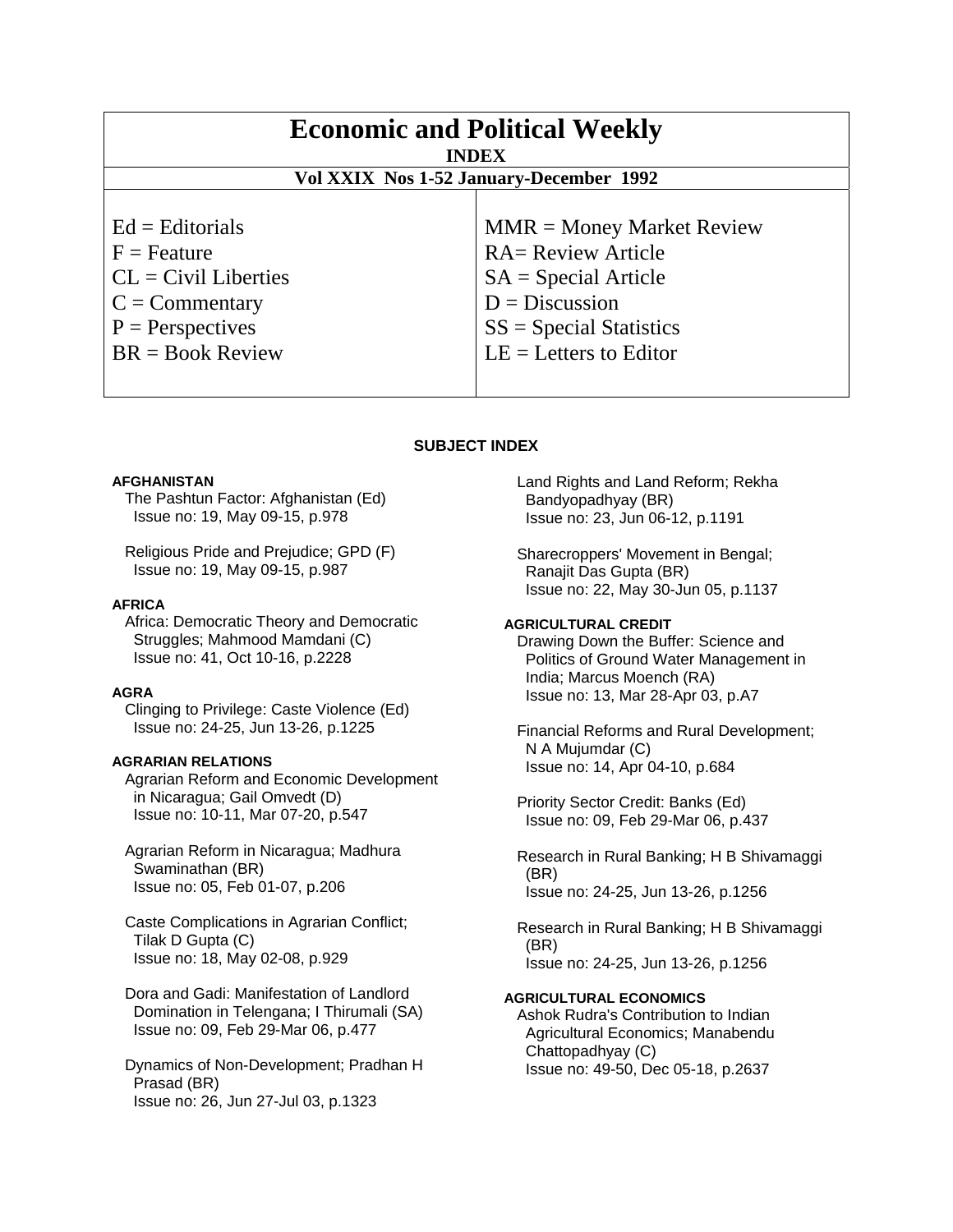## **AGRICULTURAL GROWTH AND DEVELOPMENT**

 Economics of Shifting Cultivation in India; K N Ninan (RA) Issue no: 13, Mar 28-Apr 03, p.A2

 Performance of Institutional Finance for Agricultural Development; Bhupat M Desai and N V Namboodiri (RA) Issue no: 51-52, Dec 19-Jan 01, p.A190

 Price Subsidies and Irrigation Investment in India: Macro Implications; D K Ratha and Atul Sarma (RA) Issue no: 39, Sep 26-Oct 02, p.A117

 Waiting for the Rains; JM (P) Issue no: 20-21, May 16-29, p.1043

## **AGRICULTURAL INCOME**

 Agriculture-Industry Linkage; Ashima Goyal (BR) Issue no: 46, Nov 14-20, p.2476

#### **AGRICULTURAL INVESTMENT**

 Falling Agricultural Investment and Its Consequences; A Ganesh Kumar (SA) Issue no: 42, Oct 17-23, p.2307

## **AGRICULTURAL LABOUR**

 Sustaining Serendipity?: Groundwater, Irrigation, Growth of Agricultural Production, and Poverty in Bangladesh; R W Palmer-Jones (RA) Issue no: 39, Sep 26-Oct 02, p.A128

## **AGRICULTURAL PLANNING AND POLICY**

 Falling Agricultural Investment and Its Consequences; A Ganesh Kumar (SA) Issue no: 42, Oct 17-23, p.2307

 Fixing Agricultural Prices: Issues and Experiences; V M Rao (RA) Issue no: 13, Mar 28-Apr 03, p.639

 Twenty Years Ago (August, 1972) (Ed) Issue no: 31-32, Aug 01-14, p.1634

## **AGRICULTURAL PRICES**

 Fixing Agricultural Prices: Issues and Experiences; V M Rao (RA) Issue no: 13, Mar 28-Apr 03, p.639

 Oilseeds: From Supply Management to Longer-Term Problems; D P Sharma (F) Issue no: 46, Nov 14-20, p.2450

## **AGRICULTURAL PRICES COMMISSION**

 D S Tyagi; V S Vyas (O) Issue no: 20-21, May 16-29, p.1046

## **AGRICULTURAL PRODUCTION**

 Ashok Rudra's Contribution to Indian Agricultural Economics; Manabendu Chattopadhyay (C) Issue no: 49-50, Dec 05-18, p.2637

 Peasants and Flexible Accumulation in the Third World: Producing Under Contract; Michael Watts (RA) Issue no: 30, Jul 25-31, p.PE90

 Rabi Crop to the Rescue; D P Sharma (F) Issue no: 18, May 02-08, p.919

 Rates of Return in Indian Agriculture; Sarthi Acharya (SA) Issue no: 03, Jan 18-24, p.111

 Record Rabi Oilseeds Crop; D P Sharma (F) Issue no: 07, Feb 15-21, p.310

 Sustaining Serendipity?: Groundwater, Irrigation, Growth of Agricultural Production, and Poverty in Bangladesh; R W Palmer-Jones (RA) Issue no: 39, Sep 26-Oct 02, p.A128

## **AGRICULTURAL PRODUCTS**

 Subsidising Agriculture: A Cross Country View; Ashok Gulati and A N Sharma (RA) Issue no: 39, Sep 26-Oct 02, p.A106

## **AGRICULTURAL REFORMS**

 Agrarian Reform in Nicaragua; Madhura Swaminathan (BR) Issue no: 05, Feb 01-07, p.206

 Agricultural Innovations in India; K Seeta Prabhu (BR) Issue no: 05, Feb 01-07, p.209

## **AGRICULTURAL SECTOR**

 Bank Profitability and Priority Sector Lending: From Populism to Impressionism; D N Ghosh (F) Issue no: 08, Feb 22-28, p.387

 D S Tyagi; R Swarup (LE) Issue no: 26, Jun 27-Jul 03, p.1290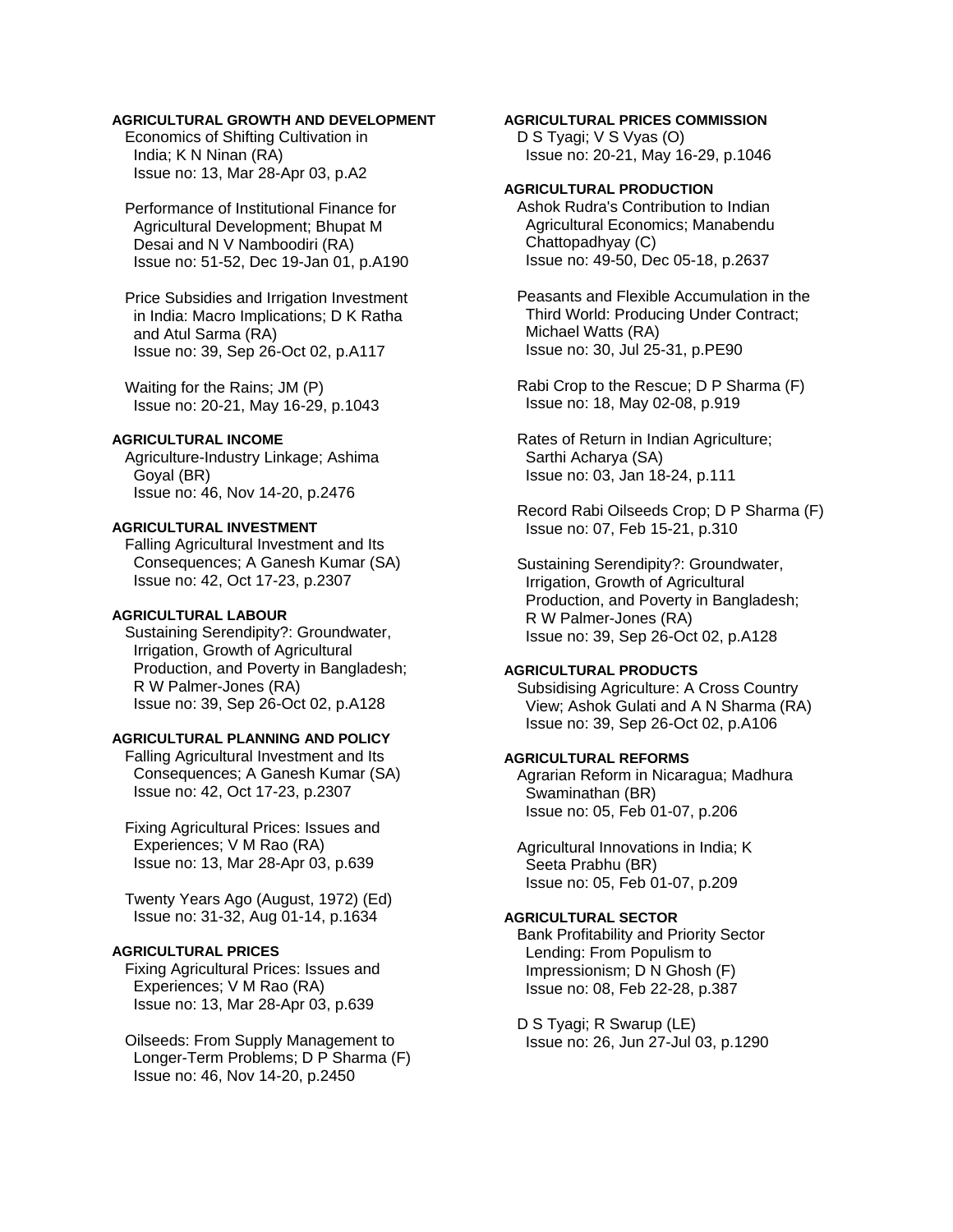## **AGRICULTURAL SECTOR**

 EGS and the Poor: Evidence from Longitudinal Village Studies; M J Bhende (RA) Issue no: 13, Mar 28-Apr 03, p.A19

 Pressure Groups in India; Sumanta Banerjee (BR) Issue no: 34, Aug 22-28, p.1800

 Rates of Return in Indian Agriculture; Sarthi Acharya (SA) Issue no: 03, Jan 18-24, p.111

 Rural Energy System and Agriculture: Alternative Scenarios for Gujarat; J P Painuly, Jyoti K Parikh and D R Shah (SA) Issue no: 34, Aug 22-28, p.1801

 Twenty Years Ago (November 4, 1972) (Ed) Issue no: 45, Nov 07-13, p.2394

## **AGRICULTURAL STATISTICS**

 Rates of Return in Indian Agriculture; Sarthi Acharya (SA) Issue no: 03, Jan 18-24, p.111

## **AGRICULTURAL SUBSIDY**

 Price Subsidies and Irrigation Investment in India: Macro Implications; D K Ratha and Atul Sarma (RA) Issue no: 39, Sep 26-Oct 02, p.A117

 Subsidising Agriculture; Anura S Widanapathirana (LE) Issue no: 49-50, Dec 05-18, p.2618

 Subsidising Agriculture: A Cross Country View; Ashok Gulati and A N Sharma (RA) Issue no: 39, Sep 26-Oct 02, p.A106

## **AGRICULTURAL WAGES**

 Workers' Response to Minimum Wages; K Jothi Sivagnanam and C Rajendran (LE) Issue no: 12, Mar 21-27, p.550

## **AGRIUCUTRAL PRICES**

 Hank Yarn Scheme a Flop; D P Sharma (F) Issue no: 15-16, Apr 11-24, p.735

#### **AHMEDABAD**

 Analysing the Housing Market; Kiran Wadhva (BR) Issue no: 17, Apr 25-May 01, p.888  Communal Riots in Ahmedabad; Asghar Ali Engineer (C) Issue no: 31-32, Aug 01-14, p.1641

 The Gandhian Experiment in Ahmedabad: Towards a Gramscian Reading; Arup Kumar Sen (SA) Issue no: 37, Sep 12-18, p.1987

 Repeating Old Arguments; Sujata Patel (BR) Issue no: 22, May 30-Jun 05, p.1140

 Routine Manoeuvres: Riots (Ed) Issue no: 30, Jul 25-31, p.1581

#### **AIADMK**

 'Off with Their Heads': Suppression of Dissent in Tamil Nadu; V Geetha and S V Rajadurai (C) Issue no: 23, Jun 06-12, p.1184

 Arithmetic of Power; M S S Pandian (LE) Issue no: 06, Feb 08-14, p.238

 The DMK Debacle: Causes and Portents; V Suresh (SA) Issue no: 42, Oct 17-23, p.2313

 Privilege and Prejudice (Ed) Issue no: 18, May 02-08, p.915

#### **AIDS**

 Facade of AIDS Prevention?; Siddharth Dube (C) Issue no: 15-16, Apr 11-24, p.757

 Perspectives on Environment and Development; Arun Ghosh (F) Issue no: 18, May 02-08, p.923

#### **ALBANIA**

 Women's Emancipation and Strategy of Development in Albania; Hafizullah Emadi (C) Issue no: 19, May 09-15, p.999

#### **ALCOHOLIC BEVERAGES**

 Andhra Pradesh's Anti-Liquor Movement; Kancha Haiah (C) Issue no: 45, Nov 07-13, p.2406

 Liquor Trade Banned; Abhay Bang (LE) Issue no: 35, Aug 29-Sep 04, p.1822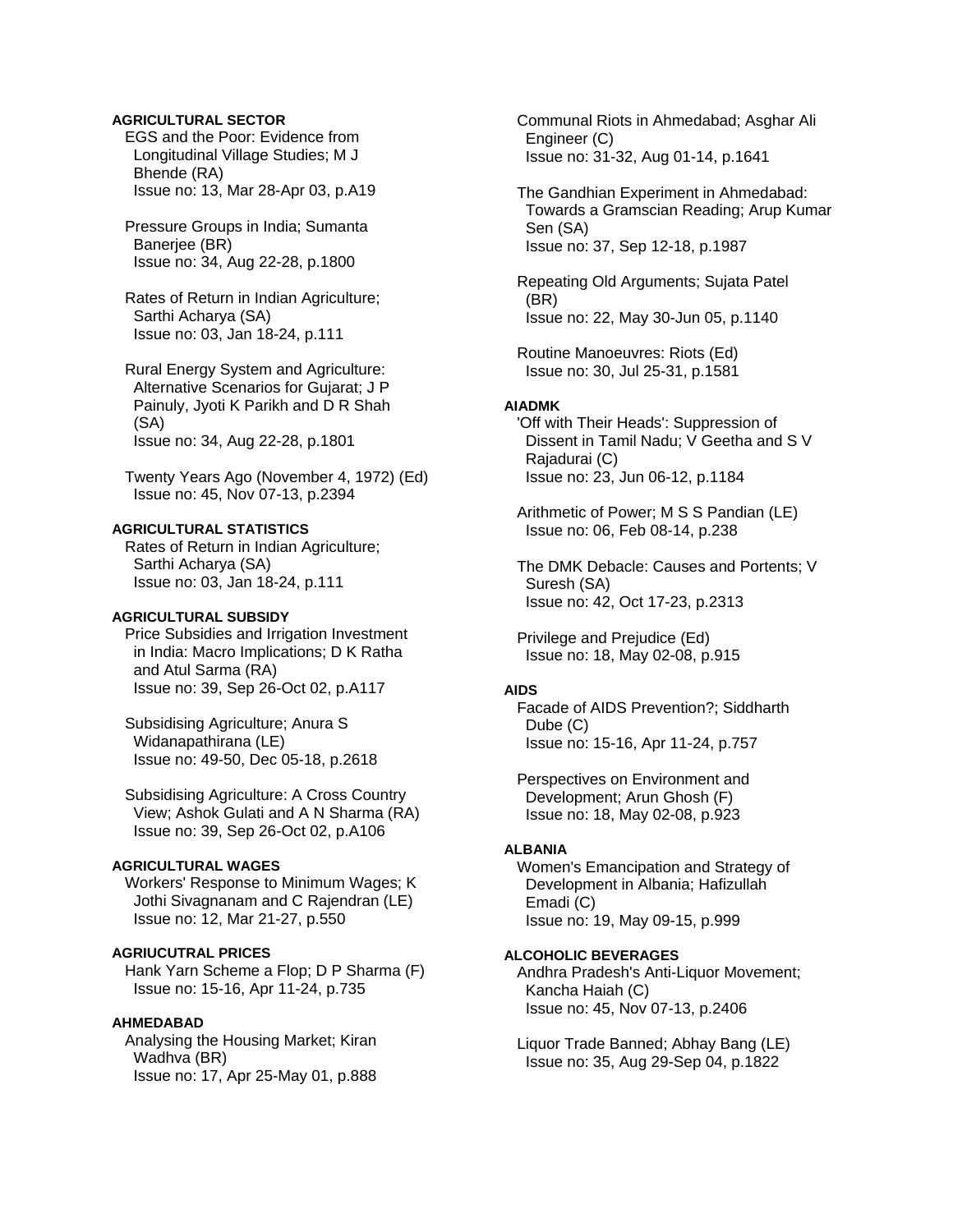## **ANDHRA PRADESH**

 Andhra Pradesh's Anti-Liquor Movement; Kancha Haiah (C) Issue no: 45, Nov 07-13, p.2406

 Attempt on Human Rights Activist's Life; S Guhan (LE) Issue no: 07, Feb 15-21, p.306

 A Bureaucratic Exercise: Andhra Pradesh; M Shatrugna (C) Issue no: 40, Oct 03-09, p.2160

 Congress [I] Popularity on Wane: Andhra Pradesh; M Shatrugna (C) Issue no: 24-25, Jun 13-26, p.1244

 Decks Cleared for Capitation Fee Colleges; M Shatrugna (C) Issue no: 22, May 30-Jun 05, p.1118

 Dora and Gadi: Manifestation of Landlord Domination in Telengana; I Thirumali (SA) Issue no: 09, Feb 29-Mar 06, p.477

 Economic Liberalism and Decline of Democracy: Case of Andhra Pradesh; K Balagopal (C) Issue no: 37, Sep 12-18, p.1958

 Education in Andhra; M Shatrugna (C) Issue no: 35, Aug 29-Sep 04, p.1849

 Lawless State; Venkata Rao (LE) Issue no: 08, Feb 22-28, p.374

 Literacy and Arrack in Andhra; M Shatrugna (C) Issue no: 48, Nov 28-Dec 04, p.2583

 More of the Same; M Shatrugna (C) Issue no: 41, Oct 10-16, p.2219

 Murder by Police; Rama S Melkote (LE) Issue no: 03, Jan 18-24, p.66

 PWG Ban- State Government Flouts Law; K G Kannabiran (C) Issue no: 24-25, Jun 13-26, p.1243

 Repression Unlimited: Andhra Pradesh (Ed) Issue no: 20-21, May 16-29, p.1037

 Revised Subsidised Rice Scheme: A Bureaucratic Fiat; M Shatrugna (C) Issue no: 15-16, Apr 11-24, p.759

 Revoke Ban on PWG; Tapan Bose (LE) Issue no: 23, Jun 06-12, p.1162

 Slaying of a Spirituous Demon; K Balagopal (C) Issue no: 46, Nov 14-20, p.2457

## **ANTHROPOLOGY**

 of Garbage, Modernity and the Citizen's Gaze; Dipesh Chakrabarty (SA) Issue no: 10-11, Mar 07-20, p.541

## **APARTHEID**

 South African Indians, India and 'New' South Africa; Dharampal (C) Issue no: 43-44, Oct 24-Nov 06, p.2357

#### **ART AND ARCHITECTURE**

 Art in the Age of Mechanical and 'Utsav'ical Reproduction; G P Deshpande (P) Issue no: 08, Feb 22-28, p.401

#### **ARTISTS**

 Sharjah Verdict; Anand (LE) Issue no: 48, Nov 28-Dec 04, p.2566

## **ASEAN COUNTRIES**

 Emerging Trade Alliances in Asia; M G G Pillai (C) Issue no: 05, Feb 01-07, p.199

## **ASIA**

 Emerging Trade Alliances in Asia; M G G Pillai (C) Issue no: 05, Feb 01-07, p.199

 Examining Rural Development; Rajagopalan (BR) Issue no: 10-11, Mar 07-20, p.523

#### **ASIA, SOUTH**

 Facing Globalisation: Labour (Ed) Issue no: 15-16, Apr 11-24, p.732

 Neighbours and Borders-IV: South Asian Democracies: Old and New; Anirudha Gupta (C) Issue no: 43-44, Oct 24-Nov 06, p.2354

 On Bilateral Relations in South Asia; Bhabani Sen Gupta (BR) Issue no: 05, Feb 01-07, p.207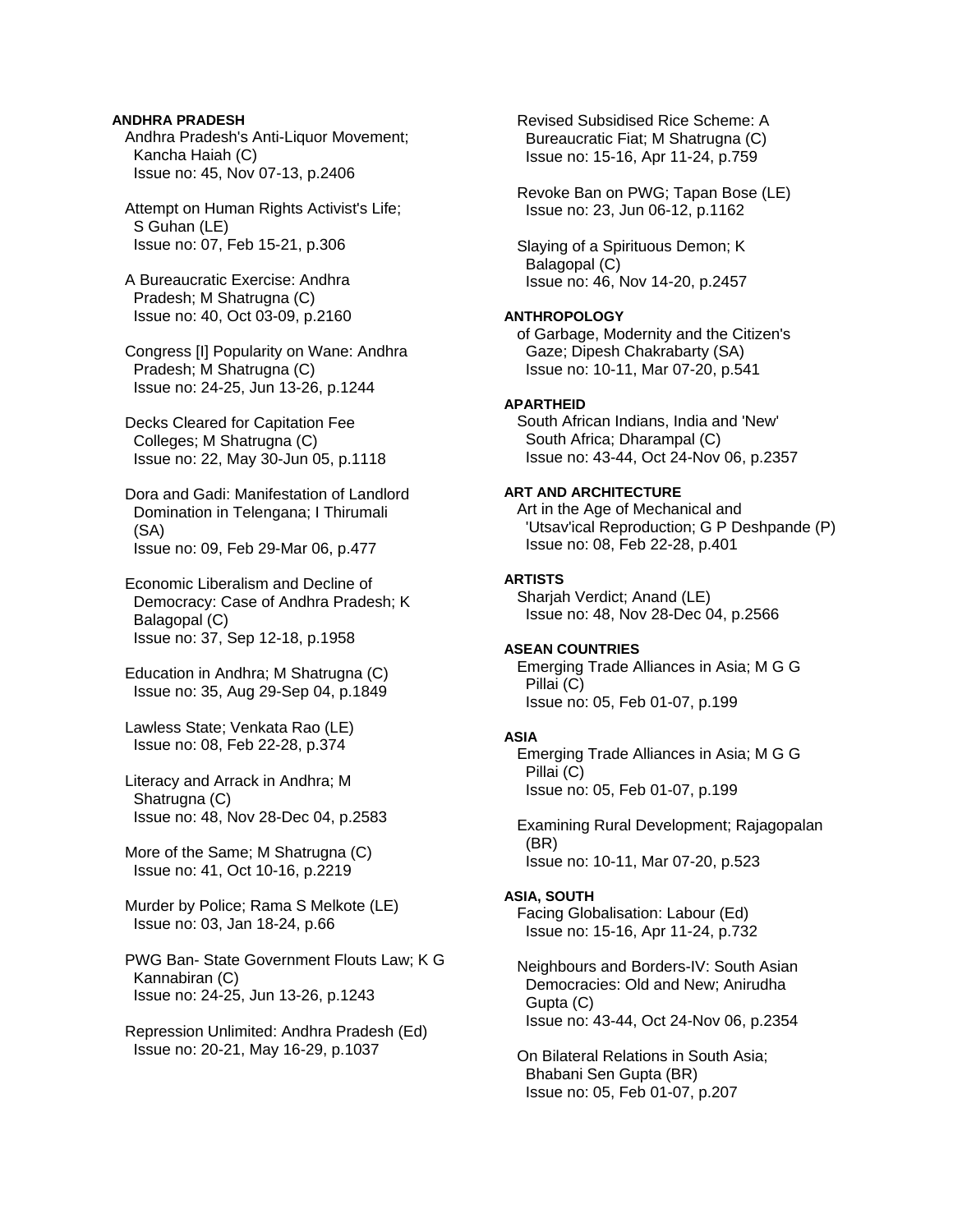## **ASIA, SOUTH-EAST**

 Australia Moving South-East; M G G Pillai  $(C)$ Issue no: 17, Apr 25-May 01, p.881

 Globalisation and South-East Asia; D N Ghosh (BR) Issue no: 04, Jan 25-31, p.153

#### **ASIA, WEST**

 De-Essentialising Islam; Vinay Lal (BR) Issue no: 24-25, Jun 13-26, p.1257

 Fresh Setback: West Asia (Ed) Issue no: 51-52, Dec 19-Jan 01, p.2674

 Third World and Arms Trade; Frederick F Clairmonte (C) Issue no: 08, Feb 22-28, p.398

## **ASSAM**

 'Rough Justice': Assam (C) Issue no: 03, Jan 18-24, p.85

 Abuse of Preventive Detention: Assam (Ed) Issue no: 13, Mar 28-Apr 03, p.612

 Army in Assam: Pushing India Towards Disintegration; KC (C) Issue no: 23, Jun 06-12, p.1181

 Assam: Invoking NSA to Stifle Human Rights; KC (C) Issue no: 33, Aug 15-21, p.1723

 Back to Bad Old Days: Assam; Kamaroopi (C) Issue no: 26, Jun 27-Jul 03, p.1307

 Economics of Shifting Cultivation in India; K N Ninan (RA) Issue no: 13, Mar 28-Apr 03, p.A2

 Now There, Now Not there: Assam; Kamaroopi (C) Issue no: 30, Jul 25-31, p.1593

 On Collision Course: Assam (Ed) Issue no: 36, Sep 05-11, p.1880

 One that Walked Away: Assam (Ed) Issue no: 17, Apr 25-May 01, p.857

 Tribal Question in Assam; Monirul Hussain  $(C)$ Issue no: 20-21, May 16-29, p.1047

**AUSTRALIA**  Australia Moving South-East; M G G Pillai  $(C)$  Issue no: 17, Apr 25-May 01, p.881 **AUTOMOBILE INDUSTRY**  Uttar Pradesh: Workers Challenge Privatisation; Mukul (C) Issue no: 01-02, Jan 04-17, p.25 **AWARDS AND REWARDS**  Tribute to Indigenous Peoples' Struggle: Nobel Price Prize (Ed) Issue no: 47, Nov 21-27, p.2514 **AYODHYA DISPUTE**  Assault on Babri Masjid; S Ravi Rajan (LE) Issue no: 51-52, Dec 19-Jan 01, p.2670 Ayodhya and After (Ed) Issue no: 49-50, Dec 05-18, p.2619 Can the PM be Trusted: Politics (Ed) Issue no: 49-50, Dec 05-18, p.2620 Count Down to Kar Seva; Amaresh Misra (C) Issue no: 48, Nov 28-Dec 04, p.2582 Countering the 'Sangh Parivar': Combining Punitive Measures with Ideational Offensive; Ajit Roy (C) Issue no: 51-52, Dec 19-Jan 01, p.2687 Destruction of Babri Masjid; A K Roy (LE) Issue no: 49-50, Dec 05-18, p.2618 Destruction of Evidence: Mandir Masjid (Ed) Issue no: 40, Oct 03-09, p.2140 Emerging Reality after Ayodhya; Amresh Mishra (C) Issue no: 51-52, Dec 19-Jan 01, p.2689 History, Politics and Economics; Arun Ghosh (F) Issue no: 51-52, Dec 19-Jan 01, p.2681 Only a Respite: Ayodhya (Ed) Issue no: 47, Nov 21-27, p.2512 Pluralism and Secularism: Lessons of Ayodhya; Rajni Kothari (P) Issue no: 51-52, Dec 19-Jan 01, p.2695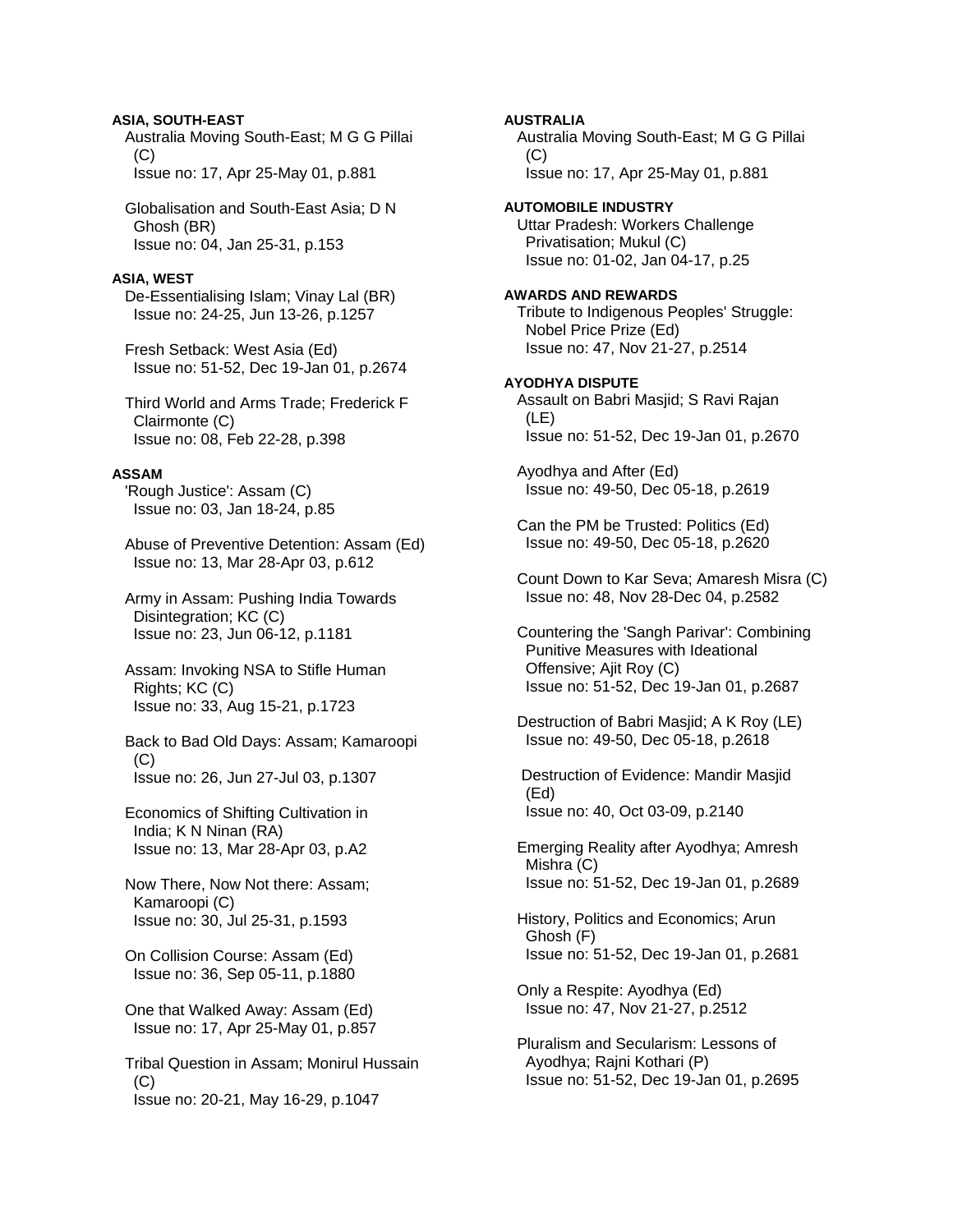## **AYODHYA DISPUTE**

 The Retreat: Ayodhya (Ed) Issue no: 51-52, Dec 19-Jan 01, p.2673

 Unrealistic Expectations: Judiciary (Ed) Issue no: 29, Jul 18-24, p.1512

 Where Will It End: Religion in Politics (Ed) Issue no: 43-44, Oct 24-Nov 06, p.2336

## **BACKWARD CLASSES**

 'Merit' in Command: Caste (Ed) Issue no: 34, Aug 22-28, p.1769

 Caste Conflict in Karnataka; Ambrose Pinto (C) Issue no: 28, Jul 11-17, p.1465

 Comprehending Equalities; S Guhan (RA) Issue no: 31-32, Aug 01-14, p.1657

 Identifying Other Backward Classes; A Ramaiah (SA) Issue no: 23, Jun 06-12, p.1203

 Occupation-Based Reservation; G Thimmaiah (LE) Issue no: 39, Sep 26-Oct 02, p.2078

 Speaking for Backward Classes; R K Ramaswamy (LE) Issue no: 36, Sep 05-11, p.1878

### **BALANCE OF PAYMENT**

 Balance of Payments Problem: Selective Measures Hold the Key; Ravinder Goel (C) Issue no: 07, Feb 15-21, p.323

 The Economy and the Budget; V M Dandekar (SA) Issue no: 15-16, Apr 11-24, p.811

 Financial Programming for Stabilisation: Some Notes on IMF Model; Ranjit Sau (SA) Issue no: 10-11, Mar 07-20, p.531

 Forgetting to Remember; T Krishna Kumar (P) Issue no: 42, Oct 17-23, p.2297

 IMF's Financial Programming; Ravindra H Dholakia (D) Issue no: 27, Jul 04-10, p.1438

 Making of Payments Crisis: India 1991; Ranjit Sau (SA) Issue no: 33, Aug 15-21, p.1741

 Policy Frame for Support to Deemed Exports; Kalyan M Raipuria and Purnima M Gupta (SA) Issue no: 06, Feb 08-14, p.291

 Siren Song of Rupee Convertibility; S K Verghese (C) Issue no: 04, Jan 25-31, p.145

#### **BANARAS**

 Banaras Rocked by Communal Violence; Asghar Ali Engineer (C) Issue no: 10-11, Mar 07-20, p.509

#### **BANGLADESH**

 Appeasing Fundamentalists: Bangladesh (Ed) Issue no: 34, Aug 22-28, p.1770

 Bangladesh: Democracy Dhaka-Style (C) Issue no: 30, Jul 25-31, p.1601

 Cyclones in Bangladesh: A History of Mismanagement; Peter Custers (C) Issue no: 07, Feb 15-21, p.327

 Political Games: Bangladesh Refugees (Ed) Issue no: 39, Sep 26-Oct 02, p.2080

 Sustaining Serendipity?: Groundwater, Irrigation, Growth of Agricultural Production, and Poverty in Bangladesh; R W Palmer-Jones (RA) Issue no: 39, Sep 26-Oct 02, p.A128

 US Food Aid and Public Policy in Bangladesh; Kamal Uddin Ahmed (C) Issue no: 12, Mar 21-27, p.574

#### **BANK LOANS**

 Closing in for the Kill: New Delhi; BM (C) Issue no: 51-52, Dec 19-Jan 01, p.2685

#### **BANKING REFORMS**

 Financial Reforms and Rural Development; N A Mujumdar (C) Issue no: 14, Apr 04-10, p.684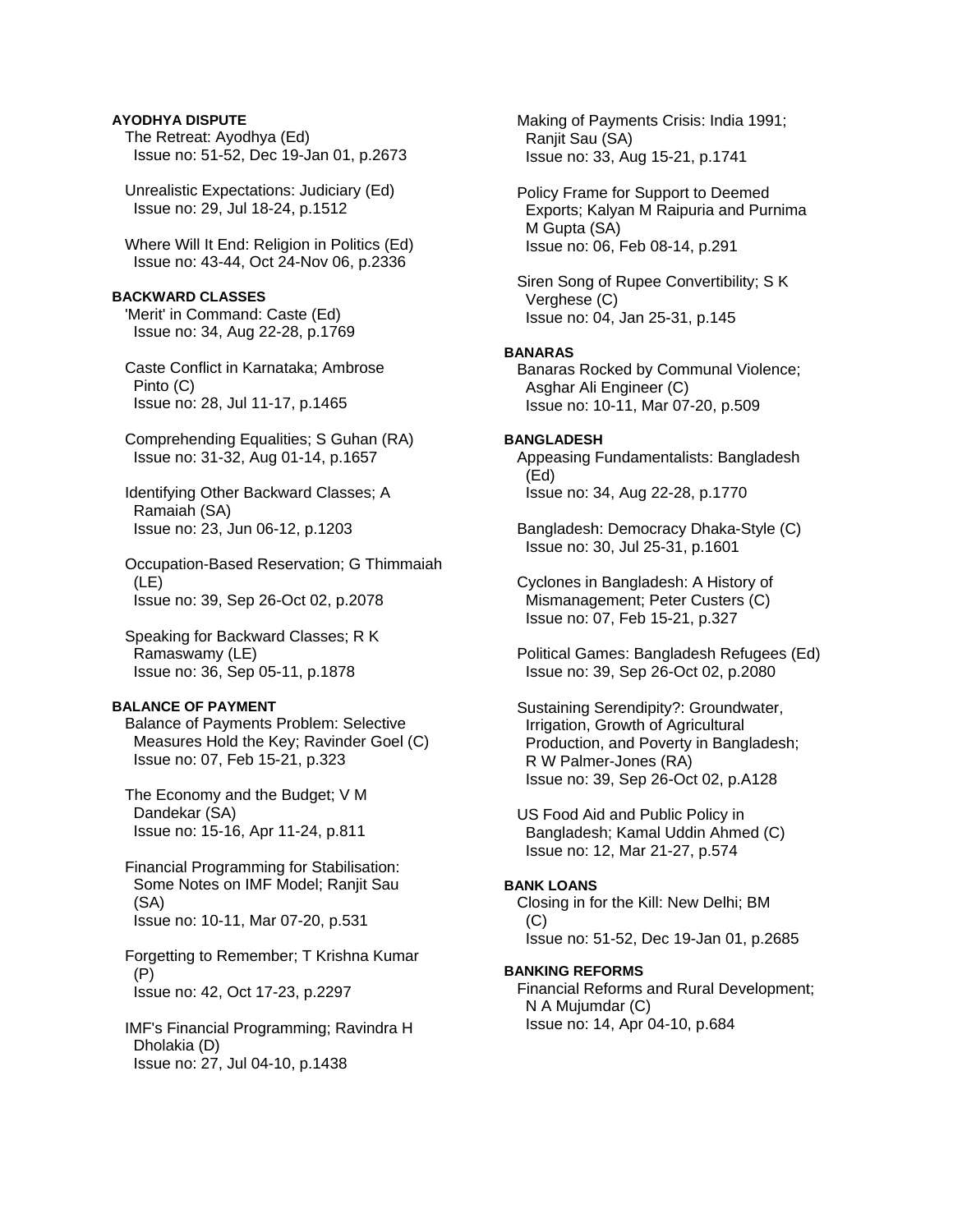## **BANKS AND BANKING**

 After Such Knowledge... (Ed) Issue no: 30, Jul 25-31, p.1579

 Banks, the Stock Market, and Making Money; JM (P) Issue no: 22, May 30-Jun 05, p.1112

 Change of Course?: Interest Rates (Ed) Issue no: 46, Nov 14-20, p.2448

 De-Ruralisation of Big Banks; H B Shivamaggi (D) Issue no: 47, Nov 21-27, p.2563

 Institutional Credit for Rural Development: Proper Risk-Management or Group Lending?; D Narayana (RA) Issue no: 39, Sep 26-Oct 02, p.A122

 Research in Rural Banking; H B Shivamaggi (BR) Issue no: 24-25, Jun 13-26, p.1256

 Research in Rural Banking; H B Shivamaggi (BR) Issue no: 24-25, Jun 13-26, p.1256

 Soaring Money Supply: Money and Banking  $(C)$ Issue no: 24-25, Jun 13-26, p.1241

#### **BARODA**

 Gender and Communal Riots; Bhavna Mehta and Trupti Shah (C) Issue no: 47, Nov 21-27, p.2522

## **BEEDI INDUSTRY**

 Impact of Co-operativisation on Working Conditions: Study of Beedi Industry in Kerala; M Mohandas and P V Praveen Kumar (SA) Issue no: 26, Jun 27-Jul 03, p.1333

## **BENGAL**

 Development and Underdevelopment in Bengal: Castes, Communities and the State; Willem Van Schendel and Abhijit Dasgupta (C) Issue no: 14, Apr 04-10, p.692

 Medical Policy in Colonial Bengal; V R Muraleedharan (BR) Issue no: 19, May 09-15, p.1005

 Sharecroppers' Movement in Bengal; Ranajit Das Gupta (BR) Issue no: 22, May 30-Jun 05, p.1137

 Waste and the Permanent Settlement in Bengal; Vinay Krishin Gidwani (RA) Issue no: 04, Jan 25-31, p.PE39

# **BHOPAL GAS DISASTER**

 Who Pays for the Champagne?; Aparna Viswanathan (C) Issue no: 06, Feb 08-14, p.259

## **BIHAR**

 An Alliance at Stake: Bihar (Ed) Issue no: 42, Oct 17-23, p.2272

 The Bara Killings; Suniti Kumar Ghosh (LE) Issue no: 15-16, Apr 11-24, p.730

 Bara Massacre and After; Krishna Chaitanya (C) Issue no: 15-16, Apr 11-24, p.761

 Bihar Famine, 1966-67 and Maharashtra Drought, 1970-73: The Demographic Consequences; Tim Dyson and Arup Maharatna (SA) Issue no: 26, Jun 27-Jul 03, p.1325

 Bihar's Bane: Slow Progress on Land Reforms; Indu Bharti (C) Issue no: 13, Mar 28-Apr 03, p.628

 Bihar's Land Liberation Struggles; Mukul (C) Issue no: 34, Aug 22-28, p.1780

 Caste and Class in India; Sharit K Bhowmik (C) Issue no: 24-25, Jun 13-26, p.1246

 Caste Complications in Agrarian Conflict; Tilak D Gupta (C) Issue no: 18, May 02-08, p.929

 Caste Politics: Bihar (Ed) Issue no: 07, Feb 15-21, p.209

 Confusing Categories and Flawed Arguments; Gaurang Ranjan Sahay (BR) Issue no: 33, Aug 15-21, p.1739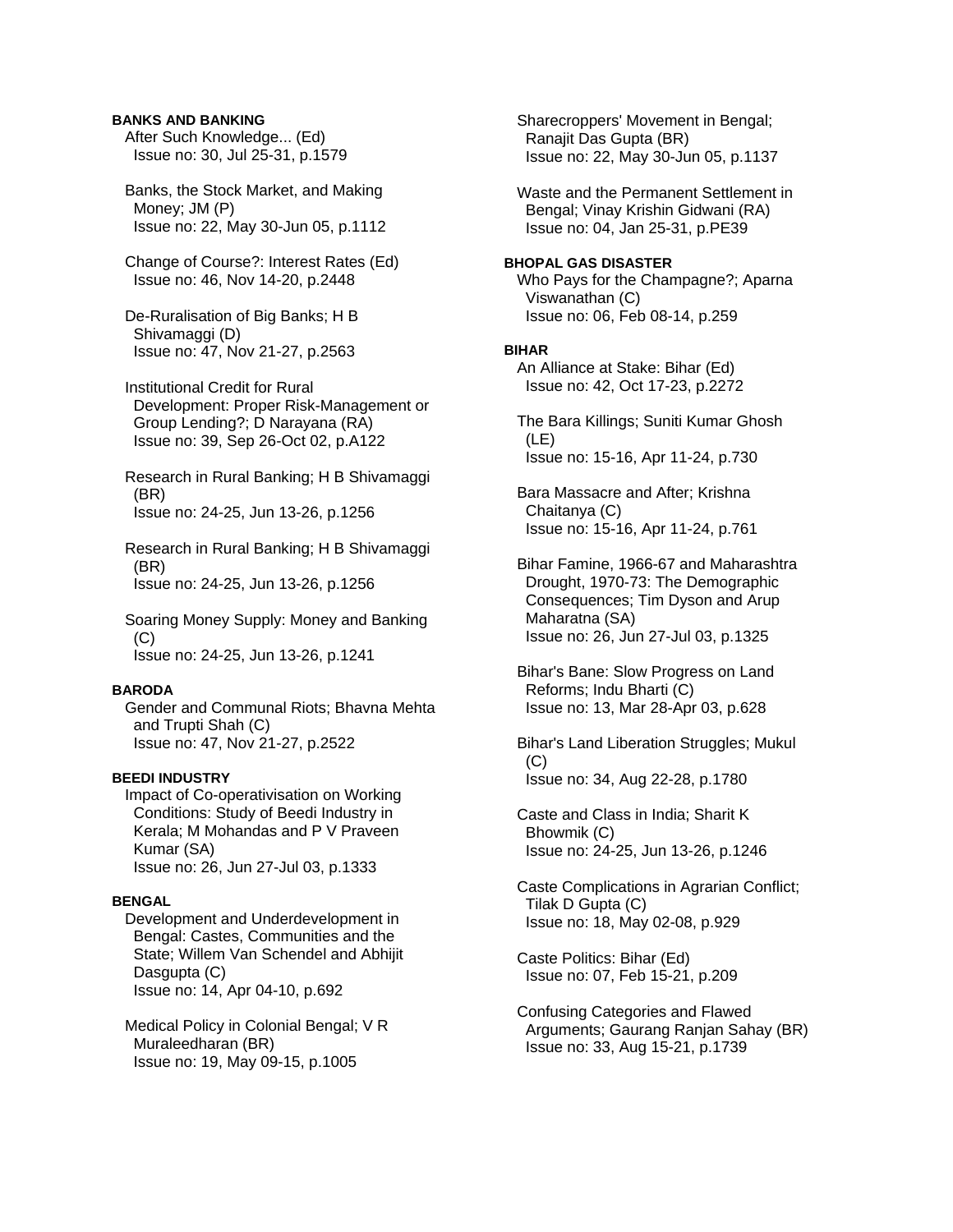## **BIHAR**

 Dynamics of Non-Development; Pradhan H Prasad (BR) Issue no: 26, Jun 27-Jul 03, p.1323

 End of News Censorship for Prisoners in Bihar; Indu Bharti (C) Issue no: 24-25, Jun 13-26, p.1242

 Follow the Rainbow; Victor Das (C) Issue no: 10-11, Mar 07-20, p.507

 The Jharkhandis: Vision and Reality. A Micro-Study of Singhbhum; Srabani Raichaudhuri (SA) Issue no: 47, Nov 21-27, p.2551

 Roots of Violence: Bihar (Ed) Issue no: 08, Feb 22-28, p.376

 Shifting Alliances: Bihar (Ed) Issue no: 45, Nov 07-13, p.2393

 Sitamarhi on Fire; Asghar Ali Engineer (C) Issue no: 46, Nov 14-20, p.2462

 Towards a United Left in Bihar; Krishna Chaitanya (C) Issue no: 38, Sep 19-25, p.2025

 Yadav Ascendancy in Bihar Politics; Tilak D Gupta (C) Issue no: 26, Jun 27-Jul 03, p.1304

## **BIODIVERSITY**

 Levels of Struggle: Environment (Ed) Issue no: 10-11, Mar 07-20, p.489

 Local Self-Governments and Geometry of Biodiversity Conservation: Roots of Incompatibility; A Damodaran (SA) Issue no: 08, Feb 22-28, p.419

 Politics of Biodiversity Convention; Ashish Kothari (C) Issue no: 15-16, Apr 11-24, p.749

#### **BIOGRAPHY AND AUTOBIOGRAPHY**

 Man's Truest Monument...; Deena Khatkhate  $(F)$ Issue no: 28, Jul 11-17, p.1459

## **BIOMASS**

 A `Critique of `DEFENDUS'; Shripad Dharmadhikari and Girish Sant (D) Issue no: 41, Oct 10-16, p.2263

#### **BIOTECHNOLOGY**

 Costly Mistakes: Seeds Policy (Ed) Issue no: 31-32, Aug 01-14, p.1633

 Patenting of Life Forms: What It Implies; Suman Sahai (C) Issue no: 17, Apr 25-May 01, p.878

 Politics of Biodiversity Convention; Ashish Kothari (C) Issue no: 15-16, Apr 11-24, p.749

## **BIRTH RATE**

 Decline in Sex Ratio: Alternative Explanation Revisited; S Irudaya Rajan, U S Mishra and K Navaneetham (D) Issue no: 46, Nov 14-20, p.2505

#### **BJP**

 Beginning of Realignment: Politics (Ed) Issue no: 10-11, Mar 07-20, p.488

 BJP and Congress: Politics of Confrontation: Madhya Pradesh (C) Issue no: 09, Feb 29-Mar 06, p.456

 BJP Gains by Default: Uttar Pradesh; Amaresh Misra (C) Issue no: 08, Feb 22-28, p.393

 BJP in a Bind (Ed) Issue no: 19, May 09-15, p.975

 BJP in South India: 1991 General Election; James Manor (SA) Issue no: 24-25, Jun 13-26, p.1267

 Camel-Trading, Rajasthan Style (C) Issue no: 29, Jul 18-24, p.1533

 Fall-Out of Yatra: Politics (Ed) Issue no: 06, Feb 08-14, p.240

 In True Colours: BJP (Ed) Issue no: 27, Jul 04-10, p.1357

 Nefarious Game: Politics (Ed) Issue no: 29, Jul 18-24, p.1512

 On BJP Tyranny; D K Malviya (LE) Issue no: 48, Nov 28-Dec 04, p.2566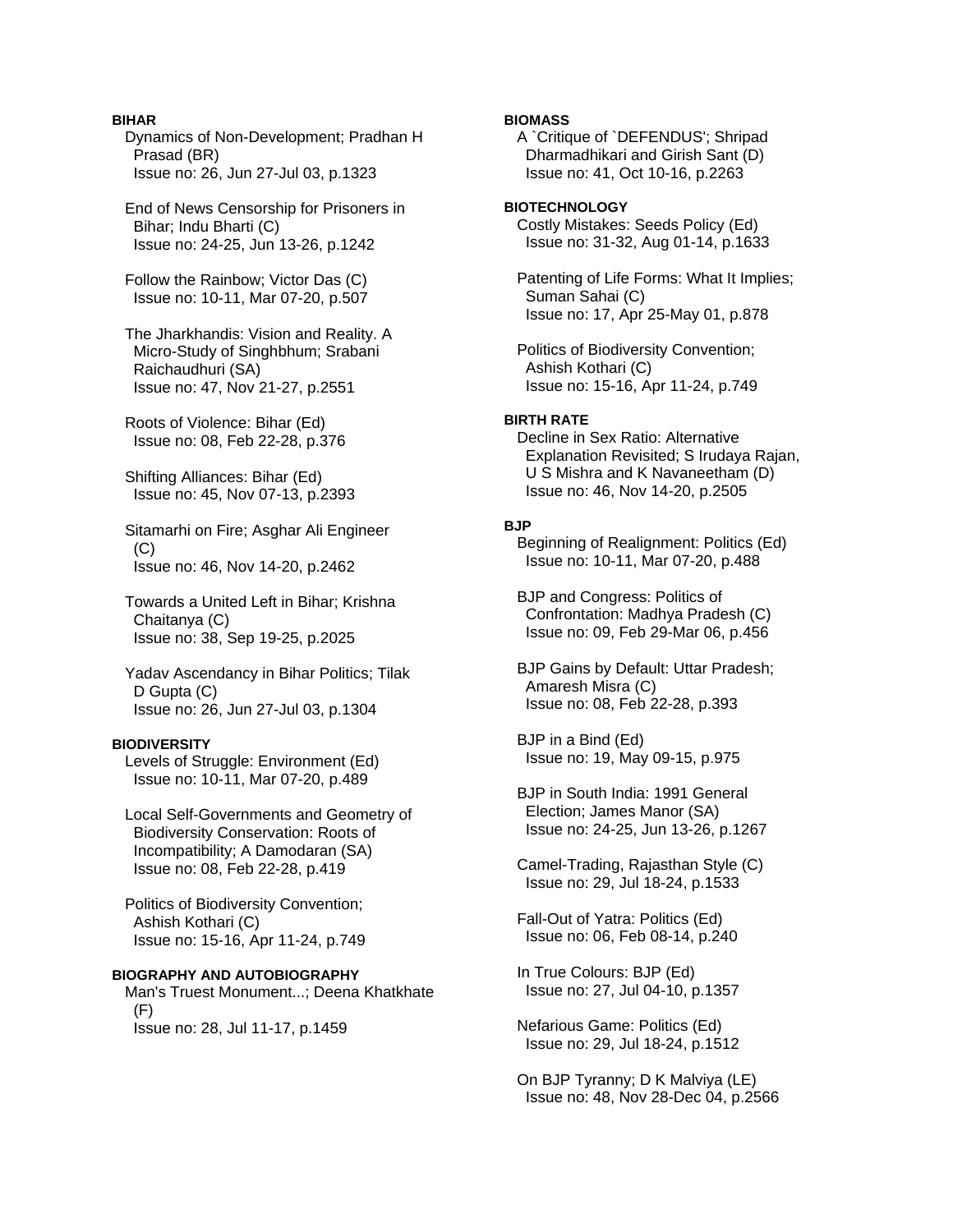## **BJP**

 Season of Lethargy (Ed) Issue no: 22, May 30-Jun 05, p.1103

 Uttar Pradesh: Motion without Movement; Amaresh Misra (C) Issue no: 18, May 02-08, p.933

#### **BODOS**

 Back to Bad Old Days: Assam; Kamaroopi (C) Issue no: 26, Jun 27-Jul 03, p.1307

#### **BOOKS REVIEWED**

 Ahmed, Akbar S: "Pakistan: The Social Sciences Perspective" Issue no : 30, Jul 25-31, p.1609

 Alamgir, Mohiuddin and Poonam Arora: "Providing Food Security for all" Issue no : 48, Nov 28-Dec 04, p.2598

 Altbach, Philip G: "Publishing and Development in the Third World" Issue no : 27, Jul 04-10, p.1394

 Amsden, Alice H: "Asia's Next Giant- South Korea and Late Industrialisation" Issue no : 08, Feb 22-28, p.405

 Bala, Poonam: "Imperialism and Medicine in Bengal: A Socio-Historical Perspective" Issue no : 19, May 09-15, p.1005

 Balakrishnan, Pulapre: "Pricing and Inflation in India" Issue no : 39, Sep 26-Oct 02, p.2104

 Banerjee, Dipak (ed): "Essays in Economic Analysis and Policy: A Tribute to Bhabatosh Datta" Issue no : 41, Oct 10-16, p.2238

 Banuri, Tariq (ed): "Economic Liberalisation: No Panacea" Issue no : 18, May 02-08, p.948

 Bartholomew, James R: "The Formation of Science in Japan (Building a Research Tradition)" Issue no : 51, Dec 19-Jan 01, p.2699

 Bentley, James: "Between Marx and Christ: The Dialogue in German-Speaking Eurpe, 1870-1970" Issue no : 37, Sep 12-18, p.1980

- Bernal, Martin: "Black Athena-The Afroasiatic Roots of Classical Civilisation: Vol.II. The Archaeological and Documentary Evidence" Issue no : 42, Oct 17-23, p.2302
- Bhatt, R S: "Financial System for Economic Development" Issue no : 29, Jul 18-24, p.1539
- Blankenbergh, Floris P: "Appropriate Technologies for Rural Development in India" Issue no : 19, May 09-15, p.1007

 Bradnock, Robert: "India's Foreign Policy since 1971" Issue no : 23, Jun 06-12, p.1194

 Brass, Paul: "Ethnicity and Nationalism: Theory and Comparision" Issue no : 03, Jan 18-24, p.95

 Centre for Development of Instructional Technology: "Indian Social and Economic Development: An Index to the Literature, 1990" Issue no : 18, May 02-08, p.950

 Chaudhuri, Pramit: "The Economic Theory of Growth" Issue no : 43, Oct 24-Nov 06, p.2365

 Chomsky, Noam: "Deterring Democracy" Issue no : 14, Apr 04-10, p.700

 Clark, Ramsey et al: "War Crimes: A Report on United States War Crimes Against Iraq" Issue no : 42, Oct 17-23, p.2304

 Cooper, Adrienne: "Sharecropping and Share Croppers' Struggles in Bengal 1930-1950" Issue no : 22, May 30-Jun 05, p.1137

 D'Cunha, Jean: "The Legalisation of Prostitution: A Sociological Inquiry into the Law Relating to Prostitution in India and the West" Issue no : 14, Apr 04-10, p.699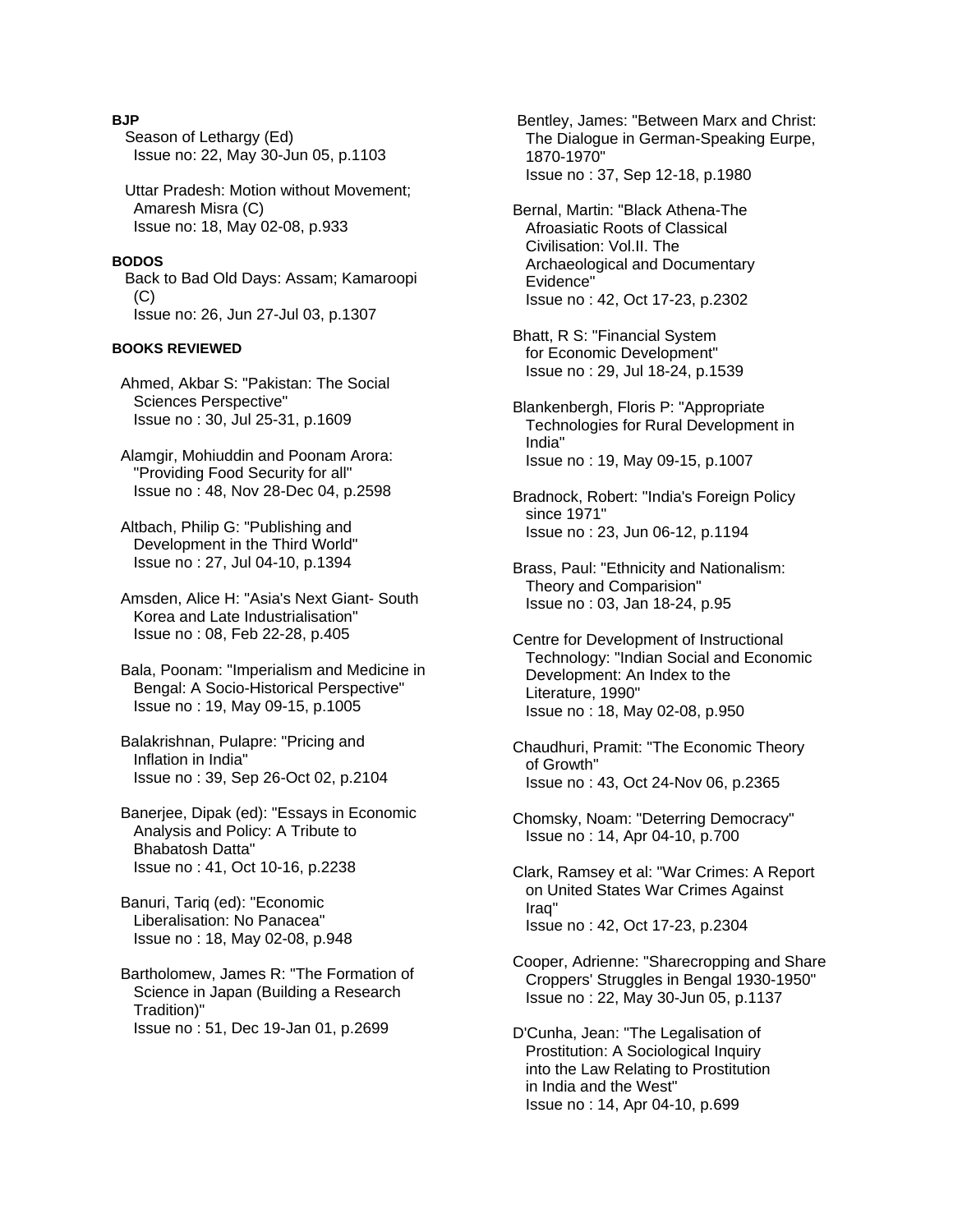## **BOOKS REVIEWED**

 Dasgupta, Satadal: "Diffusion of Agricultural Innovations in India" Issue no : 05, Feb 01-07, p.209

 Desai, B M and N V Namboodiri: "Institutional Finance for Agriculture" Issue no : 24, Jun 13-26, p.1256

 Dhawan, B D: "Studies in Minor Irrigation with Special Reference to Groundwater" Issue no : 12, Mar 21-27, p.583

 Dhawan, B D (ed): "The Big Dams: Claims and Counter Claims" Issue no : 30, Jul 25-31, p.1607

 Dietrich, Gabriele: "Reflections on the Women's Movement in India: Religion, Ecology, Development" Issue no : 45, Nov 07-13, p.2420

 Dixon, Chris: "South-East Asia in the World Economy: A Regional Geography" Issue no : 04, Jan 25-31, p.153

 Enriquez, Laura J: "Harvesting Change- Labour and Agrarian Reform in Nicaragua 1979-1990" Issue no : 05, Feb 01-07, p.206

 Fischer, Michael M J and Mehdi Abedi: "Debating Muslims: Cultural Dialogues in Postmodernity and Tradition" Issue no : 24, Jun 13-26, p.1257

 Ghosh, A; A Sinha; D Chakraborty and S Bhattacharyya: "Measurement of the Impact of Agricultural Output on the Market for Manufacturers" Issue no : 46, Nov 14-20, p.2476

 Ghosh, Partha: "Cooperation and Conflict in South Asia" Issue no : 05, Feb 01-07, p.207

 Gordon, Leonard R: "Brothers against the Raj: A Biography of Indian Nationalists Sarat and Subhas Chandra Bose" Issue no : 04, Jan 25-31, p.155

 Hallencreuptz, Carl Fredrik and Mai Palmberg (ed): "Religion and Politics in Southern Africa" Issue no : 15, Apr 11-24, p.782

 Harriss, John; K P Kannan and Gerry Rodgers: "Urban Labour Market Structure and Job Access in India: A Study of Coimbatore" Issue no : 26, Jun 27-Jul 03, p.1321

 Jalan, Bimal [ed]: "The Indian Economy: Problems and Prospects" Issue no : 43, Oct 24-Nov 06, p.264

 Jha, Hetukar: "Social Structures of Indian Villages: A Study of Rural Bihar" Issue no : 33, Aug 15-21, p.1739

 Joseph, Sarah and E J Brill: "Political Theory and Power" Issue no : 07, Feb 15-21, p.336

 Joshi, P C: "Culture, Communication and Social Change" Issue no : 24, Jun 13-26, p.1255

 Joshi, Svati: "Rethinking English: Essays in Literature, Language, History" Issue no : 28, Jul 11-17, p.1473

 Kadekodi, Gopal K: "Planning for Coal Sector: Issues in Exhaustibility, Technology and Benefication" Issue no : 17, Apr 25-May 01, p.890

 Kanigel, Robert: "The Man Who Knew Infinity: A Life of the Genius Ramanujan" Issue no : 39, Sep 26-Oct 02, p.2105

 Kannan, K P et al: "Health and Development in Rural Kerala" Issue no : 51, Dec 19-Jan 01, p.2702

 Karthykeyan, T K: "Long-Term Financing of Agriculture: Land Development Banks in a Multi-Agency System" Issue no : 24, Jun 13-26, p.1256

 Khan, Rasheeduddin: "Federal India: A Design for Change" Issue no : 19, May 09-15, p.1006

 Kreps, David M: "Game Theory and Economic Modelling" Issue no : 14, Apr 04-10, p.698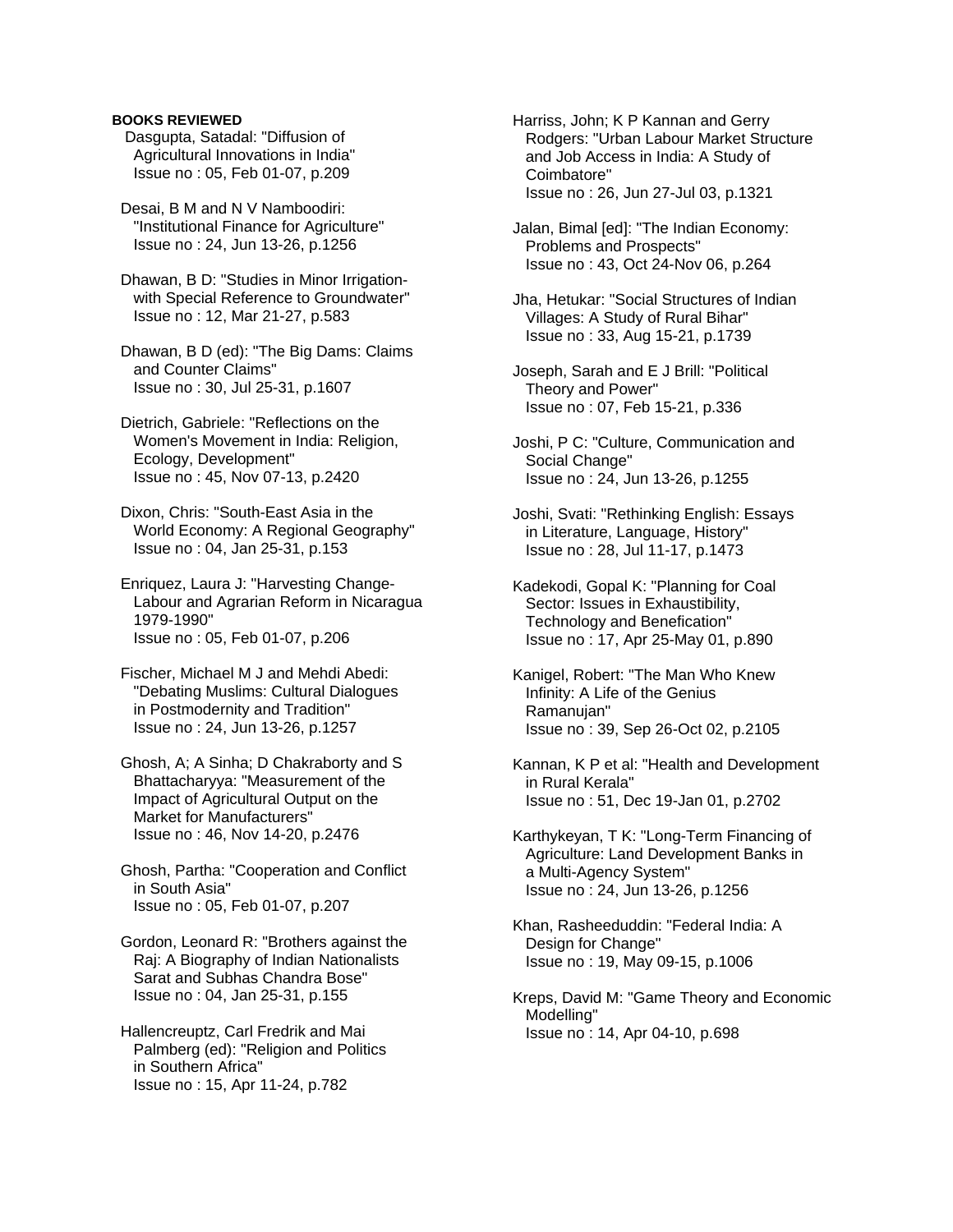## **BOOKS REVIEWED**

 Kreye, Otto: "Development and the Environment: Economic-Ecological Development in Papua" Issue no : 12, Mar 21-27, p.582

 Krishna Kumar: "Political Agenda of Education: A Study of Colonialist and Nationalist Ideas" Issue no : 36, Sep 05-11, p.1910

 Lakha, Salim: "Capitalism and Class in Colonial India: The Case of Ahmedabad" Issue no : 22, May 30-Jun 05, p.1140

 Lamb, Alastair: "Kashmir: A Disputed Legacy 1846-1990" Issue no : 03, Jan 18-24, p.93

 Legal Services Clinic: "Select Material on Public Legal Education" Issue no : 06, Feb 08-14, p.269

 Little, Daniel: "Understanding Peasant China: Case Studies in the Philosophy of Social Science" Issue no : 37, Sep 12-18, p.1982

 Lourdusamy, Stan: "Religion as Political Weapon" Issue no : 08, Feb 22-28, p.410

 Malhotra, Inder: "India Trapped in Uncertainty" Issue no : 10, Mar 07-20, p.521

 Mankad, Dhruv (ed): "Medical Education Re-examined" Issue no : 15, Apr 11-24, p.785

 Marglin, Frederique Apffel and Stephen A Marglin (eds): "Dominating Knowledge: Development, Culture and Resistance" Issue no : 20, May 16-29, p.1068

 Mathur, P N: "Why Developing Countries Fail to Develop" Issue no : 06, Feb 08-14, p.267

 Mehta, Meera and Dinesh Mehta: "Metropolitan Housing Market: A Study of Ahmedabad" Issue no : 17, Apr 25-May 01, p.888

 Misquitta, L P: "Pressure Groups and Democracy in India" Issue no : 34, Aug 22-28, p.1800

 Moran, Theodore H: "The Impact of Trade-Related Investment Measures on Trade and Development" Issue no : 45, Nov 07-13, p.2421

 Ollman, Bertell: "Marxism: An Uncommon Introduction" Issue no : 27, Jul 04-10, p.1391

 Pandit, B L: "The Growth and Structure of Savings in India" Issue no : 10, Mar 07-20, p.522

 Powelson, John P: "The Story of Land" Issue no : 23, Jun 06-12, p.1191

 Powelson, John P: "The Peasant Betrayed" Issue no : 23, Jun 06-12, p.1191

 Pugh, Cedric: "Housing and Urbanisation: A Study of India" Issue no : 38, Sep 19-25, p.2045

 Ramachandran, H and J P De Campose Guimaraes (eds): "Integrated Rural Development in Asia- Learning from Recent Experience" Issue no : 10, Mar 07-20, p.523

 Ray, Rajat K [ed]: "Entrepreneurship and Industry in India, 1800-1947" Issue no : 47, Nov 21-27, p.2537

 Rayan, Krishna: "Sahitya, A Theory for Indian Critical Practice" Issue no : 23, Jun 06-12, p.1195

 Rein, Irvin; Philip Kotler; R Stoller and William Heinemann: "High Visibility" Issue no : 46, Nov 14-20, p.2477

 Roy, Debal K Singha: "Women in Peasant Movements: Tebhaga and After" Issue no : 28, Jul 11-17, p.1475

 Roy, Ramashray and Richard [ed] Sisson: "Diversity and Dominance in Indian Politics, Vol. 1: Changing Bases of Congress Support, Vol.II: Division, Deprivation and the Congress" Issue no : 41, Oct 10-16, p.2239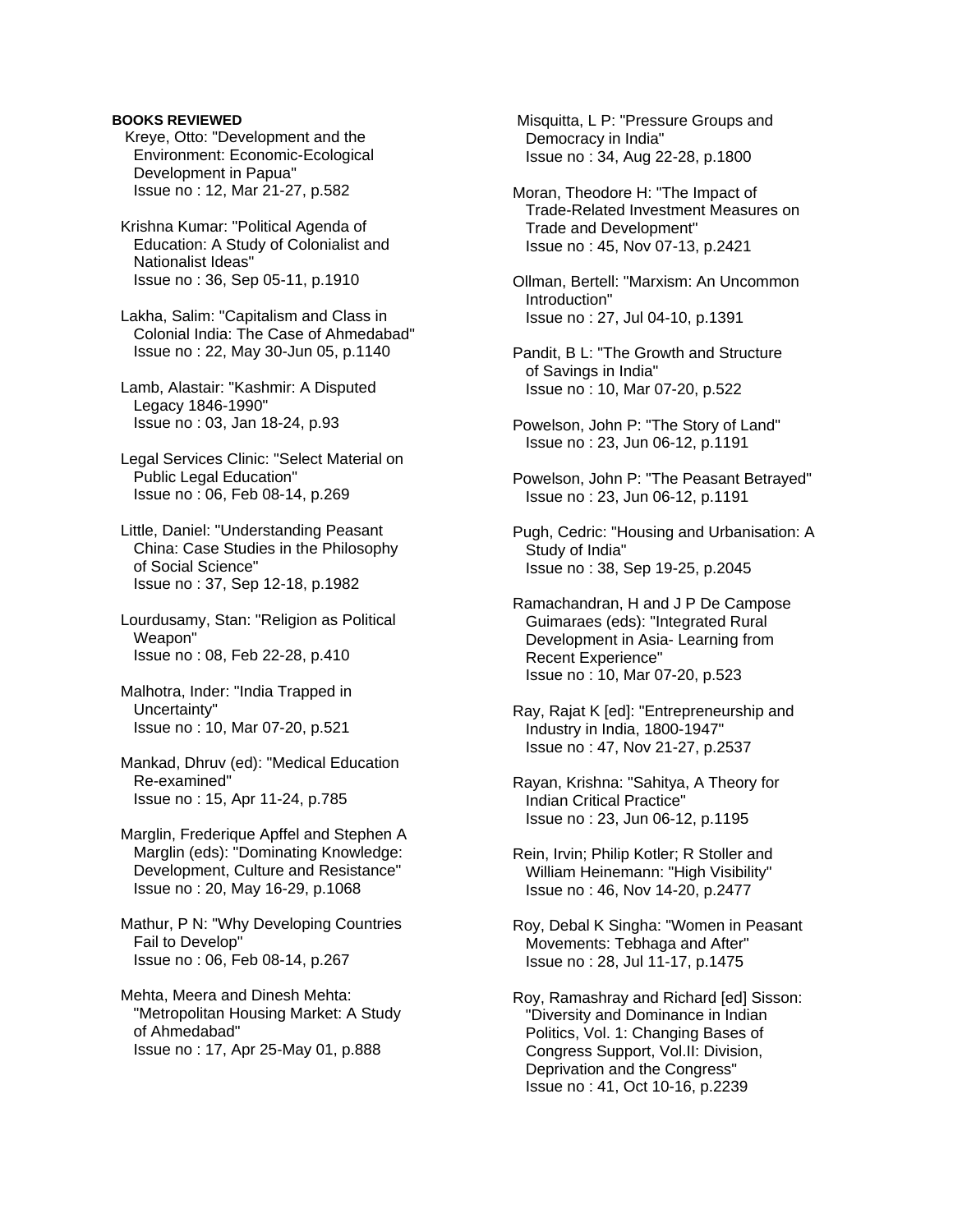**BOOKS REVIEWED** Saxena, A P: "Nehru on Administration" Issue no : 49, Dec 05-18, p.2647

 Saxena, A P: "Jawaharlal Nehru and Indian Administration" Issue no : 49, Dec 05-18, p.2647

 Sen, Nabendu: "India in the International Economy, 1858-1913: Some Aspects of Trade and finance" Issue no : 29, Jul 18-24, p.1541

 Sen, Sunanda: "Colonies and the Empire: India 1890-1919" Issue no : 37, Sep 12-18, p.1979

 Sengupta, Nirmal: "Managing Common Property: Irrigation in India and the Philippines" Issue no : 38, Sep 19-25, p.2043

 Seshadri, R K: "The Gilt-Edged Market in India" Issue no : 49, Dec 05-18, p.2649

 Shah, Chayanika: "Bharat ki Chhap" Issue no : 48, Nov 28-Dec 04, p.2600

 Shiva, Vandana: "Ecology and the Politics of Survival: Conflicts over Natural Resources in India" Issue no : 33, Aug 15-21, p.1738

 Shrouti, Arvind: "Wages in Public Sector in India: A Comparative Study" Issue no : 26, Jun 27-Jul 03, p.1324

 Sinha, Arun: "Against the Few" Issue no : 26, Jun 27-Jul 03, p.1323

 Standing, Guy and Victor Tokman (ed): "Towards Social Adjustment: Labour Market Issues in Structural Adjustment" Issue no : 08, Feb 22-28, p.409

 Standing, Hilary: "Dependence and Autonomy: Women's Employment and the Family in Calcutta" Issue no : 20, May 16-29, p.1070

 Studdert-Kennedy, Gerald: "British Christian, Indian Nationalists and the Raj" Issue no : 46, Nov 14-20, p.2475

 Subramanyam, Sanjay [ed]: "Merchants, Markets and the State in Early Modern India" Issue no : 40, Oct 03-09, p.2175

 Sundararajan, V and J T Balino: "Banking Crises: Causes and Issues" Issue no : 47, Nov 21-27, p.2535

 Tully, Mark: "No Full Stops in India" Issue no : 40, Oct 03-09, p.2172

 United Nations Development Programme: "Human Development Report, 1991" Issue no : 36, Sep 05-11, p.1911

 Uphoff, Norman; Priti Ramamurthy and Roy Steiner: "Managing Irrigation: Analysing and Improving the Performance of Bureaucrasies" Issue no : 07, Feb 15-21, p.335

 Vohra, Gautam: "The New Political Elite-MLAs vs MPs" Issue no : 51, Dec 19-Jan 01, p.2703

 Wilber, Charles K and Kenneth P [ed] Jameson: "The Political Economy of Development and Underdevelopment" Issue no : 34, Aug 22-28, p.1797

#### **BOOKS AND BOOK TRADE**

 Book Publishing in Adverse Environments; Samuel Israel (BR) Issue no: 27, Jul 04-10, p.1394

#### **BRITISH RULE**

 Colonial India in World Economy; Arun Banerji (BR) Issue no: 29, Jul 18-24, p.1541

 Export Expansion and Economic Stagnation in Colonial India; I S Gulati (BR) Issue no: 37, Sep 12-18, p.1979

 Mosaic of Narrative Manipulations: Power and Production of Subjectivity in [Post] Colonial India; Mukesh Srivastava (RA) Issue no: 04, Jan 25-31, p.PE47

 Professionalising Medical Practice in Colonial South-India; V R Muraleedharan (RA) Issue no: 04, Jan 25-31, p.PE27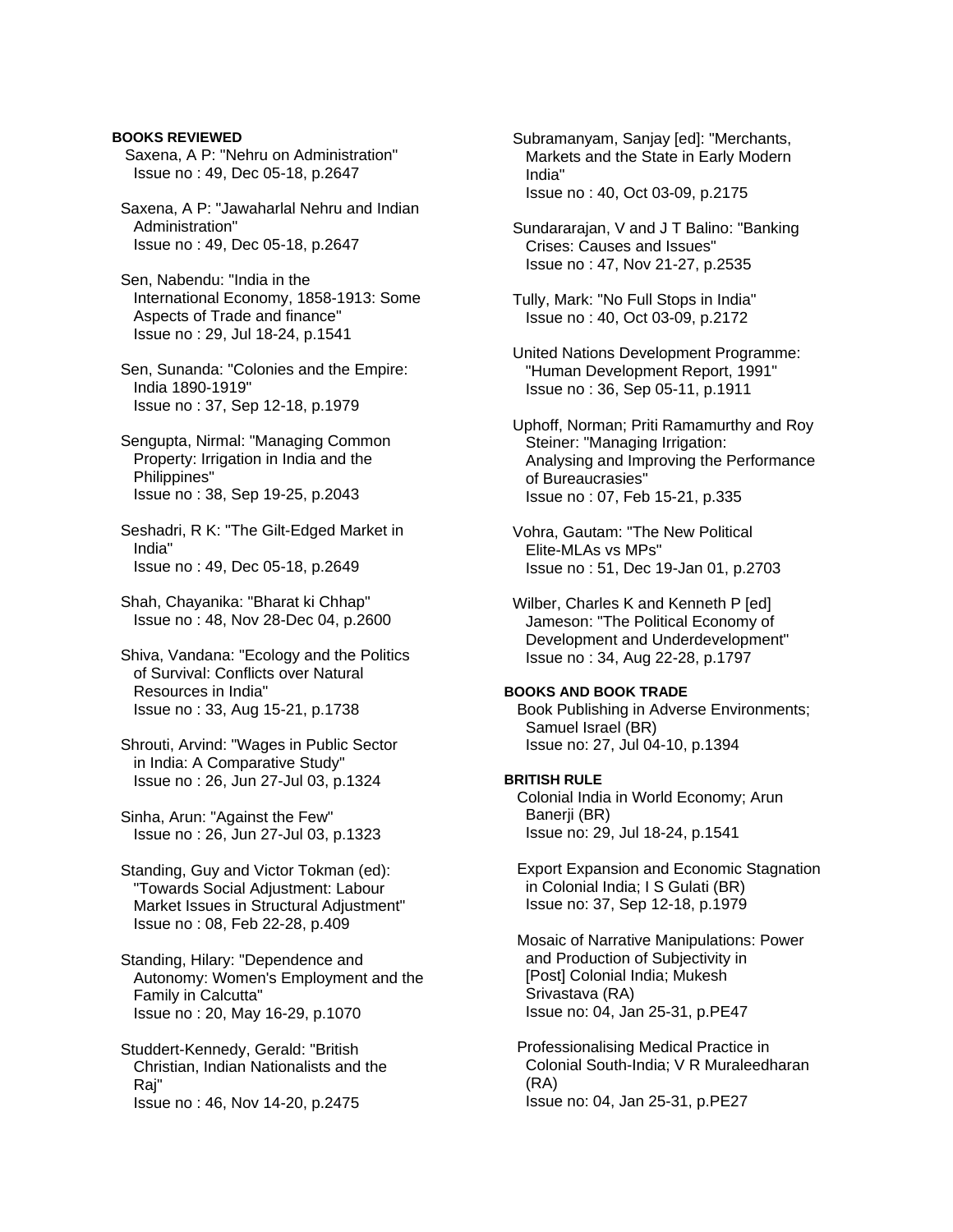**BRITISH RULE**  Theology of the Raj; S Gopal (BR) Issue no: 46, Nov 14-20, p.2475

## **BUDGET**

 'Balanced Budget' Debate in US Congress; Amaresh Bagchi (C) Issue no: 28, Jul 11-17, p.1461

 Some Pre-Budget Predictions; Ashok Rudra (P) Issue no: 06, Feb 08-14, p.265

#### **BUDGET DEFICIT**

 European Monetary Union and Fiscal Policy; Nigel M Healey and Paul Levine (C) Issue no: 37, Sep 12-18, p.1972

#### **BUDGET, UNION**

 1992-93 Budget and Economic Policies; Arun Ghosh (SA) Issue no: 15-16, Apr 11-24, p.829

 Axe on Investment: The Budget (Ed) Issue no: 13, Mar 28-Apr 03, p.612

 Budget Bluffs; Ashok Rudra (P) Issue no: 12, Mar 21-27, p.580

 Deficits' Tale (Ed) Issue no: 10-11, Mar 07-20, p.487

 Dream Come True; D P Sharma (F) Issue no: 10-11, Mar 07-20, p.491

 The Economy and the Budget; V M Dandekar (SA) Issue no: 15-16, Apr 11-24, p.811

 Implications of the 1992-93 Budget; D T Lakdawala (SA) Issue no: 15-16, Apr 11-24, p.807

 Indian Economy at the Crossroads; Dilip Mookherjee (SA) Issue no: 15-16, Apr 11-24, p.791

 Larger Issues: Tax Exemptions (Ed) Issue no: 14, Apr 04-10, p.673

 Resource Transfers in Budget for 1992-93 and Eighth Plan; K S Krishnaswamy (SA) Issue no: 15-16, Apr 11-24, p.839

 Sharpening Inequities; Pulin B Nayak (SA) Issue no: 15-16, Apr 11-24, p.823

 Structural Adjustment: Second Thoughts within Government; BM (C) Issue no: 13, Mar 28-Apr 03, p.623

 Union Budget for 1992-93: Much Ado about Nothing; Pulapre Balakrishnan (SA) Issue no: 15-16, Apr 11-24, p.803

 Union Budget: Unrevealed Preferences; Deena Khatkhate (C) Issue no: 12, Mar 21-27, p.565

 Unlearnt Lessons: Self-Reliance (Ed) Issue no: 15-16, Apr 11-24, p.733

 Valid Concern: Resource Transfer (Ed) Issue no: 14, Apr 04-10, p.672

## **BUREAUCRACY**

 Changing the Bureaucracy; Ramaswamy R Iyer (BR) Issue no: 49-50, Dec 05-18, p.2647

 Changing the Bureaucracy; Ramaswamy R Iyer (BR) Issue no: 49-50, Dec 05-18, p.2647

 Political Elite in Maharashtra; Pulakeshi (BR) Issue no: 51-52, Dec 19-Jan 01, p.2703

### **BUSINESS CYCLE**

 Kondratieff and Other Cycles in Market, Command and Mixed Economies; S R Sen (P) Issue no: 23, Jun 06-12, p.1189

 Pressure Groups in India; Sumanta Baneriee (BR) Issue no: 34, Aug 22-28, p.1800

#### **BUSINESS OUTSOURCING**

 Impact of Co-operativisation on Working Conditions: Study of Beedi Industry in Kerala; M Mohandas and P V Praveen Kumar (SA) Issue no: 26, Jun 27-Jul 03, p.1333

 Legal Setback for Contract Labour; Gurbir Singh (C) Issue no: 14, Apr 04-10, p.689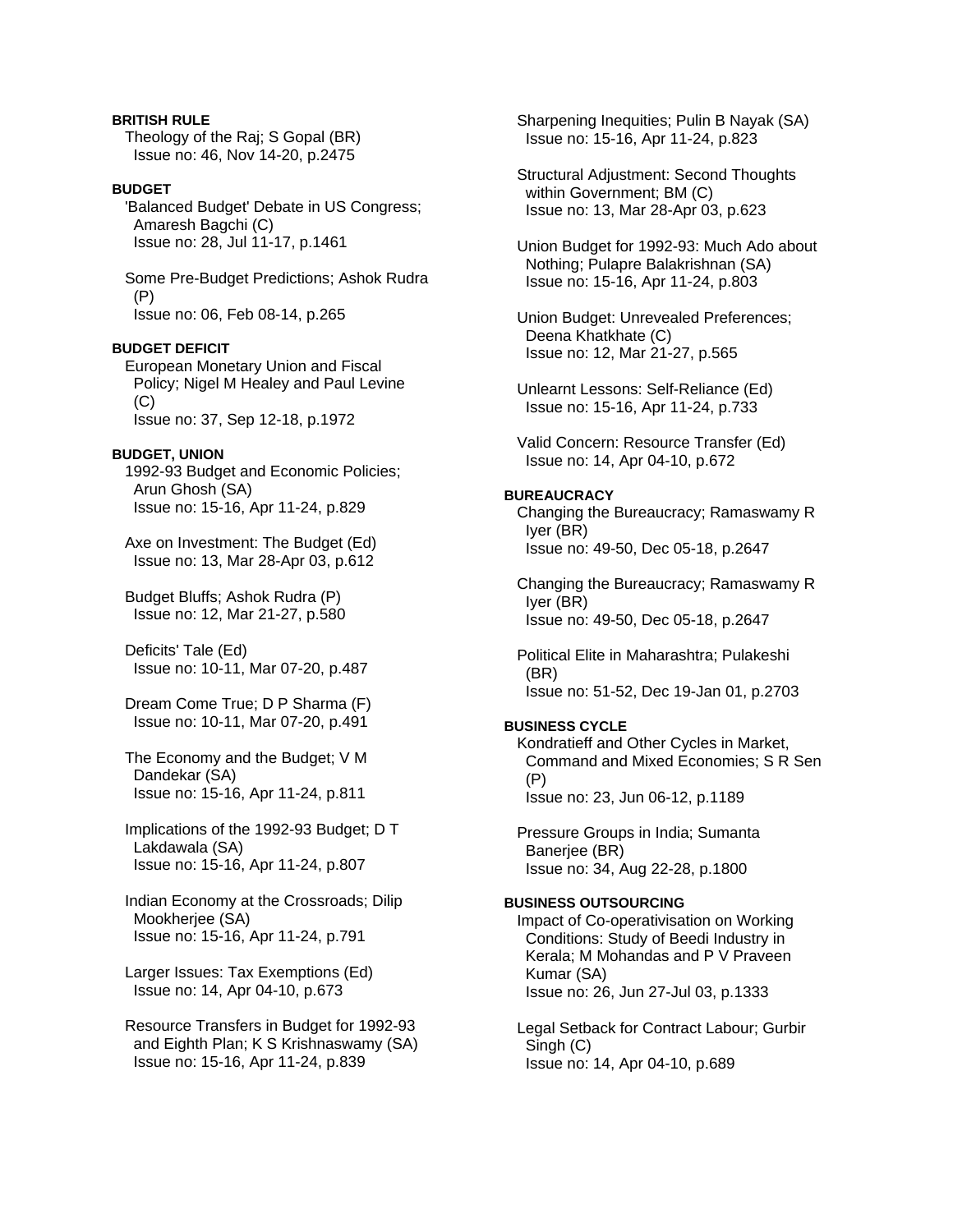## **CALCUTTA**

 Left Front's Calcutta; D Bhattacherjee (LE) Issue no: 39, Sep 26-Oct 02, p.2078

 Twenty Years Ago (October 28, 1972) (Ed) Issue no: 43-44, Oct 24-Nov 06, p.2339

 Twenty Years Ago (September 16, 1972) (Ed) Issue no: 38, Sep 19-25, p.2010

#### **CAMBODIA**

 Cambodia: Unique Role of NGOs; Prabhu Ghate (C) Issue no: 26, Jun 27-Jul 03, p.1310

 Other Face of UN in Cambodia (C) Issue no: 47, Nov 21-27, p.2532

## **CAPITAL EXPENDITURE**

 Government Delivery Systems for Rural Development: Malady-Remedy Analysis; B N Yugandhar and B Y Raju (RA) Issue no: 35, Aug 29-Sep 04, p.M123

#### **CAPITAL FORMATION**

 Optimal Export-Product Mix for Indian Economy; Krishnendu Ghosh Dastidar (SA) Issue no: 39, Sep 26-Oct 02, p.2107

 Protection, Growth and Competitiveness: Study of Indian Capital Goods Industry; Sudipto Mundle and Hiranya Mukhopadhyay (RA) Issue no: 09, Feb 29-Mar 06, p.M2

#### **CAPITALISM**

 Capitalist Democracy and Status of Blacks: The US; Robi Chakravorti (C) Issue no: 30, Jul 25-31, p.1599

 Causes and Consequences of the East European Revolutions of 1989; Ramnath Narayanswamy (SA) Issue no: 07, Feb 15-21, p.365

 Colonial Foundations of Western Capitalism; Shreeram Krishnaswami (RA) Issue no: 30, Jul 25-31, p.PE81

 On 'Modernity' and Its 'Victims'; Rahul (D) Issue no: 19, May 09-15, p.1031

 Privatisation and Deregulation; Ashok Rudra (D) Issue no: 20-21, May 16-29, p.1100

 Repeating Old Arguments; Sujata Patel (BR) Issue no: 22, May 30-Jun 05, p.1140

 The Tottering Empire: US Finance Capitalism; Frederick F Clairmonte and John H Cavanagh (C) Issue no: 42, Oct 17-23, p.2284

### **CASTE CONFLICTS**

 Caste Conflict in Karnataka; Ambrose Pinto (C) Issue no: 28, Jul 11-17, p.1465

 Dalit and Caste Hindu Clashes in Karnataka; Narendra Singh (C) Issue no: 03, Jan 18-24, p.83

 Escalating Violence on Harijans: Uttar Pradesh; Hiranmay Dhar (C) Issue no: 38, Sep 19-25, p.2023

 Story of Chuni Kotal; Mahasveta Devi (C) Issue no: 35, Aug 29-Sep 04, p.1836

#### **CASTES AND CASTE SYSTEM**

 Banaras Rocked by Communal Violence; Asghar Ali Engineer (C) Issue no: 10-11, Mar 07-20, p.509

 Caste and Class in India; Sharit K Bhowmik (C) Issue no: 24-25, Jun 13-26, p.1246

 Caste, Gender and Class in Panchayats: Case of Barddhaman, West Bengal; G K Lieten (SA) Issue no: 29, Jul 18-24, p.1567

 Clinging to Privilege: Caste Violence (Ed) Issue no: 24-25, Jun 13-26, p.1225

 Emerging Upper Caste Alliance: Bihar; Krishna Chaitanya (C) Issue no: 30, Jul 25-31, p.1595

 English Education in India: Hindu Anamnesis Versus Muslim Torpor; R K Kochhar (SA) Issue no: 48, Nov 28-Dec 04, p.2609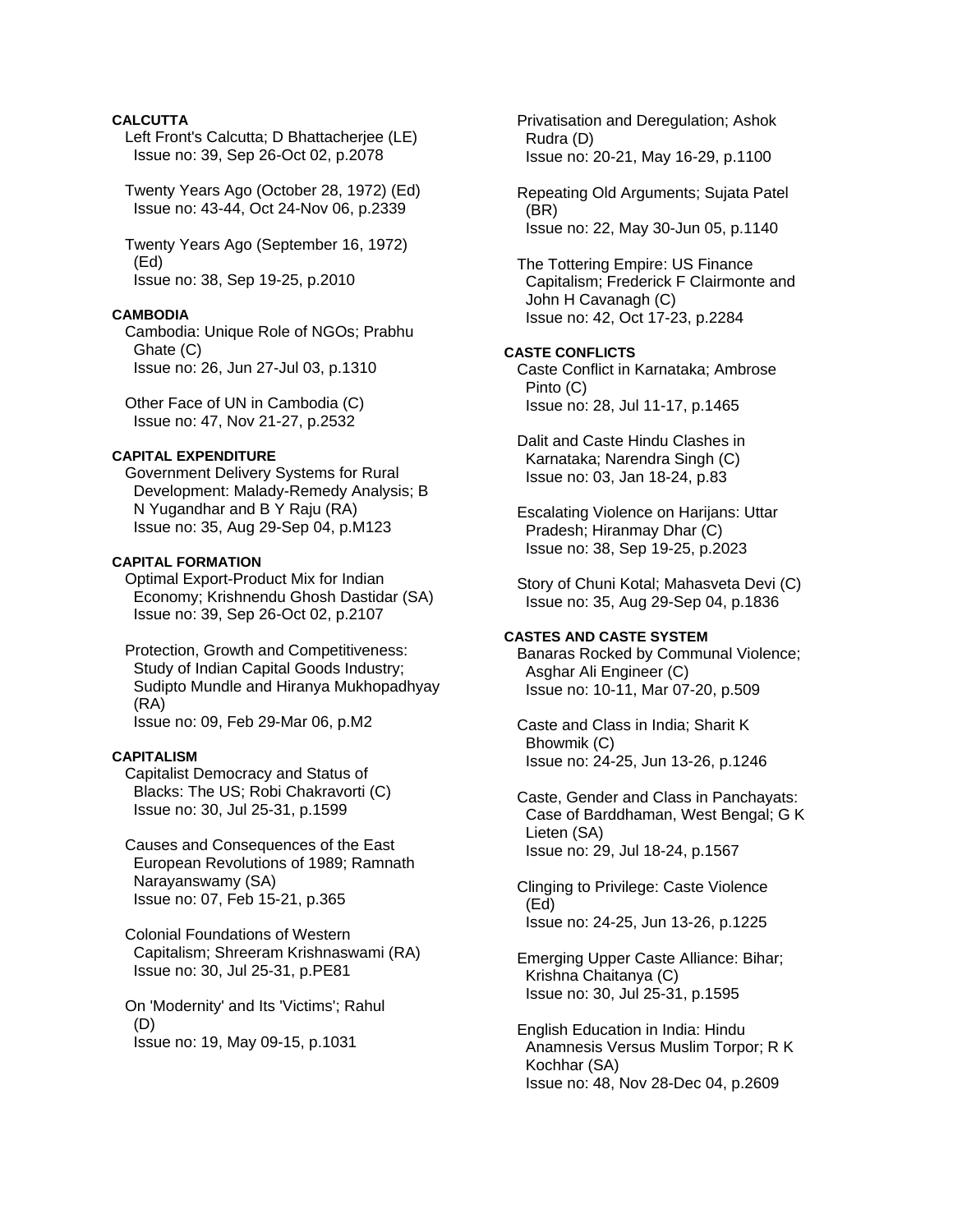## **CASTES AND CASTE SYSTEM**

 Rhetoric of Neo-Brahminism; K Satyanarayana (D) Issue no: 05, Feb 01-07, p.235

 Shahu Maharaj; G P Deshpande (LE) Issue no: 29, Jul 18-24, p.1510

 Unmodern; G P Deshpande (LE) Issue no: 04, Jan 25-31, p.130

## **CATTLE**

 Indigenous Cattle; Laxmi Narain Modi (LE) Issue no: 13, Mar 28-Apr 03, p.610

## **CAUVERY WATER DISPUTE**

 Cauvery Water Dispute and State Violence; P A Sebastian (C) Issue no: 27, Jul 04-10, p.1371

 Joint Appeal on Cauvery; B K Chandrashekar (LE) Issue no: 10-11, Mar 07-20, p.486

### **CEMENT INDUSTRY**

 Concentration in Cement Industry under 'New Policy Regime'; Gopinath Pradhan (RA) Issue no: 09, Feb 29-Mar 06, p.M31

### **CENSORSHIP**

 End of News Censorship for Prisoners in Bihar; Indu Bharti (C) Issue no: 24-25, Jun 13-26, p.1242

## **CENSUS-1991**

 Sex Ratio, Son Preference and Violence in India: A Research Note; Philip Oldenburg (SA) Issue no: 49-50, Dec 05-18, p.2657

## **CENTRE-STATE FINANCIAL RELATIONS**

 Finance Commission's Task: Centre-State Finances (Ed) Issue no: 35, Aug 29-Sep 04, p.1824

 Issues Before Tenth Finance Commission; Raja J Chelliah, M Govinda Rao and Tapas Kumar Sen (SA) Issue no: 47, Nov 21-27, p.2539

## **CHEMICAL INDUSTRY**

 Left Front Lukewarm to Workers' Co-operatives: Labour; Biren Roy (C) Issue no: 26, Jun 27-Jul 03, p.1303

## **CHENNAI**

 First Congress Ministry and Labour: Struggles of Textile Mill Workers in Coimbatore, 1937-39; C S Krishna (SA) Issue no: 28, Jul 11-17, p.1497

#### **CHHATTISGARH**

 Dangerous Game: Chhattisgarh (Ed) Issue no: 20-21, May 16-29, p.1036

## **CHILD LABOUR**

 Plantation Labour Act and Child Labour; Sharit K Bhowmik (C) Issue no: 42, Oct 17-23, p.2287

 Working Group on Child Labour; Kavita Ratna (LE) Issue no: 37, Sep 12-18, p.1942

#### **CHILDREN**

 Mindless Legislation; Ramaa Vasudevan (LE) Issue no: 30, Jul 25-31, p.1578

## **CHINA**

 Chinese Art of Defiance; GPD (F) Issue no: 22, May 30-Jun 05, p.1115

 Everything in a Name; GPD (F) Issue no: 42, Oct 17-23, p.2280

## **CHRISTIANITY**

 Indian Response to Christianity, Church and Colonialism: Case of Pandita Ramabai; Meera Kosambi (RA) Issue no: 43-44, Oct 24-Nov 06, p.WS61

#### **CHRISTIANS**

 Belief, Law and Justice for Women: Debate on Proposed Christian Marriage and Matrimonial Causes Bill, 1990; Rita Monteiro (RA) Issue no: 43-44, Oct 24-Nov 06, p.WS74

#### **CIVIL LIBERTIES**

 Ban on Reporting Kidnappings?; A G Noorani (CL) Issue no: 04, Jan 25-31, p.142

 Free Speech and Meetings; A G Noorani  $(CL)$ Issue no: 22, May 30-Jun 05, p.1116

 Lawless State; Venkata Rao (LE) Issue no: 08, Feb 22-28, p.374

 Libel by Misquotation; A G Noorani (CL) Issue no: 06, Feb 08-14, p.250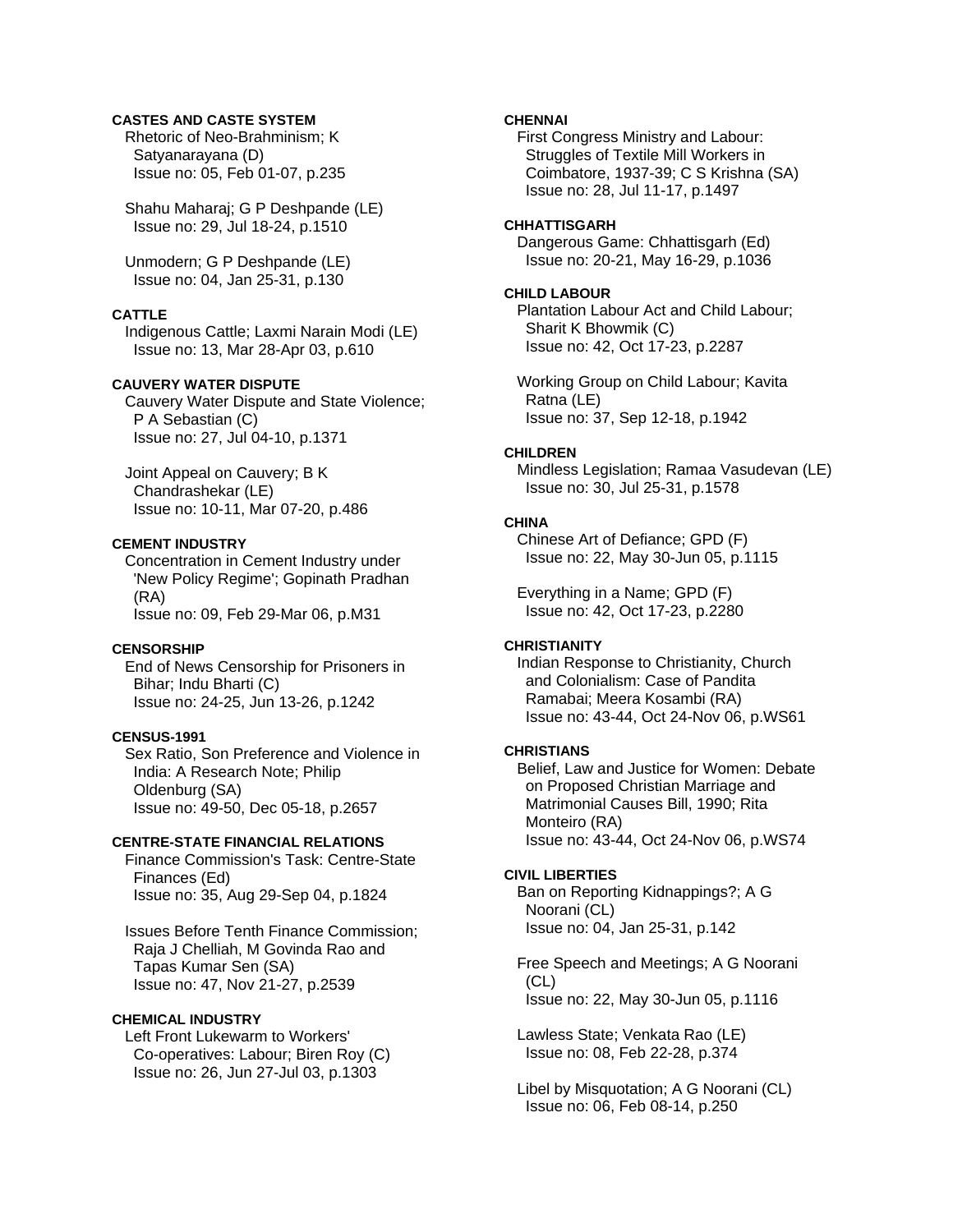## **CIVIL LIBERTIES**

 Local Bodies Can Not Sue for Libel; A G Noorani (CL) Issue no: 13, Mar 28-Apr 03, p.620

 Terrorism, State Terrorism and Democratic Rights; Randhir Singh (SA) Issue no: 06, Feb 08-14, p.279

## **CIVIL SOCIETY**

 Movements, Intellectuals and the State: Social Policy in Nation-Building; D L Sheth (SA) Issue no: 08, Feb 22-28, p.425

## **CIVIL WAR**

 Human Rights and the Civil War in Yugoslavia: Morality of Liberal Absolutism; Robert M Hayden (P) Issue no: 24-25, Jun 13-26, p.1252

## **CIVILIZATION**

 Black Athena and the Geopolitics of Knowledge; Susantha Goonatilake (BR) Issue no: 42, Oct 17-23, p.2302

#### **COAL INDUSTRY**

 Economic Costs of Coal Pit Closure Programme in UK; Andrew Glyn (C) Issue no: 49-50, Dec 05-18, p.2638

 Shedding Light on Coal Sector; Skrikant Modak (BR) Issue no: 17, Apr 25-May 01, p.890

 Short Reprieve: United Kingdom (Ed) Issue no: 43-44, Oct 24-Nov 06, p.2337

 Twenty Years Ago (August 19, 1970) (Ed) Issue no: 34, Aug 22-28, p.1770

#### **COLONIAL RULE**

 Gender, Kinship and State Formation: Case of Sri Lanka under Colonial Rule; Carla Risseeuw (RA) Issue no: 43-44, Oct 24-Nov 06, p.WS46

## **COLONIALISM**

 Colonial Foundations of Western Capitalism; Shreeram Krishnaswami (RA) Issue no: 30, Jul 25-31, p.PE81

 Dialectics of Transition: Orissa, 1943-50; Biswamoy Pati (SA) Issue no: 07, Feb 15-21, p.353  Indian Response to Christianity, Church and Colonialism: Case of Pandita Ramabai; Meera Kosambi (RA) Issue no: 43-44, Oct 24-Nov 06, p.WS61

 On the Meretricious Charm of Marxist Orientalism; Diptendra Banerjee (RA) Issue no: 01-02-02, Jan 04-17, p.33

## **COMMERCE**

 Controversy over Formation of Reserve Bank of India, 1927-35; Aditya Mukherjee (SA) Issue no: 05, Feb 01-07, p.229

 The Unwanted Six Million (Ed) Issue no: 04, Jan 25-31, p.131

## **COMMERCIAL CROPS**

 Government Intervention in Commercial Crop Development: India's Natural Rubber Industry; Sunil Mani (RA) Issue no: 26, Jun 27-Jul 03, p.A83

## **COMMODITY PRICES**

 Appeasing Textile Lobby; D P Sharma (F) Issue no: 41, Oct 10-16, p.2211

 Blocking Cotton Exports?; D P Sharma (F) Issue no: 45, Nov 07-13, p.2395

 Bridging the Edible Oils Gap; D P Sharma (F) Issue no: 04, Jan 25-31, p.137

 Drug Prices; Wander Limited (LE) Issue no: 38, Sep 19-25, p.2006

 Edible Oils: No Imports for a Change?; D P Sharma (F) Issue no: 42, Oct 17-23, p.2275

 Hank Yarn Scheme a Flop; D P Sharma (F) Issue no: 15-16, Apr 11-24, p.735

 Inflation Gathering Momentum: Prices (C) Issue no: 06, Feb 08-14, p.251

 Manipulated Estimates: Cotton; D P Sharma  $(F)$ Issue no: 13, Mar 28-Apr 03, p.615

 Mill Lobby Scuttles Cotton Exports: Cotton; D P Sharma (F) Issue no: 33, Aug 15-21, p.1707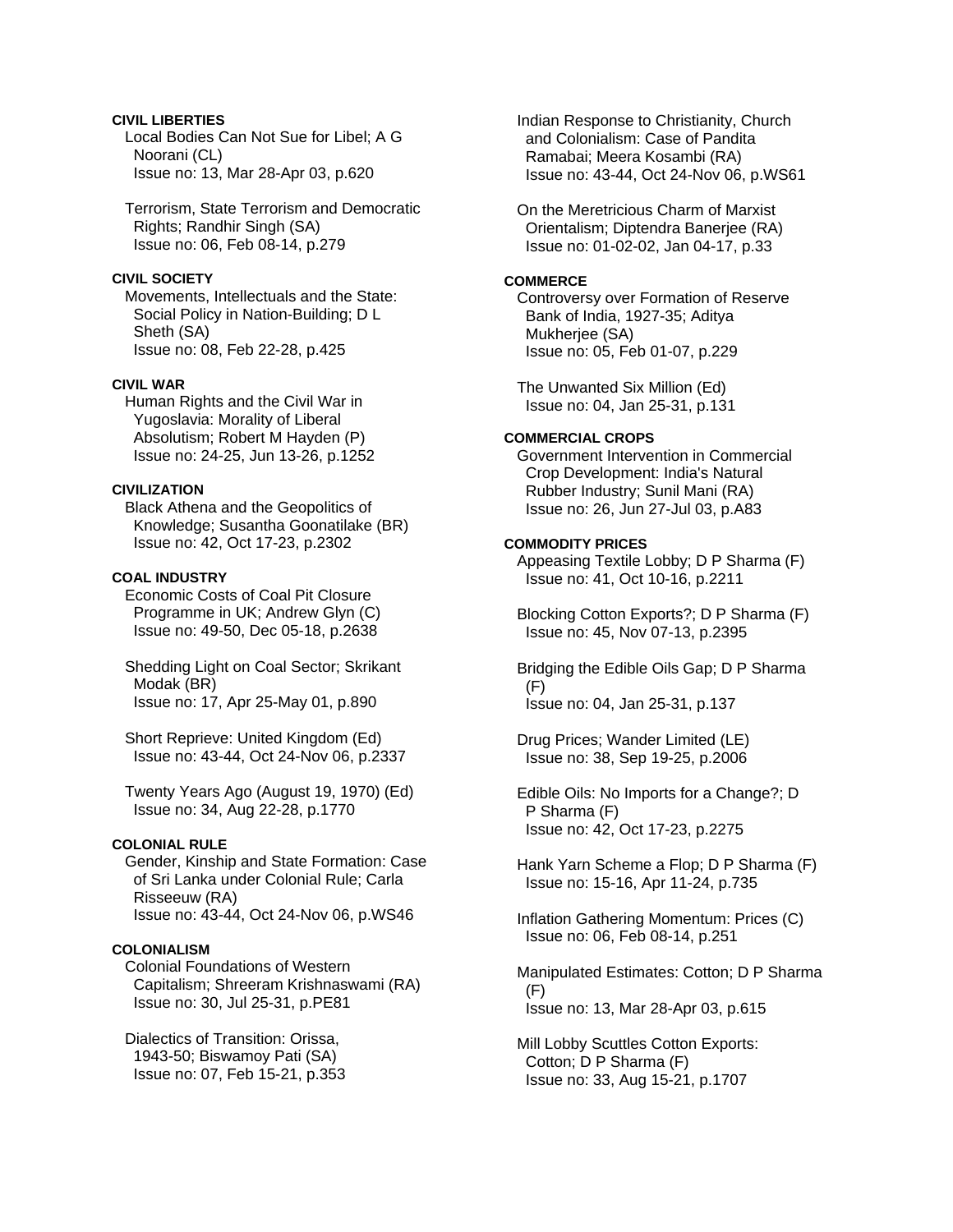## **COMMODITY PRICES**

 More Operational Freedom for CCI; D P Sharma (F) Issue no: 36, Sep 05-11, p.1883

 Oilseeds Prospects Improve; D P Sharma (F) Issue no: 30, Jul 25-31, p.1583

 Oilseeds: From Supply Management to Longer-Term Problems; D P Sharma (F) Issue no: 46, Nov 14-20, p.2450

 Oilseeds: Still Muddling Through; D P Sharma (F) Issue no: 12, Mar 21-27, p.555

 Partial Decontrol of Fertiliser Prices; J V Meenakshi (C) Issue no: 43-44, Oct 24-Nov 06, p.2347

 Record Kharif Oilseeds Crop in Offing; D P Sharma (F) Issue no: 34, Aug 22-28, p.1771

 Rising Prices of Indian Drugs; Wishvas Rane (C) Issue no: 31-32, Aug 01-14, p.1644

 Sunflower, Oil of the Future; D P Sharma (F) Issue no: 22, May 30-Jun 05, p.1107

 Uncertain Outlook for Cotton; D P Sharma (F) Issue no: 28, Jul 11-17, p.1450

#### **COMMON PROPERTY RESOURCES**

 CPRs and Rural Poor: A Micro Level Analysis; Syed Ajmal Pasha (SA) Issue no: 46, Nov 14-20, p.2499

 In Search of Complementary and Interventionist Nature of Policies; Ashok K Mitra (BR) Issue no: 38, Sep 19-25, p.2043

 Local Self-Governments and Geometry of Biodiversity Conservation: Roots of Incompatibility; A Damodaran (SA) Issue no: 08, Feb 22-28, p.419

 Poverty and Technology; Indira (D) Issue no: 04, Jan 25-31, p.171

 Privatisation of Common Property Resources: Lessons from Rural Karnataka; G K Karanth (SA) Issue no: 31-32, Aug 01-14, p.1680

#### **COMMUNAL VIOLENCE**  Assault on Babri Masjid; S Ravi Rajan (LE) Issue no: 51-52, Dec 19-Jan 01, p.2670

 Banaras Rocked by Communal Violence; Asghar Ali Engineer (C) Issue no: 10-11, Mar 07-20, p.509

 Clinging to Privilege: Caste Violence (Ed) Issue no: 24-25, Jun 13-26, p.1225

 Communal Conflict After 1950: A Perspective; Asghar Ali Engineer (C) Issue no: 34, Aug 22-28, p.1782

 Communal Riots in Ahmedabad; Asghar Ali Engineer (C) Issue no: 31-32, Aug 01-14, p.1641

 Communalisation of Police; T V Manoj (LE) Issue no: 36, Sep 05-11, p.1878

 Communalised State: Maharashtra (Ed) Issue no: 49-50, Dec 05-18, p.2620

 Emerging Reality after Ayodhya; Amresh Mishra (C) Issue no: 51-52, Dec 19-Jan 01, p.2689

 False Pretences: Communal Violence (Ed) Issue no: 41, Oct 10-16, p.2209

 Gender and Communal Riots; Bhavna Mehta and Trupti Shah (C) Issue no: 47, Nov 21-27, p.2522

 Genesis of Communal Violence; Asghar Ali Engineer (C) Issue no: 05, Feb 01-07, p.189

 Growing Communalisation of Politics: Orissa; Deepak Mishra (C) Issue no: 37, Sep 12-18, p.1965

 Hate Speech and Free Speech; A G Noorani (CL) Issue no: 46, Nov 14-20, p.2456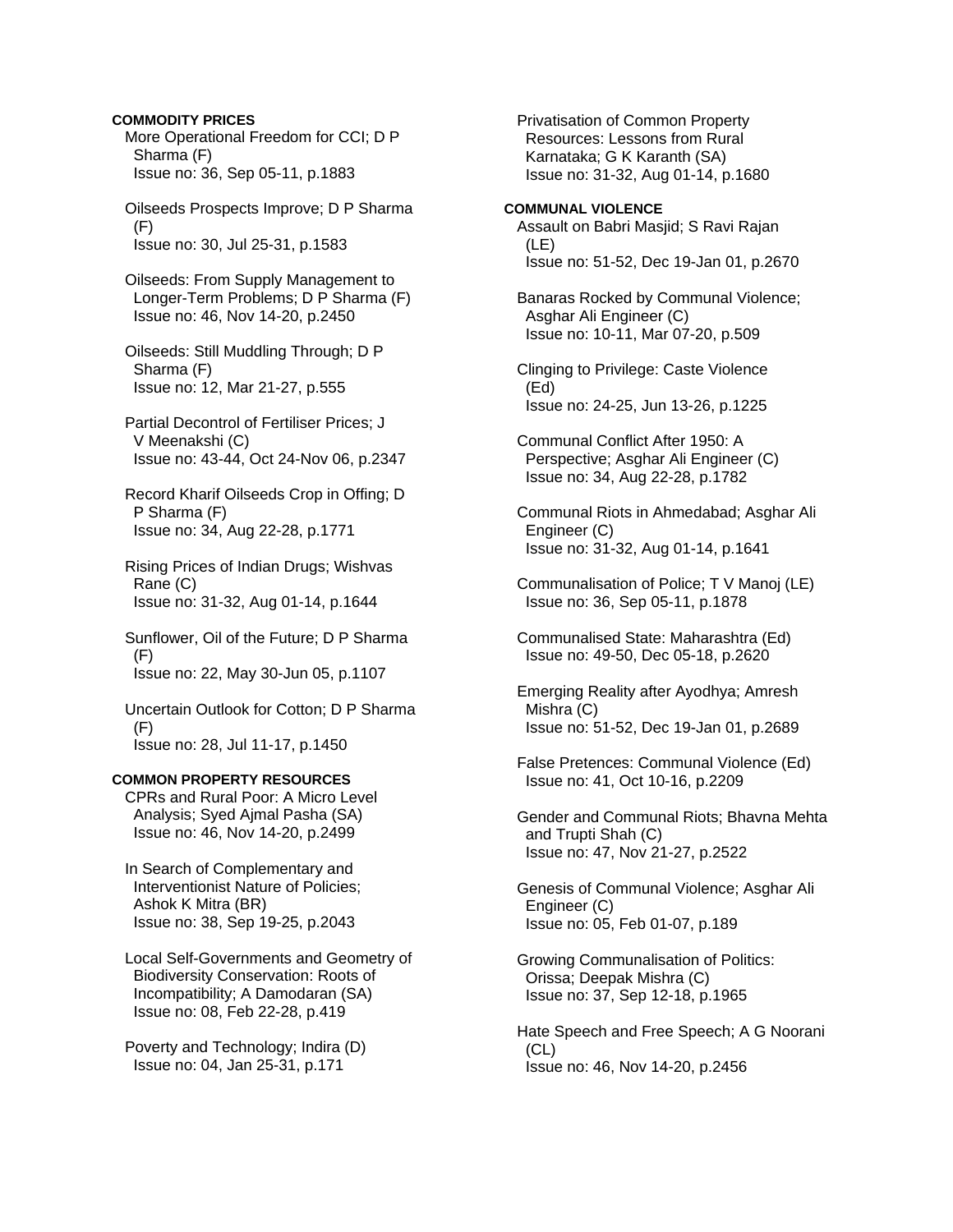## **COMMUNAL VIOLENCE**

 Khurja Riots 1990-91: Understanding the Conjuncture; Uma Chakravarti (SA) Issue no: 18, May 02-08, p.951

 Routine Manoeuvres: Riots (Ed) Issue no: 30, Jul 25-31, p.1581

 Sitamarhi on Fire; Asghar Ali Engineer  $(C)$ Issue no: 46, Nov 14-20, p.2462

## **COMMUNALISM**

 Communalism: Beyond Political Parties; GPD (F) Issue no: 49-50, Dec 05-18, p.2627

#### **COMMUNICATION MEDIA**

 Ram's Englishman; Susan Ram (BR) Issue no: 40, Oct 03-09, p.2172

#### **COMMUNISM**

 Conjunctural Community: Communism in Malabar, 1934-1948; Dilip M Menon (SA) Issue no: 51-52, Dec 19-Jan 01, p.2705

 Yugoslavia: Crisis of the Titoist State; Sumantra Bose (C) Issue no: 18, May 02-08, p.938

#### **COMMUNIST PARTIES**

 Aid and Dependence: Communist Parties (Ed) Issue no: 03, Jan 18-24, p.70

 Everything in a Name; GPD (F) Issue no: 42, Oct 17-23, p.2280

 A Trap for the Left: New Delhi; BM (C) Issue no: 49-50, Dec 05-18, p.2629

## **COMMUNITY DEVELOPMENT**

 Development and Underdevelopment in Bengal: Castes, Communities and the State; Willem Van Schendel and Abhijit Dasgupta (C) Issue no: 14, Apr 04-10, p.692

#### **COMPANIES**

 Aashi Pharmachem Issue no: 14, Apr 04-10, p.678

 Adithya Alkaloids Issue no: 28, Jul 11-17, p.1454

 Akar Laminators Issue no: 22, May 30-Jun 05, p.1111  Alfa-Laval [India]: Alternative Prospects Issue no: 24-25, Jun 13-26, p.1230

 American Dry Fruits Issue no: 10-11, Mar 07-20, p.495

 Amrit Banaspati: Refined Oil to the Rescue Issue no: 20-21, May 16-29, p.1040

 Andhra Pradesh Paper: Better Capacity **Utilisation** Issue no: 07, Feb 15-21, p.312

 Anik Steels Issue no: 31-32, Aug 01-14, p.1636

 Arihant Cotsyn Issue no: 43-44, Oct 24-Nov 06, p.2342

 Armour Polymers Issue no: 06, Feb 08-14, p.245

 Arrow Webtex Issue no: 33, Aug 15-21, p.1712

 Artson Engineering Issue no: 39, Sep 26-Oct 02, p.2087

 Aruna Sugars Issue no: 12, Mar 21-27, p.558

 Arvind Mills: Accent on Export Issue no: 23, Jun 06-12, p.1169

 Ashok Fashions Issue no: 39, Sep 26-Oct 02, p.2087

 Asian Paints: Difficult Market Conditions Issue no: 22, May 30-Jun 05, p.1109

 Associated Pigments Issue no: 15-16, Apr 11-24, p.737

 Autopal Industries Issue no: 20-21, May 16-29, p.1041

 Avon Container Printers Issue no: 03, Jan 18-24, p.75

 Back to the Scam; Jairaj Kapadia Issue no: 42, Oct 17-23, p.2277

 Balaji Steel Corporation Issue no: 34, Aug 22-28, p.1775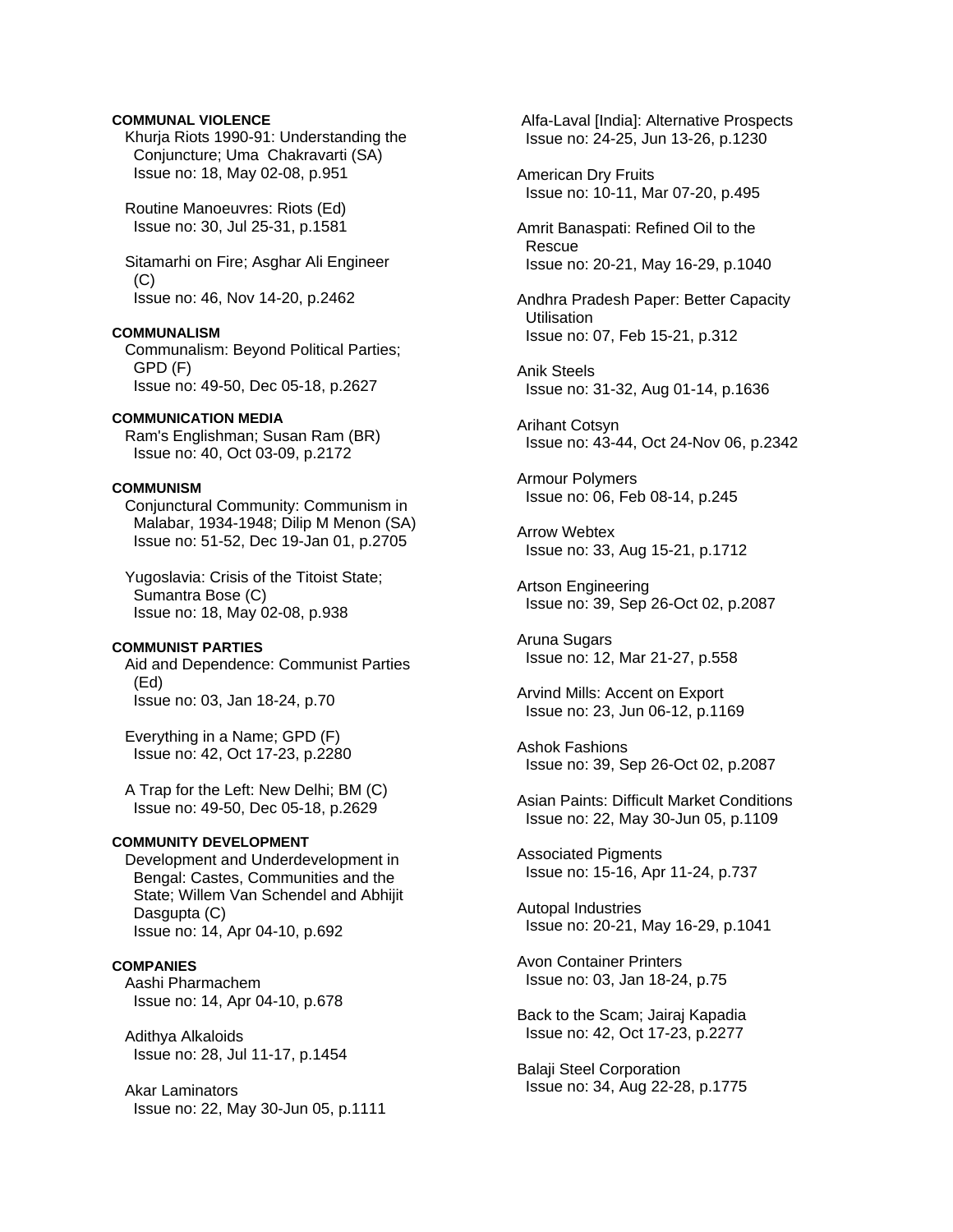# **COMPANIES** Baroda Dyeing Issue no: 49-50, Dec 05-18, p.2623 BASF India: All-Round Growth Issue no: 34, Aug 22-28, p.1774 BASF India: Rise in Exports Issue no: 22, May 30-Jun 05, p.1110 Bata India: Strong Marketing Effort Issue no: 27, Jul 04-10, p.1361 Bay Liners Issue no: 14, Apr 04-10, p.678 Bay Liners Issue no: 36, Sep 05-11, p.1887 Bellary Steels Issue no: 04, Jan 25-31, p.139 Bellary Steels: Expansion Projects Issue no: 42, Oct 17-23, p.2278 Bhagyanagar Metals: Solid Performance Issue no: 33, Aug 15-21, p.1711 Bharat Forge and Press Industries Issue no: 31-32, Aug 01-14, p.1636 Bharat Forge and Press Industries: Expansion Project Issue no: 01-02, Jan 04-17, p.9 Bharat Forge: Focus on Export Issue no: 48, Nov 28-Dec 04, p.2572 Bhiwani Synthetics Issue no: 20-21, May 16-29, p.1041 Bombay Paints: Rising Costs Issue no: 38, Sep 19-25, p.2012 Borosil Glass Works: Gains of Equity Boom Issue no: 28, Jul 11-17, p.1452 BTW Industries Issue no: 24-25, Jun 13-26, p.1231 Cadbury India: Growing Competition Issue no: 05, Feb 01-07, p.180 California Software: Software Technology Park Issue no: 22, May 30-Jun 05, p.1110

 Camphor and Allied Products: Modernisation Plan Issue no: 33, Aug 15-21, p.1711

 Cemindia: Headway in Civil Engineering **Contracts** Issue no: 48, Nov 28-Dec 04, p.2572

 Century Enka: Depressed Margins Issue no: 13, Mar 28-Apr 03, p.618

 Century Enka: Hit by Excise Hike Issue no: 27, Jul 04-10, p.1360

 Charminar Granites Issue no: 39, Sep 26-Oct 02, p.2087

 Charminar Granites Exports Issue no: 26, Jun 27-Jul 03, p.1298

 Cheminor Drugs: Export of Drug Intermediates Issue no: 36, Sep 05-11, p.1886

 Chemox Chemical Industries Issue no: 17, Apr 25-May 01, p.862

 Cheslind Textiles Issue no: 30, Jul 25-31, p.1584

 Chloride Industries: Margins Under Pressure Issue no: 03, Jan 18-24, p.73

 Co-Nick Alloys India Issue no: 33, Aug 15-21, p.1712

 Coates of India: Turning to Exports Issue no: 37, Sep 12-18, p.1949

 Cochin Refineries: Low Cost Expansion Issue no: 10-11, Mar 07-20, p.494

 Colour-Chem: High Earnings Per Share Issue no: 26, Jun 27-Jul 03, p.1297

 Colour-Chem: Liberalisation will Help Issue no: 38, Sep 19-25, p.2012

 Concert Spices Issue no: 17, Apr 25-May 01, p.862

 Conflicting Signals from Foreign Investors; Jairaj Kapadia Issue no: 51-52, Dec 19-Jan 01, p.2675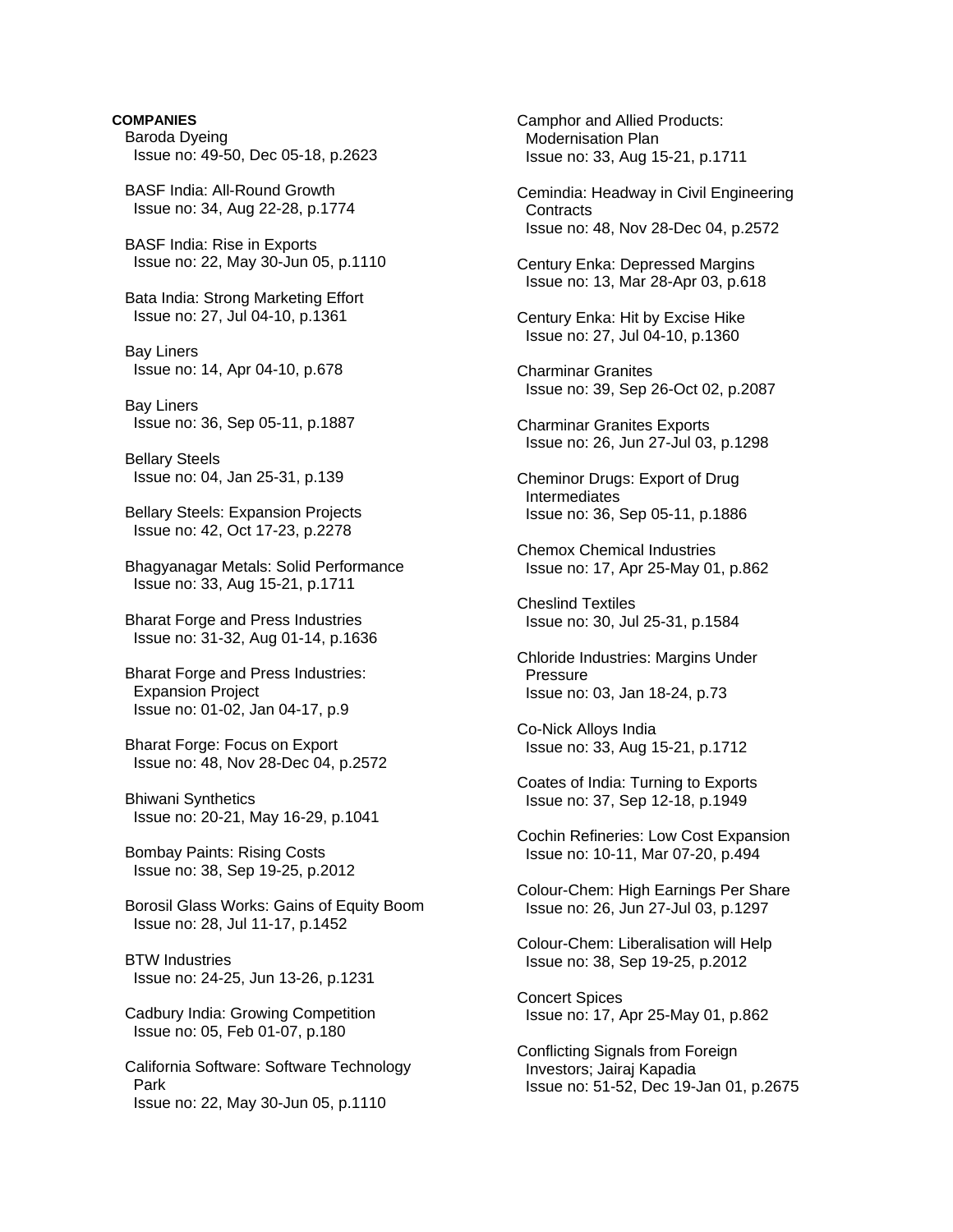**COMPANIES** Core Parenterals Issue no: 06, Feb 08-14, p.245

 Core Parenterals: Sharp Rise in **Production** Issue no: 03, Jan 18-24, p.74

 Corporate Democracy in Action; Jairaj Kapadia Issue no: 34, Aug 22-28, p.1773

 Corporate Profits Soar; Jairaj Kapadia Issue no: 38, Sep 19-25, p.2011

 CT Cotton Yarn Issue no: 05, Feb 01-07, p.181

 Cynamid [India]: Price Control Problems Issue no: 24-25, Jun 13-26, p.1230

 D K Chemo-Plast Issue no: 29, Jul 18-24, p.1519

 DCL Polyesters: Successful Start Issue no: 19, May 09-15, p.983

 DCL Polysters: Maiden Dividend Issue no: 47, Nov 21-27, p.2516

 Deccan Cements: Cement Riding High Issue no: 18, May 02-08, p.921

 Deccan Granites Issue no: 06, Feb 08-14, p.245

 Deeps Special Steels Issue no: 43-44, Oct 24-Nov 06, p.2342

 Dera Paints and Chemicals Issue no: 46, Nov 14-20, p.2451

 Dev Fasteners Issue no: 37, Sep 12-18, p.1949

 Dharmadeep Properzi and Alloys Issue no: 28, Jul 11-17, p.1454

 Dr.Reddy's Laboratories: Climb to Leadership Issue no: 36, Sep 05-11, p.1885

 Dujodwala Paper Chemicals Issue no: 35, Aug 29-Sep 04, p.1830  Dyna Lamps and Glass Issue no: 13, Mar 28-Apr 03, p.619

 Ellora Steels Issue no: 51-52, Dec 19-Jan 01, p.2677

 EMA India: Indigenisation Plans Issue no: 42, Oct 17-23, p.2278

 Eternit Everest: Strong Technical Back-Up Issue no: 36, Sep 05-11, p.1886

 Everest Cement Issue no: 13, Mar 28-Apr 03, p.619

 Flawless Diamond [India] Issue no: 04, Jan 25-31, p.139

 Fly-Up Fashions Issue no: 30, Jul 25-31, p.1584

 Galada Continuous Castings: Turning Around Issue no: 47, Nov 21-27, p.2516

 Gamarays Transmissions Issue no: 14, Apr 04-10, p.678

 Garvy Granites Issue no: 31-32, Aug 01-14, p.1636

 Garware Nylons: Working Capital Shortage Issue no: 13, Mar 28-Apr 03, p.618

 Garware-Wall Ropes: New Projects Issue no: 28, Jul 11-17, p.1453

 Garware-Wall Ropes: Severe Pressure on **Margins** Issue no: 06, Feb 08-14, p.244

 Gem Eyeadorns Issue no: 07, Feb 15-21, p.313

 Gem Eyeadorns Issue no: 31-32, Aug 01-14, p.1636

 GIL Hospitals Issue no: 39, Sep 26-Oct 02, p.2087

 Global Tele-Systems Issue no: 15-16, Apr 11-24, p.737

 Goldstar Remedies Issue no: 42, Oct 17-23, p.2279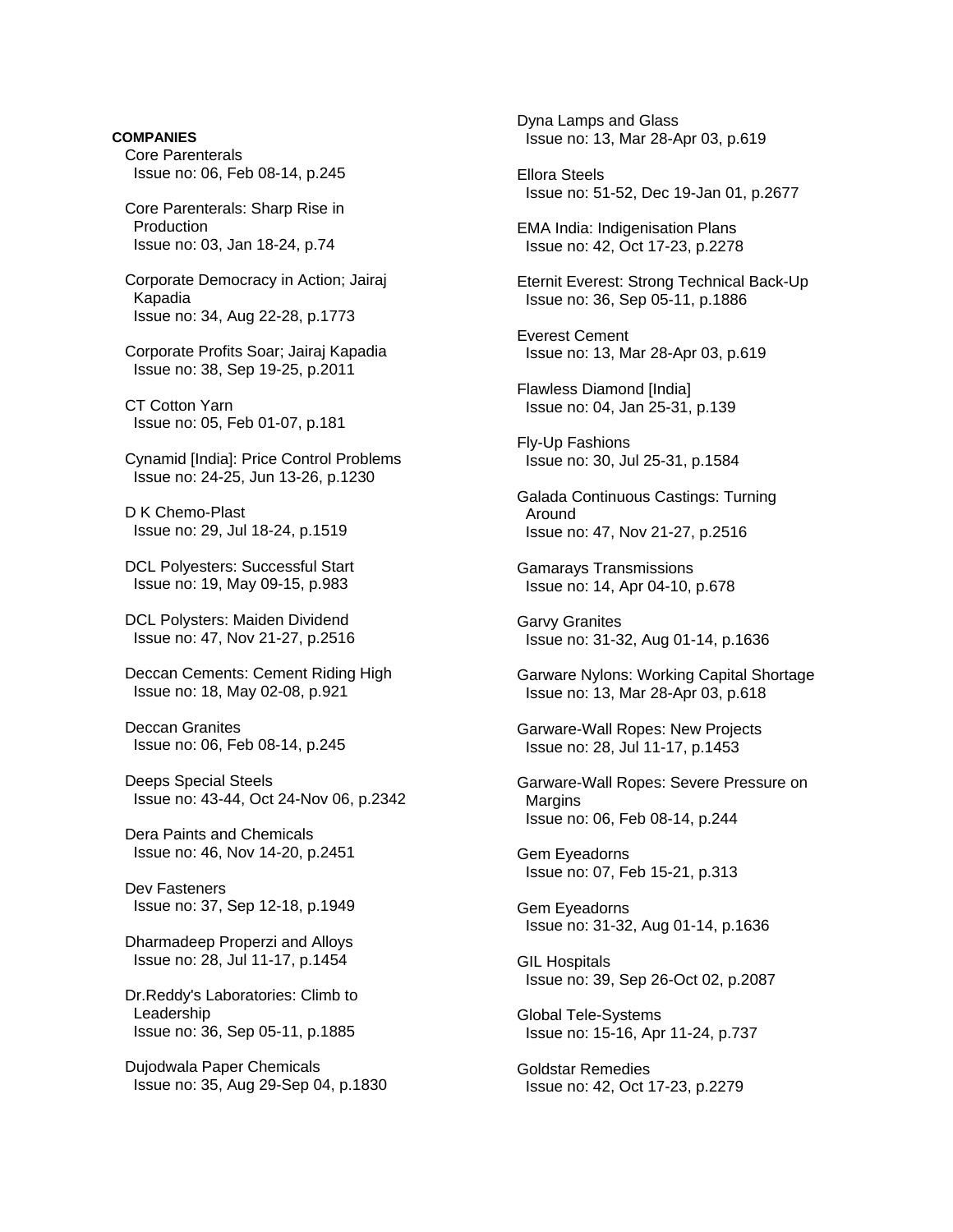#### **COMPANIES**

 Goodlass Nerolac: Capacity Expansion Issue no: 22, May 30-Jun 05, p.1110 Grasim Industries: Undercapitalised Issue no: 40, Oct 03-09, p.2143 Gujarat Alkalies: New Projects Issue no: 40, Oct 03-09, p.2144 Gujarat Ambuja Proteins Issue no: 26, Jun 27-Jul 03, p.1298 Gujarat Bauxite: Maiden Dividend Issue no: 45, Nov 07-13, p.2399 Gujarat Containers Issue no: 31-32, Aug 01-14, p.1636 Gujarat Containers Issue no: 45, Nov 07-13, p.2399 Gujarat Dehyd Foods (F) Issue no: 47, Nov 21-27, p.2517 Gujarat Industries Power Company Issue no: 29, Jul 18-24, p.1519 Gujarat Inject Kerala Issue no: 07, Feb 15-21, p.313 Gujarat Investment Castings Issue no: 30, Jul 25-31, p.1584 Gujarat Narmada Valley Fertilisers: Diversification from a Sound Base Issue no: 05, Feb 01-07, p.179 Gujarat State Fertilisers: Continuing Expansion Issue no: 06, Feb 08-14, p.243 Gyan Leatherboard Issue no: 38, Sep 19-25, p.2013 HBLeasing and Finance Issue no: 49-50, Dec 05-18, p.2623 Herdillia Polymers Issue no: 19, May 09-15, p.983 Hindustan Development: Funds to Spare Issue no: 26, Jun 27-Jul 03, p.1296

 Hindustan Lever: Record Exports Issue no: 27, Jul 04-10, p.1360

 Hindustan Motors: New Car Project Issue no: 45, Nov 07-13, p.2397

 Hindustan Organic Chemicals Issue no: 15-16, Apr 11-24, p.737

 Hisar Spinning Mills Issue no: 51-52, Dec 19-Jan 01, p.2677

 Hoganas [India]: Backward Integration Issue no: 01-02, Jan 04-17, p.9

 Hotel Leelaventure: Better Days Ahead Issue no: 13, Mar 28-Apr 03, p.618

 A Hush-Hush Affair Again; Jairaj Kapadia Issue no: 39, Sep 26-Oct 02, p.2085

 Hyderabad Industries: Shift to Exports Issue no: 18, May 02-08, p.920

 Hytaisun Magnetics Issue no: 01-02, Jan 04-17, p.10

 Icicon Electronics Issue no: 31-32, Aug 01-14, p.1636

 IDBI Issue no: 04, Jan 25-31, p.139

 Ind Prakash Issue no: 18, May 02-08, p.922

 India Cements: Fruits of Decontrol Issue no: 34, Aug 22-28, p.1773

 India Rubber Issue no: 41, Oct 10-16, p.2212

 India Securities Issue no: 01-02, Jan 04-17, p.10

 Indian Dyestuff: Revamped Product-Mix Issue no: 19, May 09-15, p.982

 Indian Seamless Steels Issue no: 28, Jul 11-17, p.1454

 Indian Toners and Developers Issue no: 15-16, Apr 11-24, p.737

 Indo-Asian Fusegear Issue no: 10-11, Mar 07-20, p.495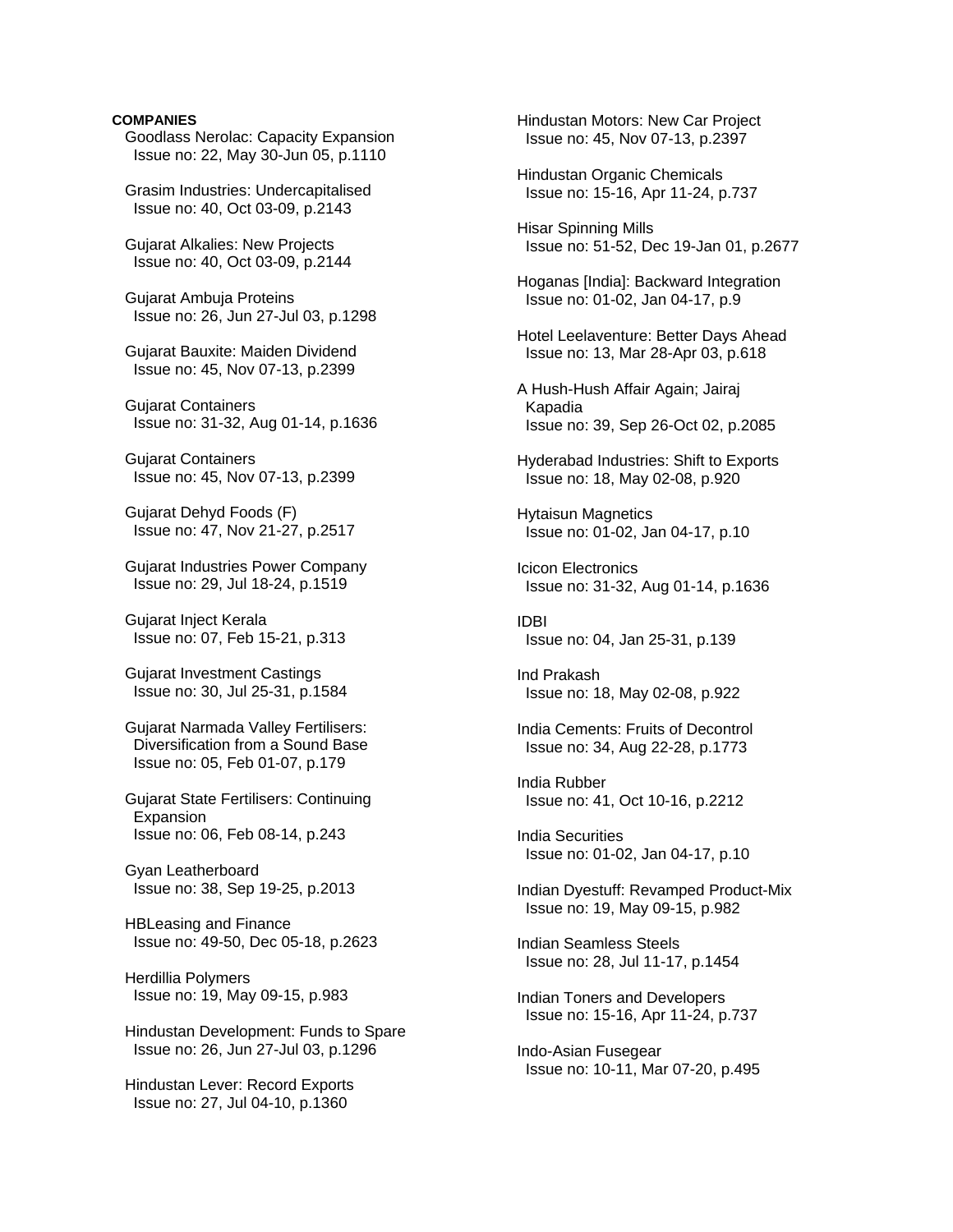**COMPANIES** Indo-Maxwell Issue no: 05, Feb 01-07, p.181 Insider Trading: SEBI on Test Issue no: 48, Nov 28-Dec 04, p.2571 **INSILCO**  Issue no: 03, Jan 18-24, p.75 Integrated Rubian Exports Issue no: 09, Feb 29-Mar 06, p.441 IP Rings Issue no: 17, Apr 25-May 01, p.862 IPCL Issue no: 42, Oct 17-23, p.2279 Isibars Issue no: 14, Apr 04-10, p.678 Jaiprakash Industries: Rapid **Diversification**  Issue no: 10-11, Mar 07-20, p.494 Janak Intermediates (F) Issue no: 43-44, Oct 24-Nov 06, p.2342 Jaswal Granites Issue no: 15-16, Apr 11-24, p.737 JB Chemicals and Pharmaceuticals: Hurt by Price Control Issue no: 33, Aug 15-21, p.1711 JBF Industries: Diversifying into Pharmaceuticals Issue no: 08, Feb 22-28, p.380 JCT Electronics: Sluggish Demand Issue no: 04, Jan 25-31, p.138 Jenson and Nicholson Issue no: 12, Mar 21-27, p.558 Jolted by Decontrol?; Jairaj Kapadia Issue no: 47, Nov 21-27, p.2515 Kanishk Steel Industries: Rolling Mill **Project**  Issue no: 22, May 30-Jun 05, p.1110 Kanoria Chemicals: On the Growth Path Issue no: 45, Nov 07-13, p.2398

 Kaypee Mantex Issue no: 40, Oct 03-09, p.2145 KEC International: Diversification Plans Issue no: 04, Jan 25-31, p.139 Kelvinator of India: Thinner Margins Issue no: 04, Jan 25-31, p.138 Kemrock Industries and Exports Issue no: 31-32, Aug 01-14, p.1636 Kerala Chemicals and Proteins: Exports Thrust Issue no: 38, Sep 19-25, p.2011 Kirloskar Cummins: Pinch of Reform Issue no: 37, Sep 12-18, p.1949 Kirloskar Ferrous Industries Issue no: 41, Oct 10-16, p.2212 Kirloskar Oil Engines Issue no: 49-50, Dec 05-18, p.2623 Kothari Industrial Corporation: Quick Recovery Issue no: 08, Feb 22-28, p.380 Krishna Plastochem Issue no: 22, May 30-Jun 05, p.1111 Krystal Poly-Fab: New Plant Issue no: 43-44, Oct 24-Nov 06, p.2341 KSB Pumps: Slump in Demand Issue no: 23, Jun 06-12, p.1171 Kuber Finance Issue no: 23, Jun 06-12, p.1171 Kuku Motor Finance Issue no: 12, Mar 21-27, p.558 Kunststoffe Industries Issue no: 12, Mar 21-27, p.558 La Mansion Granites Issue no: 37, Sep 12-18, p.1949 Lanco Ferro Issue no: 30, Jul 25-31, p.1584 Larsen and Tourbo: Expansion Plans Issue no: 39, Sep 26-Oct 02, p.2085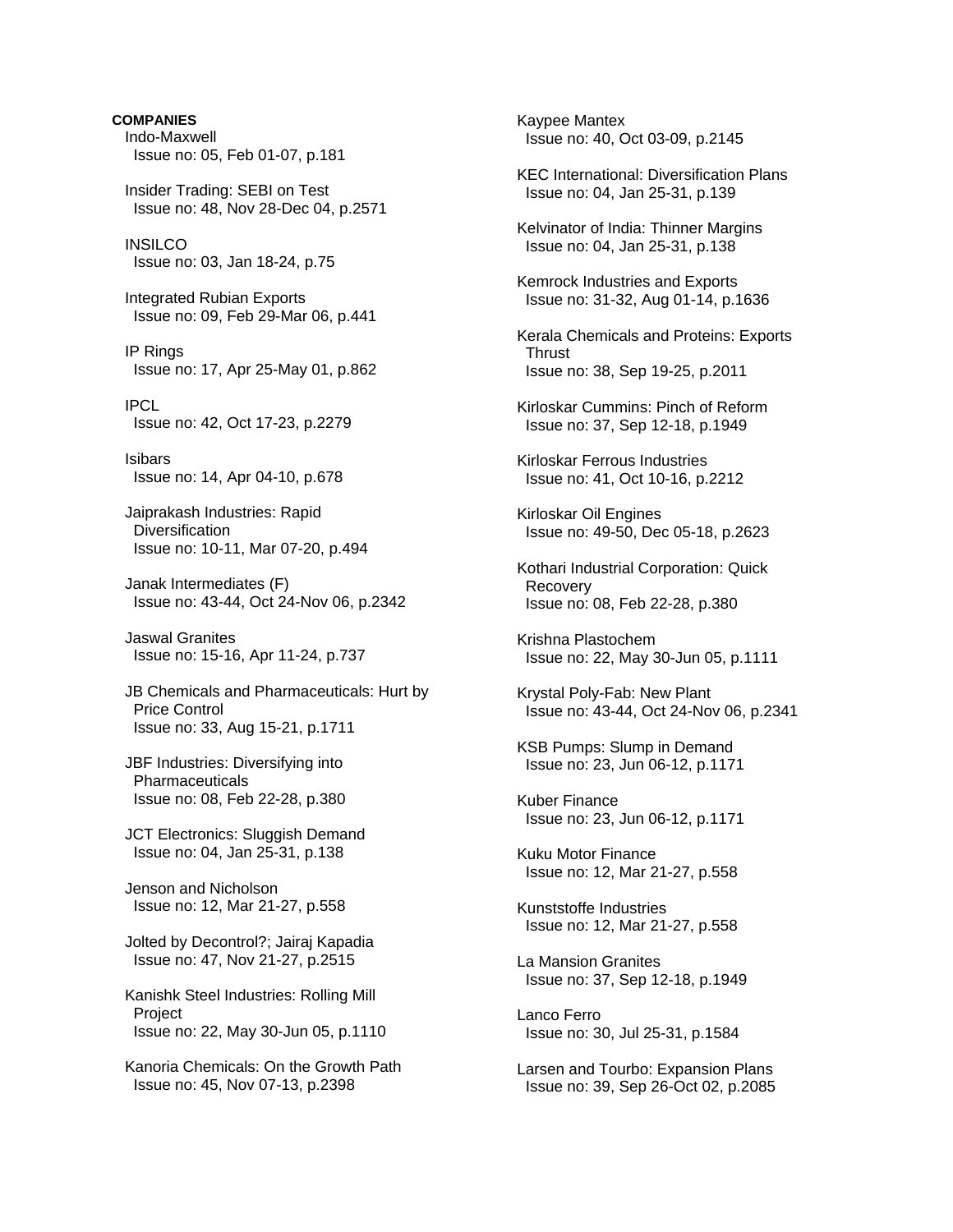# **COMPANIES** Laser Lamps (Haryana) Issue no: 43-44, Oct 24-Nov 06, p.2342 Libra Filaments Issue no: 20-21, May 16-29, p.1041 Life Insurance Corporation: Augmenting Housing Finance Issue no: 37, Sep 12-18, p.1948 Lifeline Medicare Issue no: 09, Feb 29-Mar 06, p.441 Lipton India: Higher Return on Equity Issue no: 26, Jun 27-Jul 03, p.1297 Lohia Polyester Issue no: 34, Aug 22-28, p.1775 Mac Industries Issue no: 39, Sep 26-Oct 02, p.2087 Madhu Refoils and Chemicals: Capacity Expansion Issue no: 08, Feb 22-28, p.381 Madras Cements: Boom Time Issue no: 09, Feb 29-Mar 06, p.440 Mafatlal Fine: Rapid Modernisation Issue no: 20-21, May 16-29, p.1040 Mafatlal Industries: Gains of **Modernisation**  Issue no: 14, Apr 04-10, p.677 Mahendra Cements Issue no: 42, Oct 17-23, p.2279 Malanpur Leathers Issue no: 15-16, Apr 11-24, p.737 Maltings Issue no: 24-25, Jun 13-26, p.1231 Mandsaur Ferro Alloys Issue no: 17, Apr 25-May 01, p.862 Mangalore Chemicals and Fertilisers: Turn-Around in Offing Issue no: 01-02, Jan 04-17, p.8 Mantri Housing and Constructions Issue no: 49-50, Dec 05-18, p.2623

 Marmagoa Steel Issue no: 05, Feb 01-07, p.181 Maruti Syntex (India) Issue no: 33, Aug 15-21, p.1712 Maya Spinners Issue no: 38, Sep 19-25, p.2013 Mikado Textile Industries Issue no: 38, Sep 19-25, p.2013 Modi Rubber: Accent on Consolidation Issue no: 06, Feb 08-14, p.243 Montari Industries Issue no: 03, Jan 18-24, p.74 MRF: Gains of R and D Issue no: 10-11, Mar 07-20, p.493 MRPL Issue no: 18, May 02-08, p.922 Murablack India Issue no: 17, Apr 25-May 01, p.862 Murudeshwar Ceramics: Maiden Dividend Issue no: 23, Jun 06-12, p.1171 Mysore Kirloskar: Accent on R and D Issue no: 07, Feb 15-21, p.312 Nagarjuna Construction Issue no: 26, Jun 27-Jul 03, p.1298 Nagarjuna Signode: Rapid Growth Issue no: 05, Feb 01-07, p.179 Nahar Spinning Mills Issue no: 22, May 30-Jun 05, p.1111 Nath Pulp and Paper: Expansion Project Issue no: 38, Sep 19-25, p.2012 Nedungadi Bank Issue no: 03, Jan 18-24, p.75 NEPC Agro Foods Issue no: 09, Feb 29-Mar 06, p.441 Network Issue no: 03, Jan 18-24, p.74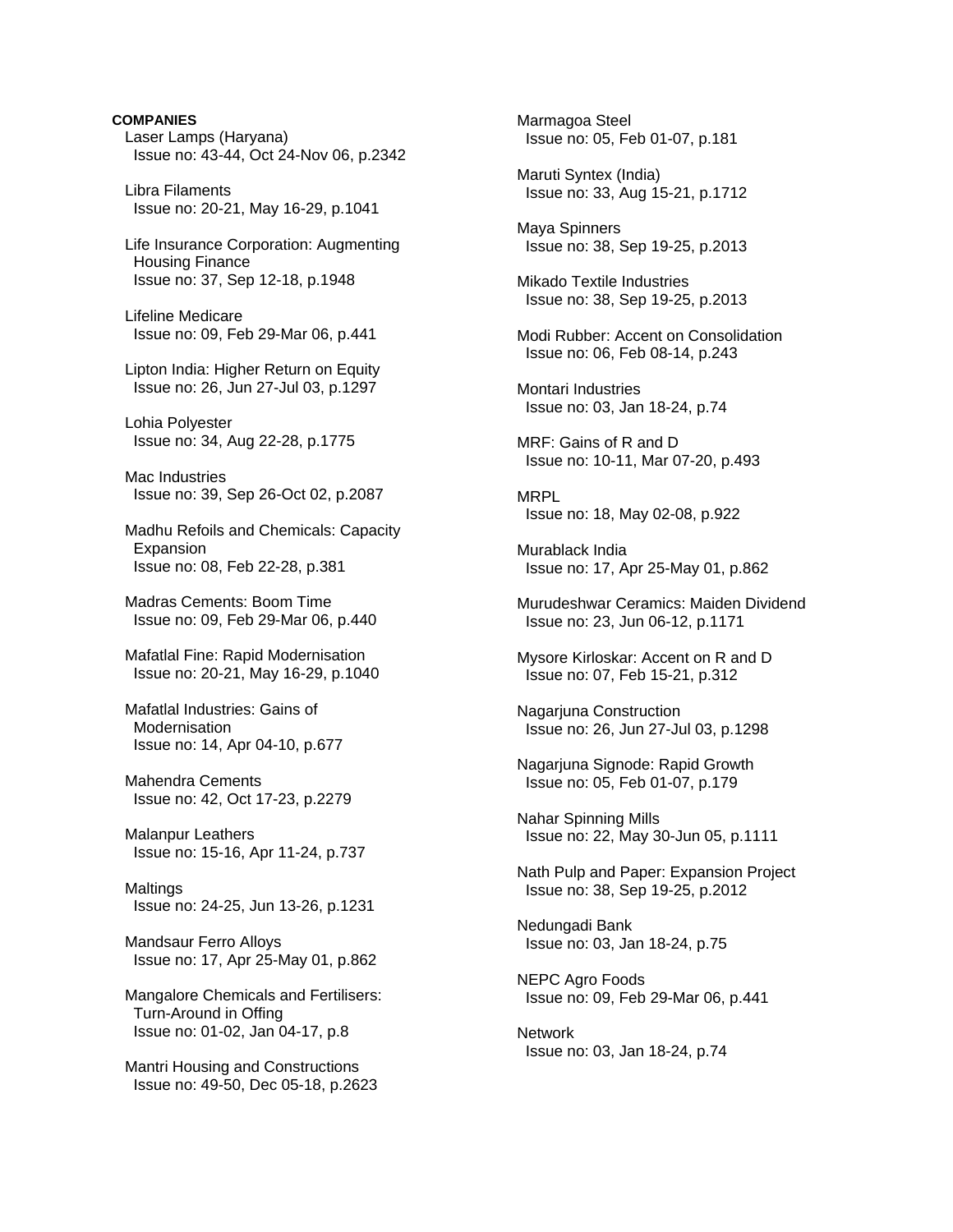#### **COMPANIES**

 New India Industries: Modernisation Programme Issue no: 51-52, Dec 19-Jan 01, p.2676

 Nicholas Laboratories: Diversification Programme Issue no: 24-25, Jun 13-26, p.1230

 Nicholas Laboratories: Expansion Programme Issue no: 08, Feb 22-28, p.380

 Nizam Sugars: Expanding Despite Losses Issue no: 48, Nov 28-Dec 04, p.2572

 No Market for PSU Bonds; Jairaj Kapadia Issue no: 45, Nov 07-13, p.2397

 NOCIL: Expansion, at Last Issue no: 35, Aug 29-Sep 04, p.1828

 NOCIL: Hit by Cost Escalation Issue no: 12, Mar 21-27, p.556

 Nova Udyog Issue no: 38, Sep 19-25, p.2013

 NSL: Better Capacity Utilisation Issue no: 09, Feb 29-Mar 06, p.440

 Nufab Industries Issue no: 34, Aug 22-28, p.1775

 Onida Savak Issue no: 10-11, Mar 07-20, p.495

 Orkay Silk Mills: Renewal of Faded Promise Issue no: 17, Apr 25-May 01, p.861

 OTC: Mock Beginning Issue no: 40, Oct 03-09, p.2143

 OTIS-Elevator: All-Round Rise in Costs Issue no: 42, Oct 17-23, p.2277

 Owm Group: Expansion Drive Issue no: 51-52, Dec 19-Jan 01, p.2676

 Pace Elcot Automation Issue no: 24-25, Jun 13-26, p.1231

 Pankaj Agro Proteinex Issue no: 13, Mar 28-Apr 03, p.619  Parasrampuria Synthetics: Expansion Under Way Issue no: 07, Feb 15-21, p.311

 Parth Aluminium Issue no: 24-25, Jun 13-26, p.1231

 Pathology of Small Industries; Jairaj Kapadia Issue no: 36, Sep 05-11, p.1885

 Pearl Polymers: Interest Burden Issue no: 43-44, Oct 24-Nov 06, p.2340

 Peico Electronics: All-Round Improvement Issue no: 27, Jul 04-10, p.1362

 Pentafour Software Issue no: 17, Apr 25-May 01, p.862

 Pfizer: Awaiting Price Policy Issue no: 10-11, Mar 07-20, p.494

 Pharmasia Issue no: 28, Jul 11-17, p.1454

 Phoenix Electric (India) Issue no: 33, Aug 15-21, p.1712

 Phoenix Lamps Issue no: 41, Oct 10-16, p.2212

 PICUP: Lower Interest Rates Issue no: 18, May 02-08, p.921

 PIL: New Projects Issue no: 12, Mar 21-27, p.557

PIL: Rights Issue Issue no: 35, Aug 29-Sep 04, p.1829

 Pine Chemicals: Acquisitions and Disposals Issue no: 17, Apr 25-May 01, p.861

 Piramal Spinning and Weaving: Modernisation Pays Issue no: 08, Feb 22-28, p.380

 Pittie Cement and Industries Issue no: 01-02, Jan 04-17, p.10

 Polychem: Customs Duty Anomalies Issue no: 19, May 09-15, p.982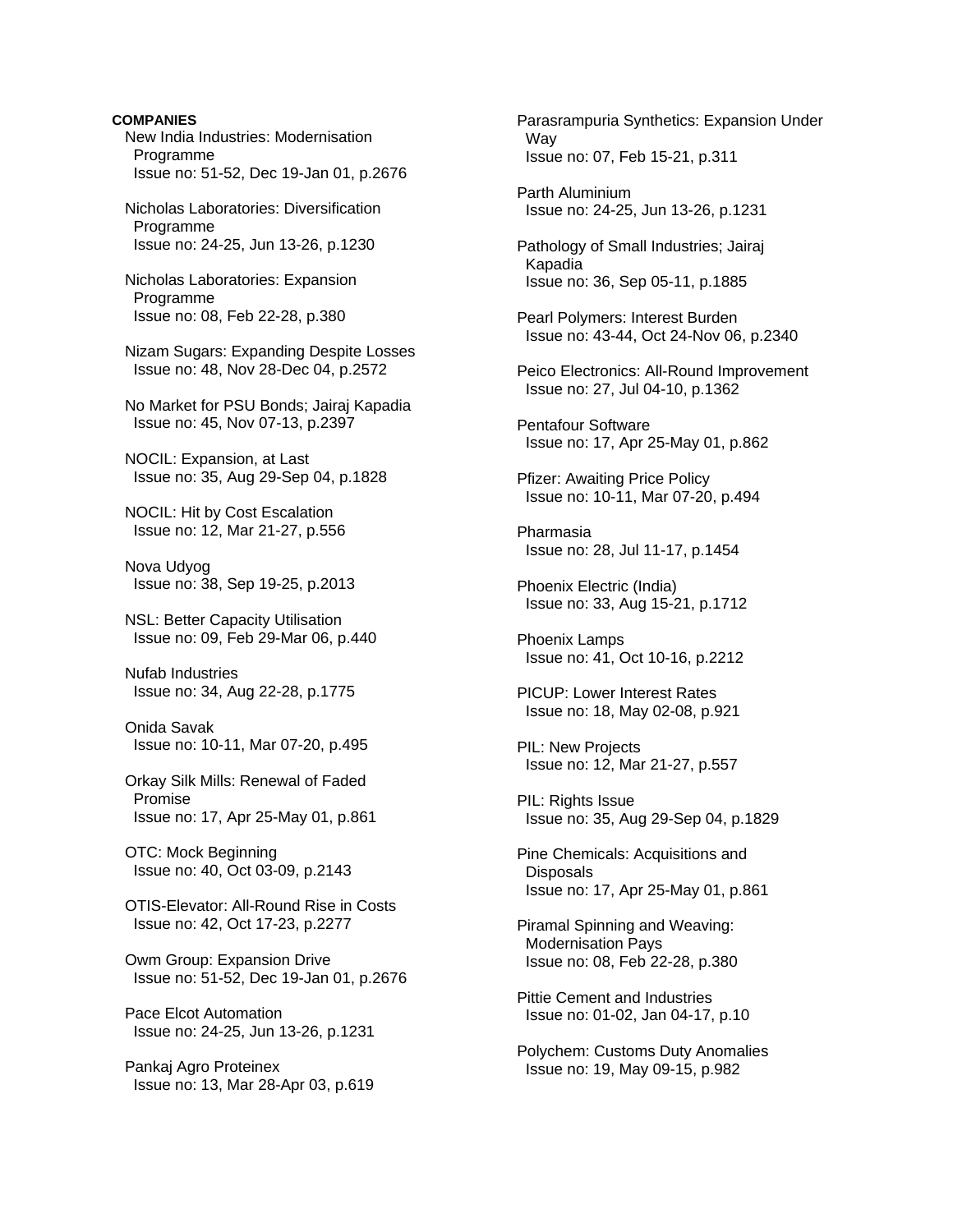## **COMPANIES**

 Powmex Steels: Information Gap Issue no: 51-52, Dec 19-Jan 01, p.2676

 Pradeep Drug Issue no: 20-21, May 16-29, p.1041

 Prashant Proteins: Prashant Proteins Issue no: 17, Apr 25-May 01, p.861

 Premier Automobiles: Rough Weather Issue no: 07, Feb 15-21, p.311

 Prestige Foods: Forward Integration Issue no: 39, Sep 26-Oct 02, p.2086

 Prestige Foods: Prestige Foods Issue no: 09, Feb 29-Mar 06, p.440

 Priyadarshini Spinning Mills Issue no: 09, Feb 29-Mar 06, p.441

 Priyadarshini Spinning Mills: High Input **Costs** Issue no: 39, Sep 26-Oct 02, p.2087

 Pudumjee Pulp and Paper Mills Issue no: 51-52, Dec 19-Jan 01, p.2677

 Punj Lloyd Issue no: 49-50, Dec 05-18, p.2623

 Punjab Con-Cast Steels Issue no: 06, Feb 08-14, p.245

 R R Medi Pharma Issue no: 36, Sep 05-11, p.1887

 Regency Hospital Issue no: 40, Oct 03-09, p.2145

 Reliance Polypropylene Issue no: 45, Nov 07-13, p.2399

 Reliance Polythene Issue no: 45, Nov 07-13, p.2399

 Rhino Tyres Issue no: 19, May 09-15, p.983

 Rico Agroils Issue no: 07, Feb 15-21, p.313

 Rico Agroils Issue no: 20-21, May 16-29, p.1041  Rishabh Industries Issue no: 09, Feb 29-Mar 06, p.441

 Ritesh Exports Issue no: 35, Aug 29-Sep 04, p.1830

 Rohit Pulf and Paper: Consumer Resistance Issue no: 34, Aug 22-28, p.1774

 RR Medi Pharma Issue no: 26, Jun 27-Jul 03, p.1298

 Rush of New Issues; Jairaj Kapadia Issue no: 43-44, Oct 24-Nov 06, p.2340

 Sagar Cements Issue no: 24-25, Jun 13-26, p.1231

 Sagar Cements Issue no: 24-25, Jun 13-26, p.1231

 Samudra Shoes Issue no: 22, May 30-Jun 05, p.1111

 Sandeep Industries Issue no: 51-52, Dec 19-Jan 01, p.2677

 Sandvik Asia: Widened Product Range Issue no: 20-21, May 16-29, p.1040

 Satguru Agro Industries Issue no: 13, Mar 28-Apr 03, p.619

 Satyam Computer Services Issue no: 07, Feb 15-21, p.313

**SCICI** Issue no: 48, Nov 28-Dec 04, p.2573

 Shatex Industries Issue no: 15-16, Apr 11-24, p.737

 Shez Cements Issue no: 33, Aug 15-21, p.1712

 Shree Precoated Steels Issue no: 07, Feb 15-21, p.313

 Shree Rajasthan Syntex Issue no: 05, Feb 01-07, p.181

 Shree Shakthi Agro Oils Issue no: 46, Nov 14-20, p.2451

 Shree Vaani Sugars and Industries Issue no: 19, May 09-15, p.983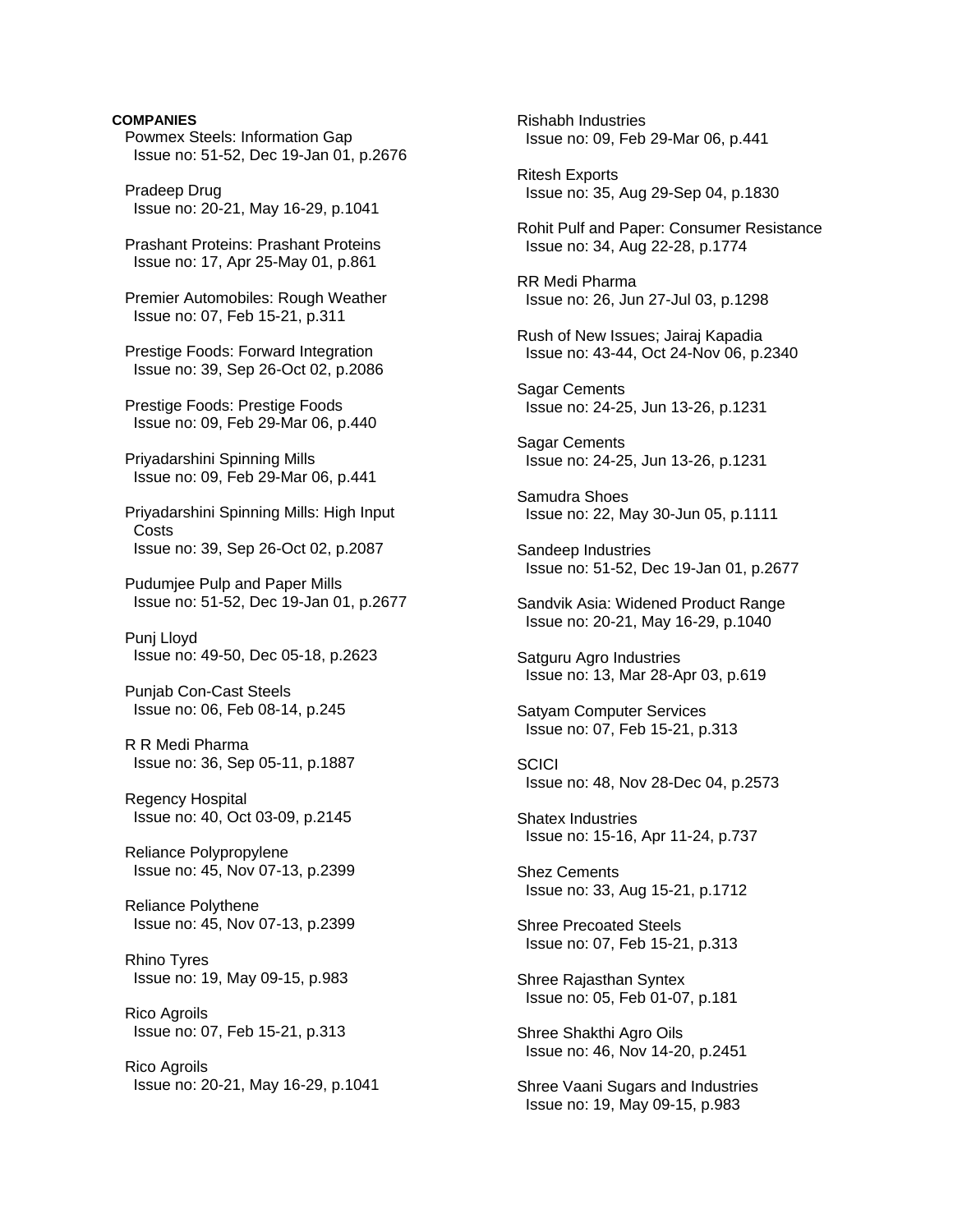**COMPANIES** Shrushti Shoes (F) Issue no: 47, Nov 21-27, p.2517 Shubham Industries Issue no: 38, Sep 19-25, p.2013 Sidh Global Equity Fund Issue no: 41, Oct 10-16, p.2212 Silverline Industries Issue no: 34, Aug 22-28, p.1775 Singhal Swaroop Ispat Issue no: 42, Oct 17-23, p.2279 SM Finance Issue no: 48, Nov 28-Dec 04, p.2753 Solidaire India Issue no: 18, May 02-08, p.922 Somani Cement Issue no: 40, Oct 03-09, p.2145 South India Viscose: Unfavourable Market **Conditions**  Issue no: 43-44, Oct 24-Nov 06, p.2341 Southern Shelters Issue no: 48, Nov 28-Dec 04, p.2573 Special Steels: Rapid Expansion Issue no: 28, Jul 11-17, p.1453 SPIC Issue no: 09, Feb 29-Mar 06, p.441 SPIC Fine Chemicals Issue no: 03, Jan 18-24, p.74 Standard Industries: Focus on Chemicals Issue no: 14, Apr 04-10, p.677 Star Volkmann Issue no: 01-02, Jan 04-17, p.10 State Bank of Hyderabad: Growth with **Diversification**  Issue no: 27, Jul 04-10, p.1362 Stiles India: Booming Market Issue no: 18, May 02-08, p.921 Straw Products Issue no: 46, Nov 14-20, p.2451

 Sujana Industries: Higher Sales Issue no: 18, May 02-08, p.921

 Sujana Steels (F) Issue no: 47, Nov 21-27, p.2517

 Supreme Condustors Issue no: 43-44, Oct 24-Nov 06, p.2342

 Suryajyoti Spinning Issue no: 10-11, Mar 07-20, p.495

 Sustained by Technology Upgradation Issue no: 01-02, Jan 04-17, p.8

 Sweatamber Steel Issue no: 34, Aug 22-28, p.1775

 Swojas Plastic Industries: HDPE/PP Sacks Issue no: 38, Sep 19-25, p.2012

 Tamilnadu Jai Bharath Mills Issue no: 35, Aug 29-Sep 04, p.1830

 Tata Metals: Efficient Energy Use Issue no: 29, Jul 18-24, p.1518

 Tata Oil: Heavy Debt Burden Issue no: 29, Jul 18-24, p.1518

 Tata Steel: The Year that Was Issue no: 47, Nov 21-27, p.2515

 Tata Tea: Tea and Technology Issue no: 09, Feb 29-Mar 06, p.439

 Tatia Skylines and Health Farms Issue no: 22, May 30-Jun 05, p.1111

 Thermax: Seed Processing Plants Issue no: 27, Jul 04-10, p.1362

 Til: An Edge over Competitors Issue no: 51-52, Dec 19-Jan 01, p.2675

 Tinplate Company of India: Valuable **Connection** Issue no: 37, Sep 12-18, p.1948

 TN Petroproducts: Quality Upgraded Issue no: 35, Aug 29-Sep 04, p.1829

 Torrent Cables Issue no: 23, Jun 06-12, p.1171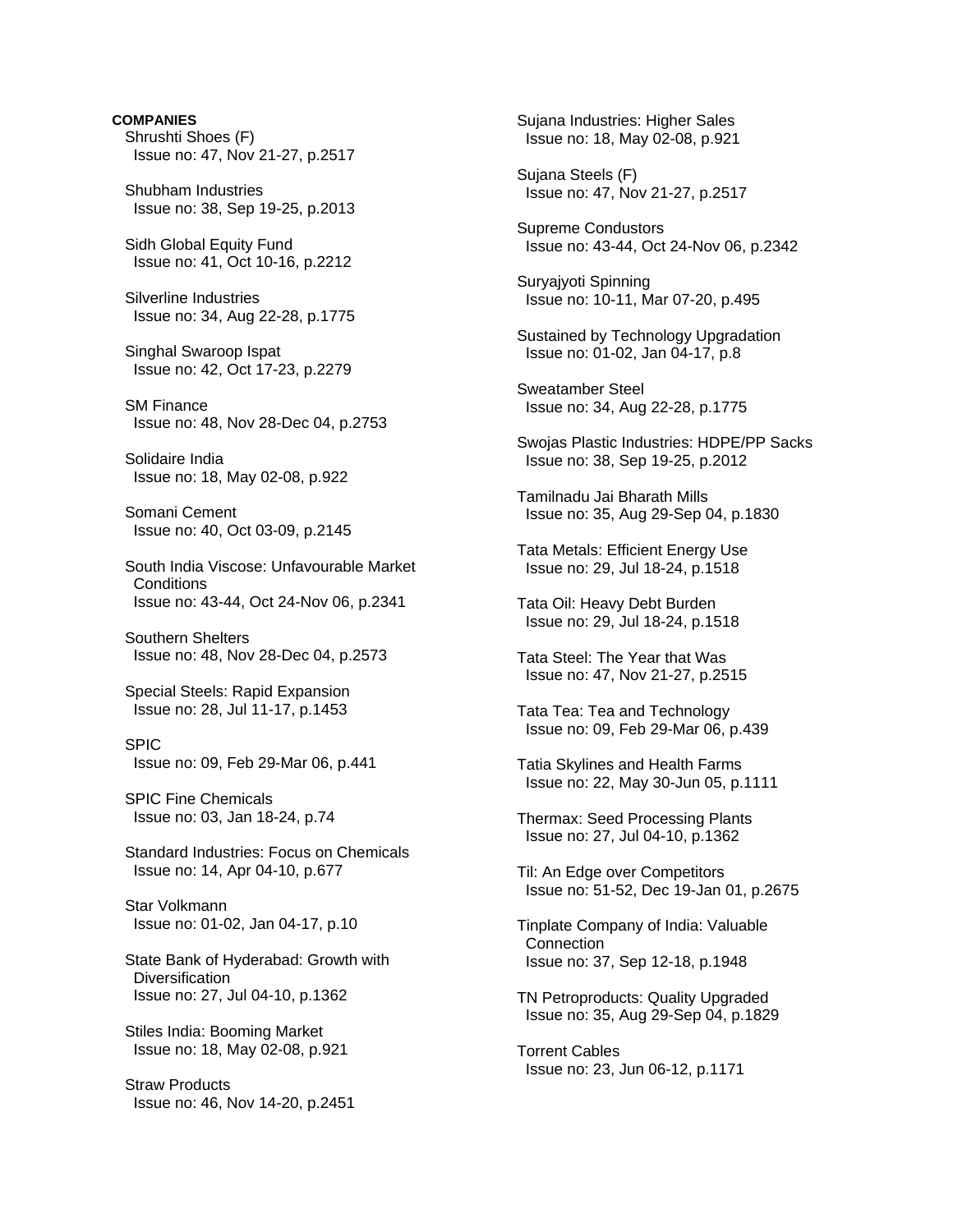# **COMPANIES** Torrent Gujarat Biotech (F) Issue no: 47, Nov 21-27, p.2517 Toshniwal Agrochem Issue no: 36, Sep 05-11, p.1887 Transgene Biotek Issue no: 36, Sep 05-11, p.1887 Transpower Engineering Issue no: 18, May 02-08, p.922 Trimurtee Fertilisers Issue no: 13, Mar 28-Apr 03, p.619 Trimurtee Fertilisers Issue no: 14, Apr 04-10, p.678 UNICHEM Laboratories: Turn for Better Issue no: 12, Mar 21-27, p.557 Unicorp Industries Issue no: 29, Jul 18-24, p.1519 Union Carbide: Gains of Liberalisation Issue no: 29, Jul 18-24, p.1518 Unit Trust of India: Lure of PSU Shares Issue no: 35, Aug 29-Sep 04, p.1828

 Vallabh Steels Issue no: 45, Nov 07-13, p.2399

 Vanasthali Textile Industries Issue no: 29, Jul 18-24, p.1519

 Vanavil Dyes and Chemicals: Rise in Costs Issue no: 43-44, Oct 24-Nov 06, p.2341

 Vasundhara Rasayans Issue no: 28, Jul 11-17, p.1454

 VBC Industries Issue no: 40, Oct 03-09, p.2145

 Veena Textiles Issue no: 26, Jun 27-Jul 03, p.1298

 Vickers Systems: Share Price Boom Issue no: 14, Apr 04-10, p.677

 Videocon International Issue no: 48, Nov 28-Dec 04, p.2573

 Videocon Narmada Electronics Issue no: 35, Aug 29-Sep 04, p.1830 Vijay Fire Protection Systems Issue no: 19, May 09-15, p.983 Viral Filaments Issue no: 29, Jul 18-24, p.1519 Voltas Issue no: 13, Mar 28-Apr 03, p.619 Vysali Pharmaceuticals Issue no: 24-25, Jun 13-26, p.1231 Wartsila Diesel: Promising Prospects Issue no: 40, Oct 03-09, p.2144 **Waterbase**  Issue no: 23, Jun 06-12, p.1171 Weldflux India Issue no: 10-11, Mar 07-20, p.495 West Coast Brewers and Distillers Issue no: 33, Aug 15-21, p.1712 Western Bio Systems Issue no: 43-44, Oct 24-Nov 06, p.2342 Western India Sugar Issue no: 20-21, May 16-29, p.1041 Wockhardt (F) Issue no: 47, Nov 21-27, p.2517 Zenith Computers Issue no: 40, Oct 03-09, p.2145 **CONGRESS PARTY**  'Balanced Budget' Debate in US Congress; Amaresh Bagchi (C) Issue no: 28, Jul 11-17, p.1461 After Return to Democracy: Congress (I) (Ed) Issue no: 17, Apr 25-May 01, p.856 BJP and Congress: Politics of Confrontation: Madhya Pradesh (C) Issue no: 09, Feb 29-Mar 06, p.456 Election Pains: Congress Party (Ed) Issue no: 05, Feb 01-07, p.176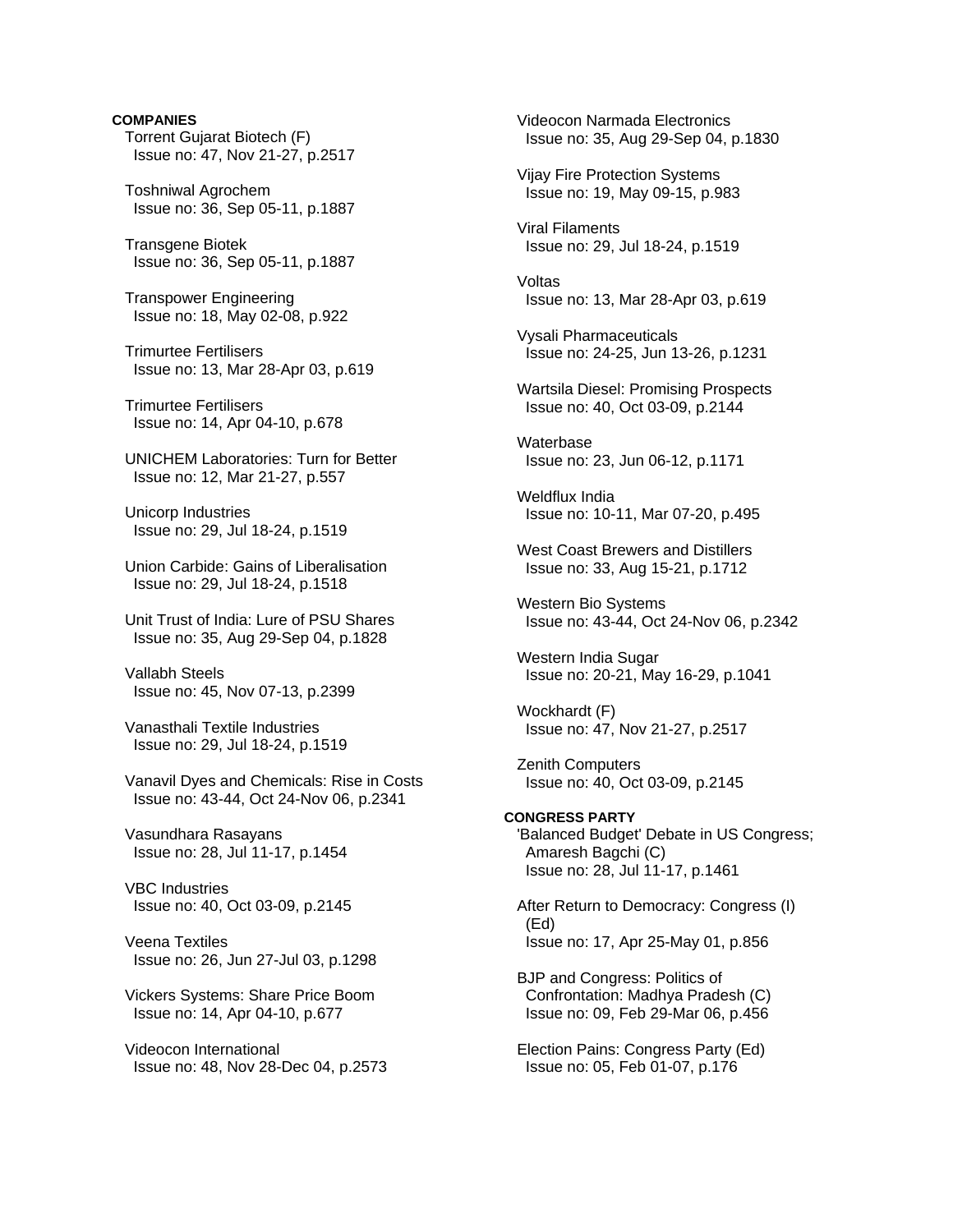## **CONGRESS PARTY**

 Illusion of Movement: CPI(M) (Ed) Issue no: 01-02, Jan 04-17, p.5

 Play Fair and We Will Play Fair: Pages from Congress History; Suniti Kumar Ghosh (SA) Issue no: 20-21, May 16-29, p.1079

 Tirupati Congress Session: Some Reflections; Ajit Roy (C) Issue no: 19, May 09-15, p.992

## **CONSTITUTION OF INDIA**

 For a More Federal India; Nirmal Mukarji (P) Issue no: 26, Jun 27-Jul 03, p.1312

 Lack of Clarity: Article 356 (Ed) Issue no: 51-52, Dec 19-Jan 01, p.2672

 President and Prime Minister; S R Sen (P) Issue no: 07, Feb 15-21, p.331

## **CONSTITUTIONAL LAW**

 Can Right to Education be a Fundamental Right?; D Nagasaila and V Suresh (D) Issue no: 45, Nov 07-13, p.2442

 State and Right to Education; G Thimmaiah (D) Issue no: 42, Oct 17-23, p.2331

 Supreme Court on Right to Education; S P Sathe (C) Issue no: 35, Aug 29-Sep 04, p.1847

 Undemocratic; Upendra Baxi (LE) Issue no: 46, Nov 14-20, p.2446

## **CONSTRUCTION WORKERS**

 Construction Workers at Crossroads: Tamil Nadu; Gabriele Dietrich (C) Issue no: 37, Sep 12-18, p.1970

## **CONSUMER PROTECTION**

 Consumer Redressal Courts: Missing Commitment to Public Interest; Shakuntala Narasimhan (C) Issue no: 22, May 30-Jun 05, p.1129

 Medical Negligence: Health (Ed) Issue no: 45, Nov 07-13, p.2393

## **CONSUMPTION**

 Agriculture-Industry Linkage; Ashima Goyal (BR) Issue no: 46, Nov 14-20, p.2476

 Population, Poverty and Employment in India; T N Krishnan (SA) Issue no: 46, Nov 14-20, p.2479

#### **CONTRABAND**

 Smuggling Continues: Gold (Ed) Issue no: 13, Mar 28-Apr 03, p.612

#### **CONTRACT FARMING**

 Peasants and Flexible Accumulation in the Third World: Producing Under Contract; Michael Watts (RA) Issue no: 30, Jul 25-31, p.PE90

## **CONTRACT LABOUR**

 Impact of Co-operativisation on Working Conditions: Study of Beedi Industry in Kerala; M Mohandas and P V Praveen Kumar (SA) Issue no: 26, Jun 27-Jul 03, p.1333

 Legal Setback for Contract Labour; Gurbir Singh (C) Issue no: 14, Apr 04-10, p.689

 Twenty Years Ago (August 19, 1970) (Ed) Issue no: 34, Aug 22-28, p.1770

## **COOPERATIVE BANKS**

 Research in Rural Banking; H B Shivamaggi (BR) Issue no: 24-25, Jun 13-26, p.1256

## **COOPERATIVE CREDIT**

 Institutional Credit for Rural Development: Proper Risk-Management or Group Lending?; D Narayana (RA) Issue no: 39, Sep 26-Oct 02, p.A122

#### **CORRUPTION**

 Calcutta Corporation: Bloated and Ineffecient (C) Issue no: 33, Aug 15-21, p.1721

 Institutionalised Corruption; Ambrose Pinto (C) Issue no: 35, Aug 29-Sep 04, p.1837

#### **COTTON**

 Appeasing Textile Lobby; D P Sharma (F) Issue no: 41, Oct 10-16, p.2211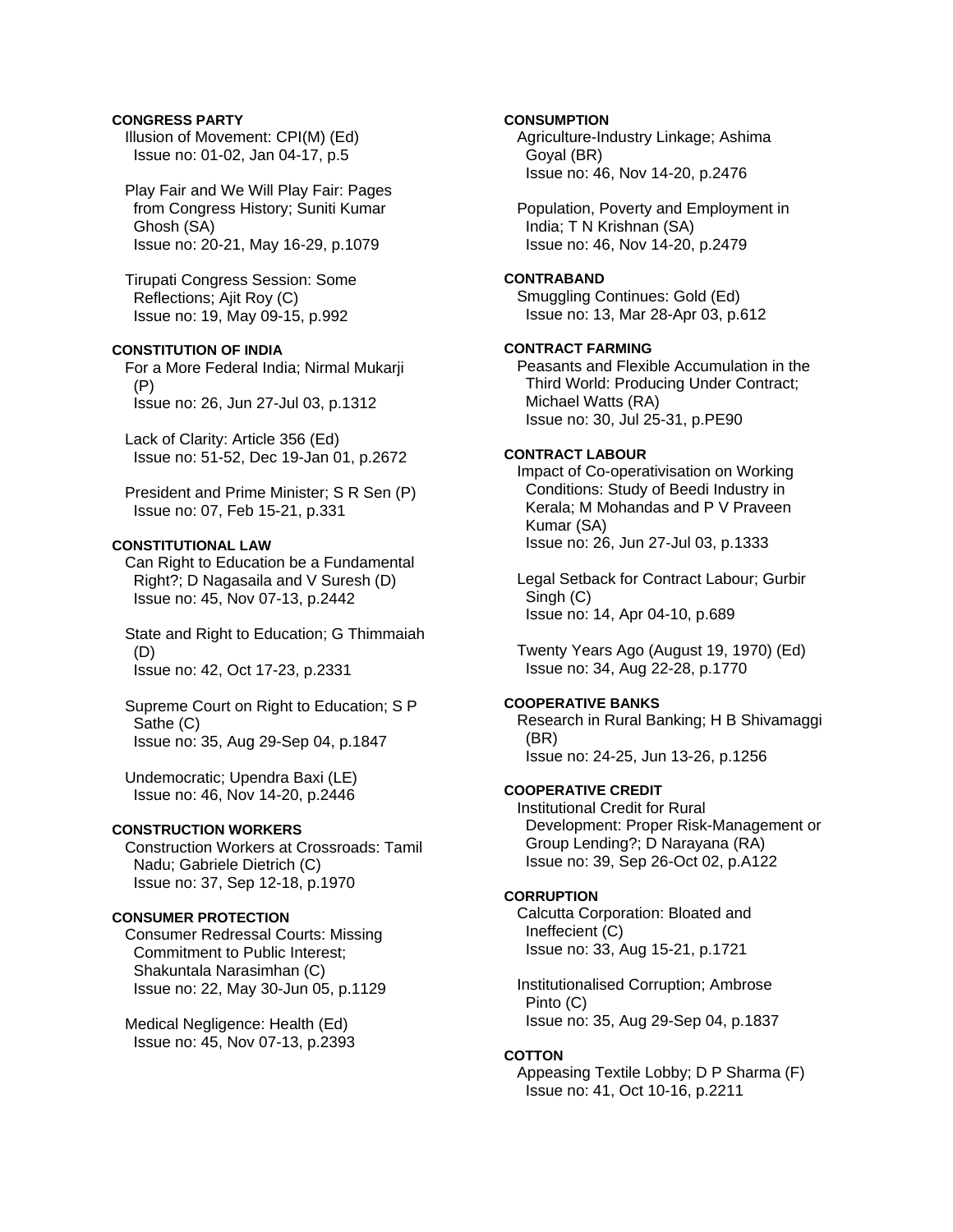## **COTTON**

 Blocking Cotton Exports?; D P Sharma (F) Issue no: 45, Nov 07-13, p.2395

 Cotton: No Case for OGL Imports; D P Sharma (F) Issue no: 05, Feb 01-07, p.178

 ICMF Losing Credibility; D P Sharma (F) Issue no: 08, Feb 22-28, p.379

 ICMF's Ploy Misfires; D P Sharma (F) Issue no: 20-21, May 16-29, p.1038

 Manipulated Estimates: Cotton; D P Sharma  $(F)$ Issue no: 13, Mar 28-Apr 03, p.615

- Mill Lobby Scuttles Cotton Exports: Cotton; D P Sharma (F) Issue no: 33, Aug 15-21, p.1707
- More Operational Freedom for CCI; D P Sharma (F) Issue no: 36, Sep 05-11, p.1883
- No Case for Cotton Import; D P Sharma (F) Issue no: 01-02, Jan 04-17, p.7

 Uncertain Outlook for Cotton; D P Sharma (F) Issue no: 28, Jul 11-17, p.1450

## **COTTON TEXTILE INDUSTRY**

 Hank Yarn Scheme a Flop; D P Sharma (F) Issue no: 15-16, Apr 11-24, p.735

## **CRAFTSMEN**

 Women Craft Workers as Security for Family Subsistence; Maithreyi Krishnaraj (RA) Issue no: 17, Apr 25-May 01, p.WS7

#### **CREDIT**

 Are Formal and Informal Credit Markets in India Interlinked?; Pradeep Srivastava (SA) Issue no: 41, Oct 10-16, p.2241

 Credit, Inflation and Deflation: Some Theoretical Comments in the Indian Context; Prabhat Patnaik (SA) Issue no: 37, Sep 12-18, p.1983

**CREDIT POLICY** 

 Confused and Directionless: Credit Policy  $(C)$ 

Issue no: 17, Apr 25-May 01, p.872

 Directed Credit Programmes: A Critique of Narasimham Committee Report; D Narayana  $(C)$ Issue no: 06, Feb 08-14, p.255

 Mixed Signals (Ed) Issue no: 41, Oct 10-16, p.2207

## **CRIMINAL LAW**

 PWG Ban- State Government Flouts Law; K G Kannabiran (C) Issue no: 24-25, Jun 13-26, p.1243

## **CROP INSURANCE**

 Institutional Credit for Rural Development: Proper Risk-Management or Group Lending?; D Narayana (RA) Issue no: 39, Sep 26-Oct 02, p.A122

### **CROP YIELD**

 Mill Lobby Scuttles Cotton Exports: Cotton; D P Sharma (F) Issue no: 33, Aug 15-21, p.1707

 More Operational Freedom for CCI; D P Sharma (F) Issue no: 36, Sep 05-11, p.1883

## **CROPPING PATTERN**

 Changing Tenancy Relations in West Bengal: Popular Notions, Grassroot Realities; G K Chadha and S K Bhaumik (SA) Issue no: 20-21, May 16-29, p.1089

 Impact of Irrigation on Multiple Cropping; B D Dhawan and Harsharan Singh Datta (RA) Issue no: 13, Mar 28-Apr 03, p.A15

## **CUBA**

 Cuban Revolution: Premature Epitaph; James Petras (C) Issue no: 14, Apr 04-10, p.695

## **CULTURAL STUDIES**

 'Kaliyuga', 'Chakri' and 'Bhakti': Ramakrishna and His Times; Sumit Sarkar (SA) Issue no: 29, Jul 18-24, p.1543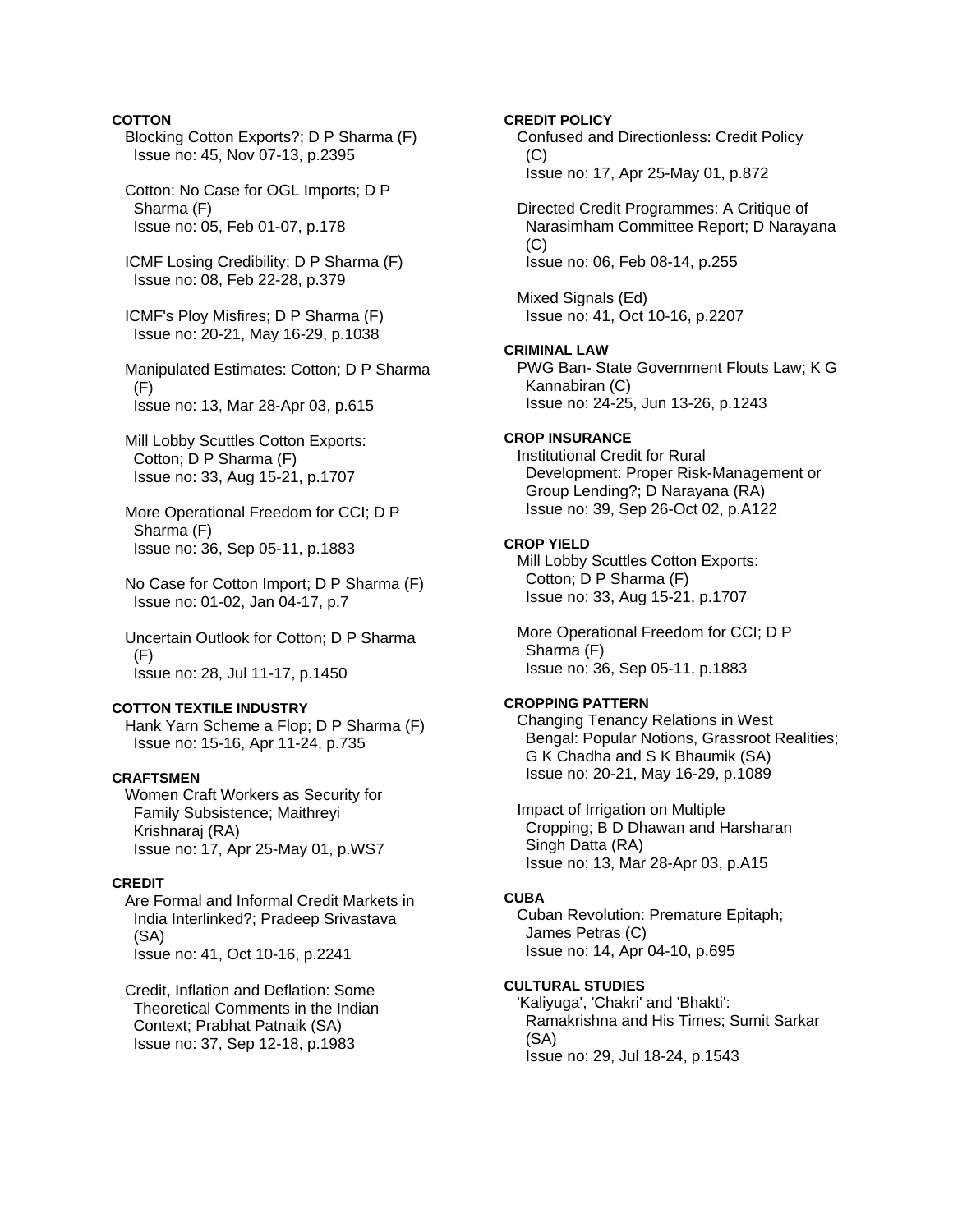## **CULTURAL STUDIES**

 Subalternity and Culture in India; Susie Tharu (LE) Issue no: 09, Feb 29-Mar 06, p.434

## **CULTURE**

 Anatomy of Official Cultural Discourse: A Non-Government Perspective; Rustom Bharucha (SA) Issue no: 31-32, Aug 01-14, p.1667

 Communal Conflict After 1950: A Perspective; Asghar Ali Engineer (C) Issue no: 34, Aug 22-28, p.1782

 Federalism, Democracy and Decentralisation; Arun Ghosh (F) Issue no: 46, Nov 14-20, p.2453

 History of Indian Science, Philosophy and Culture; Kireet Joshi (LE) Issue no: 05, Feb 01-07, p.174

 India, Islam and the Pall of Postmodernism; V R Krishna Iyer (P) Issue no: 45, Nov 07-13, p.2417 The Jharkhandis: Vision and Reality. A Micro-Study of Singhbhum; Srabani Raichaudhuri (SA) Issue no: 47, Nov 21-27, p.2551

 The King's Household: Structure/Space in the Sastric Tradition; Kumkum Roy (RA) Issue no: 43-44, Oct 24-Nov 06, p.WS55

 Popular Culture and Pop Sociology; K Ravi Srinivas (D) Issue no: 33, Aug 15-21, p.1763

 Production of Authenticity: The Indo-Anglian Critical Tradition; Ajanta Sircar (SA) Issue no: 36, Sep 05-11, p.1921

 Rehabilitation of Survivors of Torture and Political Violence: The Philippine Experience; Aurora Parong, June Pagaduan-Lopez, Sylvia Estrada-Claudio, Elizabeth Protacio-Marcelino and M A Victoria Cabildo (SA) Issue no: 33, Aug 15-21, p.1755

 Shiv Sena and `National' Hinduism; Gerard Heuze (SA) Issue no: 41, Oct 10-16, p.2253

 Tribal Deaths in Thane District: The Other Side; Pradip Prabhu (C) Issue no: 47, Nov 21-27, p.2527

 Twenty Years Ago (October 28, 1972) (Ed) Issue no: 43-44, Oct 24-Nov 06, p.2339

 Twenty Years Ago (September 16, 1972) (Ed) Issue no: 38, Sep 19-25, p.2010

## **CYCLONES**

 Cyclones in Bangladesh: A History of Mismanagement; Peter Custers (C) Issue no: 07, Feb 15-21, p.327

## **CZECHOSLOVAKIA**

 Czechoslovakia: Political Crisis and Economic Reforms; Stephen Steiger (C) Issue no: 22, May 30-Jun 05, p.1131

## **DAIRY INDUSTRY**

 Indigenous Cattle; Laxmi Narain Modi (LE) Issue no: 13, Mar 28-Apr 03, p.610

## **DALITS**

 Bara Massacre and After; Krishna Chaitanya (C) Issue no: 15-16, Apr 11-24, p.761

 Dalit and Caste Hindu Clashes in Karnataka; Narendra Singh (C) Issue no: 03, Jan 18-24, p.83

 Yadav Ascendancy in Bihar Politics; Tilak D Gupta (C) Issue no: 26, Jun 27-Jul 03, p.1304

#### **DAMS**

 Big Dams Controversy: Economics, Ecology, and Equity; R Maria Saleth (BR) Issue no: 30, Jul 25-31, p.1607

 Reservoir Induced Seismicity; Sushil Kumar (LE) Issue no: 29, Jul 18-24, p.1510

 Tragedy in Tehri Garhwal; Bharat Dogra (LE) Issue no: 17, Apr 25-May 01, p.854

## **DEATHS**

 Tribal Deaths in Thane District: The Other Side; Pradip Prabhu (C) Issue no: 47, Nov 21-27, p.2527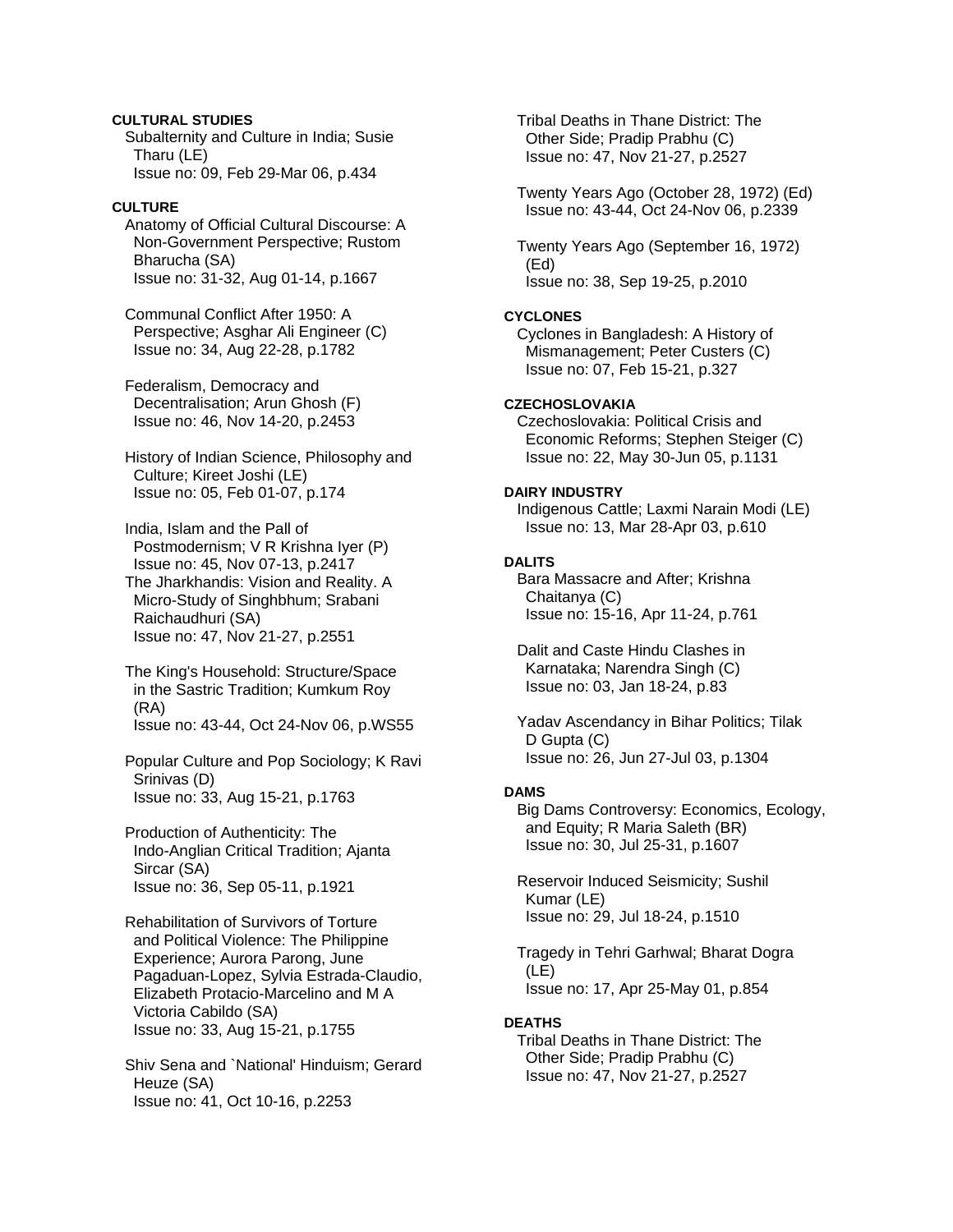## **DEBT**

 The Tottering Empire: US Finance Capitalism; Frederick F Clairmonte and John H Cavanagh (C) Issue no: 42, Oct 17-23, p.2284

#### **DEBT CRISIS**

 IMF Structural Adjustment: Short-Term Gain for Long-Term Pain?; Kari Polanyi Levitt (SA) Issue no: 03, Jan 18-24, p.97

 Severely Indebted Low-Income Countries: Mounting External Debt and Servicing Burden; Nirupam Bajpai (SA) Issue no: 17, Apr 25-May 01, p.905

 Strategies for Solution of Debt Crisis: An Overview; Mritiunjoy Mohanty (SA) Issue no: 09, Feb 29-Mar 06, p.465

#### **DEFENCE EXPENDITURE**

 Third World and Arms Trade; Frederick F Clairmonte (C) Issue no: 08, Feb 22-28, p.398

#### **DELHI**

 'Eroding Political Support for Structural Adjustment'; BM (C) Issue no: 04, Jan 25-31, p.143

 Aid Mainly for Debt-Servicing; BM (C) Issue no: 27, Jul 04-10, p.1369

 Clandestine Surrender on MIGA: New Delhi; BM (C) Issue no: 22, May 30-Jun 05, p.1117

 EFF Arrangement in Jeopardy: New Delhi; BM (C) Issue no: 17, Apr 25-May 01, p.871

 Selling India at Devos: New Delhi; BM (C) Issue no: 07, Feb 15-21, p.321

 Structural Adjustment: Second Thoughts within Government; BM (C) Issue no: 13, Mar 28-Apr 03, p.623

#### **DEMOCRACY**

 All-India Democratic Convention; M M Somasekharan (LE) Issue no: 31-32, Aug 01-14, p.1630

 The American Political System: A Critique of Its Functioning; Khalid B Sayeed (SA) Issue no: 39, Sep 26-Oct 02, p.2125

 At a Standstill: South Africa (Ed) Issue no: 23, Jun 06-12, p.1166

 Bangladesh: Democracy Dhaka-Style (C) Issue no: 30, Jul 25-31, p.1601

 Continuing Relevance of Socialism; Rajeev Bhargava (P) Issue no: 40, Oct 03-09, p.2161

 Democracy or One Party State?: Reflections on the UK Election, 1992; Ankie Hoogvelt (C) Issue no: 17, Apr 25-May 01, p.880

 Disorderly Developments: New World Order (Ed) Issue no: 24-25, Jun 13-26, p.1226

 Economic Liberalism and Decline of Democracy: Case of Andhra Pradesh; K Balagopal (C) Issue no: 37, Sep 12-18, p.1958

 Economics of 'Oligopoly in Oligarchy'; S R Sen (P) Issue no: 13, Mar 28-Apr 03, p.637

 Essays on Contemporary Terror; Frederick F Clairmonte (BR) Issue no: 14, Apr 04-10, p.700

 Federalism, Democracy and Decentralisation; Arun Ghosh (F) Issue no: 46, Nov 14-20, p.2453

 Manifesto for Federal Debate; A G Noorani (BR) Issue no: 19, May 09-15, p.1006

 Neighbours and Borders-IV: South Asian Democracies: Old and New; Anirudha Gupta (C) Issue no: 43-44, Oct 24-Nov 06, p.2354

 On Freedom; Probodh Chandra Dutta (LE) Issue no: 26, Jun 27-Jul 03, p.1290

 Snuffed Out: Pravda (Ed) Issue no: 13, Mar 28-Apr 03, p.614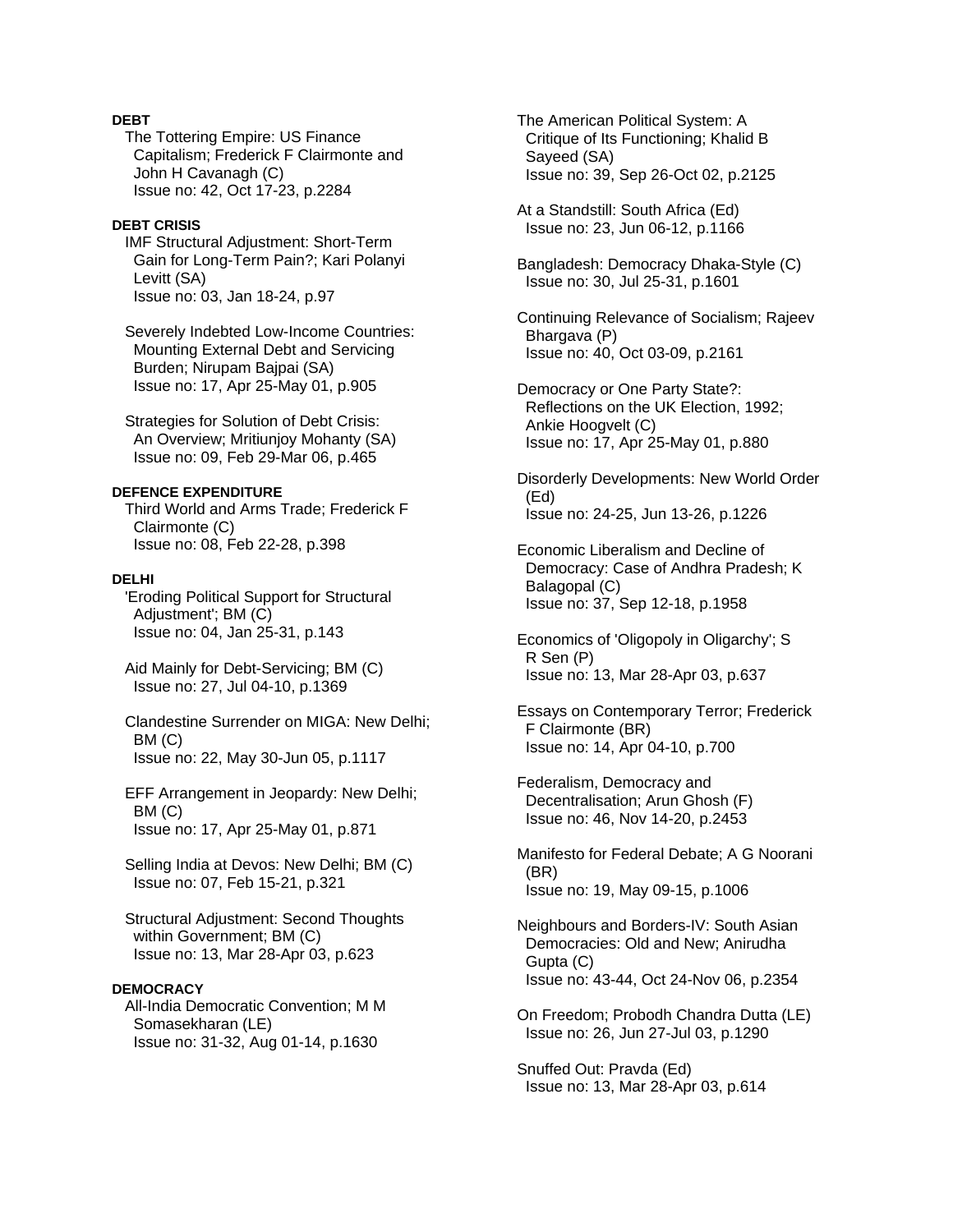## **DEMOGRAPHY**

 Bihar Famine, 1966-67 and Maharashtra Drought, 1970-73: The Demographic Consequences; Tim Dyson and Arup Maharatna (SA) Issue no: 26, Jun 27-Jul 03, p.1325

 Demographic Transition in Kerala: A Reply; P N Mari Bhat and S Irudaya Rajan (D) Issue no: 23, Jun 06-12, p.1213

 Impact of Noon Mean Programme on Primary Education: An Exploratory Study in Tamil Nadu; S Irudaya Rajan and A Jayakumar (SA) Issue no: 43-44, Oct 24-Nov 06, p.2372

 The Jharkhandis: Vision and Reality. A Micro-Study of Singhbhum; Srabani Raichaudhuri (SA) Issue no: 47, Nov 21-27, p.2551

 Overpopulation: The Great Red Herring?; Aseem Shrivastava (P) Issue no: 38, Sep 19-25, p.2032

 Population, Poverty and Employment in India; T N Krishnan (SA) Issue no: 46, Nov 14-20, p.2479

#### **DEVALUATION**

 Back to Reforms; JM (P) Issue no: 38, Sep 19-25, p.2015

 Behind Currency Turmoil (Ed) Issue no: 38, Sep 19-25, p.2007

## **DEVELOPING COUNTRIES**

 Computer Software and Intellectual Property Rights: Issues at Stake for Developing Countries; K Gopinath (RA) Issue no: 35, Aug 29-Sep 04, p.M101

 Energy Policy Planning in India: Case of Petroleum and Natural GAs; Neelanjana Mitra (RA) Issue no: 35, Aug 29-Sep 04, p.M109

## **DEVELOPMENT ECONOMICS**

 Development Paradigms, Concept of Surplus and the Agrarian Question; Arun Ghosh (F) Issue no: 37, Sep 12-18, p.1951

 A New Paradigm for Development Economics; Dipak Ghosh (BR) Issue no: 06, Feb 08-14, p.267

 Oil Imperialism, Oil Politics and Development Economics; Arun Ghosh (F) Issue no: 26, Jun 27-Jul 03, p.1299

#### **DIRECT TAXES**

 More on Tax Hand-Outs (ED) Issue no: 35, Aug 29-Sep 04, p.1823

## **DISARMAMENT**

 Chinese Art of Defiance; GPD (F) Issue no: 22, May 30-Jun 05, p.1115

## **DISASTERS, NATURAL**

 Reservoir Induced Seismicity; Arun Kumar Singh (LE) Issue no: 07, Feb 15-21, p.306

 What Helicopter Surveys Don't Show: Tripura (Ed) Issue no: 34, Aug 22-28, p.1768

#### **DISINVESTMENT**

 The Economy and the Budget; V M Dandekar (SA) Issue no: 15-16, Apr 11-24, p.811

### **DISPLACEMENT**

 Credibility in Public Debate; V K Srinivasan (D) Issue no: 31-32, Aug 01-14, p.1688

#### **DIVORCE**

 Belief, Law and Justice for Women: Debate on Proposed Christian Marriage and Matrimonial Causes Bill, 1990; Rita Monteiro (RA) Issue no: 43-44, Oct 24-Nov 06, p.WS74

#### **DMK**

 The DMK Debacle: Causes and Portents; V Suresh (SA) Issue no: 42, Oct 17-23, p.2313

#### **DRINKING WATER**

 Drinking Water For Growing Cities: Third World Perspective; Bidyut Mohanty (C) Issue no: 19, May 09-15, p.996

 Drinking Water from SSP: Doubtful Claim; N Rahul Ram (C) Issue no: 30, Jul 25-31, p.1589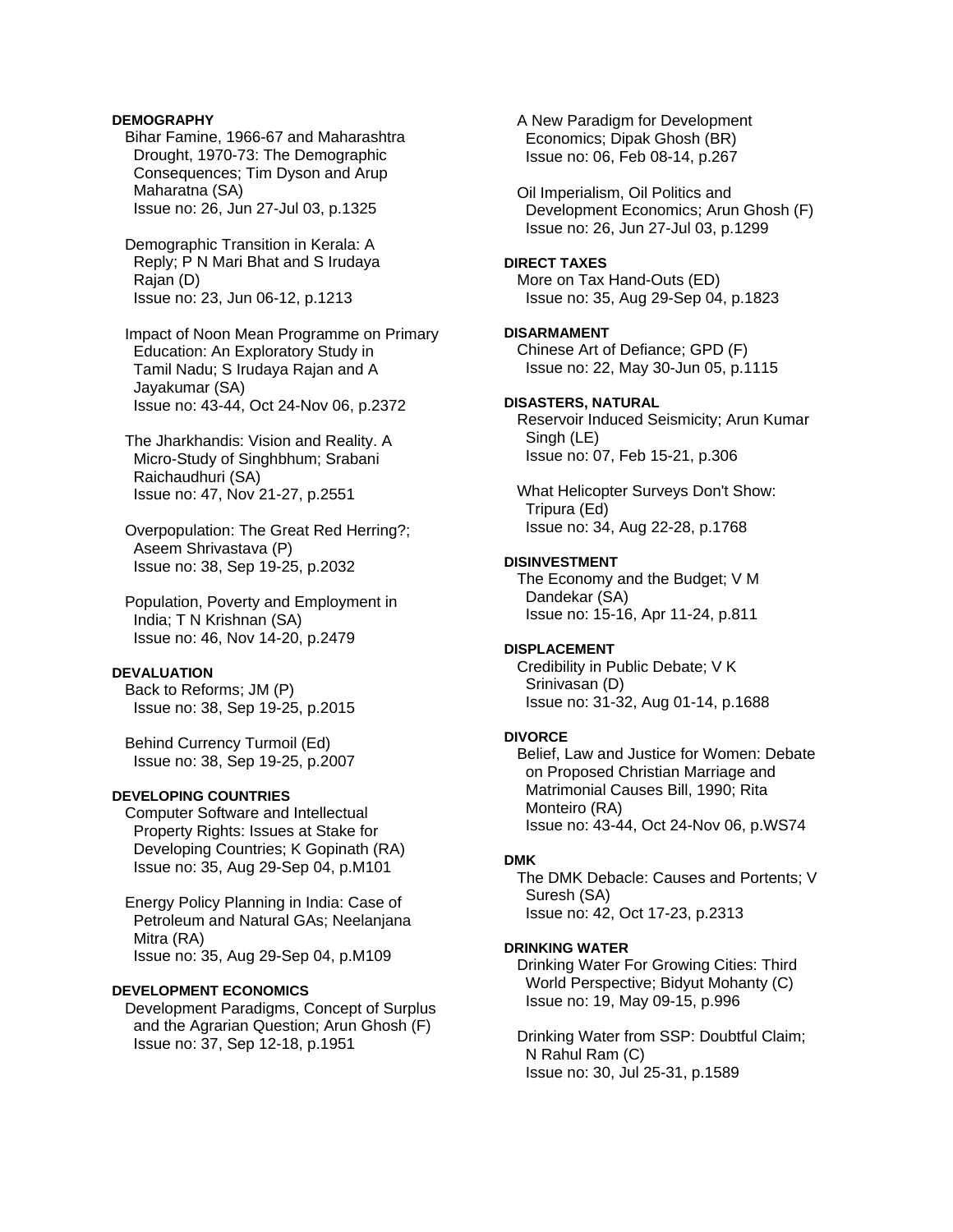## **DRINKING WATER**

 Familiar Scenario: Health (Ed) Issue no: 28, Jul 11-17, p.1449

 Health Impact Ignored: Irrigation Projects (Ed) Issue no: 29, Jul 18-24, p.1513

 Yamuna River Turned Sewer; Chandan Datta  $(C)$ Issue no: 49-50, Dec 05-18, p.2633

# **DROUGHT**

 1992 Drought in Maharashtra: Misplaced Priorities, Mismanagement of Water Resources; D N Dhanagare (SA) Issue no: 27, Jul 04-10, p.1421

 Band-aid Again [?]: Drought (Ed) Issue no: 14, Apr 04-10, p.674

 Drought and Development; P R Dubhashi (RA) Issue no: 13, Mar 28-Apr 03, p.A27

 Drought and Response of Rural Families: Rajasthan; S S Acharya (C) Issue no: 36, Sep 05-11, p.1894

 Drought Politics: Maharashtra (Ed) Issue no: 19, May 09-15, p.976

 Drought Relief in Maharashtra; M S Kale (LE) Issue no: 46, Nov 14-20, p.2446

 Droughts, Starvation, Unemployment; S R Sen (LE) Issue no: 28, Jul 11-17, p.1446

 Droughts, Starvation, Unemployment: Some Corrective Measure; S R Sen (C) Issue no: 19, May 09-15, p.989

 Left Response to Drought in Maharashtra; Anant R S Phadke (C) Issue no: 06, Feb 08-14, p.253

# **EARTHQUAKES**

 Reservoir Induced Seismicity; Arun Kumar Singh (LE) Issue no: 07, Feb 15-21, p.306

## **ECOLOGY**

 Big Dams Controversy: Economics, Ecology, and Equity; R Maria Saleth (BR) Issue no: 30, Jul 25-31, p.1607

 Earth Summit (Ed) Issue no: 27, Jul 04-10, p.1355

 Environment, Ecology and the Himalayas; Arun Ghosh (F) Issue no: 28, Jul 11-17, p.1455

 Prehistory of Indian Environmentalism: Intellectual Traditions; Ramachandra Guha (SA) Issue no: 01-02, Jan 04-17, p.57

 Reflections and Interventions; Gail Omvedt (BR) Issue no: 45, Nov 07-13, p.2420

 Restructuring Change; Sara Ahmed (BR) Issue no: 33, Aug 15-21, p.1738

 Traditional Water Harvesting on Way Out; Ganesh Pangare (C) Issue no: 10-11, Mar 07-20, p.505

 Tragedy in Tehri Garhwal; Bharat Dogra (LE) Issue no: 17, Apr 25-May 01, p.854

## **ECONOMETRICS**

 Inappropriate Methods; Ratna Sen (LE) Issue no: 45, Nov 07-13, p.2390

 Missing Equation; Ranjit Sau (BR) Issue no: 39, Sep 26-Oct 02, p.2104

## **ECONOMIC GROWTH AND DEVELOPMENT**

 Agrarian Reform and Economic Development in Nicaragua; Gail Omvedt (D) Issue no: 10-11, Mar 07-20, p.547

 Concentration in Cement Industry under 'New Policy Regime'; Gopinath Pradhan (RA) Issue no: 09, Feb 29-Mar 06, p.M31

 Economics of 'Oligopoly in Oligarchy'; S R Sen (P) Issue no: 13, Mar 28-Apr 03, p.637

 Export Expansion and Economic Stagnation in Colonial India; I S Gulati (BR) Issue no: 37, Sep 12-18, p.1979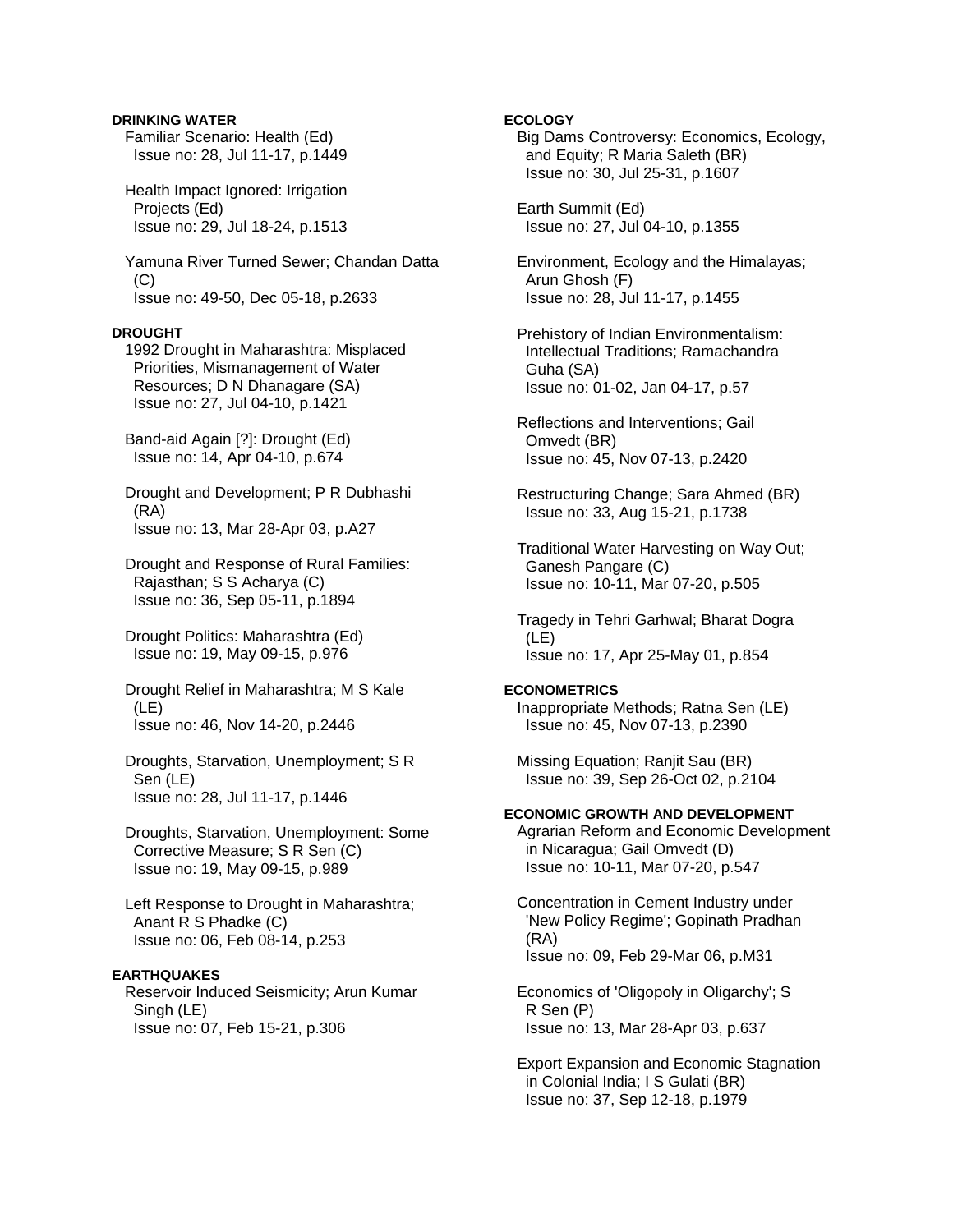## **ECONOMIC GROWTH AND DEVELOPMENT**

 Few Insights: The Economy (Ed) Issue no: 24-25, Jun 13-26, p.1225

 Financial System: A Development Perspective; V V Bhatt (BR) Issue no: 29, Jul 18-24, p.1539

 Growth and Poverty: The Urban Legend; Arup Mitra (SA) Issue no: 13, Mar 28-Apr 03, p.659

 Identification of Levels of Development: Case of Maharashtra; K Seeta Prabhu and P C Sarker (SA) Issue no: 36, Sep 05-11, p.1927

 Inter-State and Intra-State Variations in Economic Development and Standard of Living; Uma Datta Roy Choudhury (SA) Issue no: 49-50, Dec 05-18, p.2651

 The Jharkhandis: Vision and Reality. A Micro-Study of Singhbhum; Srabani Raichaudhuri (SA) Issue no: 47, Nov 21-27, p.2551

 Limits to Growth: Financing Strategies of Growth-Oriented Companies; Hrishikes Bhattacharya (RA) Issue no: 48, Nov 28-Dec 04, p.M158

 A Lucid Primer; Ranjit Sau (BR) Issue no: 43-44, Oct 24-Nov 06, p.2365

 Mikhail Gorbachev: A Saga of Unintended Consequences; Ramnath Narayanswamy (C) Issue no: 01-02, Jan 04-17, p.30

 Monetary Assets, Savings and Economic Growth; Arun Ghosh (F) Issue no: 40, Oct 03-09, p.2146

 Next Mine-Field (Ed) Issue no: 06, Feb 08-14, p.239

 Quest for Economic Utopia; S R Sen (P) Issue no: 29, Jul 18-24, p.1535

 Rethinking Development; Vibhooti Shukla (BR) Issue no: 34, Aug 22-28, p.1797

 Rich Advice, Poor Performance; I G Patil (BR) Issue no: 43-44, Oct 24-Nov 06, p.264

 Savings and Growth; Pulapre Balakrishnan (BR) Issue no: 10-11, Mar 07-20, p.522

 Self-Reliance, Recent Economic Policies and Neo-Colonialism; Arun Ghosh (F) Issue no: 17, Apr 25-May 01, p.865

 South-South Co-Operation: Changing Perspectives; Arun Ghosh (F) Issue no: 12, Mar 21-27, p.563

 Unplanned Families: Security (Ed) Issue no: 07, Feb 15-21, p.309

 US Economy: Signs of Growing Crisis; Siddharth Dube (C) Issue no: 26, Jun 27-Jul 03, p.1308

 Vital Issues in Development; Sukhpal Singh (BR) Issue no: 18, May 02-08, p.950

 World Economic Crisis Once Again; Andre Gunder Frank (C) Issue no: 09, Feb 29-Mar 06, p.457

#### **ECONOMIC POLICY**

 1992-93 Budget and Economic Policies; Arun Ghosh (SA) Issue no: 15-16, Apr 11-24, p.829

 All Arithmetic, Little Economics; JM (P) Issue no: 33, Aug 15-21, p.1715

 Bad Advice: A Comment; T N Srinivasan (D) Issue no: 28, Jul 11-17, p.1507

 Causes and Consequences of the East European Revolutions of 1989; Ramnath Narayanswamy (SA) Issue no: 07, Feb 15-21, p.365

 Concentration in Cement Industry under 'New Policy Regime'; Gopinath Pradhan (RA) Issue no: 09, Feb 29-Mar 06, p.M31

 CPI [M]'s Dilemma: Politics (Ed) Issue no: 07, Feb 15-21, p.308

 Economic Liberalism and Decline of Democracy: Case of Andhra Pradesh; K Balagopal (C) Issue no: 37, Sep 12-18, p.1958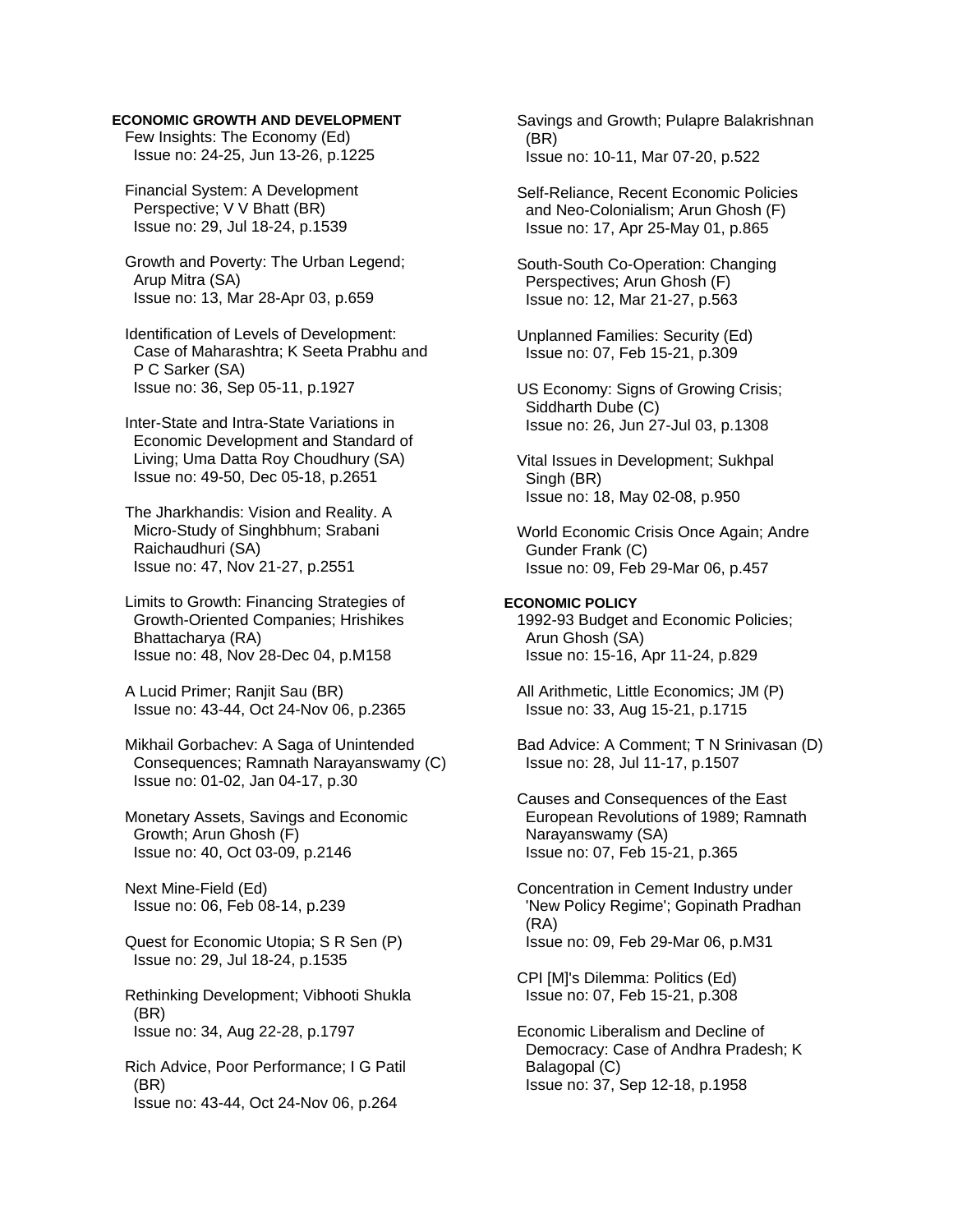## **ECONOMIC POLICY**

 Election Pains: Congress Party (Ed) Issue no: 05, Feb 01-07, p.176

 Exploding Myths; Romesh Diwan (LE) Issue no: 14, Apr 04-10, p.670

 Few Insights: The Economy (Ed) Issue no: 24-25, Jun 13-26, p.1225

 Forgetting to Remember; T Krishna Kumar (P) Issue no: 42, Oct 17-23, p.2297

 G7 in Disarray: World Economy (Ed) Issue no: 41, Oct 10-16, p.2208

 Implications of the 1992-93 Budget; D T Lakdawala (SA) Issue no: 15-16, Apr 11-24, p.807

 Import Liberalisation as a Tool of Economic Policy in India since Mid-Eighties; Sunanda Sen and R Upendra Das (SA) Issue no: 12, Mar 21-27, p.585

 Indian Development Strategy; T N Srinivasan (D) Issue no: 35, Aug 29-Sep 04, p.1876

 Indian Economy at the Crossroads; Dilip Mookherjee (SA) Issue no: 15-16, Apr 11-24, p.791

 Industrial Exit: Red Herrings and Real Options; JM (P) Issue no: 06, Feb 08-14, p.247

 Land Reform and Rural Development: Highlights of a National Seminar; T Haque and G Parthasarathy (C) Issue no: 08, Feb 22-28, p.395

 More a Lawyer's Brief than a Report; K S Krishnaswamy (C) Issue no: 08, Feb 22-28, p.391

 Move Towards a Market Economy: Modern Austrian and Post-Keynesian Perspectives; Kunal Sen and Rajendra Vaidya (RA) Issue no: 30, Jul 25-31, p.PE73

 New Economic Policies: A Historical Perspective; I G Patel (SA) Issue no: 01-02, Jan 04-17, p.41

 New Economic Policy and Female Employment; Sudha Deshpande and L K Deshpande (SA) Issue no: 41, Oct 10-16, p.2248

 New Economic Policy and Indian Federalism; Amal Ray (C) Issue no: 04, Jan 25-31, p.147

 New Economic Policy: A Review; Arun Ghosh (F) Issue no: 23, Jun 06-12, p.1175

 One Year of Narasimha Rao Government: A Balance Sheet; Arun Ghosh (F) Issue no: 31-32, Aug 01-14, p.1638

 Planning Versus Market-Oriented Investment and Production: Indian Dilemma; Arun Ghosh (F) Issue no: 42, Oct 17-23, p.2281

 Self-Reliance, Recent Economic Policies and Neo-Colonialism; Arun Ghosh (F) Issue no: 17, Apr 25-May 01, p.865

 Sharpening Inequities; Pulin B Nayak (SA) Issue no: 15-16, Apr 11-24, p.823

 Short-Sighted Response to Economic Crisis; Nanda K Choudhri (LE) Issue no: 05, Feb 01-07, p.174

 Social Forestry Projects in Karnataka: Economic and Financial Viability; M V Nadkarni, K N Ninan and Syed Ajmal Pasha (RA) Issue no: 26, Jun 27-Jul 03, p.A65

 Soviet and East European 'Socialism': What Went Wrong? And Who Is Right?; Andre Gunder Frank (P) Issue no: 46, Nov 14-20, p.2471

 A Watchdog on NEP; Laxmi Narain (LE) Issue no: 09, Feb 29-Mar 06, p.434

 Which Direction and What Atmosphere?; K S Krishnaswamy (P) Issue no: 28, Jul 11-17, p.1471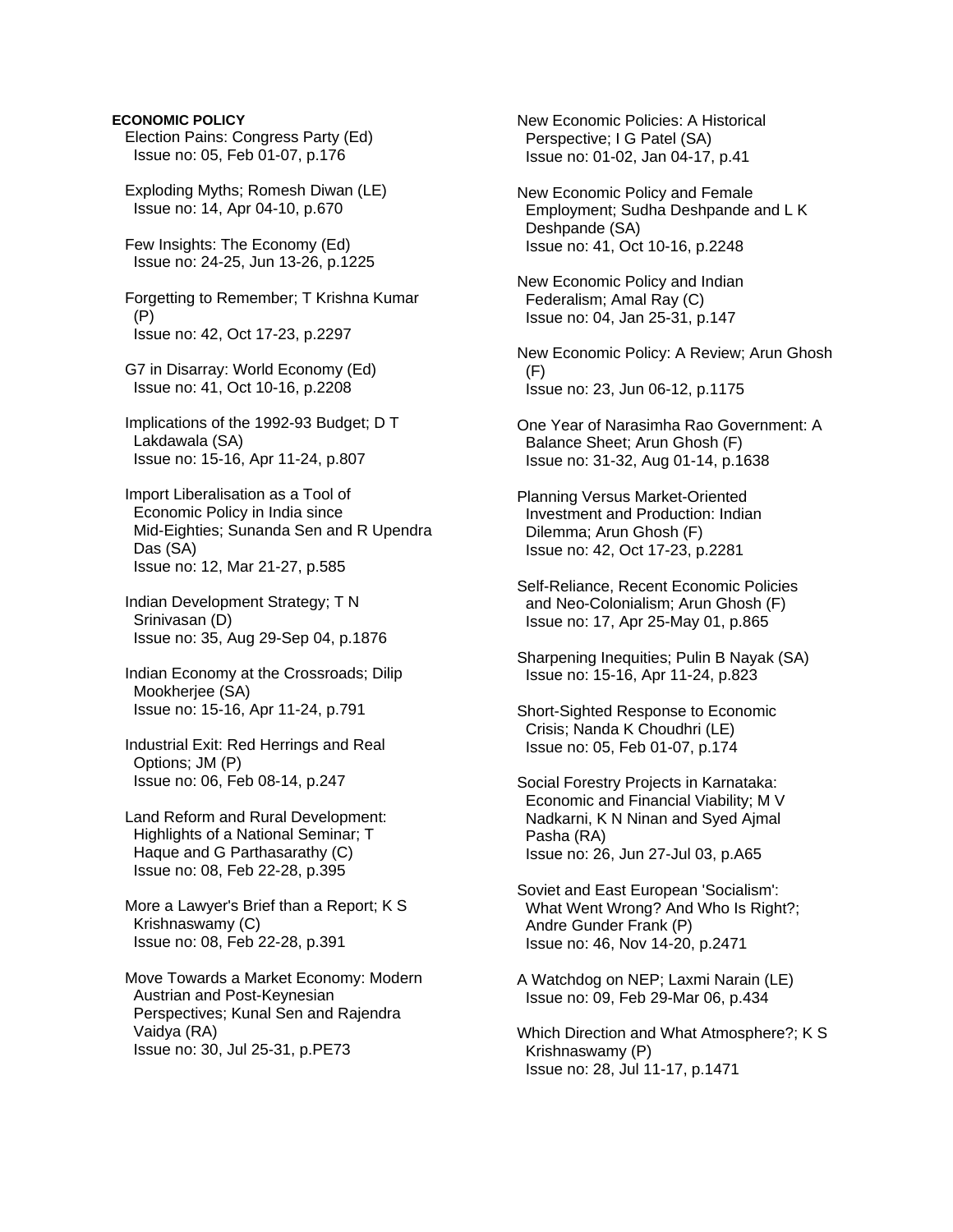## **ECONOMIC POLICY**

 World Economic Crisis Once Again; Andre Gunder Frank (C) Issue no: 09, Feb 29-Mar 06, p.457

 Zambia: IMF's African Guinea-Pig; MT (C) Issue no: 31-32, Aug 01-14, p.1651

## **ECONOMIC RECESSION**

 In the Dumps (Ed) Issue no: 51-52, Dec 19-Jan 01, p.2671

#### **ECONOMIC REFORMS**

 'Eroding Political Support for Structural Adjustment'; BM (C) Issue no: 04, Jan 25-31, p.143

 Aid Mainly for Debt-Servicing; BM (C) Issue no: 27, Jul 04-10, p.1369

 All Arithmetic, Little Economics; JM (P) Issue no: 33, Aug 15-21, p.1715

 Can the Market Do It?- Economic Reform in an Uncertain World; B Gopalakrishna Kumar (SA) Issue no: 12, Mar 21-27, p.595

 Causes and Consequences of the East European Revolutions of 1989; Ramnath Narayanswamy (SA) Issue no: 07, Feb 15-21, p.365

 Czechoslovakia: Political Crisis and Economic Reforms; Stephen Steiger (C) Issue no: 22, May 30-Jun 05, p.1131

 Economic Liberalisation and Employment: Will Enterprise Work?; JM (P) Issue no: 24-25, Jun 13-26, p.1234

 Economic Liberalism and Decline of Democracy: Case of Andhra Pradesh; K Balagopal (C) Issue no: 37, Sep 12-18, p.1958

 Implications of the 1992-93 Budget; D T Lakdawala (SA) Issue no: 15-16, Apr 11-24, p.807

 Import Liberalisation as a Tool of Economic Policy in India since Mid-Eighties; Sunanda Sen and R Upendra Das (SA) Issue no: 12, Mar 21-27, p.585

 Indian Economy at the Crossroads; Dilip Mookherjee (SA) Issue no: 15-16, Apr 11-24, p.791

 Mikhail Gorbachev: A Saga of Unintended Consequences; Ramnath Narayanswamy (C) Issue no: 01-02, Jan 04-17, p.30

 New Economic Policy and Indian Federalism; Amal Ray (C) Issue no: 04, Jan 25-31, p.147

 On Public Enterprises: Some Comments; Ramaswamy R Iyer (D) Issue no: 14, Apr 04-10, p.724

 Planning Process and Economic Reforms; Deb Kumar Bose (D) Issue no: 08, Feb 22-28, p.430

 Privatisation and Deregulation; T N Srinivasan (D) Issue no: 15-16, Apr 11-24, p.843

 Questioning Liberalisation; Jayati Ghosh (BR) Issue no: 18, May 02-08, p.948

 Regulation Theorists and East European Reform Economics; Ramnath Narayanswamy (P) Issue no: 18, May 02-08, p.944

 Russia's 'Big-Bang' Entry into IMF; R G Gidadhubli and Abhijit Bhattacharya (C) Issue no: 33, Aug 15-21, p.1728

 Sharpening Inequities; Pulin B Nayak (SA) Issue no: 15-16, Apr 11-24, p.823

 Short-Sighted Response to Economic Crisis; Nanda K Choudhri (LE) Issue no: 05, Feb 01-07, p.174

 The Tragedy of Papua New Guinea; Frederick F Clairmonte (BR) Issue no: 12, Mar 21-27, p.582

 Transnational Banks, US Power Game and Global Impoverishment; Amiya Kumar Bagchi (P) Issue no: 22, May 30-Jun 05, p.1133

 Under the Tutelage of IMF: The Case of Peru; Michel Chossudovsky (SA) Issue no: 07, Feb 15-21, p.340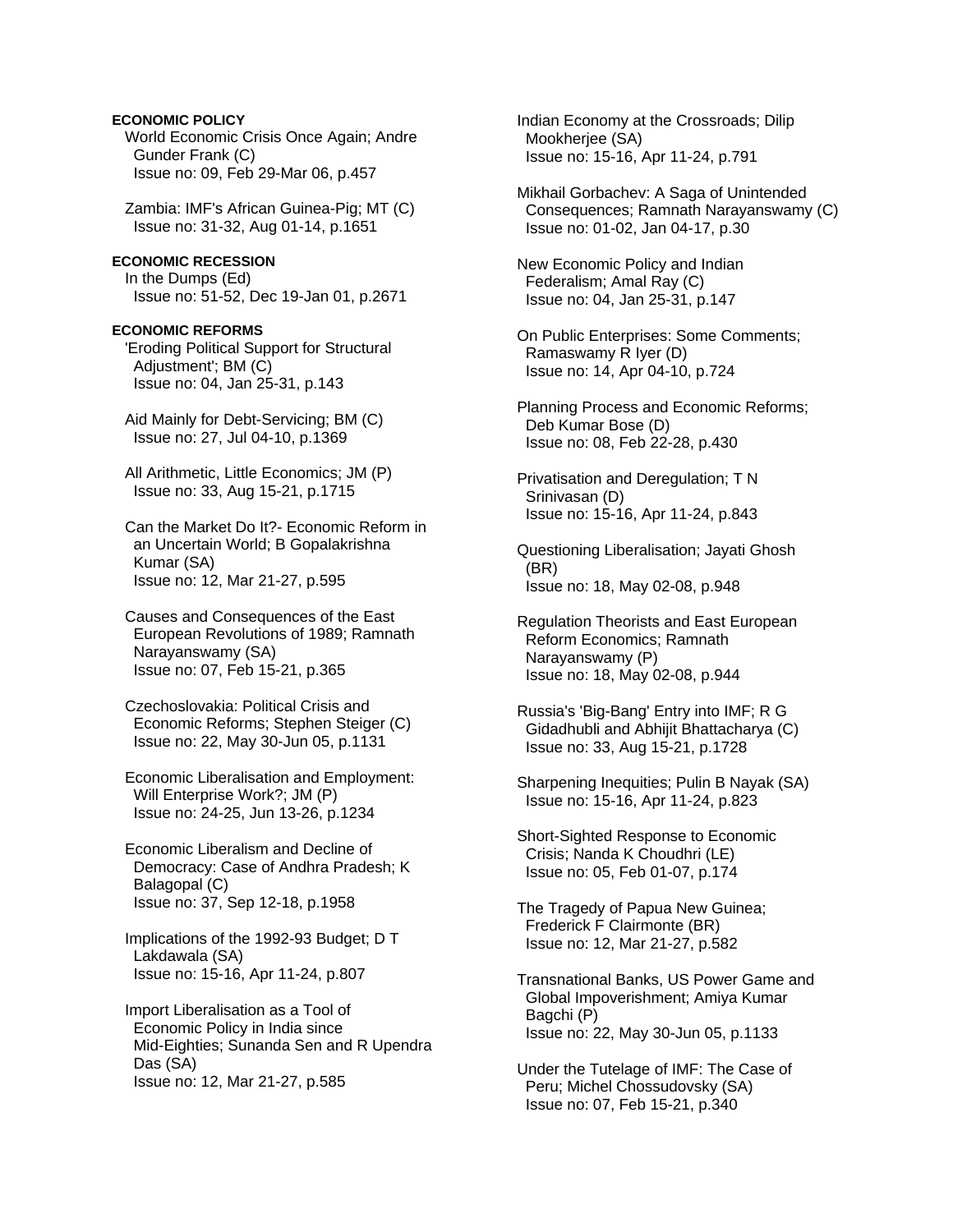## **ECONOMIC REFORMS**

 Union Budget: Unrevealed Preferences; Deena Khatkhate (C) Issue no: 12, Mar 21-27, p.565

 Waiting for the Rains; JM (P) Issue no: 20-21, May 16-29, p.1043

 A Watchdog on NEP; Laxmi Narain (LE) Issue no: 09, Feb 29-Mar 06, p.434

#### **ECONOMIC SURVEYS-1991-1992**  In the Dumps (Ed)

Issue no: 51-52, Dec 19-Jan 01, p.2671

# **ECONOMICS**

 Demystifying Game Theory; Anindya Sen (BR) Issue no: 14, Apr 04-10, p.698

 Economics, Theory and Thought; Kaushik Basu (BR) Issue no: 41, Oct 10-16, p.2238

 A Lucid Primer; Ranjit Sau (BR) Issue no: 43-44, Oct 24-Nov 06, p.2365

 Not Denuded; L K Deshpande (LE) Issue no: 35, Aug 29-Sep 04, p.1822

 Regulation Theorists and East European Reform Economics; Ramnath Narayanswamy (P) Issue no: 18, May 02-08, p.944

## **ECONOMISTS**

 Ashok Rudra; Tirthankar Roy (LE) Issue no: 47, Nov 21-27, p.2510

 Ashok Rudra: Some Memories; T N Srinivasan (C) Issue no: 46, Nov 14-20, p.2465

 Bad Advice; Kaushik Basu (SA) Issue no: 10-11, Mar 07-20, p.525

 D T Lakdawala; J C Sandesara (O) Issue no: 17, Apr 25-May 01, p.869

 Down Memory Lane; D R Joshi (C) Issue no: 03, Jan 18-24, p.88

 The Economists' Economist; S R Sen (O) Issue no: 04, Jan 25-31, p.134

 Forgetting to Remember; T Krishna Kumar (P) Issue no: 42, Oct 17-23, p.2297

 Good Economists and Poor Economic Performance; Ashoka Mody (D) Issue no: 36, Sep 05-11, p.1939

 Kondratieff and Other Cycles in Market, Command and Mixed Economies; S R Sen (P) Issue no: 23, Jun 06-12, p.1189

 Krishna Bharadwaj; Amit Bhaduri (O) Issue no: 10-11, Mar 07-20, p.490

 Krishna Bharadwaj; Deena Khatkhate (LE) Issue no: 12, Mar 21-27, p.550

 Krishna Bharadwaj: In Remembrance; Anjan Mukherji (C) Issue no: 12, Mar 21-27, p.568

 Legacy of D T Lakdawala; Pravin Visaria  $(C)$ Issue no: 18, May 02-08, p.937

 Man's Truest Monument...; Deena Khatkhate (F) Issue no: 28, Jul 11-17, p.1459

 Not Denuded; L K Deshpande (LE) Issue no: 35, Aug 29-Sep 04, p.1822

 Remembering Lakdawala; M L Dantwala (LE) Issue no: 18, May 02-08, p.914

 A Versatile Economist; Deb Kumar Bose (O) Issue no: 43-44, Oct 24-Nov 06, p.2345

## **EDIBLE OILS**

 Bridging the Edible Oils Gap; D P Sharma (F) Issue no: 04, Jan 25-31, p.137

 Edible Oils: Need for Fresh Thinking; D P Sharma (F) Issue no: 37, Sep 12-18, p.1947

 Edible Oils: No Imports for a Change?; D P Sharma (F) Issue no: 42, Oct 17-23, p.2275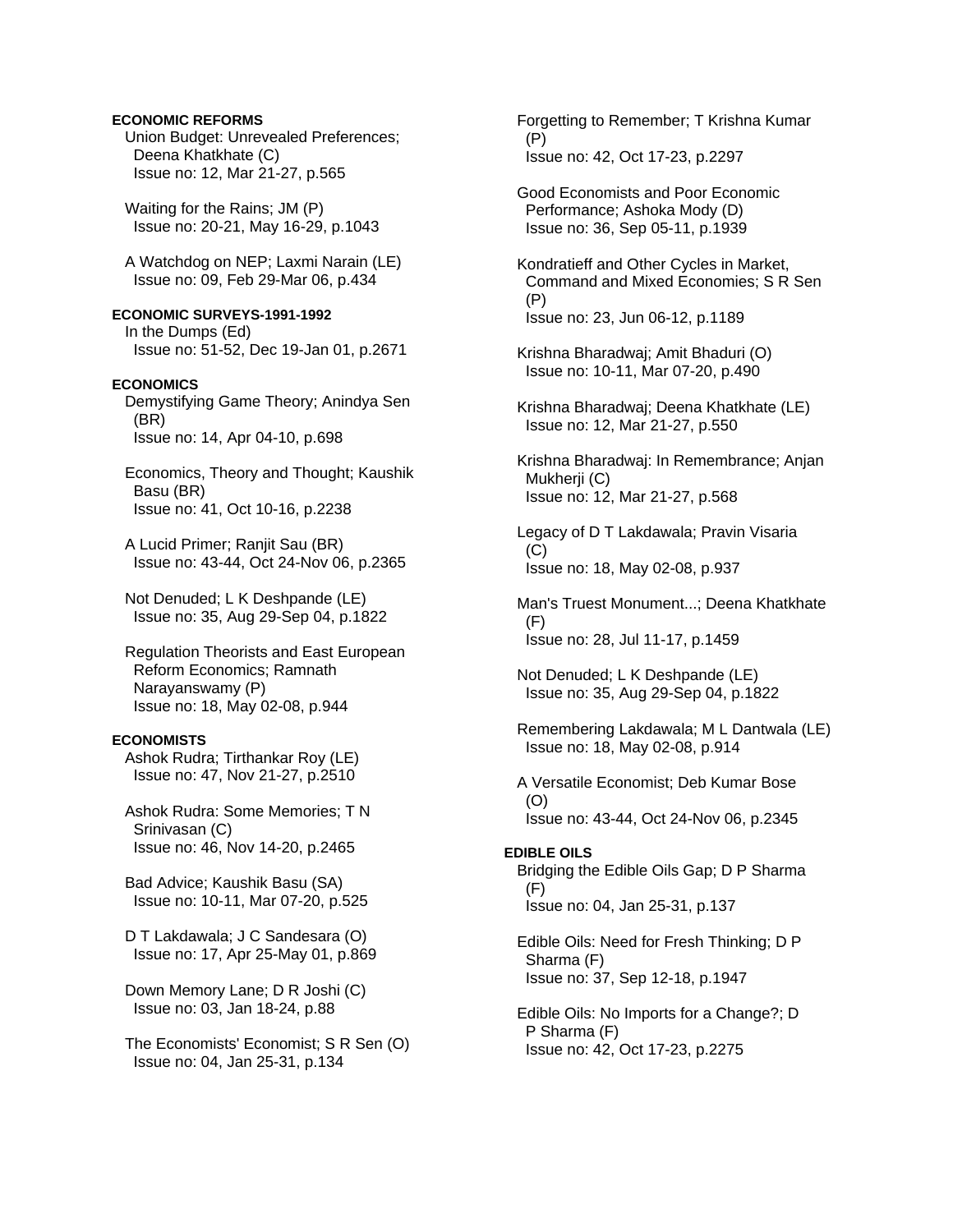# **EDIBLE OILS**

 Oilseeds: From Supply Management to Longer-Term Problems; D P Sharma (F) Issue no: 46, Nov 14-20, p.2450

 Record Kharif Oilseeds Crop in Offing; D P Sharma (F) Issue no: 34, Aug 22-28, p.1771

 Vested Interests against Modernisation; D P Sharma (F) Issue no: 26, Jun 27-Jul 03, p.1295

# **EDUCATION**

 'Merit' in Command: Caste (Ed) Issue no: 34, Aug 22-28, p.1769

 Colonial Pedagogy; S Shukla (D) Issue no: 42, Oct 17-23, p.2332

 Contribution of 'Other Services' Sector to Gross Domestic Product in India: An Evaluation; S M Kansal (SA) Issue no: 38, Sep 19-25, p.2047

 Decks Cleared for Capitation Fee Colleges; M Shatrugna (C) Issue no: 22, May 30-Jun 05, p.1118

 Education as a Resource Issue no: 41, Oct 10-16, p.2226

 Education for All: The Financing Problem; Arun Ghosh (F) Issue no: 14, Apr 04-10, p.679

 Education in Andhra; M Shatrugna (C) Issue no: 35, Aug 29-Sep 04, p.1849

 Education: The Colonial Legacy; Aparna Basu (BR) Issue no: 36, Sep 05-11, p.1910

 Educational Backwardness of Muslims; Anis Ansari (C) Issue no: 42, Oct 17-23, p.2289

 Literacy in Post-Land Reform Village; G K Lieten (SA) Issue no: 03, Jan 18-24, p.103

 Profiles of English Educated Indians: Early Nineteenth Century Bombay City; Mridula Ramanna (SA) Issue no: 14, Apr 04-10, p.716

 State and Right to Education; G Thimmaiah (D) Issue no: 42, Oct 17-23, p.2331

 Towards Legal Literacy; D Nagasaila (BR) Issue no: 06, Feb 08-14, p.269

## **EDUCATION AND RELIGION**

 English Education in India: Hindu Anamnesis Versus Muslim Torpor; R K Kochhar (SA) Issue no: 48, Nov 28-Dec 04, p.2609

### **EDUCATIONAL POLICY AND REFORMS**

 Colonial Pedagogy; S Shukla (D) Issue no: 42, Oct 17-23, p.2332

 Education for All: The Financing Problem; Arun Ghosh (F) Issue no: 14, Apr 04-10, p.679

 Educational Backwardness of Muslims; Anis Ansari (C) Issue no: 42, Oct 17-23, p.2289

 Educational Reform in a Vacuum; Krishna Kumar (LE) Issue no: 18, May 02-08, p.914

 Medico's Strike against Privitatisation; D Nagasaila and V Suresh (C) Issue no: 48, Nov 28-Dec 04, p.2585

 Not by Scheming Manoeuvres: North-East (Ed) Issue no: 17, Apr 25-May 01, p.857

## **EDUCATIONAL PROGRAMMES**

 Education Programme Under Attack: Madhya Pradesh; Krishna Kumar (C) Issue no: 48, Nov 28-Dec 04, p.2581

## **EDUCATIONAL RESEARCH**

 Real Issues: History-Writing (Ed) Issue no: 03, Jan 18-24, p.69

# **ELECTIONS**

 1991 Tamil Nadu Elections: Issues, Strategies and Performance; R Manivannan (SA) Issue no: 04, Jan 25-31, p.164

 Bad and Worse: Elections (Ed) Issue no: 27, Jul 04-10, p.1356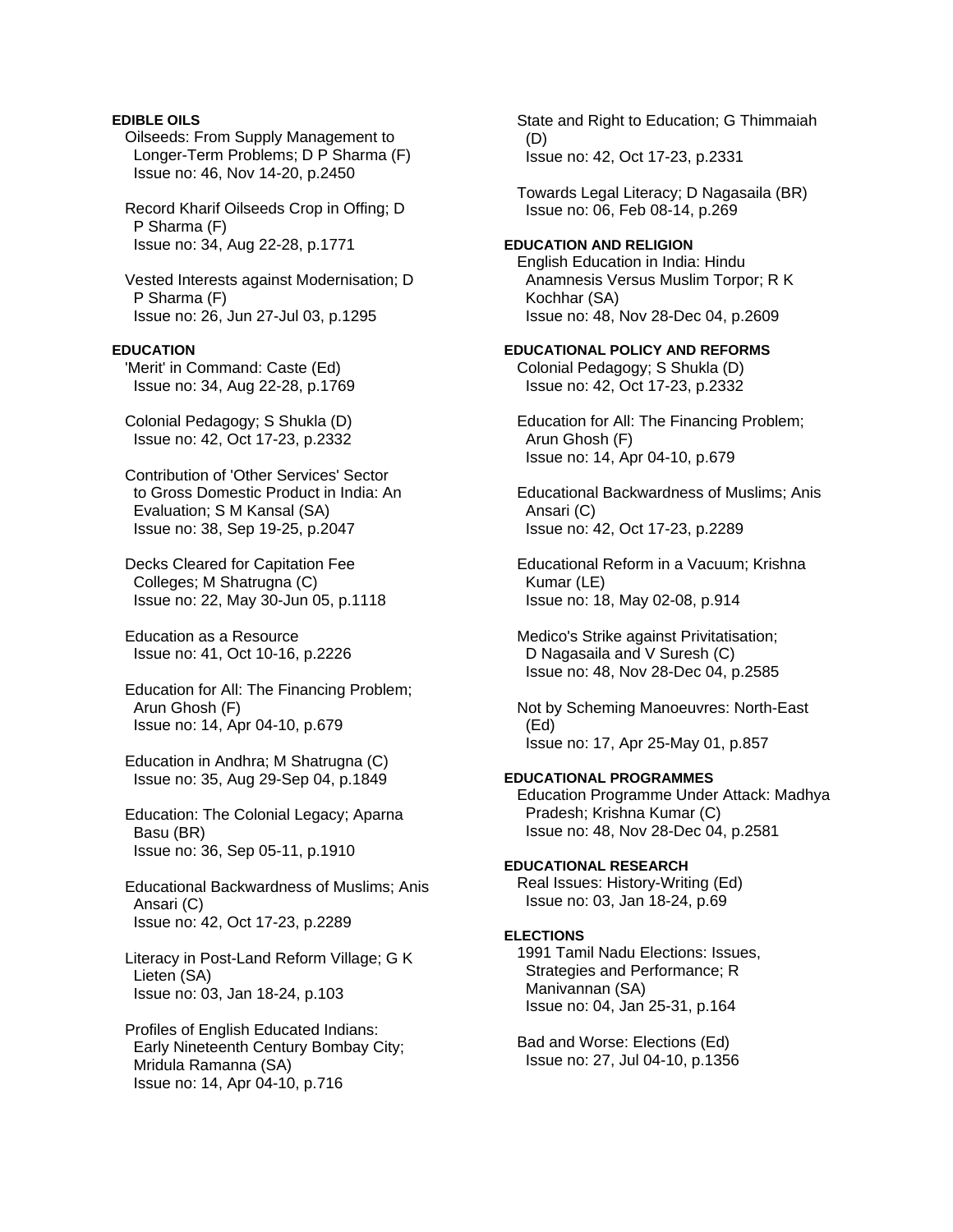# **ELECTIONS**

 BJP in South India: 1991 General Election; James Manor (SA) Issue no: 24-25, Jun 13-26, p.1267

 Bush Vulnerable in US Elections; Eric Parker (C) Issue no: 04, Jan 25-31, p.151

 Camel-Trading, Rajasthan Style (C) Issue no: 29, Jul 18-24, p.1533

 Congress [I] Elections: Politics (Ed) Issue no: 09, Feb 29-Mar 06, p.436

 Congress [I] Popularity on Wane: Andhra Pradesh; M Shatrugna (C) Issue no: 24-25, Jun 13-26, p.1244

 Cynical Calculations: Punjab (Ed) Issue no: 03, Jan 18-24, p.68

 Democracy or One Party State?: Reflections on the UK Election, 1992; Ankie Hoogvelt (C) Issue no: 17, Apr 25-May 01, p.880

 The DMK Debacle: Causes and Portents; V Suresh (SA) Issue no: 42, Oct 17-23, p.2313

 Election Pains: Congress Party (Ed) Issue no: 05, Feb 01-07, p.176

 Farmers' Movement in Karnataka; A P Kripa  $(C)$ Issue no: 23, Jun 06-12, p.1182

 In True Colours: BJP (Ed) Issue no: 27, Jul 04-10, p.1357

 Judiciary to Rescue: Panchayati Raj (Ed) Issue no: 27, Jul 04-10, p.1357

 Karnataka: Out of Favour (Ed) Issue no: 47, Nov 21-27, p.2512

 Negative Support: Philippines (Ed) Issue no: 09, Feb 29-Mar 06, p.437

 Neighbours and Border-II: Democracy in the Himalayas; Anirudha Gupta (C) Issue no: 36, Sep 05-11, p.1897

 Not by Elections Alone: Angola (Ed) Issue no: 47, Nov 21-27, p.2513

 Small Change: Israel (Ed) Issue no: 27, Jul 04-10, p.1358

 Tainted Vote (Ed) Issue no: 08, Feb 22-28, p.375

 Trivialisation of Rural Politics: Zilla Parishad and Corporation Elections in Maharashtra; Gopal Guru (C) Issue no: 10-11, Mar 07-20, p.501

 Whither Labour? : United Kingdom; Michael Jacobs (C) Issue no: 24-25, Jun 13-26, p.1249

# **ELECTRIC POWER**

 A `Critique of `DEFENDUS'; Shripad Dharmadhikari and Girish Sant (D) Issue no: 41, Oct 10-16, p.2263

## **EMERGENCY**

 The Earlier Turbulence: How the Emergency Hits Back; Anil Nauriya (C) Issue no: 30, Jul 25-31, p.1597

## **EMERGING ECONOMIES**

 Rethinking the Reform Paradigm; Rehman Sobhan (RA) Issue no: 30, Jul 25-31, p.PE66

# **EMPLOYEES**

 Contribution of 'Other Services' Sector to Gross Domestic Product in India: An Evaluation; S M Kansal (SA) Issue no: 38, Sep 19-25, p.2047

#### **EMPLOYERS**

 Contribution of 'Other Services' Sector to Gross Domestic Product in India: An Evaluation; S M Kansal (SA) Issue no: 38, Sep 19-25, p.2047

#### **EMPLOYMENT**

 Credit, Inflation and Deflation: Some Theoretical Comments in the Indian Context; Prabhat Patnaik (SA) Issue no: 37, Sep 12-18, p.1983

 Drought and Response of Rural Families: Rajasthan; S S Acharya (C) Issue no: 36, Sep 05-11, p.1894

 Economic Liberalisation and Employment: Will Enterprise Work?; JM (P) Issue no: 24-25, Jun 13-26, p.1234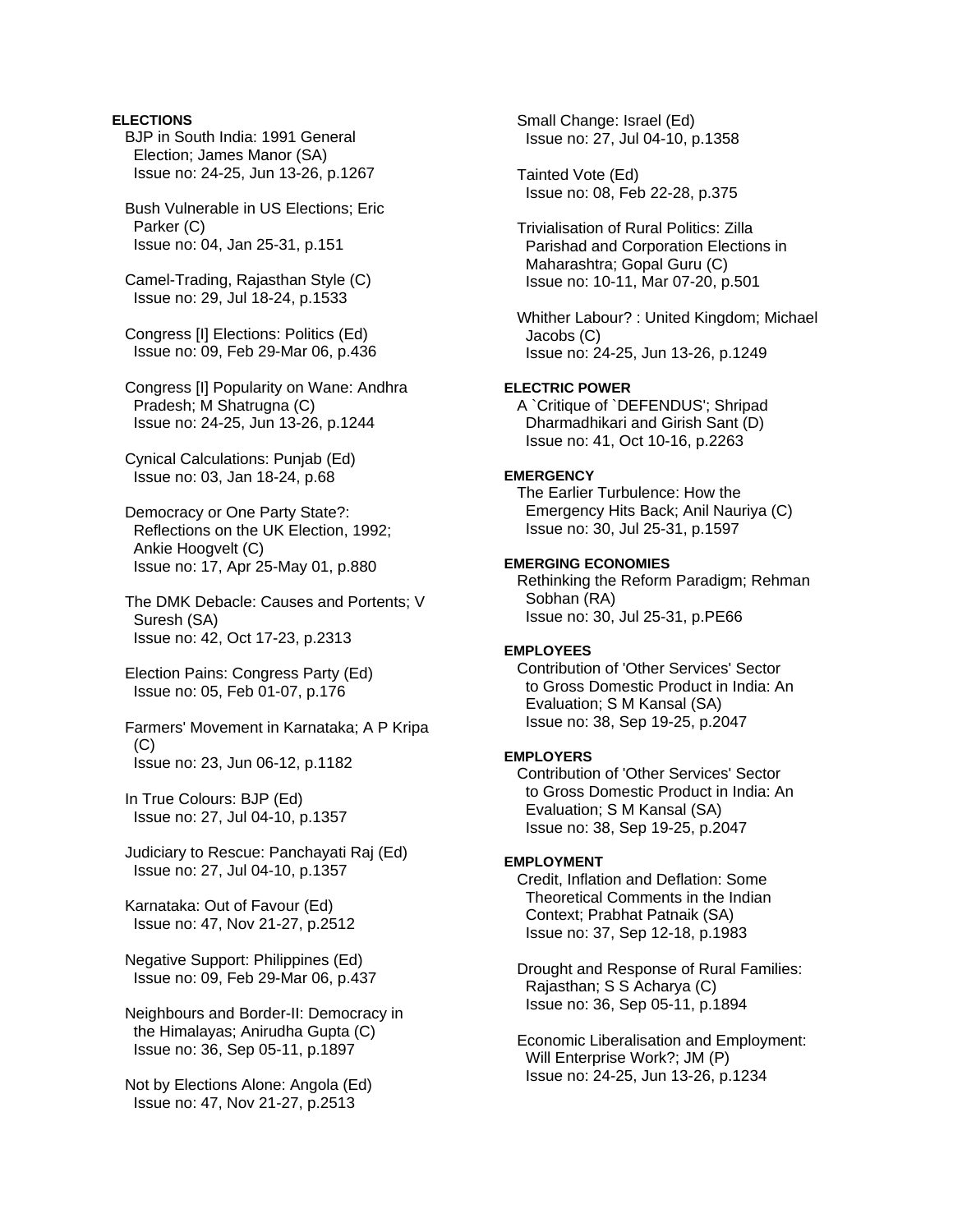## **EMPLOYMENT**

 Family, Household and Working Women; Nirmala Banerjee (BR) Issue no: 20-21, May 16-29, p.1070

 Labour Market Structure; Bagaram Tulpule (BR) Issue no: 26, Jun 27-Jul 03, p.1321

 Plantation Labour Act and Child Labour; Sharit K Bhowmik (C) Issue no: 42, Oct 17-23, p.2287

- Planters' Lobby in Late 19th Century: Implications for Travancore; Paul E Baak (SA) Issue no: 33, Aug 15-21, p.1747
- Population, Poverty and Employment in India; T N Krishnan (SA) Issue no: 46, Nov 14-20, p.2479
- Poverty and Technology; Indira (D) Issue no: 04, Jan 25-31, p.171
- Sex Discrimination in Employment: No Legal Protection; Aparna Viswanathan  $(C)$ Issue no: 18, May 02-08, p.935
- Social Legislation or Instrument of Exploitation?; Ashok Manohar and Nir Budhe (C) Issue no: 14, Apr 04-10, p.693
- Sustaining Serendipity?: Groundwater, Irrigation, Growth of Agricultural Production, and Poverty in Bangladesh; R W Palmer-Jones (RA) Issue no: 39, Sep 26-Oct 02, p.A128
- Underclass, Hi-tech and Los Angeles Uprising; K Ravi Srinivas (D) Issue no: 43-44, Oct 24-Nov 06, p.2388
- Widows and Health in Rural North India; Marty Chen and Jean Dreze (RA) Issue no: 43-44, Oct 24-Nov 06, p.WS81
- A Year after Niyogi's Murder; Rajni Bakshi (C) Issue no: 40, Oct 03-09, p.2157

# **EMPLOYMENT PROGRAMMES**

 EGS and the Poor: Evidence from Longitudinal Village Studies; M J Bhende (RA) Issue no: 13, Mar 28-Apr 03, p.A19

#### **ENERGY CONSUMPTION**

 Energy Policy Planning in India: Case of Petroleum and Natural GAs; Neelanjana Mitra (RA) Issue no: 35, Aug 29-Sep 04, p.M109

 Rural Energy System and Agriculture: Alternative Scenarios for Gujarat; J P Painuly, Jyoti K Parikh and D R Shah (SA) Issue no: 34, Aug 22-28, p.1801

## **ENERGY PLANNING AND POLICY**

 Energy Policy Planning in India: Case of Petroleum and Natural GAs; Neelanjana Mitra (RA) Issue no: 35, Aug 29-Sep 04, p.M109

 Rich Advice, Poor Performance; I G Patil (BR) Issue no: 43-44, Oct 24-Nov 06, p.264

- Rural Energy System and Agriculture: Alternative Scenarios for Gujarat; J P Painuly, Jyoti K Parikh and D R Shah (SA) Issue no: 34, Aug 22-28, p.1801
- A `Critique of `DEFENDUS'; Shripad Dharmadhikari and Girish Sant (D) Issue no: 41, Oct 10-16, p.2263

## **ENERGY RESOURCES**

 A `Critique of `DEFENDUS'; Shripad Dharmadhikari and Girish Sant (D) Issue no: 41, Oct 10-16, p.2263

# **ENGLISH LANGUAGE**

 Profiles of English Educated Indians: Early Nineteenth Century Bombay City; Mridula Ramanna (SA) Issue no: 14, Apr 04-10, p.716

 Towards a Critique of Language Imperialism; Sumanta Banerjee (BR) Issue no: 28, Jul 11-17, p.1473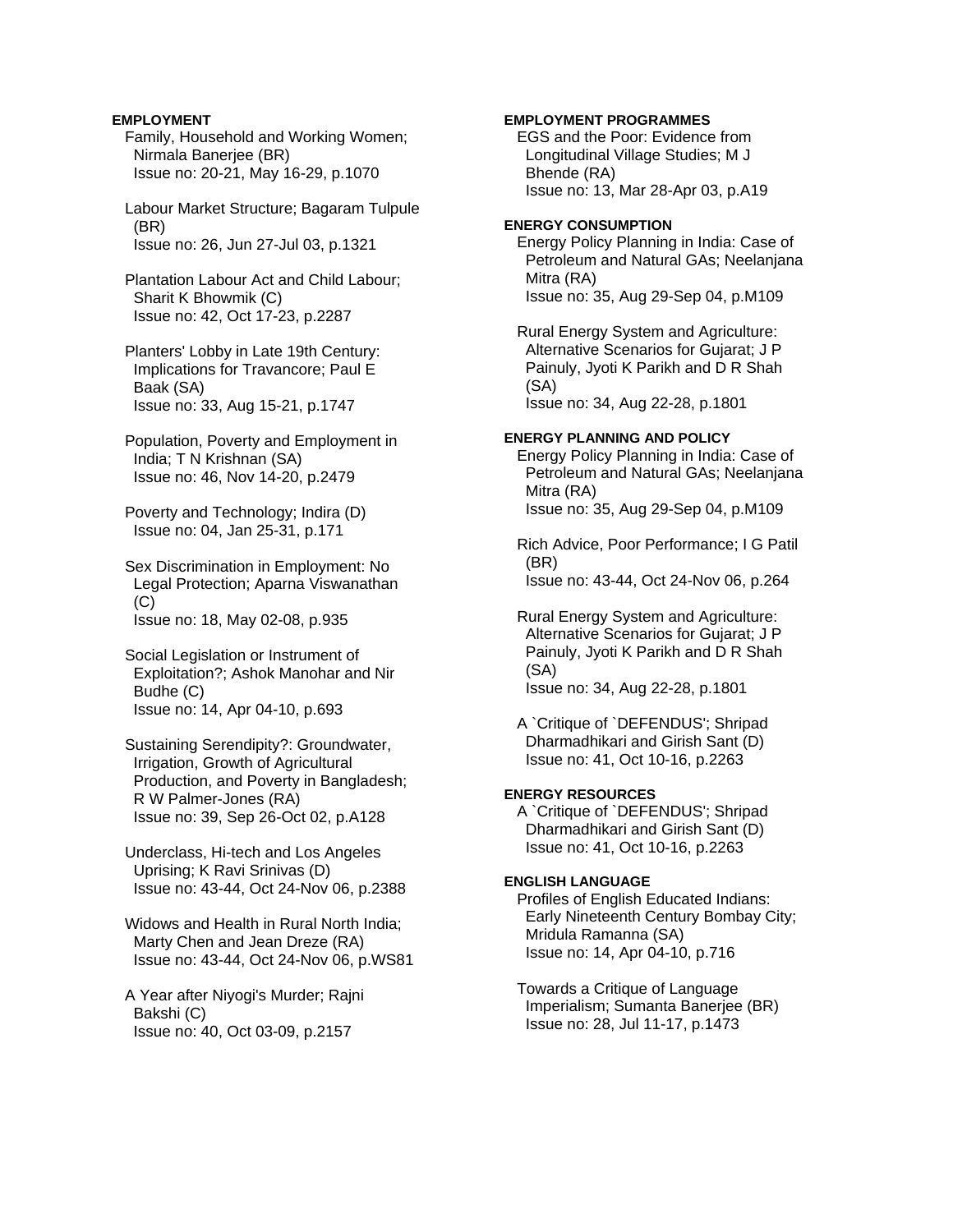# **ENGLISH LITERATURE**

 Towards a Critique of Language Imperialism; Sumanta Banerjee (BR) Issue no: 28, Jul 11-17, p.1473

## **ENTREPRENEURSHIP**

 Determinants of Business Behaviour; David Murray and Sumit Majumdar (RA) Issue no: 35, Aug 29-Sep 04, p.1859

 Industrial Entrepreneurship in South Gujarat after Two Decades: A Tentative Reappraisal; Hein Streefkerk (RA) Issue no: 48, Nov 28-Dec 04, p.M130

 Modern Industry under the Empire; Padmini Swaminathan (BR) Issue no: 47, Nov 21-27, p.2537

### **ENVIRONMENT**

 Environment, Ecology and the Himalayas; Arun Ghosh (F) Issue no: 28, Jul 11-17, p.1455

 Levels of Struggle: Environment (Ed) Issue no: 10-11, Mar 07-20, p.489

## **ENVIRONMENTAL DEGRADATION**

 Dangers of Environmental Extremism: Analysis of Debate Over India's Social Forestry Programme; Michael Burgess (SA) Issue no: 40, Oct 03-09, p.2196

 Overpopulation: The Great Red Herring?; Aseem Shrivastava (P) Issue no: 38, Sep 19-25, p.2032

# **ENVIRONMENTAL PLANNING AND POLICY**

 The Alternative Rio Summit; Govind Mukund Rajan (C) Issue no: 34, Aug 22-28, p.1787

 Complexities of Articulating Protest; Chittaroopa Palit (D) Issue no: 05, Feb 01-07, p.234

 Earth Summit (Ed) Issue no: 27, Jul 04-10, p.1355

 Environmental Extremism; Vandana Shiva (D) Issue no: 47, Nov 21-27, p.2564

 Perspectives on Environment and Development; Arun Ghosh (F) Issue no: 18, May 02-08, p.923

 Prehistory of Indian Environmentalism: Intellectual Traditions; Ramachandra Guha (SA) Issue no: 01-02, Jan 04-17, p.57

 Restructuring Change; Sara Ahmed (BR) Issue no: 33, Aug 15-21, p.1738

 Some Aspects of Environmental Accounting; H Thamarajakshi (P) Issue no: 47, Nov 21-27, p.2533

## **EPICS**

 Ambedkar and Gita; P P Lakshman (LE) Issue no: 33, Aug 15-21, p.1702

 On the Trail of the Mahabharata; Janaky (D) Issue no: 37, Sep 12-18, p.1997

# **EPIDEMICS**

 Disease - or Starvation? (Ed) Issue no: 48, Nov 28-Dec 04, p.2568

# **ETHNIC CONFLICTS**

 A Liberal-Pluralist Paradigm; Achin Vanaik (BR) Issue no: 03, Jan 18-24, p.95

 On Bilateral Relations in South Asia; Bhabani Sen Gupta (BR) Issue no: 05, Feb 01-07, p.207

# **ETHNOGRAPHY**

 A Liberal-Pluralist Paradigm; Achin Vanaik (BR) Issue no: 03, Jan 18-24, p.95

#### **EUROPE**

 European Monetary Integration: Can It Be Resuscitated?; Mridul Saggar (C) Issue no: 46, Nov 14-20, p.2467

 Privatisation: Sham Debate; Andre Gunder Frank (D) Issue no: 08, Feb 22-28, p.432

# **EUROPE, EAST**

 Causes and Consequences of the East European Revolutions of 1989; Ramnath Narayanswamy (SA) Issue no: 07, Feb 15-21, p.365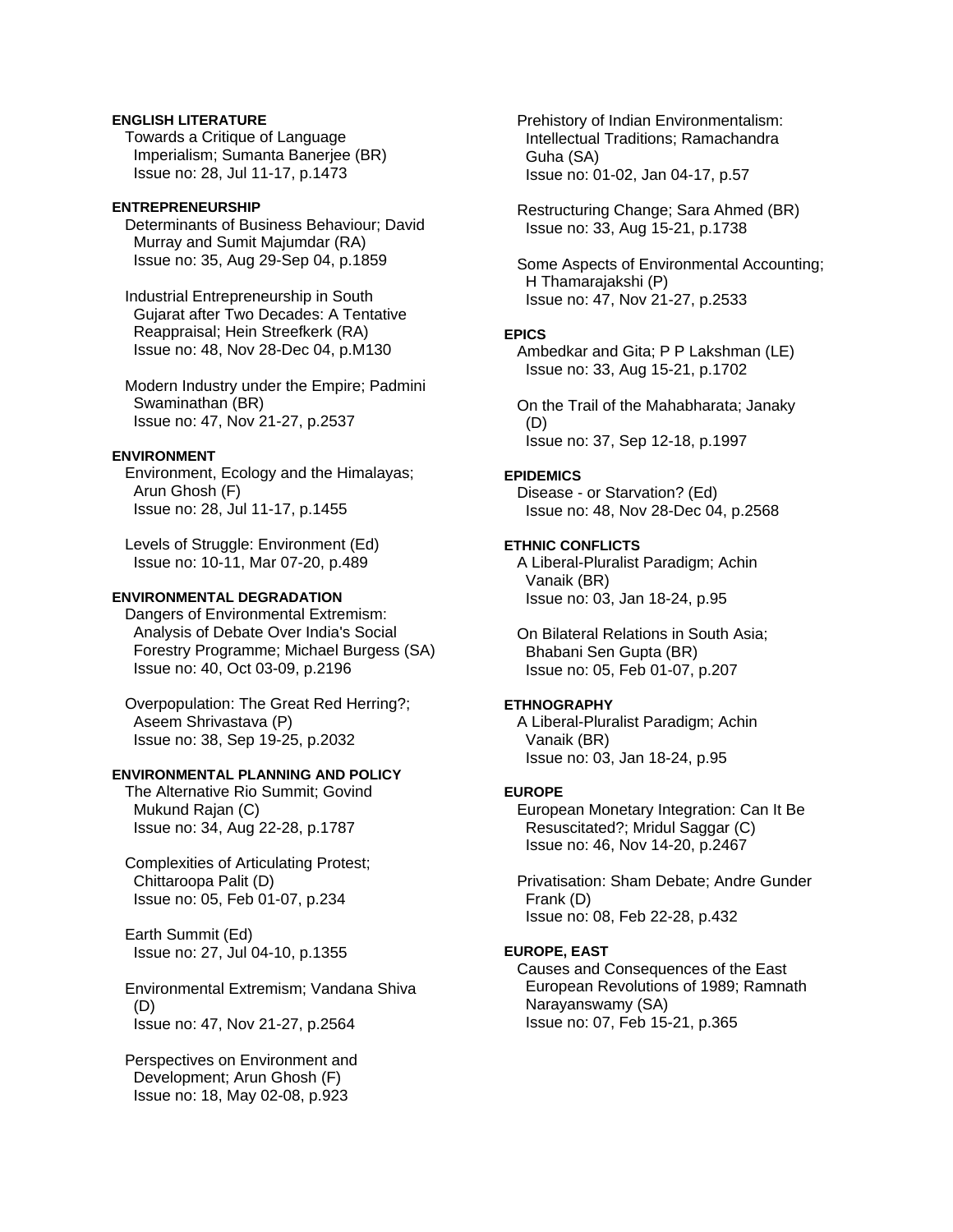# **EUROPE, EAST**

 Regulation Theorists and East European Reform Economics; Ramnath Narayanswamy (P) Issue no: 18, May 02-08, p.944

#### **EUROPEAN UNION**

 European Monetary Union and Fiscal Policy; Nigel M Healey and Paul Levine  $(C)$ Issue no: 37, Sep 12-18, p.1972

 European Monetary Union: The Issues; Nigel M Healey and Paul Levine (C) Issue no: 06, Feb 08-14, p.261

 Financial Markets: Makings of Black September; Frederick F Clairmonte (C) Issue no: 48, Nov 28-Dec 04, p.2587

 People Say 'No': Privatisation (Ed) Issue no: 49-50, Dec 05-18, p.2621

## **EXCHANGE RATES**

 Behind Currency Turmoil (Ed) Issue no: 38, Sep 19-25, p.2007

 Change of Course?: Interest Rates (Ed) Issue no: 46, Nov 14-20, p.2448

 Convertible-or Just Floating?: The Rupee (Ed) Issue no: 12, Mar 21-27, p.552

 Dual Exchange Rates and India's Export Strategy; Bishnupriya Gupta (C) Issue no: 39, Sep 26-Oct 02, p.2091

 European Monetary Union: The Issues; Nigel M Healey and Paul Levine (C) Issue no: 06, Feb 08-14, p.261

 Plight of the Leprous Dollar; Frederick F Clairmonte (C) Issue no: 38, Sep 19-25, p.2027

 Trade Blues (Ed) Issue no: 48, Nov 28-Dec 04, p.2567

## **EXCISE DUTIES**

 Devolution Criteria for Union Excise Duties and Taxes on Income: Should they be Different; Hemlata Rao (SA) Issue no: 51-52, Dec 19-Jan 01, p.2717

## **EXIM POLICY**

 Colonial India in World Economy; Arun Banerii (BR) Issue no: 29, Jul 18-24, p.1541

 Import Liberalisation as a Tool of Economic Policy in India since Mid-Eighties; Sunanda Sen and R Upendra Das (SA) Issue no: 12, Mar 21-27, p.585

 Issues in Strategy for Export Promotion: An Inter-Industry Analysis; Ravindra H Dholakia, Bakul H Dholakia and Ganesh Kumar (RA) Issue no: 48, Nov 28-Dec 04, p.M149

#### **EXPORTS**

 Appeasing Textile Lobby; D P Sharma (F) Issue no: 41, Oct 10-16, p.2211

 Blocking Cotton Exports?; D P Sharma (F) Issue no: 45, Nov 07-13, p.2395

 Dual Exchange Rates and India's Export Strategy; Bishnupriya Gupta (C) Issue no: 39, Sep 26-Oct 02, p.2091

 Edible Oils: No Imports for a Change?; D P Sharma (F) Issue no: 42, Oct 17-23, p.2275

 Export Expansion and Economic Stagnation in Colonial India; I S Gulati (BR) Issue no: 37, Sep 12-18, p.1979

 Gold-Rush (Ed) Issue no: 43-44, Oct 24-Nov 06, p.`335

 Issues in Strategy for Export Promotion: An Inter-Industry Analysis; Ravindra H Dholakia, Bakul H Dholakia and Ganesh Kumar (RA) Issue no: 48, Nov 28-Dec 04, p.M149

 Mill Lobby Scuttles Cotton Exports: Cotton; D P Sharma (F) Issue no: 33, Aug 15-21, p.1707

 Optimal Export-Product Mix for Indian Economy; Krishnendu Ghosh Dastidar (SA) Issue no: 39, Sep 26-Oct 02, p.2107

 Policy Frame for Support to Deemed Exports; Kalyan M Raipuria and Purnima M Gupta (SA) Issue no: 06, Feb 08-14, p.291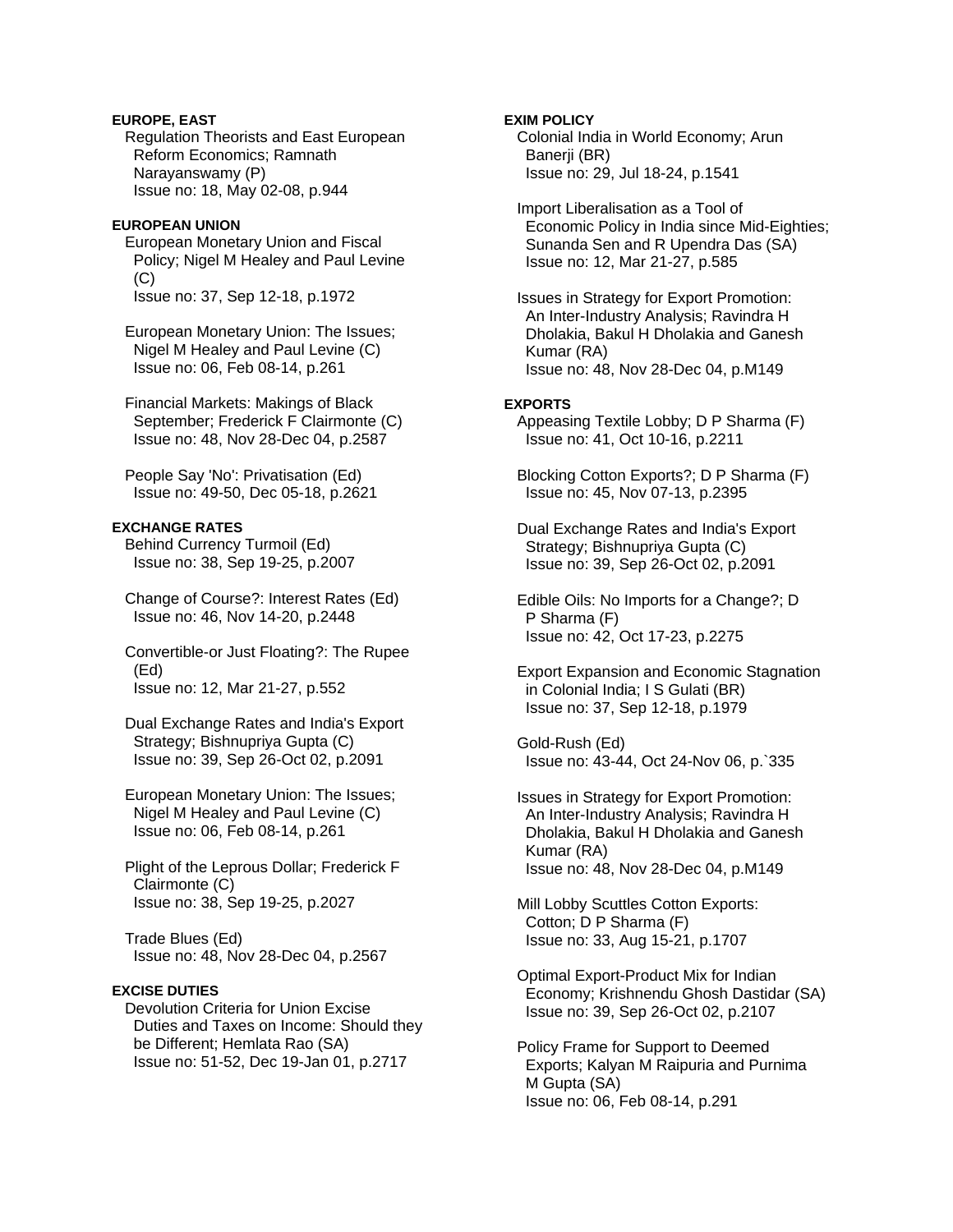# **EXPORTS**

 Re-Examining Role of Exports for Capitalist Industrialisation in Third World: Case of Indian Machine Tools; Enakshi Dua (RA) Issue no: 35, Aug 29-Sep 04, p.M95

 Record Kharif Oilseeds Crop in Offing; D P Sharma (F) Issue no: 34, Aug 22-28, p.1771

 Romancing Rubber: Exports; K G Kumar (C) Issue no: 26, Jun 27-Jul 03, p.1306

 Subsidising Agriculture: A Cross Country View; Ashok Gulati and A N Sharma (RA) Issue no: 39, Sep 26-Oct 02, p.A106

 Trade with Russia (Ed) Issue no: 46, Nov 14-20, p.2447

## **EXTERNAL DEBT**

 The Debt-Energy Nexus: A Case Study of India; C Rammanohar Reddy, Antonette D'Sa and Amulya Kumar N Reddy (SA) Issue no: 27, Jul 04-10, p.1401

 Severely Indebted Low-Income Countries: Mounting External Debt and Servicing Burden; Nirupam Bajpai (SA) Issue no: 17, Apr 25-May 01, p.905

## **FAMILY**

 Family Courts: A Critique; D Nagasaila (P) Issue no: 33, Aug 15-21, p.1735

 Family in Distress; Deena Khatkhate (F) Issue no: 48, Nov 28-Dec 04, p.2575

 Gender, Kinship and State Formation: Case of Sri Lanka under Colonial Rule; Carla Risseeuw (RA) Issue no: 43-44, Oct 24-Nov 06, p.WS46

# **FAMILY PLANNING**

 Family Planning in the Nineties: More of the Same?; Debabar Banerji (P) Issue no: 17, Apr 25-May 01, p.883

 For Women, with Women?: Family Planning (Ed) Issue no: 05, Feb 01-07, p.176

 Integrating Family Welfare and Development Programmes: Some Organisational Cosiderations; P Padmanabha (P) Issue no: 03, Jan 18-24, p.89

 Introducing Norplant: Politics of Coercion; K Ravi Srinivas and K Kanakamala (C) Issue no: 29, Jul 18-24, p.1531

 Population Control: Simplistic Approach; D Banerji (LE) Issue no: 20-21, May 16-29, p.1034

 Population, Poverty and Employment in India; T N Krishnan (SA) Issue no: 46, Nov 14-20, p.2479

# **FAMINE**

 How Secure is Food Security?; V M Rao (BR) Issue no: 48, Nov 28-Dec 04, p.2598

 What Helicopter Surveys Don't Show: Tripura (Ed) Issue no: 34, Aug 22-28, p.1768

# **FERTILITY**

 Demographic Transition in Kerala: A Reply; P N Mari Bhat and S Irudaya Rajan (D) Issue no: 23, Jun 06-12, p.1213

 Fertility and Female Labour Force Participation in Kerala; Mridul Eapen (SA) Issue no: 40, Oct 03-09, p.2179

 Health of Women and Children in Rajasthan; Narendra Gupta, Pritam Pal, Madhu Bhargava and Mahesh Daga (SA) Issue no: 42, Oct 17-23, p.2323

 Population, Poverty and Employment in India; T N Krishnan (SA) Issue no: 46, Nov 14-20, p.2479

## **FERTILIZER INDUSTRY**

 Public Sector Employees: New Agenda for Action; Mukul (C) Issue no: 22, May 30-Jun 05, p.1125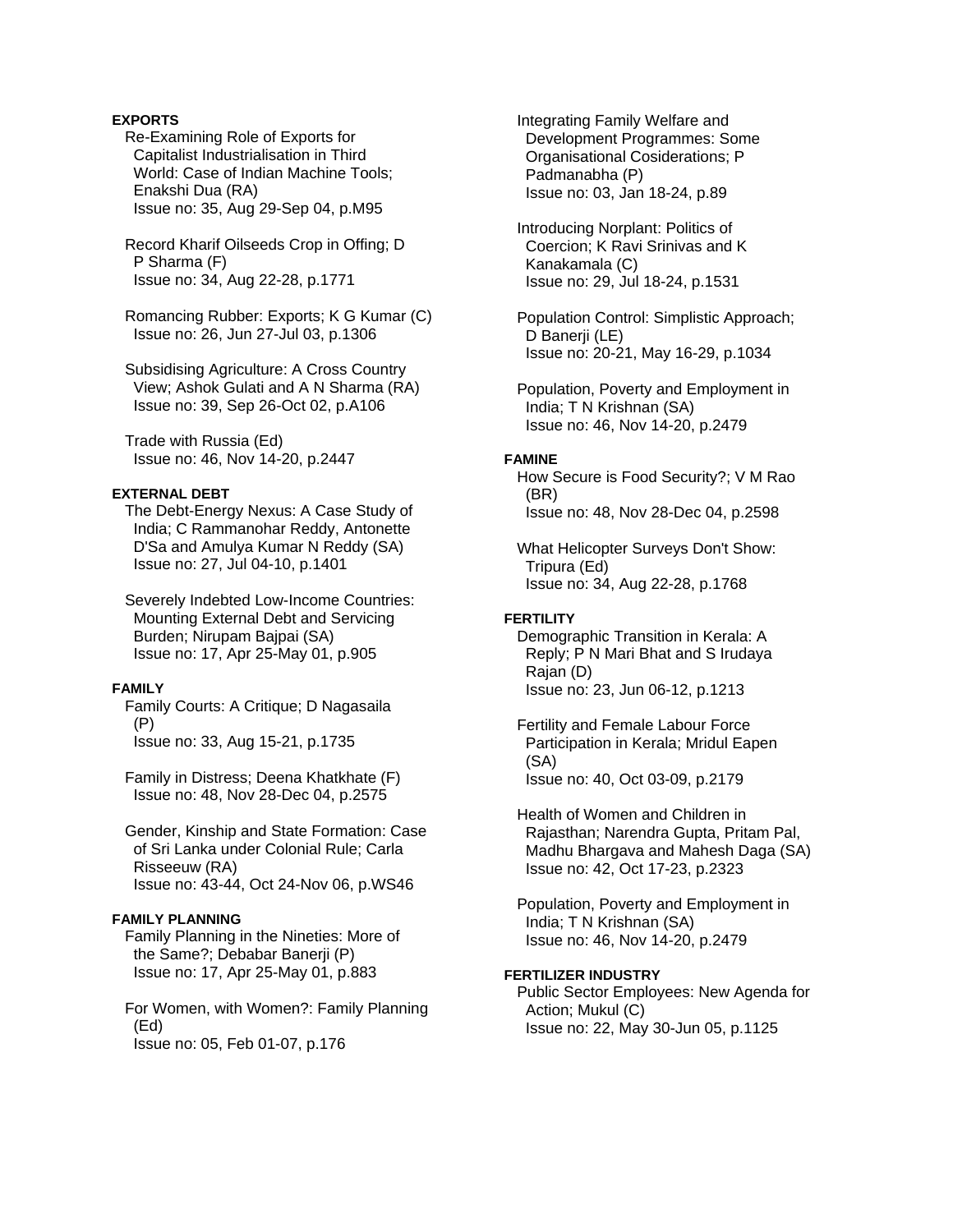## **FERTILIZER SUBSIDY**

 Fertiliser Subsidy: Issues Related to Equity and Efficiency; Ashok Gulati and G D Kalra (SA) Issue no: 13, Mar 28-Apr 03, p.A43

 Fertilisers: Irrational Practices; H K Lakshman Rao (D) Issue no: 07, Feb 15-21, p.372

 Price Subsidies and Irrigation Investment in India: Macro Implications; D K Ratha and Atul Sarma (RA) Issue no: 39, Sep 26-Oct 02, p.A117

## **FERTILIZERS**

 Fertilisers: Irrational Practices; H K Lakshman Rao (D) Issue no: 07, Feb 15-21, p.372

 Partial Decontrol of Fertiliser Prices; J V Meenakshi (C) Issue no: 43-44, Oct 24-Nov 06, p.2347

 Patenting of Life Forms: What It Implies; Suman Sahai (C) Issue no: 17, Apr 25-May 01, p.878

# **FESTIVALS**

 Mahamaham Stampede Deaths in Tamil Nadu  $(C)$ Issue no: 13, Mar 28-Apr 03, p.625

# **FEUDALISM**

 Land Rights and Land Reform; Rekha Bandyopadhyay (BR) Issue no: 23, Jun 06-12, p.1191

#### **FINANCE COMMISSION**

 Financial Transfers to States Issues and Outlook; Kalyan Raipuria (SA) Issue no: 49-50, Dec 05-18, p.2663

 Ninth Finance Commission's Index of Backwardness; N Sreedevi (D) Issue no: 22, May 30-Jun 05, p.1157

 Unprepossessing (Ed) Issue no: 26, Jun 27-Jul 03, p.1290

## **FINANCE COMMISSION-1995-2000**

 Finance Commission's Task: Centre-State Finances (Ed) Issue no: 35, Aug 29-Sep 04, p.1824

 Issues Before Tenth Finance Commission; Raja J Chelliah, M Govinda Rao and Tapas Kumar Sen (SA) Issue no: 47, Nov 21-27, p.2539

#### **FINANCES, STATES**

 Proposals for State-Level Budgetary Reforms; M Govinda Rao (SA) Issue no: 05, Feb 01-07, p.211

### **FINANCES, UNION**

 Finances of Government of India (SS) Issue no: 15-16, Apr 11-24, p.849

## **FINANCIAL CRISIS**

 Rethinking the Reform Paradigm; Rehman Sobhan (RA) Issue no: 30, Jul 25-31, p.PE66

# **FINANCIAL INSTITUTIONS**

 Not a Recipe for a Millennium; Arun Banerji (C) Issue no: 40, Oct 03-09, p.2153

 Performance of Institutional Finance for Agricultural Development; Bhupat M Desai and N V Namboodiri (RA) Issue no: 51-52, Dec 19-Jan 01, p.A190

# **FINANCIAL MARKET**

 Financial Markets: Makings of Black September; Frederick F Clairmonte (C) Issue no: 48, Nov 28-Dec 04, p.2587

# **FINANCIAL SECTOR REFORMS**

 Financial Liberalisation and Financial Crises; Deena Khatkhate (BR) Issue no: 47, Nov 21-27, p.2535

 The Financial Reform We Need (Ed) Issue no: 42, Oct 17-23, p.2271

 Need for Fresh Thinking: Financial Reform (Ed) Issue no: 24-25, Jun 13-26, p.1224

 On Restructuring the Financial System; V V Bhatt (C) Issue no: 08, Feb 22-28, p.389

 Running with the Hare and Hunting with the Hounds: Report on the Financial System; Deena Khatkhate (C) Issue no: 01-02, Jan 04-17, p.21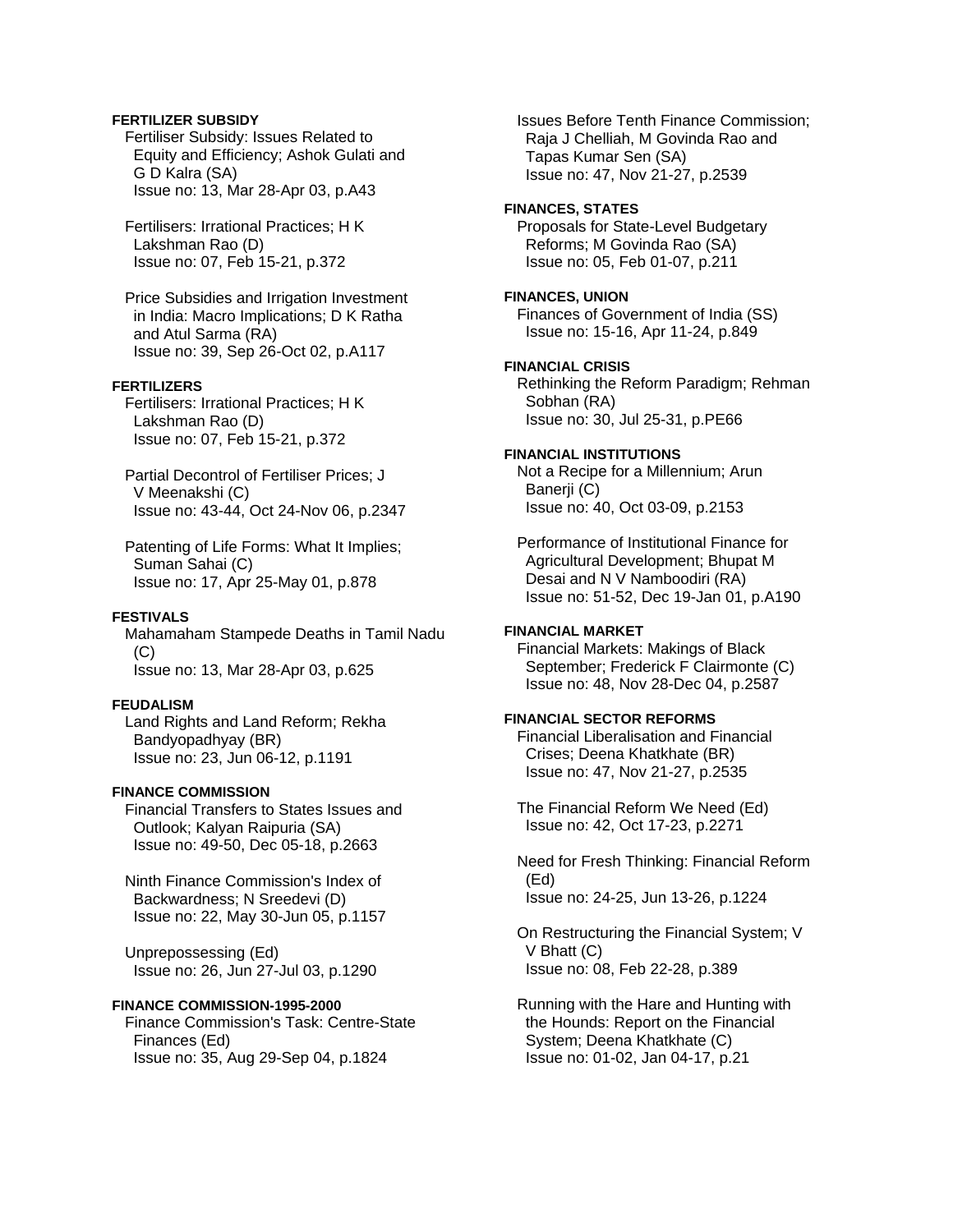## **FINANCIAL SYSTEM**

 Bank Profitability and Priority Sector Lending: From Populism to Impressionism; D N Ghosh (F) Issue no: 08, Feb 22-28, p.387

 Chasing Red Herrings: Financial System (Ed) Issue no: 20-21, May 16-29, p.1036

 Directed Credit Programmes: A Critique of Narasimham Committee Report; D Narayana  $(C)$ Issue no: 06, Feb 08-14, p.255

 Financial System: A Development Perspective; V V Bhatt (BR) Issue no: 29, Jul 18-24, p.1539

 Financial Transfers to States Issues and Outlook; Kalyan Raipuria (SA) Issue no: 49-50, Dec 05-18, p.2663

 For Bankers, By Bankers; JM (P) Issue no: 01-02, Jan 04-17, p.16

 IMF's Financial Programming; Ravindra H Dholakia (D) Issue no: 27, Jul 04-10, p.1438

 IMF's Financial Programming Model; Ranjit Sau (D) Issue no: 29, Jul 18-24, p.1574

 More a Lawyer's Brief than a Report; K S Krishnaswamy (C) Issue no: 08, Feb 22-28, p.391

 On Restructuring the Financial System; V V Bhatt (C) Issue no: 08, Feb 22-28, p.389

 The Real System Failure (Ed) Issue no: 37, Sep 12-18, p.1943

 Rich Advice, Poor Performance; I G Patil (BR) Issue no: 43-44, Oct 24-Nov 06, p.264

 Running with the Hare and Hunting with the Hounds: Report on the Financial System; Deena Khatkhate (C) Issue no: 01-02, Jan 04-17, p.21

 Securities Scam: The Systemic Origins (C) Issue no: 36, Sep 05-11, p.1891

 Very Unlevel: Foreign Banks (Ed) Issue no: 08, Feb 22-28, p.376

# **FISCAL DEFICIT**

 Axe on Investment: The Budget (Ed) Issue no: 13, Mar 28-Apr 03, p.612

 Behind Currency Turmoil (Ed) Issue no: 38, Sep 19-25, p.2007

 Beyond Gestures: Austerity (Ed) Issue no: 03, Jan 18-24, p.68

 Deficits' Tale (Ed) Issue no: 10-11, Mar 07-20, p.487

 Finance Commission's Task: Centre-State Finances (Ed) Issue no: 35, Aug 29-Sep 04, p.1824

 Fiscal Deficit and Public Enterprises: Some More Grammar; Ramaswamy R Iyer (D) Issue no: 06, Feb 08-14, p.295

 Fiscal Deficit and Stabilisation Policy; R J Mody (C) Issue no: 07, Feb 15-21, p.325

 Issues Before Tenth Finance Commission; Raja J Chelliah, M Govinda Rao and Tapas Kumar Sen (SA) Issue no: 47, Nov 21-27, p.2539

 Making of Payments Crisis: India 1991; Ranjit Sau (SA) Issue no: 33, Aug 15-21, p.1741

 Not the Full Picture: Interest Burden (Ed) Issue no: 12, Mar 21-27, p.553

 Siren Song of Rupee Convertibility; S K Verghese (C) Issue no: 04, Jan 25-31, p.145

## **FISCAL FEDERALISM**

 Issues Before Tenth Finance Commission; Raja J Chelliah, M Govinda Rao and Tapas Kumar Sen (SA) Issue no: 47, Nov 21-27, p.2539

 New Economic Policy and Indian Federalism; Amal Ray (C) Issue no: 04, Jan 25-31, p.147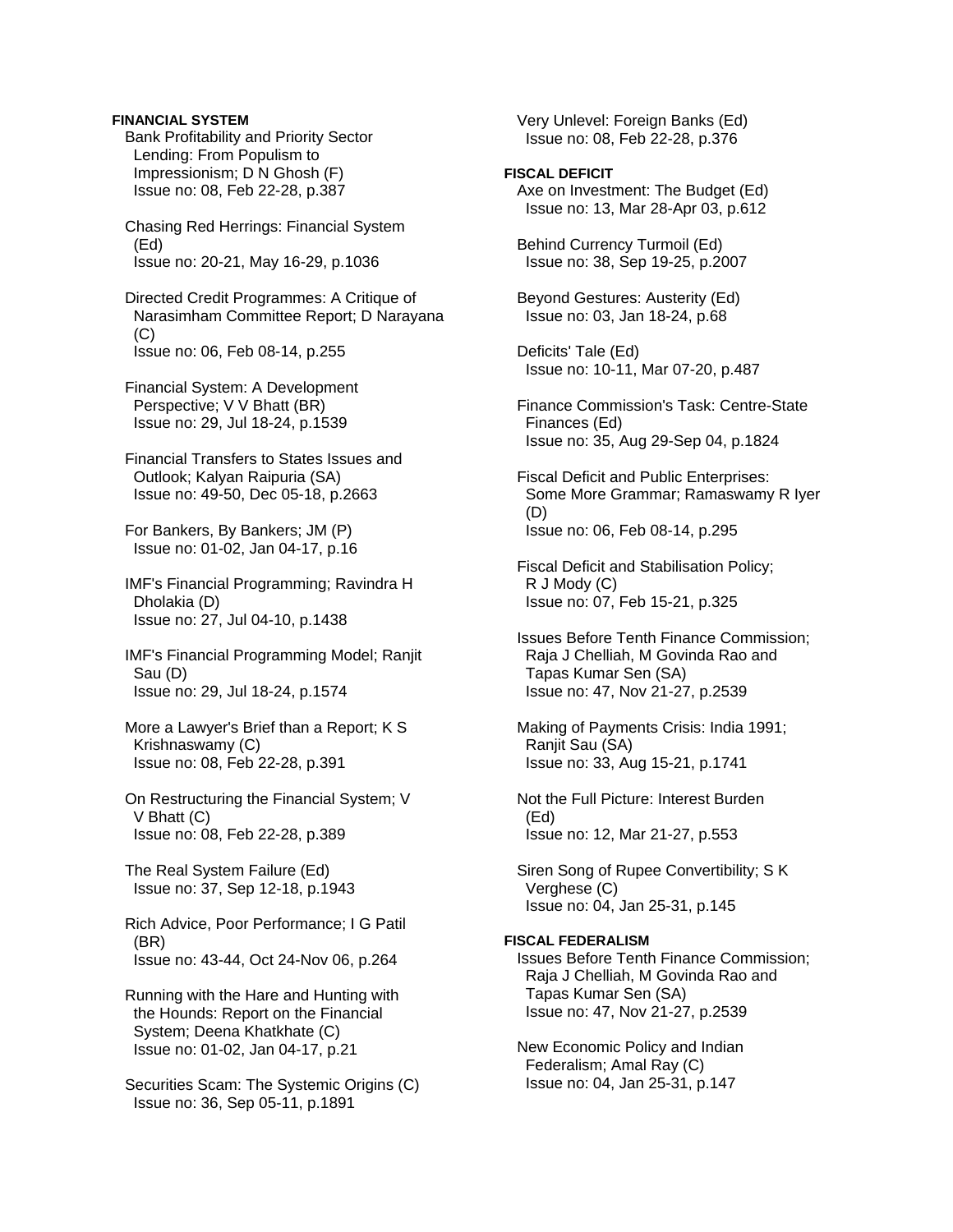# **FISCAL POLICY**

 European Monetary Union and Fiscal Policy; Nigel M Healey and Paul Levine (C) Issue no: 37, Sep 12-18, p.1972

# **FLOODS**

 Man-Made Disaster: Pakistan (Ed) Issue no: 38, Sep 19-25, p.2010

## **FOOD INDUSTRIES**

 Development of Food-Processing Industries; Bhupat M Desai and N V Namboodiri (RA) Issue no: 13, Mar 28-Apr 03, p.A37

 Small-Scale Fruit and Vegetable Processing: Dynamics of Development; Sanjay Sinha and Saurabh Sinha (RA) Issue no: 26, Jun 27-Jul 03, p.A93

# **FOOD POLICY**

 Twenty Years Ago (August 19, 1970) (Ed) Issue no: 34, Aug 22-28, p.1770

 Twenty Years Ago (August, 1972) (Ed) Issue no: 31-32, Aug 01-14, p.1634

# **FOOD PROCESSING**

 Development of Food-Processing Industries; Bhupat M Desai and N V Namboodiri (RA) Issue no: 13, Mar 28-Apr 03, p.A37

 Small-Scale Fruit and Vegetable Processing: Dynamics of Development; Sanjay Sinha and Saurabh Sinha (RA) Issue no: 26, Jun 27-Jul 03, p.A93

# **FOOD PRODUCTION**

 How Secure is Food Security?; V M Rao (BR) Issue no: 48, Nov 28-Dec 04, p.2598

 Overpopulation: The Great Red Herring?; Aseem Shrivastava (P) Issue no: 38, Sep 19-25, p.2032

 Population, Poverty and Employment in India; T N Krishnan (SA) Issue no: 46, Nov 14-20, p.2479

## **FOOD SECURITY**

 How Secure is Food Security?; V M Rao (BR) Issue no: 48, Nov 28-Dec 04, p.2598

## **FOOD SUBSIDIES**

 Price Subsidies and Irrigation Investment in India: Macro Implications; D K Ratha and Atul Sarma (RA) Issue no: 39, Sep 26-Oct 02, p.A117

 Revised Subsidised Rice Scheme: A Bureaucratic Fiat; M Shatrugna (C) Issue no: 15-16, Apr 11-24, p.759

### **FOOD SUPPLY**

 US Food Aid and Public Policy in Bangladesh; Kamal Uddin Ahmed (C) Issue no: 12, Mar 21-27, p.574

# **FOODGRAIN TRADE**

 Waiting for the Rains; JM (P) Issue no: 20-21, May 16-29, p.1043

# **FOODGRAINS PROCUREMENT**

 Public Distribution of Cereals: An Alternative Model; Sunando Roy (SA) Issue no: 23, Jun 06-12, p.1209

# **FOREIGN BANKS**

 Going, Going, Gone... (Ed) Issue no: 24-25, Jun 13-26, p.1223

 In the Limelight: Foreign Banks (Ed) Issue no: 38, Sep 19-25, p.2009

 Very Unlevel: Foreign Banks (Ed) Issue no: 08, Feb 22-28, p.376

## **FOREIGN CAPITAL**

 1992-93 Budget and Economic Policies; Arun Ghosh (SA) Issue no: 15-16, Apr 11-24, p.829

 More Concessions: Foreign Capital (Ed) Issue no: 07, Feb 15-21, p.308

 Selling India at Devos: New Delhi; BM (C) Issue no: 07, Feb 15-21, p.321

# **FOREIGN DIRECT INVESTMENT**

 Clandestine Surrender on MIGA: New Delhi; BM (C) Issue no: 22, May 30-Jun 05, p.1117

 Financial Programming for Stabilisation: Some Notes on IMF Model; Ranjit Sau (SA) Issue no: 10-11, Mar 07-20, p.531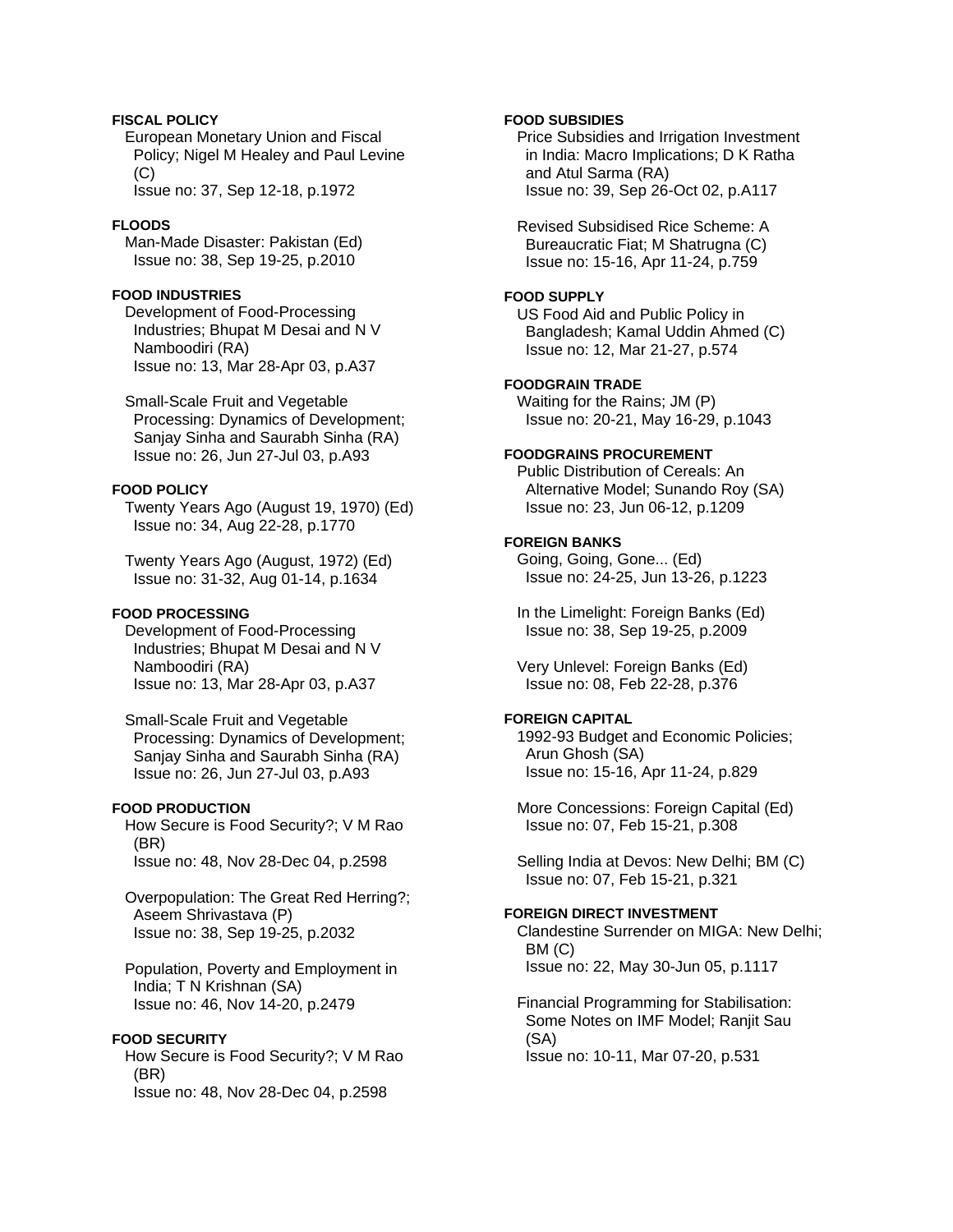## **FOREIGN DIRECT INVESTMENT**

 Foreign Private Investment: Evidence and Propaganda; Sumitra Chishti (BR) Issue no: 45, Nov 07-13, p.2421

 Making Foreign Investment Flow; D N Ghosh (F) Issue no: 30, Jul 25-31, p.1585

 New Industrial Policy: Barriers to Entry, Foreign Investment and Privatisation; Sunil Mani (RA) Issue no: 35, Aug 29-Sep 04, p.M86

 Rich Advice, Poor Performance; I G Patil (BR) Issue no: 43-44, Oct 24-Nov 06, p.264

 Selling India at Devos: New Delhi; BM (C) Issue no: 07, Feb 15-21, p.321

## **FOREIGN EXCHANGE**

 Rich Advice, Poor Performance; I G Patil (BR) Issue no: 43-44, Oct 24-Nov 06, p.264

 Trade with Russia (Ed) Issue no: 46, Nov 14-20, p.2447

# **FOREIGN EXCHANGE RESERVES**

 Convertible-or Just Floating?: The Rupee (Ed) Issue no: 12, Mar 21-27, p.552

 Neglected Factor: Exchange Reserves (Ed) Issue no: 01-02, Jan 04-17, p.4

 Policy Frame for Support to Deemed Exports; Kalyan M Raipuria and Purnima M Gupta (SA) Issue no: 06, Feb 08-14, p.291

# **FOREIGN POLICY**

 Betrayal of India's Israel Policy; Punyapriya Dasgupta (C) Issue no: 15-16, Apr 11-24, p.767

 More on Indian Foreign Policy; Pran Chopra (BR) Issue no: 23, Jun 06-12, p.1194

 A Room for Mr Faleiro; GPD (F) Issue no: 29, Jul 18-24, p.1521  US Foreign Policy after the Cold War; Siddharth Dube (C) Issue no: 28, Jul 11-17, p.1469

## **FOREIGN PORTFOLIO INVESTMENT**

 Hasty Step?: Foreign Portfolio Management (Ed) Issue no: 38, Sep 19-25, p.2008

#### **FOREIGN REMITTANCES**

 Rupee Depreciation and India's External Trade and Payments since 1971; Prabirjit Sarkar (SA) Issue no: 24-25, Jun 13-26, p.1259

#### **FOREIGN TRADE**

 Change of Course?: Interest Rates (Ed) Issue no: 46, Nov 14-20, p.2448

 People Say 'No': Privatisation (Ed) Issue no: 49-50, Dec 05-18, p.2621

 Rupee Depreciation and India's External Trade and Payments since 1971; Prabirjit Sarkar (SA) Issue no: 24-25, Jun 13-26, p.1259

 Trade Blues (Ed) Issue no: 48, Nov 28-Dec 04, p.2567

 Trade with Russia (Ed) Issue no: 46, Nov 14-20, p.2447

 Unwarranted Optimism: Foreign Trade (Ed) Issue no: 23, Jun 06-12, p.1165

# **FOREST CONSERVATION**

 Conservation at Human Cost: Case of Rajaji National Park; Indira (C) Issue no: 31-32, Aug 01-14, p.1647

## **FOREST MANAGEMENT**

 Dangers of Environmental Extremism: Analysis of Debate Over India's Social Forestry Programme; Michael Burgess (SA) Issue no: 40, Oct 03-09, p.2196

# **FORESTS AND FORESTRY**

 Forest Protection Committees in West Bengal; S B Roy (C) Issue no: 29, Jul 18-24, p.1528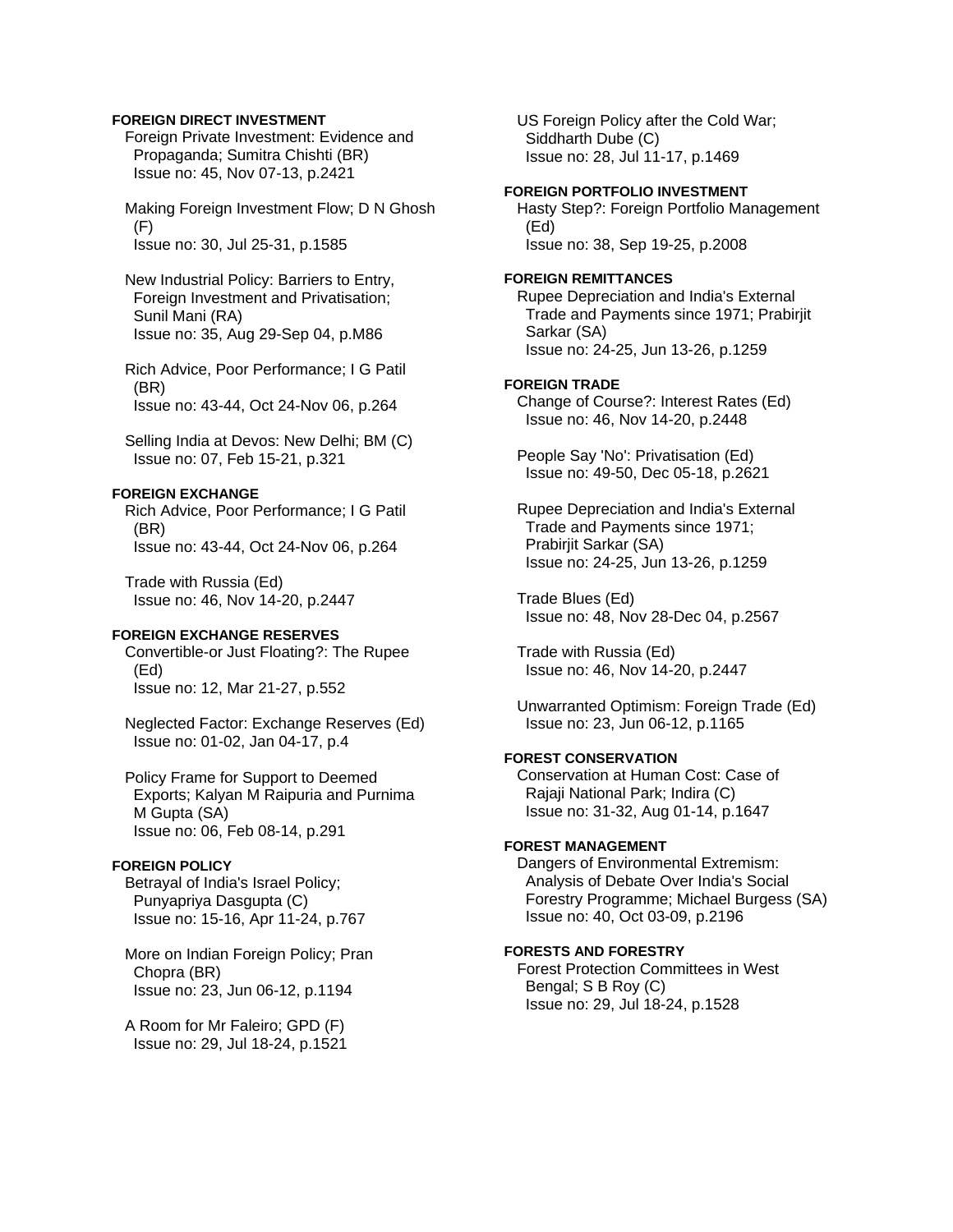# **FORESTS AND FORESTRY**

 Social Forestry Projects in Karnataka: Economic and Financial Viability; M V Nadkarni, K N Ninan and Syed Ajmal Pasha (RA) Issue no: 26, Jun 27-Jul 03, p.A65

## **FREE TRADE**

 No Apology for Turning Inwards; D N Ghosh (F) Issue no: 45, Nov 07-13, p.2403

### **FREEDOM FIGHTERS**

 Saga of Subhas Bose; Vinay Lal (BR) Issue no: 04, Jan 25-31, p.155

## **FUND MANAGEMENT**

 Lessons for India: IMF Programmes (Ed) Issue no: 51-52, Dec 19-Jan 01, p.2673

# **FUNDAMENTAL RIGHTS**

 Can Right to Education be a Fundamental Right?; D Nagasaila and V Suresh (D) Issue no: 45, Nov 07-13, p.2442

 Human Rights and the American Right; Robi Charkravorti (P) Issue no: 36, Sep 05-11, p.1901

## **GANDHISM**

 The Gandhian Experiment in Ahmedabad: Towards a Gramscian Reading; Arup Kumar Sen (SA) Issue no: 37, Sep 12-18, p.1987

 Quest for Peace from Pre- to Post- Industrial Society; S R Sen (P) Issue no: 31-32, Aug 01-14, p.1654

## **GATT**

 'Eroding Political Support for Structural Adjustment'; BM (C) Issue no: 04, Jan 25-31, p.143

 About Bargaining, Expectations and Maybe Worse; JM (P) Issue no: 12, Mar 21-27, p.560

 Dunkel Draft on TRIPS: Complete Denial of Developing Countries' Interests; Biswajit Dhar and C Niranjan Rao (SA) Issue no: 06, Feb 08-14, p.275

 Foreign Private Investment: Evidence and Propaganda; Sumitra Chishti (BR) Issue no: 45, Nov 07-13, p.2421

 Free Marketism: Precept and Practice; D N Ghosh (P) Issue no: 18, May 02-08, p.927

 GATT, the Dunkel Draft and India; JM (P) Issue no: 04, Jan 25-31, p.140

 GATT: Countdown to Oblivion?; Frederick F Clairmonte (C) Issue no: 10-11, Mar 07-20, p.512

 Intellectual Property Rights; N H Antia  $(C)$ Issue no: 27, Jul 04-10, p.1374

 Patenting of Life Forms: What It Implies; Suman Sahai (C) Issue no: 17, Apr 25-May 01, p.878

 Trade and Environment: The GATT Perspective; Biswajit Dhar (C) Issue no: 22, May 30-Jun 05, p.1123

 Uruguay Round Text in Perspective; Rajeev Anand (SA) Issue no: 18, May 02-08, p.967

# **GENDER DISCRIMINATION**

 Caste, Gender and Class in Panchayats: Case of Barddhaman, West Bengal; G K Lieten (SA) Issue no: 29, Jul 18-24, p.1567

 Human Rights and the American Right; Robi Charkravorti (P) Issue no: 36, Sep 05-11, p.1901

 Race and Gender in American Politics: Case of Clarence Thomas; Vinay Lal (C) Issue no: 03, Jan 18-24, p.86

 Sex Discrimination in Employment: No Legal Protection; Aparna Viswanathan (C) Issue no: 18, May 02-08, p.935

# **GENDER RELATIONS**

 The King's Household: Structure/Space in the Sastric Tradition; Kumkum Roy (RA) Issue no: 43-44, Oct 24-Nov 06, p.WS55

## **GENDER RESEARCH**

 Gender and Communal Riots; Bhavna Mehta and Trupti Shah (C) Issue no: 47, Nov 21-27, p.2522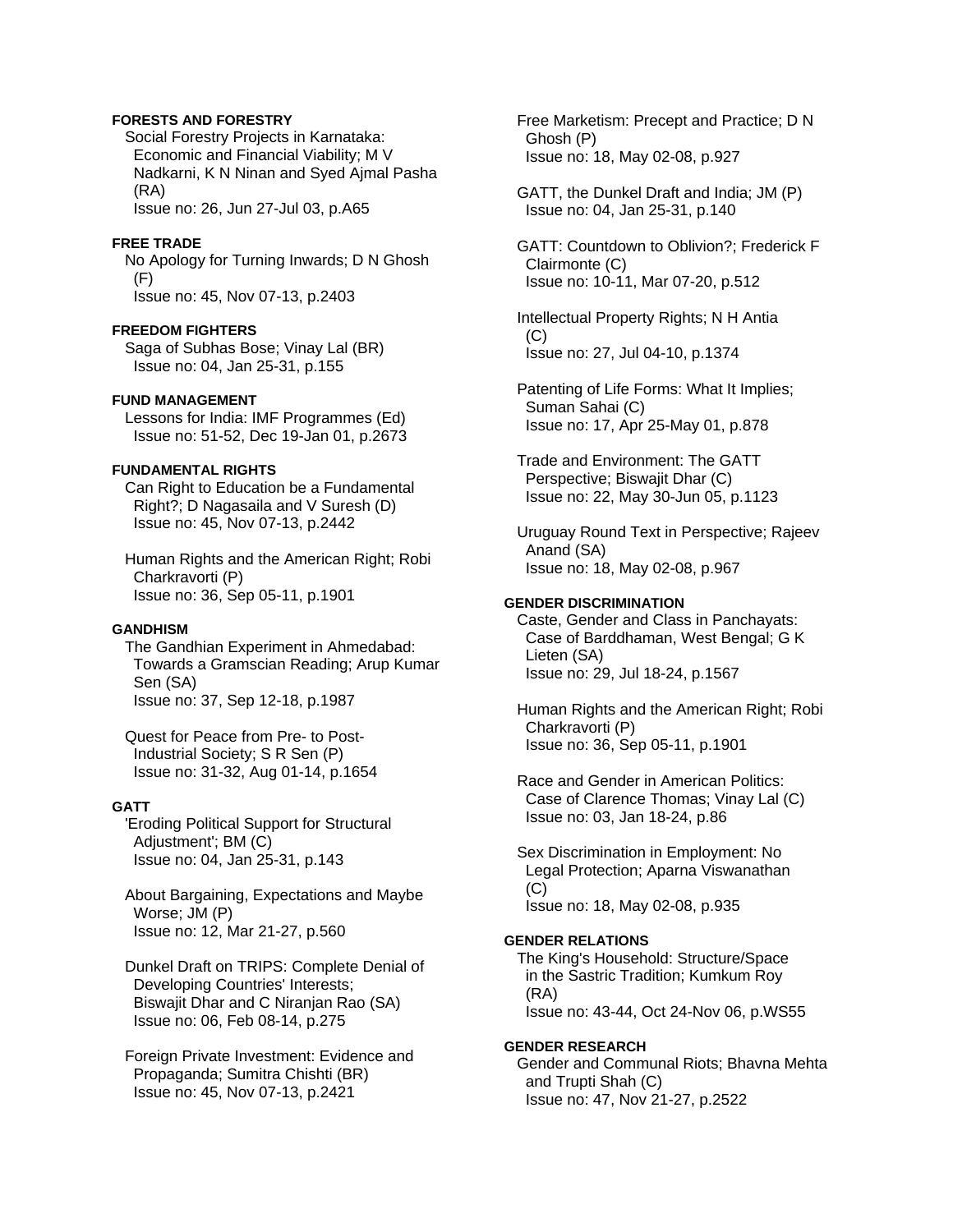# **GLOBALIZATION**

 Facing Globalisation: Labour (Ed) Issue no: 15-16, Apr 11-24, p.732

 Globalisation and South-East Asia; D N Ghosh (BR) Issue no: 04, Jan 25-31, p.153

 No Apology for Turning Inwards; D N Ghosh (F) Issue no: 45, Nov 07-13, p.2403

 Re-Examining Role of Exports for Capitalist Industrialisation in Third World: Case of Indian Machine Tools; Enakshi Dua (RA) Issue no: 35, Aug 29-Sep 04, p.M95

## **GOVERNMENT POLICY**

 Ethics and Government: Setting Limits to Critique; Manas Ray (SA) Issue no: 39, Sep 26-Oct 02, p.2119

 Optimal Export-Product Mix for Indian Economy; Krishnendu Ghosh Dastidar (SA) Issue no: 39, Sep 26-Oct 02, p.2107

# **GOVERNMENT SECURITIES**

 Gilt-Edged Market that was; T K Velayudham (BR) Issue no: 49-50, Dec 05-18, p.2649

### **GROUNDWATER**

 Chasing the Watertable: Equity and Sustainability in Groundwater Management; Marcus H Moench (RA) Issue no: 51-52, Dec 19-Jan 01, p.A171

 Drawing Down the Buffer: Science and Politics of Ground Water Management in India; Marcus Moench (RA) Issue no: 13, Mar 28-Apr 03, p.A7

 Lush Fields and Parched Throats: Political Economy of Groundwater in Gujarat; Bela Bhatia (RA) Issue no: 51-52, Dec 19-Jan 01, p.A142

 Major Issues in Minor Irrigation; R Maria Saleth (BR) Issue no: 12, Mar 21-27, p.583

 Sustainable Development of Groundwater Resource: Lessons from Junagadh District; Tushaar Shah (P) Issue no: 10-11, Mar 07-20, p.515

 Sustaining Serendipity?: Groundwater, Irrigation, Growth of Agricultural Production, and Poverty in Bangladesh; R W Palmer-Jones (RA) Issue no: 39, Sep 26-Oct 02, p.A128

## **GUINEA**

 The Tragedy of Papua New Guinea; Frederick F Clairmonte (BR) Issue no: 12, Mar 21-27, p.582

# **GUJARAT**

 BJP in a Bind (Ed) Issue no: 19, May 09-15, p.975

 Communalisation of Police; T V Manoj (LE) Issue no: 36, Sep 05-11, p.1878

 Drinking Water from SSP: Doubtful Claim; N Rahul Ram (C) Issue no: 30, Jul 25-31, p.1589

 Impact of In-Migration on Industrial Development: Case Study of Jetpur in Gujarat; Veronique Dupont (SA) Issue no: 45, Nov 07-13, p.2423

 Industrial Entrepreneurship in South Gujarat after Two Decades: A Tentative Reappraisal; Hein Streefkerk (RA) Issue no: 48, Nov 28-Dec 04, p.M130

 Lush Fields and Parched Throats: Political Economy of Groundwater in Gujarat; Bela Bhatia (RA) Issue no: 51-52, Dec 19-Jan 01, p.A142

 Rural Energy System and Agriculture: Alternative Scenarios for Gujarat; J P Painuly, Jyoti K Parikh and D R Shah (SA) Issue no: 34, Aug 22-28, p.1801

 Sustainable Development of Groundwater Resource: Lessons from Junagadh District; Tushaar Shah (P) Issue no: 10-11, Mar 07-20, p.515

 Tress as Insurance against Contingencies: Case of Panchmahals District, Gujarat; Czech Conroy (SA) Issue no: 43-44, Oct 24-Nov 06, p.2381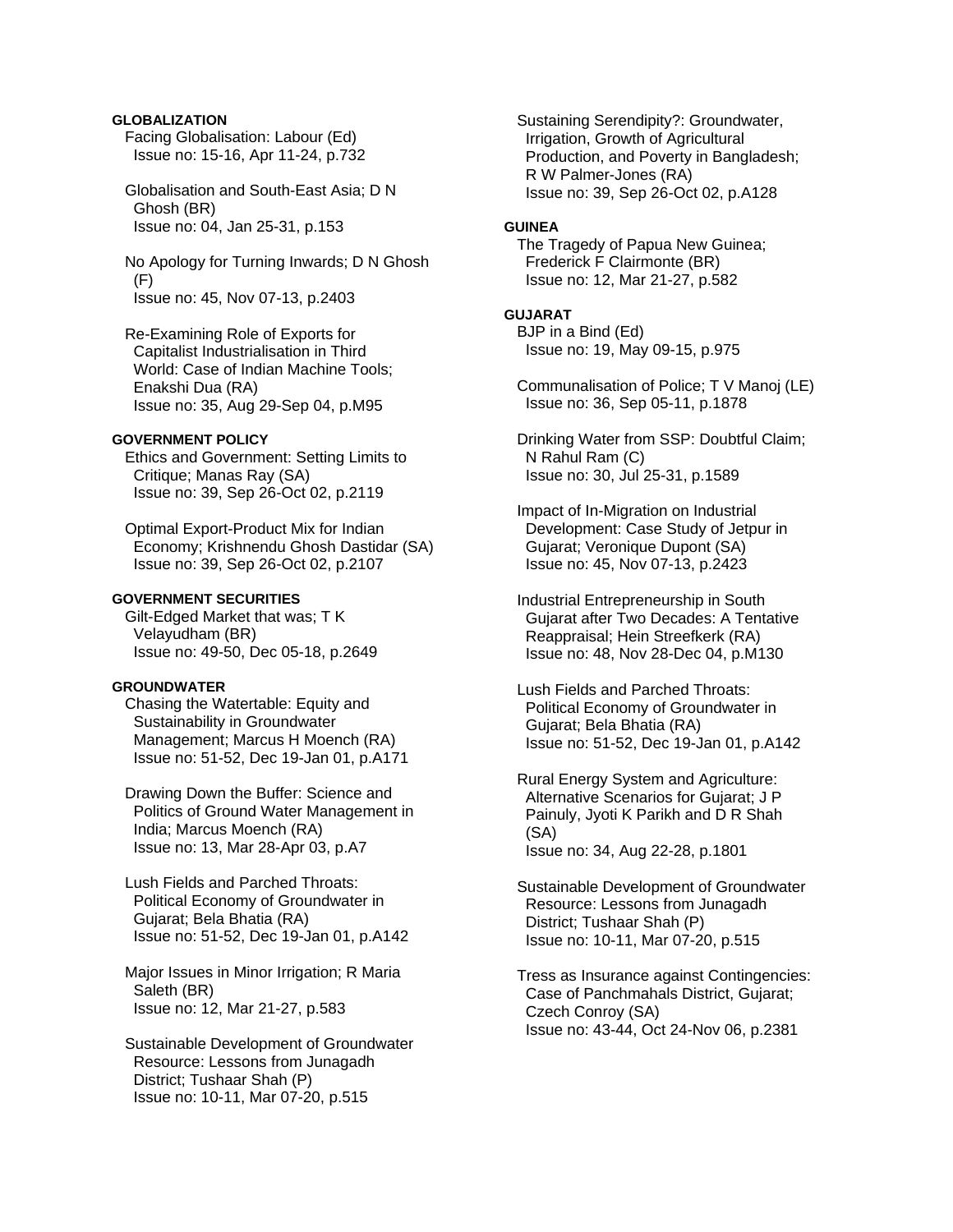# **HEALTH**

 Expectedly Callous: Health (Ed) Issue no: 03, Jan 18-24, p.69

 Familiar Scenario: Health (Ed) Issue no: 28, Jul 11-17, p.1449

 Living by Courting Death: Health (Ed) Issue no: 31-32, Aug 01-14, p.1634

 Socio-Economic Inequalities and Health Status; Reema Gopal (BR) Issue no: 51-52, Dec 19-Jan 01, p.2702

# **HEALTH AND ENVIRONMENT**

 Prescription for Change: Breast-Milk Substitutes (Ed) Issue no: 34, Aug 22-28, p.1769

 Tribal Deaths in Thane District: The Other Side; Pradip Prabhu (C) Issue no: 47, Nov 21-27, p.2527

 Unhealthy?: Nuclear Power (Ed) Issue no: 01-02, Jan 04-17, p.6

## **HEALTH AND NUTRITION**

 Health Crisis in Central Asian Republics; Lincoln C Chen, Jon E Rohde and Richard Jolly (SA) Issue no: 23, Jun 06-12, p.1197

# **HEALTH POLICY**

 Health Policies and Programmes in India in the Eighties; Debabar Banerji (SA) Issue no: 12, Mar 21-27, p.599

 Introducing Norplant: Politics of Coercion; K Ravi Srinivas and K Kanakamala (C) Issue no: 29, Jul 18-24, p.1531

 Of Cholera and Post-Modern World; Mohan Rao (P) Issue no: 34, Aug 22-28, p.1792

 Professionalising Medical Practice in Colonial South-India; V R Muraleedharan (RA) Issue no: 04, Jan 25-31, p.PE27

# **HEALTHCARE SERVICES**

 Health Crisis in Central Asian Republics; Lincoln C Chen, Jon E Rohde and Richard Jolly (SA) Issue no: 23, Jun 06-12, p.1197

 Health Policies and Programmes in India in the Eighties; Debabar Banerji (SA) Issue no: 12, Mar 21-27, p.599

 Heartbeats of America; Deena Khatkhate (F) Issue no: 08, Feb 22-28, p.384

 High Cost of Medical Care in Kerala: Tentative Hypothesis; P G K Panikar (C) Issue no: 23, Jun 06-12, p.1179

 Medical Negligence: Health (Ed) Issue no: 45, Nov 07-13, p.2393

 Politics of Health: Maharashtra (Ed) Issue no: 12, Mar 21-27, p.553

 Privatisation of Health Care?: West Bengal (Ed) Issue no: 19, May 09-15, p.977

 Professionalising Medical Practice in Colonial South-India; V R Muraleedharan (RA) Issue no: 04, Jan 25-31, p.PE27

 Public Health: A Question of Entitlements; Sujit K Das (C) Issue no: 39, Sep 26-Oct 02, p.2095

 Shutting Out the Poor: Health Care Financing (Ed) Issue no: 37, Sep 12-18, p.1946

 Society and Medicine: Bridging the Information Gap; Wishvas Rane (C) Issue no: 05, Feb 01-07, p.191

 Socio-Economic Inequalities and Health Status; Reema Gopal (BR) Issue no: 51-52, Dec 19-Jan 01, p.2702

 Treating Torture Survivors; K Ravi Srinivas (LE) Issue no: 45, Nov 07-13, p.2390

 Vitamin 'A' and Childhood Mortality; Laxmi Rahmathulla (D) Issue no: 13, Mar 28-Apr 03, p.666

# **HIGHER EDUCATION**  Higher Education: Plea for Reorganisation; Nilakantha Rath (SA) Issue no: 10-11, Mar 07-20, p.535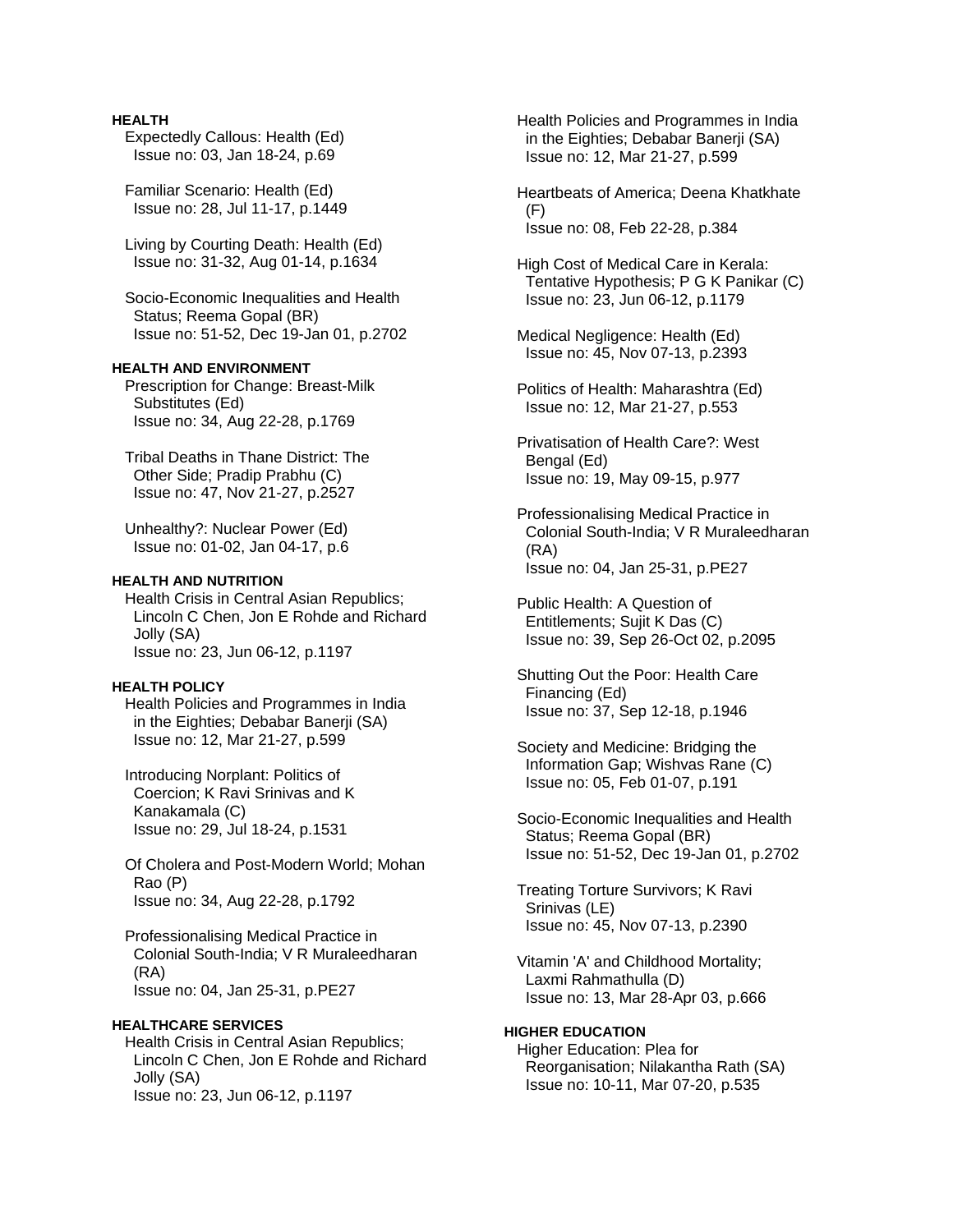# **HIMALAYAS**

 Environment, Ecology and the Himalayas; Arun Ghosh (F) Issue no: 28, Jul 11-17, p.1455

# **HINDU-MUSLIM RELATIONS**

 Communal Conflict After 1950: A Perspective; Asghar Ali Engineer (C) Issue no: 34, Aug 22-28, p.1782

 Khurja Riots 1990-91: Understanding the Conjuncture; Uma Chakravarti (SA) Issue no: 18, May 02-08, p.951

 Narrow-Minded; Leonard Gordon (LE) Issue no: 19, May 09-15, p.974

 Referendum in Kashmir; Narendra Singh (LE) Issue no: 19, May 09-15, p.974

## **HINDUISM**

 Ambedkar and the Bhagwat Gita; Nalini Pandit (P) Issue no: 20-21, May 16-29, p.1063

 India, Islam and the Pall of Postmodernism; V R Krishna Iyer (P) Issue no: 45, Nov 07-13, p.2417

 Indian Response to Christianity, Church and Colonialism: Case of Pandita Ramabai; Meera Kosambi (RA) Issue no: 43-44, Oct 24-Nov 06, p.WS61

 The Media and Cultural Politics; Lloyd I Rudolph (SA) Issue no: 28, Jul 11-17, p.1489

 Shiv Sena and 'National' Hinduism; Gerard Heuze (SA) Issue no: 40, Oct 03-09, p.2189

 Shiv Sena and `National' Hinduism; Gerard Heuze (SA) Issue no: 41, Oct 10-16, p.2253

## **HINDUS**

 Banaras Rocked by Communal Violence; Asghar Ali Engineer (C) Issue no: 10-11, Mar 07-20, p.509

 Dalit and Caste Hindu Clashes in Karnataka; Narendra Singh (C) Issue no: 03, Jan 18-24, p.83

 Turmeric Land: Women's Property Rights in Tamil Society since Early Medieval Times; Kanakalatha Mukund (RA) Issue no: 17, Apr 25-May 01, p.WS2

# **HISTORY**

 Down Memory Lane: A Vietnam Vignette; Arun Ghosh (F) Issue no: 35, Aug 29-Sep 04, p.1833

 Historical Records; Durgaprasad Bhattacharya (LE) Issue no: 28, Jul 11-17, p.1446

 Markets in Early Modern India; Kanakalatha Mukund (BR) Issue no: 40, Oct 03-09, p.2175

 No Need for Defenders; Deena Khatkhate  $(F)$ Issue no: 34, Aug 22-28, p.1776

 Peasant China: Social Structure and Consciousness; Majid H Siddiqi (BR) Issue no: 37, Sep 12-18, p.1982

 Real Issues: History-Writing (Ed) Issue no: 03, Jan 18-24, p.69

 Science and History; Amrita Tulika (BR) Issue no: 48, Nov 28-Dec 04, p.2600

 Science in India: The First Ten Years; Ashok Parthasarathi and Baldey Singh (P) Issue no: 35, Aug 29-Sep 04, p.1852

 Secrets for Ever: Historical Records (Ed) Issue no: 22, May 30-Jun 05, p.1106

 Vietnam: Old Men Remember; Nigel Harris  $(C)$ Issue no: 39, Sep 26-Oct 02, p.2097

**HISTORY EDUCATION**  Modern?; Arun Kirloskar (LE) Issue no: 20-21, May 16-29, p.1034

# **HOMICIDE**

 D S Tyagi; M L Dantwala (LE) Issue no: 20-21, May 16-29, p.1034

# **HOUSEHOLD CONSUMPTION**

 Demand, Supply and Savings Constraints in Indian Economy; Ashima Goyal (SA) Issue no: 17, Apr 25-May 01, p.893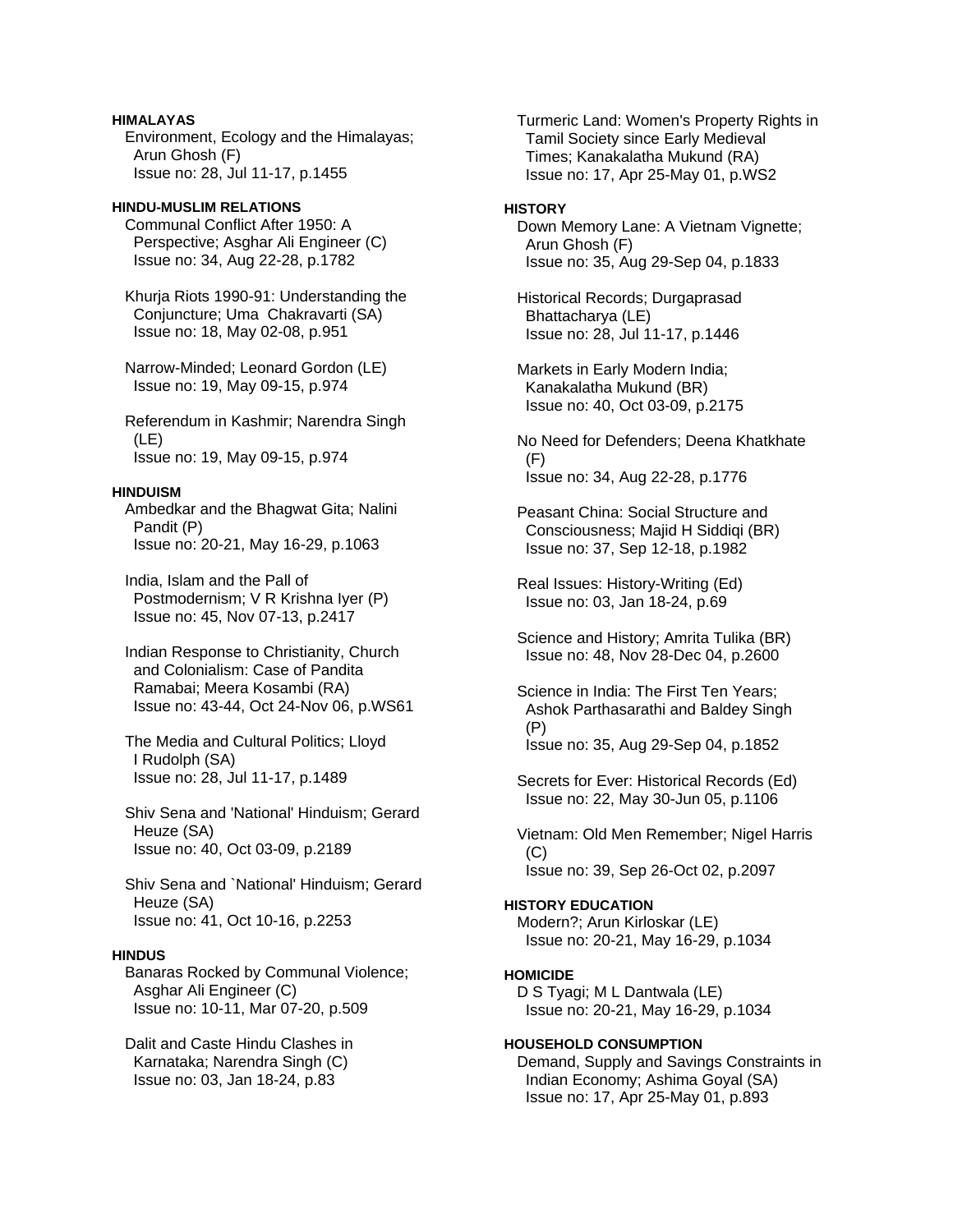# **HOUSEHOLD CONSUMPTION**

 Struggle and Survival of Poor Metropolitan Households: A Longitudinal Study in Pune- 1976 to 1988; Meera Bapat and Crook Nigel (SA) Issue no: 22, May 30-Jun 05, p.1141

# **HOUSEHOLD EXPENDITURE**

 Agriculture-Industry Linkage; Ashima Goyal (BR) Issue no: 46, Nov 14-20, p.2476

## **HOUSEHOLD INCOME**

 Struggle and Survival of Poor Metropolitan Households: A Longitudinal Study in Pune- 1976 to 1988; Meera Bapat and Crook Nigel (SA) Issue no: 22, May 30-Jun 05, p.1141

## **HOUSING**

 Analysing the Housing Market; Kiran Wadhva (BR) Issue no: 17, Apr 25-May 01, p.888

 Bombay's Pavement-Dwellers Continuing Torment; Meera Bapat (C) Issue no: 41, Oct 10-16, p.2217

 India's Urban Housing: Theory and Policy; P B Anand (BR) Issue no: 38, Sep 19-25, p.2045

### **HUMAN DEVELOPMENT**

 Can the Market Do It?- Economic Reform in an Uncertain World; B Gopalakrishna Kumar (SA) Issue no: 12, Mar 21-27, p.595

 Education as a Resource Issue no: 41, Oct 10-16, p.2226

 Financing Human Development; A K Shiva Kumar (BR) Issue no: 36, Sep 05-11, p.1911

 Population, Poverty and Employment in India; T N Krishnan (SA) Issue no: 46, Nov 14-20, p.2479

 Poverty and Inequality in China and India; Jim Matson and Mark Selden (SA) Issue no: 14, Apr 04-10, p.701

## **HUMAN RESOURCES**

 Government Delivery Systems for Rural Development: Malady-Remedy Analysis; B N Yugandhar and B Y Raju (RA) Issue no: 35, Aug 29-Sep 04, p.M123

#### **HUMAN RIGHTS**

 Amnesty Report on Custodial Abuses; P A Sebastian (C) Issue no: 17, Apr 25-May 01, p.876

 Assam: Invoking NSA to Stifle Human Rights; KC (C) Issue no: 33, Aug 15-21, p.1723

 Attempt on Human Rights Activist's Life; S Guhan (LE) Issue no: 07, Feb 15-21, p.306

 Bashing Human Rights Bodies; A G Noorani (CL) Issue no: 15-16, Apr 11-24, p.745

 Cauvery Water Dispute and State Violence; P A Sebastian (C) Issue no: 27, Jul 04-10, p.1371

 Chittagong Hill Tracts: Appalling Violence; Suhas Chakma (C) Issue no: 42, Oct 17-23, p.2295

 A Commission to Order: Human Rights (Ed) Issue no: 37, Sep 12-18, p.1944

 CPI [M] to Government's Rescue: Human Rights (Ed) Issue no: 10-11, Mar 07-20, p.489

 Death in Custody (Ed) Issue no: 12, Mar 21-27, p.551

 Economic Interests and Human Rights in Indo-British Relations: House of Commons Dabate on Punjab; Pritam Singh  $(C)$ Issue no: 13, Mar 28-Apr 03, p.631

 Foreign Comment on Human Rights in India; A G Noorani (CL) Issue no: 41, Oct 10-16, p.2214

 Gossip as Instant History; Anirudha Gupta (BR) Issue no: 10-11, Mar 07-20, p.521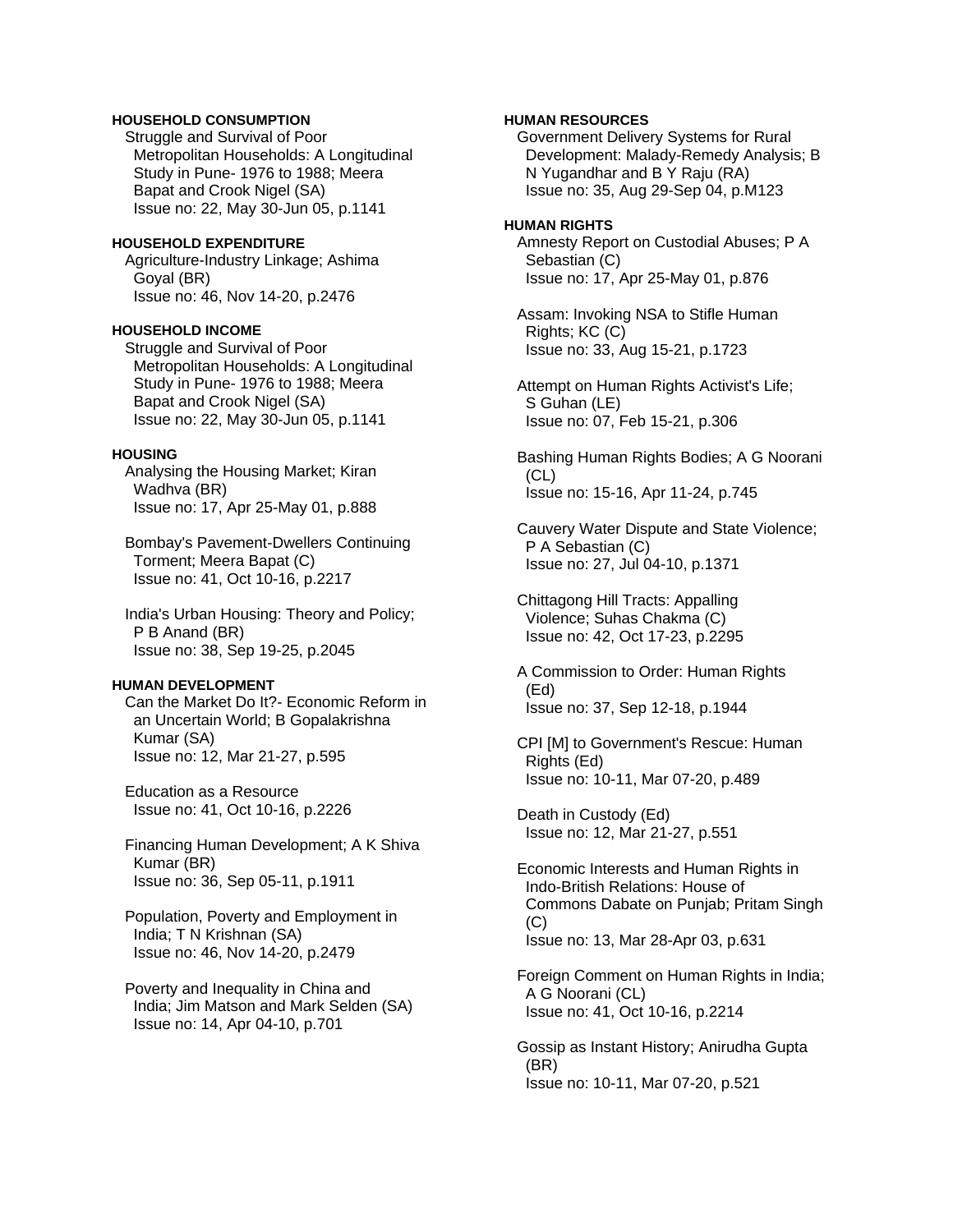**HUMAN RIGHTS**  Human Rights and the American Right; Robi Charkravorti (P) Issue no: 36, Sep 05-11, p.1901

 Human Rights and the Civil War in Yugoslavia: Morality of Liberal Absolutism; Robert M Hayden (P) Issue no: 24-25, Jun 13-26, p.1252

 Lip-Service: Human Rights (Ed) Issue no: 47, Nov 21-27, p.2512

 Minorities Rights and Human Rights; a g NooRANI (CL) Issue no: 33, Aug 15-21, p.1717

 The Real Check: Human Rights (Ed) Issue no: 39, Sep 26-Oct 02, p.2081

 Rehabilitation of Survivors of Torture and Political Violence: The Philippine Experience; Aurora Parong, June Pagaduan-Lopez, Sylvia Estrada-Claudio, Elizabeth Protacio-Marcelino and M A Victoria Cabildo (SA) Issue no: 33, Aug 15-21, p.1755

 State and Right to Education; G Thimmaiah (D) Issue no: 42, Oct 17-23, p.2331

 Supreme Court on Right to Education; S P Sathe (C) Issue no: 35, Aug 29-Sep 04, p.1847

 Towards an Effective Human Rights Commission; S P Sathe (C) Issue no: 40, Oct 03-09, p.2155

 Treating Torture Survivors; K Ravi Srinivas (LE) Issue no: 45, Nov 07-13, p.2390

 Why a Human Rights Commission?; K G kannabiran (C) Issue no: 39, Sep 26-Oct 02, p.2092

# **HUNGER AND STARVATION**

 Disease - or Starvation? (Ed) Issue no: 48, Nov 28-Dec 04, p.2568

 Droughts, Starvation, Unemployment; S R Sen (LE) Issue no: 28, Jul 11-17, p.1446

 Droughts, Starvation, Unemployment: Some Corrective Measure; S R Sen (C) Issue no: 19, May 09-15, p.989

 Hunger and Epidemic Malaria in Punjab, 1868-1940; Sheila Zurbrigg (RA) Issue no: 04, Jan 25-31, p.PE2

 Hunger in Kalahandi: Blinkered Understanding; Deepak Mishra and R S Rao (C) Issue no: 24-25, Jun 13-26, p.1245

 What Helicopter Surveys Don't Show: Tripura (Ed) Issue no: 34, Aug 22-28, p.1768

## **HYDRO-ELECTRIC PROJECTS**

 Threat of Mega Projects: Struggle of Two Himalayan Villages; Mukul (C) Issue no: 14, Apr 04-10, p.687

#### **IMF**

 Aid Mainly for Debt-Servicing; BM (C) Issue no: 27, Jul 04-10, p.1369

 All Arithmetic, Little Economics; JM (P) Issue no: 33, Aug 15-21, p.1715

 An Alternative Economic Survey; JM (P) Issue no: 08, Feb 22-28, p.382

 Balance of Payments Problem: Selective Measures Hold the Key; Ravinder Goel (C) Issue no: 07, Feb 15-21, p.323

 Bumbling Along on Neo-Colonial Road: New Delhi; BM (C) Issue no: 37, Sep 12-18, p.1963

 Can the Market Do It?- Economic Reform in an Uncertain World; B Gopalakrishna Kumar (SA) Issue no: 12, Mar 21-27, p.595

 Closing in for the Kill: New Delhi; BM (C) Issue no: 51-52, Dec 19-Jan 01, p.2685

 EFF Arrangement in Jeopardy: New Delhi; BM (C) Issue no: 17, Apr 25-May 01, p.871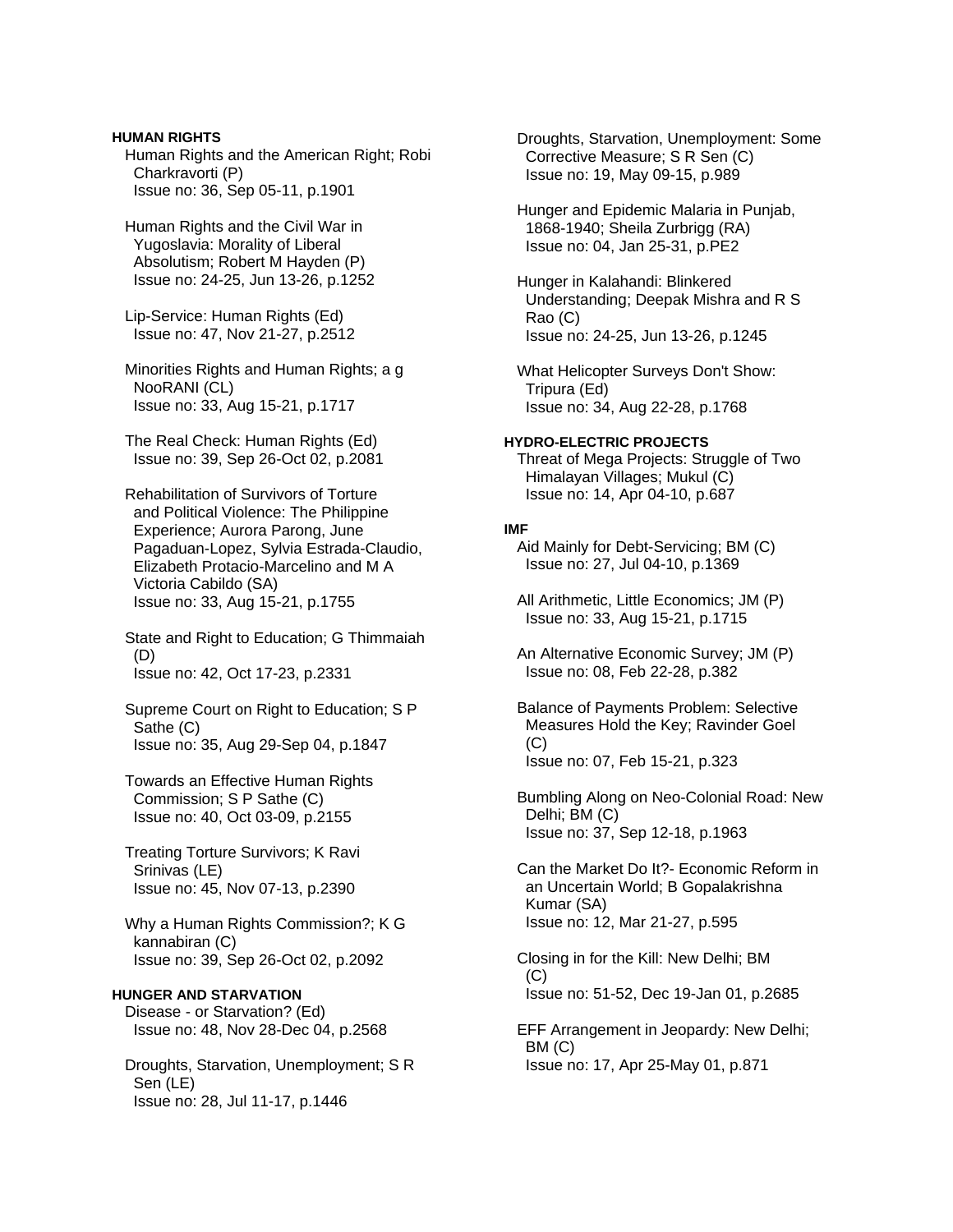#### **IMF**

- Financial Liberalisation and Financial Crises; Deena Khatkhate (BR) Issue no: 47, Nov 21-27, p.2535
- Financial Programming for Stabilisation: Some Notes on IMF Model; Ranjit Sau (SA) Issue no: 10-11, Mar 07-20, p.531

 Forgetting to Remember; T Krishna Kumar (P) Issue no: 42, Oct 17-23, p.2297

- IMF Structural Adjustment: Short-Term Gain for Long-Term Pain?; Kari Polanyi Levitt (SA) Issue no: 03, Jan 18-24, p.97
- IMF's Financial Programming; Ravindra H Dholakia (D) Issue no: 27, Jul 04-10, p.1438

 IMF's Financial Programming Model; Ranjit Sau (D) Issue no: 29, Jul 18-24, p.1574

 Lessons for India: IMF Programmes (Ed) Issue no: 51-52, Dec 19-Jan 01, p.2673

 Management of Economy and IMF Conditionalities; Arun Ghosh (F) Issue no: 01-02, Jan 04-17, p.13

- New Economic Policies: A Historical Perspective; I G Patel (SA) Issue no: 01-02, Jan 04-17, p.41
- Next Mine-Field (Ed) Issue no: 06, Feb 08-14, p.239

 No Justification: Taxation (Ed) Issue no: 12, Mar 21-27, p.552

- On IMF's Financial Stabilisation Model; P Nandakumar (D) Issue no: 38, Sep 19-25, p.2070
- Planning Is Dead, Long Live the Plan: New Delhi; BM (C) Issue no: 01-02, Jan 04-17, p.19
- Russia's 'Big-Bang' Entry into IMF; R G Gidadhubli and Abhijit Bhattacharya (C) Issue no: 33, Aug 15-21, p.1728

 Salami Tactics (Ed) Issue no: 17, Apr 25-May 01, p.855

- Strategies for Solution of Debt Crisis: An Overview; Mritiunjoy Mohanty (SA) Issue no: 09, Feb 29-Mar 06, p.465
- Towards Political Struggle; K Narendra Mohan (LE) Issue no: 07, Feb 15-21, p.306
- Under the Tutelage of IMF: The Case of Peru; Michel Chossudovsky (SA) Issue no: 07, Feb 15-21, p.340
- Which Direction and What Atmosphere?; K S Krishnaswamy (P) Issue no: 28, Jul 11-17, p.1471
- Zambia: IMF's African Guinea-Pig; MT (C) Issue no: 31-32, Aug 01-14, p.1651

# **IMMUNIZATION PROGRAMME**

 Health of Women and Children in Rajasthan; Narendra Gupta, Pritam Pal, Madhu Bhargava and Mahesh Daga (SA) Issue no: 42, Oct 17-23, p.2323

 Immunisation Debacle (Ed) Issue no: 07, Feb 15-21, p.307

 Universal Immunisation Programme in India: Issues of Sustainability; Manu N Kulkarni (SA) Issue no: 27, Jul 04-10, p.1431

#### **IMPERIALISM**

 Medical Policy in Colonial Bengal; V R Muraleedharan (BR) Issue no: 19, May 09-15, p.1005

#### **IMPORTS**

 Appeasing Textile Lobby; D P Sharma (F) Issue no: 41, Oct 10-16, p.2211

 Blocking Cotton Exports?; D P Sharma (F) Issue no: 45, Nov 07-13, p.2395

 Cotton: No Case for OGL Imports; D P Sharma (F) Issue no: 05, Feb 01-07, p.178

 Dual Exchange Rates and India's Export Strategy; Bishnupriya Gupta (C) Issue no: 39, Sep 26-Oct 02, p.2091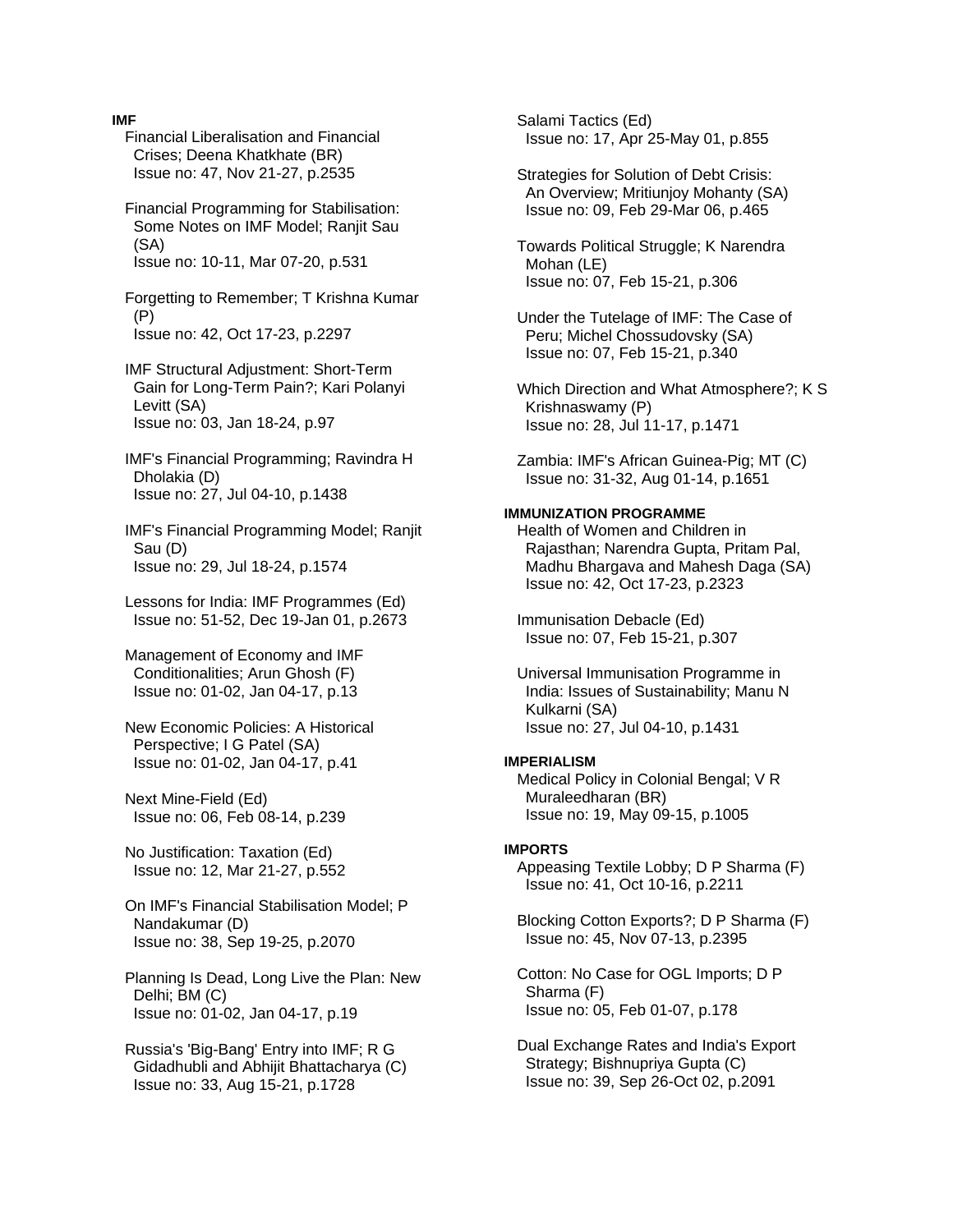# **IMPORTS**

 Edible Oils: No Imports for a Change?; D P Sharma (F) Issue no: 42, Oct 17-23, p.2275

 Gold-Rush (Ed) Issue no: 43-44, Oct 24-Nov 06, p.`335

 ICMF Losing Credibility; D P Sharma (F) Issue no: 08, Feb 22-28, p.379

 Mill Lobby Scuttles Cotton Exports: Cotton; D P Sharma (F) Issue no: 33, Aug 15-21, p.1707

 No Case for Cotton Import; D P Sharma (F) Issue no: 01-02, Jan 04-17, p.7

 Optimal Export-Product Mix for Indian Economy; Krishnendu Ghosh Dastidar (SA) Issue no: 39, Sep 26-Oct 02, p.2107

 Record Kharif Oilseeds Crop in Offing; D P Sharma (F) Issue no: 34, Aug 22-28, p.1771

 Scale Economies and Exports in an Import Substituting Regime: Some Observations for Indian Industry; Murali Patibandla (RA) Issue no: 09, Feb 29-Mar 06, p.M24

 Trade with Russia (Ed) Issue no: 46, Nov 14-20, p.2447

# **INCOME**

 Drought and Response of Rural Families: Rajasthan; S S Acharya (C) Issue no: 36, Sep 05-11, p.1894

# **INCOME TAX**

 Devolution Criteria for Union Excise Duties and Taxes on Income: Should they be Different; Hemlata Rao (SA) Issue no: 51-52, Dec 19-Jan 01, p.2717

## **INDIA-BANGLADESH RELATIONS**

 Self-Contradictory Postures: India-Bangladesh Relations (Ed) Issue no: 22, May 30-Jun 05, p.1104

## **INDIA-CHINA RELATIONS**

 Poverty and Inequality in China and India; Jim Matson and Mark Selden (SA) Issue no: 14, Apr 04-10, p.701

**INDIA-ISRAEL RELATIONS** 

 Betrayal of India's Israel Policy; Punyapriya Dasgupta (C) Issue no: 15-16, Apr 11-24, p.767

 Hidden Agenda: India-Israel Ties (Ed) Issue no: 05, Feb 01-07, p.177

# **INDIA-PAKISTAN RELATIONS**

 Indo-Pak Relations: Getting to the Roots; GPD (F) Issue no: 36, Sep 05-11, p.1889

 More on Kashmir Dispute; Amar Jasbir Kaur (BR) Issue no: 03, Jan 18-24, p.93

 Twenty Years Ago (August 26, 1972) (Ed) Issue no: 35, Aug 29-Sep 04, p.1826

# **INDIA-RUSSIA RELATIONS**

 New Beginning: Trade with Russia (Ed) Issue no: 22, May 30-Jun 05, p.1105

 Requiem for Rupee Trade; R G Gidadhubli  $(C)$ Issue no: 22, May 30-Jun 05, p.1120

## **INDIA-UNITED KINGDOM RELATIONS**

 Economic Interests and Human Rights in Indo-British Relations: House of Commons Dabate on Punjab; Pritam Singh (C) Issue no: 13, Mar 28-Apr 03, p.631

# **INDIRECT TAXES**

 More on Tax Hand-Outs (ED) Issue no: 35, Aug 29-Sep 04, p.1823

## **INDUSTRIAL ENTERPRISES**

 Another Victim of Spreading Sickness; Gurbir Singh (C) Issue no: 49-50, Dec 05-18, p.2630

 Excess Capacities in Indian Industries: Supply or Demand Determined?; P V Srinivasan (SA) Issue no: 45, Nov 07-13, p.2437

 Gender and Forms of Production: Labour-Intensive Industries in India and Mexico; Isa Baud (SA) Issue no: 34, Aug 22-28, p.1811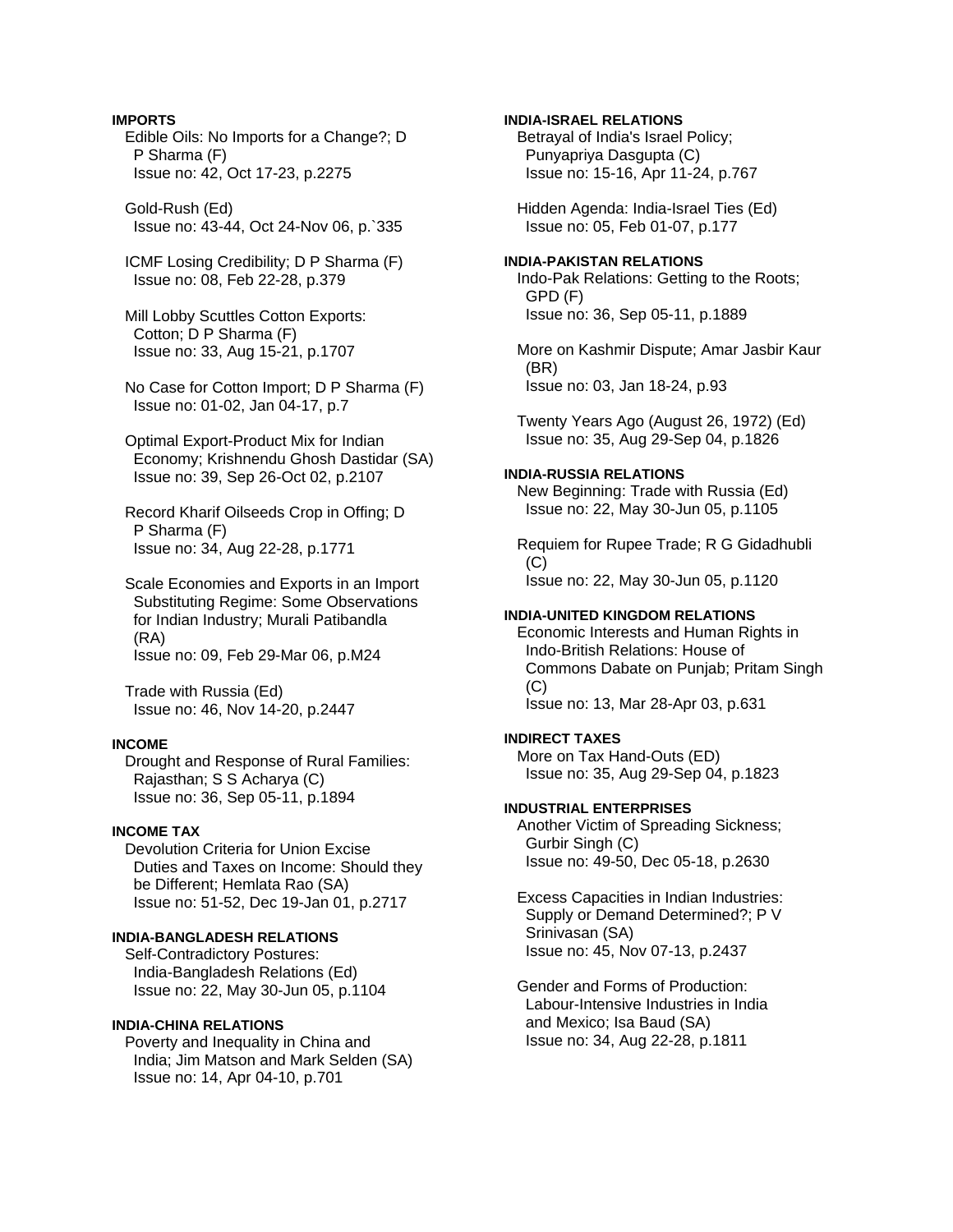## **INDUSTRIAL ENTERPRISES**

 Industrial Decontrol and Competition Policy: A Few Conceptual Issues; Murali Patibandla (RA) Issue no: 48, Nov 28-Dec 04, p.M137

 Industrial Entrepreneurship in South Gujarat after Two Decades: A Tentative Reappraisal; Hein Streefkerk (RA) Issue no: 48, Nov 28-Dec 04, p.M130

 Issues in Strategy for Export Promotion: An Inter-Industry Analysis; Ravindra H Dholakia, Bakul H Dholakia and Ganesh Kumar (RA) Issue no: 48, Nov 28-Dec 04, p.M149

 Modern Industry under the Empire; Padmini Swaminathan (BR) Issue no: 47, Nov 21-27, p.2537

 Pressure Groups in India; Sumanta Banerjee (BR) Issue no: 34, Aug 22-28, p.1800

# **INDUSTRIAL GROWTH AND DEVELOPMENT**

 Back on the Roller-Coaster (Ed) Issue no: 09, Feb 29-Mar 06, p.435

 Capital Goods Industries: Impact of Spurious Parts; Pradeep Banerjee (RA) Issue no: 09, Feb 29-Mar 06, p.M21

 Excess Capacities in Indian Industries: Supply or Demand Determined?; P V Srinivasan (SA) Issue no: 45, Nov 07-13, p.2437

 Forgetting to Remember; T Krishna Kumar (P) Issue no: 42, Oct 17-23, p.2297

 Impact of In-Migration on Industrial Development: Case Study of Jetpur in Gujarat; Veronique Dupont (SA) Issue no: 45, Nov 07-13, p.2423

 Industrial Exit: Red Herrings and Real Options; JM (P) Issue no: 06, Feb 08-14, p.247

 Kerala Economy at Crossroads; Alice Albin (D) Issue no: 12, Mar 21-27, p.606

 Late Industrialisation; DN (BR) Issue no: 08, Feb 22-28, p.405

 Limits to Growth: Financing Strategies of Growth-Oriented Companies; Hrishikes Bhattacharya (RA) Issue no: 48, Nov 28-Dec 04, p.M158

 Recession in Textile Industry; D P Sharma  $(F)$ Issue no: 23, Jun 06-12, p.1167

 Scale Economies and Exports in an Import Substituting Regime: Some Observations for Indian Industry; Murali Patibandla (RA) Issue no: 09, Feb 29-Mar 06, p.M24

 Technical Education and Industrial Development in Madras Presidency: Illusions of a Policy in the Meking; Padmini Swaminathan (SA) Issue no: 30, Jul 25-31, p.1611

 Victims of 'Industrial Sickness': West Bengal (Ed) Issue no: 22, May 30-Jun 05, p.1105

**INDUSTRIAL LABOUR**  Facing Globalisation: Labour (Ed) Issue no: 15-16, Apr 11-24, p.732

 First Congress Ministry and Labour: Struggles of Textile Mill Workers in Coimbatore, 1937-39; C S Krishna (SA) Issue no: 28, Jul 11-17, p.1497

 For More Effective Mobilisation: Labour (Ed) Issue no: 28, Jul 11-17, p.1449

 Jute Mill-Owners' Offensive against Workers; Biren Roy (C) Issue no: 36, Sep 05-11, p.1893

 Left Front Lukewarm to Workers' Co-operatives: Labour; Biren Roy (C) Issue no: 26, Jun 27-Jul 03, p.1303

 Mounting Repression: Bhilai Workers (Ed) Issue no: 27, Jul 04-10, p.1356

 Public Sector Employees: New Agenda for Action; Mukul (C) Issue no: 22, May 30-Jun 05, p.1125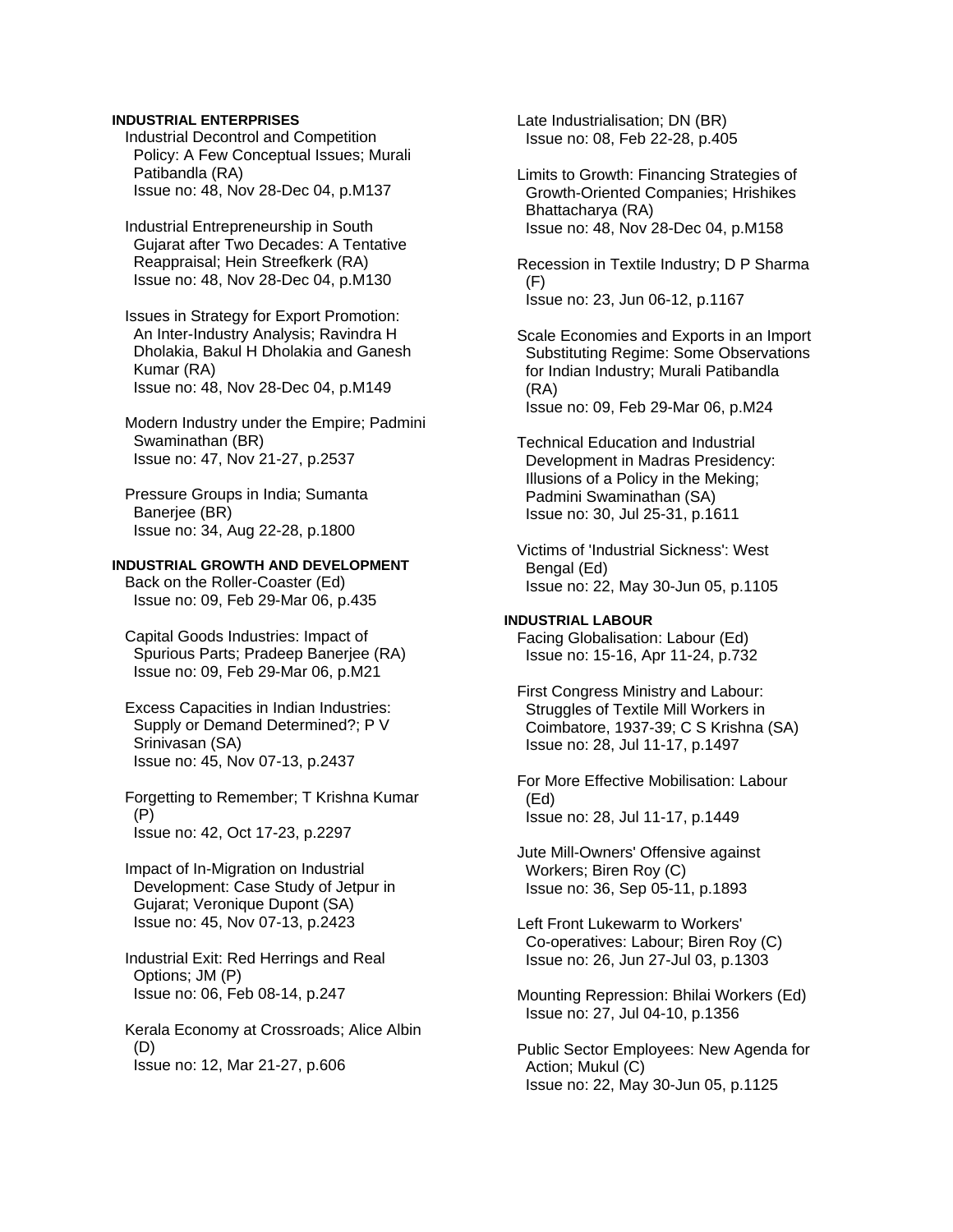## **INDUSTRIAL LABOUR**

 Thinking about the Labour Process: Some Clues from Western Studies; Bernard D'Mello (RA)

Issue no: 22, May 30-Jun 05, p.M63

 Workers' Wrath: West Bengal (Ed) Issue no: 30, Jul 25-31, p.1581

## **INDUSTRIAL POLICY**

 Industrial Decontrol and Competition Policy: A Few Conceptual Issues; Murali Patibandla (RA) Issue no: 48, Nov 28-Dec 04, p.M137

 More Concessions: Foreign Capital (Ed) Issue no: 07, Feb 15-21, p.308

 New Industrial Policy: Barriers to Entry, Foreign Investment and Privatisation; Sunil Mani (RA) Issue no: 35, Aug 29-Sep 04, p.M86

 Pressure Groups in India; Sumanta Banerjee (BR) Issue no: 34, Aug 22-28, p.1800

 A Theory of Industrial Exit; Hannan Ezekiel (SA) Issue no: 04, Jan 25-31, p.159

 Twenty Years Ago (October 7, 1972) (Ed) Issue no: 41, Oct 10-16, p.2210

# **INDUSTRIAL PRODUCTION**

 Another Victim of Spreading Sickness; Gurbir Singh (C) Issue no: 49-50, Dec 05-18, p.2630

 Back on the Roller-Coaster (Ed) Issue no: 09, Feb 29-Mar 06, p.435

 Late Industrialisation; DN (BR) Issue no: 08, Feb 22-28, p.405

# **INDUSTRIAL PRODUCTS**

 Re-Examining Role of Exports for Capitalist Industrialisation in Third World: Case of Indian Machine Tools; Enakshi Dua (RA) Issue no: 35, Aug 29-Sep 04, p.M95

# **INDUSTRIAL RELATIONS**

 Determinants of Bargaining Structure in India: An Exploratory Exercise; Debashish Bhattacherjee (RA) Issue no: 22, May 30-Jun 05, p.M71

# **INDUSTRIAL RESTRUCTURING**

 A Glimpse at a Public Sector Enterprise; Arun Ghosh (F) Issue no: 07, Feb 15-21, p.317

## **INDUSTRIAL STATISTICS**

 Excess Capacities in Indian Industries: Supply or Demand Determined?; P V Srinivasan (SA) Issue no: 45, Nov 07-13, p.2437

 Government Intervention in Commercial Crop Development: India's Natural Rubber Industry; Sunil Mani (RA) Issue no: 26, Jun 27-Jul 03, p.A83

# **INFANT AND CHILD MORTALITY**

 Decline in Sex Ratio: Alternative Explanation Revisited; S Irudaya Rajan, U S Mishra and K Navaneetham (D) Issue no: 46, Nov 14-20, p.2505

 Female Infanticide in Rural South India; Sabu George, Rajaratnam Abel and B D Miller (SA) Issue no: 22, May 30-Jun 05, p.1153

 Health of Women and Children in Rajasthan; Narendra Gupta, Pritam Pal, Madhu Bhargava and Mahesh Daga (SA) Issue no: 42, Oct 17-23, p.2323

 Vitamin 'A' and Childhood Mortality; Laxmi Rahmathulla (D) Issue no: 13, Mar 28-Apr 03, p.666

#### **INFANTICIDE**

 Female Infanticide in Rural South India; Sabu George, Rajaratnam Abel and B D Miller (SA) Issue no: 22, May 30-Jun 05, p.1153

# **INFLATION**

 Back to Reforms; JM (P) Issue no: 38, Sep 19-25, p.2015

 Credit, Inflation and Deflation: Some Theoretical Comments in the Indian Context; Prabhat Patnaik (SA) Issue no: 37, Sep 12-18, p.1983

 Does Inflation Hurt the Poor More?; R Radhakrishna and C Ravi (SA) Issue no: 04, Jan 25-31, p.157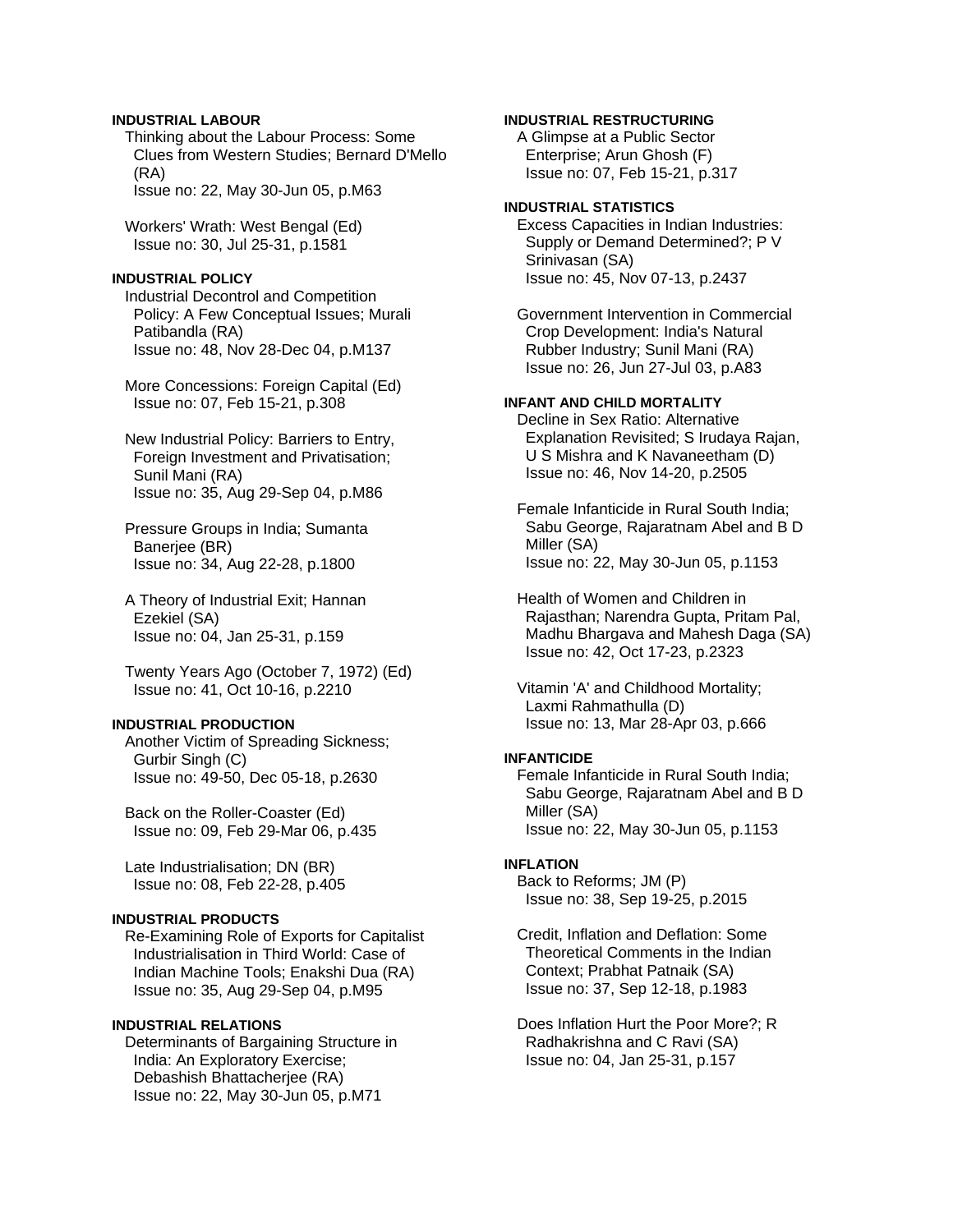# **INFLATION**

 Fiscal Deficit and Stabilisation Policy; R J Mody (C) Issue no: 07, Feb 15-21, p.325

 Inflation Gathering Momentum: Prices (C) Issue no: 06, Feb 08-14, p.251

 Making of Payments Crisis: India 1991; Ranjit Sau (SA) Issue no: 33, Aug 15-21, p.1741

 Missing Equation; Ranjit Sau (BR) Issue no: 39, Sep 26-Oct 02, p.2104

 Siren Song of Rupee Convertibility; S K Verghese (C) Issue no: 04, Jan 25-31, p.145

## **INFORMATION AND COMMUNICATION TECHNOLOGY**

 In Between Paradigms: Perspective on Communication Theory for India; Peggy Mohan (P) Issue no: 15-16, Apr 11-24, p.773

#### **INFRASTRUCTURE**

 Housing and Urban Development: Policy Issues for 1990s; Rakesh Mohan (SA) Issue no: 36, Sep 05-11, p.1913

# **INSURANCE**

 Tress as Insurance against Contingencies: Case of Panchmahals District, Gujarat; Czech Conroy (SA) Issue no: 43-44, Oct 24-Nov 06, p.2381

## **INTELLECTUAL PROPERTY**

 Computer Software and Intellectual Property Rights: Issues at Stake for Developing Countries; K Gopinath (RA) Issue no: 35, Aug 29-Sep 04, p.M101

 US Rewriting the Rules: Patents (Ed) Issue no: 33, Aug 15-21, p.1705

# **INTELLECTUALS**

 Flying on the Wings of Time; Deena Khatkhate (F) Issue no: 15-16, Apr 11-24, p.743

 Mistaken and Malicious; S Guhan (LE) Issue no: 38, Sep 19-25, p.2006

 Orientalism and After; Nivedita Menon (D) Issue no: 39, Sep 26-Oct 02, p.2133

 Rajwade's Weltanschauung and German Thought; G P Deshpande (P) Issue no: 43-44, Oct 24-Nov 06, p.2361

## **INTER-STATE RELATIONS**

 On Bilateral Relations in South Asia; Bhabani Sen Gupta (BR) Issue no: 05, Feb 01-07, p.207

#### **INTEREST RATES**

 Change of Course?: Interest Rates (Ed) Issue no: 46, Nov 14-20, p.2448

 Directed Credit Programmes: A Critique of Narasimham Committee Report; D Narayana  $(C)$ Issue no: 06, Feb 08-14, p.255

## **INTERNATIONAL AFFAIRS**

 Black Skin, Black Masks; Alok Rai (P) Issue no: 39, Sep 26-Oct 02, p.2099

 An Eye on the Main Chance? (Ed) Issue no: 39, Sep 26-Oct 02, p.2079

 Form and Substance: West Asia (Ed) Issue no: 35, Aug 29-Sep 04, p.1826

 Reflections on International Conferences; Mohammad A Qadeer (C) Issue no: 45, Nov 07-13, p.2414

 Twenty Years Ago (September 2, 1972) (Ed) Issue no: 36, Sep 05-11, p.1882

 Western Double-Talk: Bosnia (Ed) Issue no: 42, Oct 17-23, p.2274

## **INTERNATIONAL ECONOMIC RELATIONS**

 From Mentor to Master- West and East in the World Order; Dipankar Sinha (P) Issue no: 19, May 09-15, p.1003

# **INTERNATIONAL ECONOMICS**

 Financial Markets: Makings of Black September; Frederick F Clairmonte (C) Issue no: 48, Nov 28-Dec 04, p.2587

## **INTERNATIONAL POLITICS**

 Black-Hooded Justice in Peru; V R Krishna Iyer (LE) Issue no: 41, Oct 10-16, p.2206

 The New Jews in Europe; GPD (F) Issue no: 34, Aug 22-28, p.1777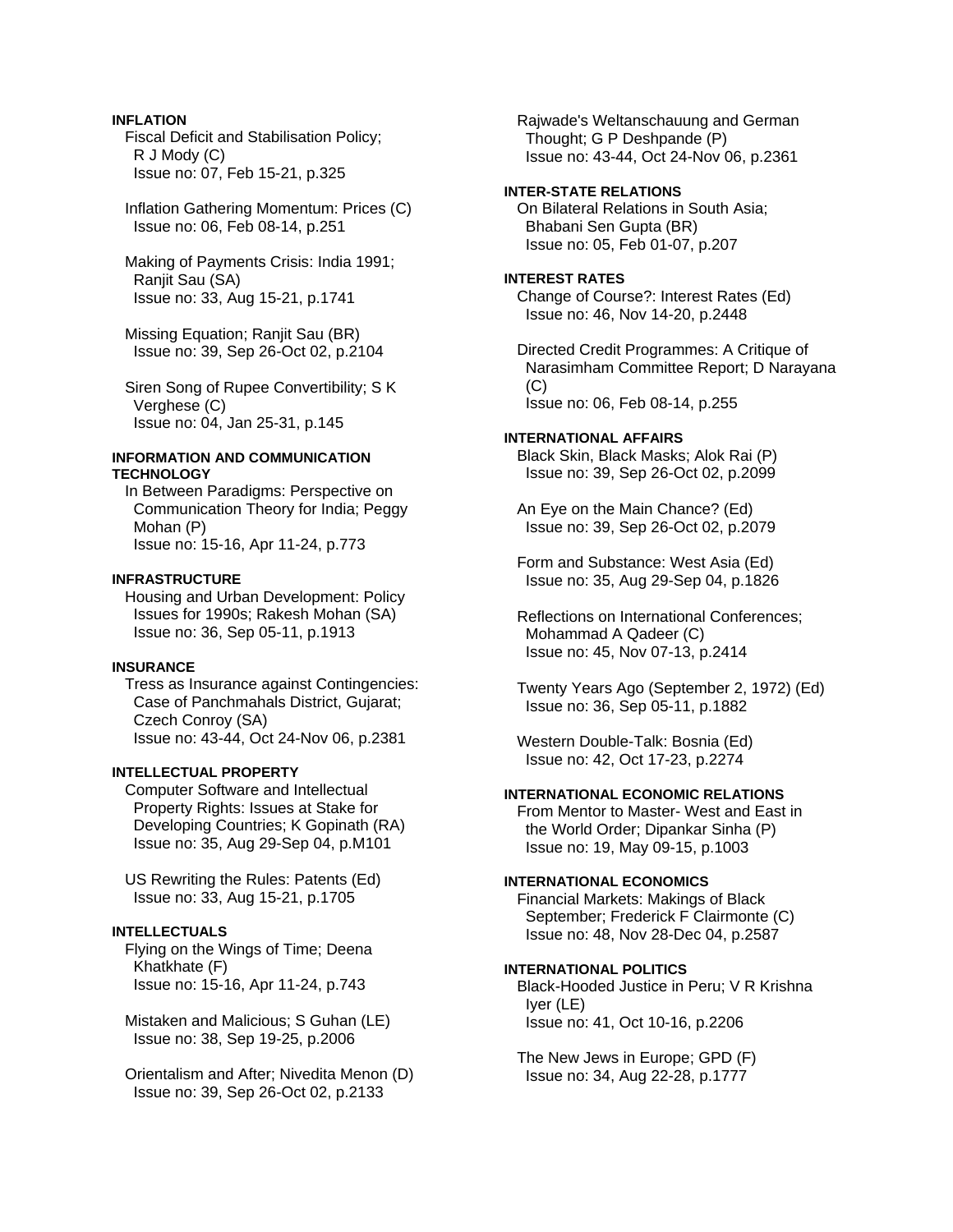# **INTERNATIONAL POLITICS**

 Operation Pushback (Ed) Issue no: 45, Nov 07-13, p.2391

 Popular Mood Against Talks: South Africa (Ed) Issue no: 33, Aug 15-21, p.1706

 Role of Peace Negotiations in a Revolutionary Process; Narendra Singh (C) Issue no: 35, Aug 29-Sep 04, p.1850

 Small Change: Israel (Ed) Issue no: 27, Jul 04-10, p.1358

 Symbolic but Significant: Politics (Ed) Issue no: 36, Sep 05-11, p.1881

 Yeltsin's Vendetta; Dev Murarka (C) Issue no: 42, Oct 17-23, p.2292

# **INTERNATIONAL RELATIONS**

 Protecting Our Allowances (Ed) Issue no: 36, Sep 05-11, p.1879

# **INTERNATIONAL TRADE**

 Free Marketism: Precept and Practice; D N Ghosh (P) Issue no: 18, May 02-08, p.927

 Protection, Growth and Competitiveness: Study of Indian Capital Goods Industry; Sudipto Mundle and Hiranya Mukhopadhyay (RA) Issue no: 09, Feb 29-Mar 06, p.M2

#### **INVESTMENT**

 Optimal Export-Product Mix for Indian Economy; Krishnendu Ghosh Dastidar (SA) Issue no: 39, Sep 26-Oct 02, p.2107

 Planning Versus Market-Oriented Investment and Production: Indian Dilemma; Arun Ghosh (F) Issue no: 42, Oct 17-23, p.2281

 Price Subsidies and Irrigation Investment in India: Macro Implications; D K Ratha and Atul Sarma (RA) Issue no: 39, Sep 26-Oct 02, p.A117

# **INVESTMENTS**

 Banks, the Stock Market, and Making Money; JM (P) Issue no: 22, May 30-Jun 05, p.1112

# **IRAQ**

 The Air War: Some Dissenting Views; Vinay Lal (BR) Issue no: 42, Oct 17-23, p.2304

## **IRON AND STEEL INDUSTRY**

 International Markets for Steel Plant and Technology: An Industrial Organisation Approach; Bernard D'Mello (RA) Issue no: 09, Feb 29-Mar 06, p.M9

## **IRRIGATION**

 Falling Agricultural Investment and Its Consequences; A Ganesh Kumar (SA) Issue no: 42, Oct 17-23, p.2307

 In Search of Complementary and Interventionist Nature of Policies; Ashok K Mitra (BR) Issue no: 38, Sep 19-25, p.2043

 Price Subsidies and Irrigation Investment in India: Macro Implications; D K Ratha and Atul Sarma (RA) Issue no: 39, Sep 26-Oct 02, p.A117

 Sustaining Serendipity?: Groundwater, Irrigation, Growth of Agricultural Production, and Poverty in Bangladesh; R W Palmer-Jones (RA) Issue no: 39, Sep 26-Oct 02, p.A128

# **IRRIGATION POLICY AND MANAGEMENT**

 Drawing Down the Buffer: Science and Politics of Ground Water Management in India; Marcus Moench (RA) Issue no: 13, Mar 28-Apr 03, p.A7

 Health Impact Ignored: Irrigation Projects (Ed) Issue no: 29, Jul 18-24, p.1513

 Impact of Irrigation on Multiple Cropping; B D Dhawan and Harsharan Singh Datta (RA) Issue no: 13, Mar 28-Apr 03, p.A15

 Interdisciplinary Organisational Theory and Irrigation Management; Ashok K Mitra (BR) Issue no: 07, Feb 15-21, p.335

 Joint Management of Irrigation Systems in India: Relevance of Japanese Experience; Ashok K Mitra (RA) Issue no: 26, Jun 27-Jul 03, p.A75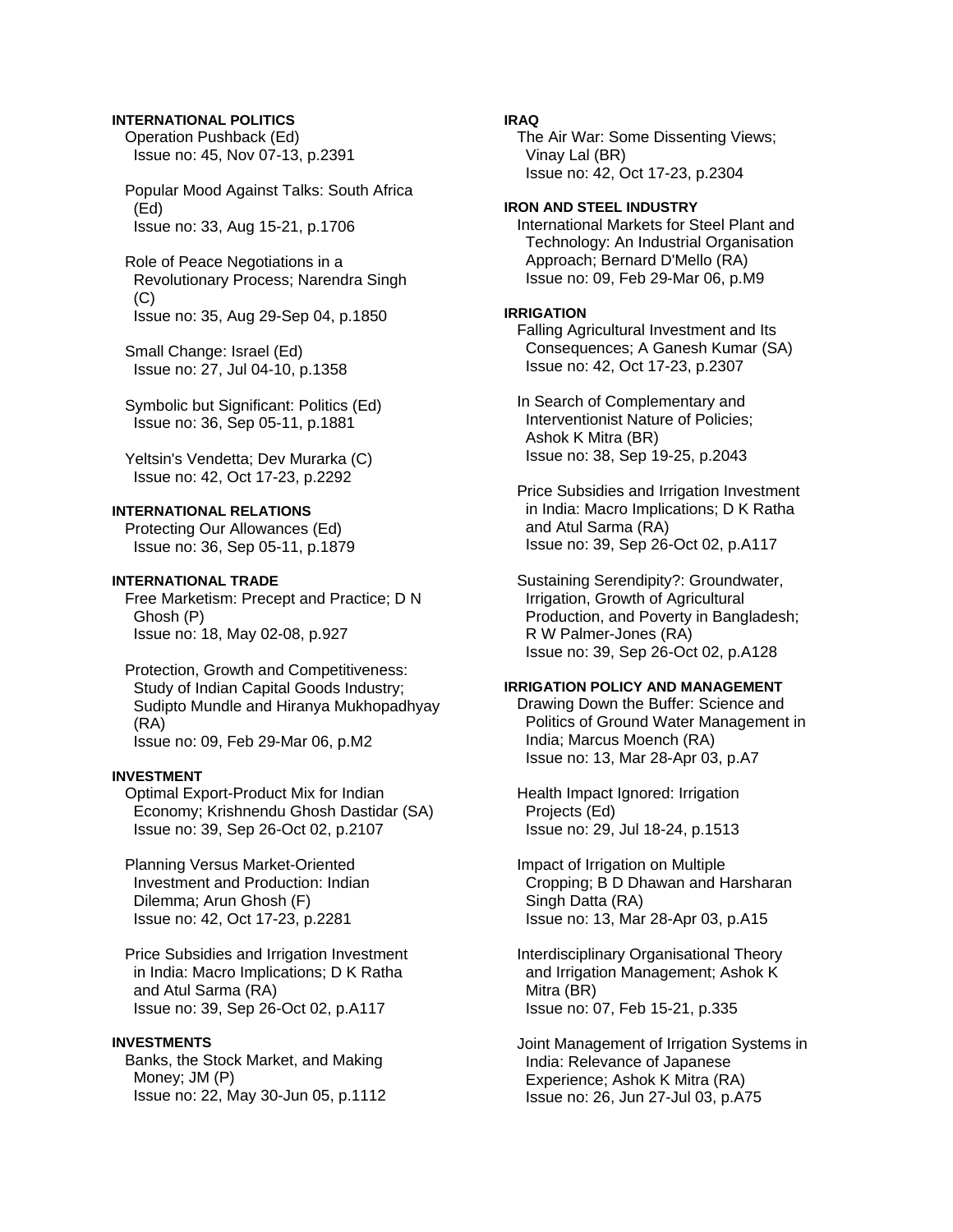## **IRRIGATION POLICY AND MANAGEMENT**

 Major Issues in Minor Irrigation; R Maria Saleth (BR) Issue no: 12, Mar 21-27, p.583

 People's Initiative for Development Indira Gandhi Nahar Yatra; Kavita Srivastava and M S Rathore (C) Issue no: 09, Feb 29-Mar 06, p.450

 Traditional Water Harvesting on Way Out; Ganesh Pangare (C) Issue no: 10-11, Mar 07-20, p.505

 Water Market in Eastern UP; Kripa Shankar  $(C)$ Issue no: 18, May 02-08, p.931

#### **ISLAM**

 De-Essentialising Islam; Vinay Lal (BR) Issue no: 24-25, Jun 13-26, p.1257

 India, Islam and the Pall of Postmodernism; V R Krishna Iyer (P) Issue no: 45, Nov 07-13, p.2417

# **ISLAMIC STUDIES**

 Udaipur Mosques: Invalid Claims; Asghar Ali Engineer (C) Issue no: 19, May 09-15, p.995

### **ISRAEL**

 Small Change: Israel (Ed) Issue no: 27, Jul 04-10, p.1358

# **ISRAEL-PALESTINE RELATIONS**

 Fresh Setback: West Asia (Ed) Issue no: 51-52, Dec 19-Jan 01, p.2674

## **JAMMU AND KASHMIR**

 Another Futile Exercise (Ed) Issue no: 14, Apr 04-10, p.671

 More on Kashmir Dispute; Amar Jasbir Kaur (BR) Issue no: 03, Jan 18-24, p.93

 Referendum in Kashmir; Narendra Singh (LE) Issue no: 19, May 09-15, p.974

# **JAPAN**

 And Now...Compulsory Overtime in Japan; DN (C) Issue no: 04, Jan 25-31, p.152

 Development of Science in Japan; V Govindarajulu and A D Damodaran (BR) Issue no: 51-52, Dec 19-Jan 01, p.2699

### **JHARKHAND**

 Ideology and Hegemony in Jharkhand Movement; A L Raj (P) Issue no: 05, Feb 01-07, p.200

 Jharkhand Movement: Subdued but Resilient; Tilak D Gupta (C) Issue no: 09, Feb 29-Mar 06, p.454

 Nothing Out of Nothing: Jharkhand (Ed) Issue no: 14, Apr 04-10, p.672

 Opportunist Politics: Jharkhand (Ed) Issue no: 28, Jul 11-17, p.1448

 Opportunists on Top: Jharkhand Movement (Ed) Issue no: 31-32, Aug 01-14, p.1632

 Strange Fall-Out: Jharkhand (Ed) Issue no: 38, Sep 19-25, p.2008

# **JOURNALISTS**

 Police Attack on Journalists; Akhram H Chowdhury (LE) Issue no: 34, Aug 22-28, p.1766

# **JUDICIARY**

 Ayodhya and After (Ed) Issue no: 49-50, Dec 05-18, p.2619

 Destruction of Babri Masjid; A K Roy (LE) Issue no: 49-50, Dec 05-18, p.2618

 Secrecy and Judicial Proceedings; A G Noorani (CL) Issue no: 36, Sep 05-11, p.1888

 Unrealistic Expectations: Judiciary (Ed) Issue no: 29, Jul 18-24, p.1512

## **JUTE INDUSTRY AND TEXTILES**

 Jute Mill-Owners' Offensive against Workers; Biren Roy (C) Issue no: 36, Sep 05-11, p.1893

#### **KARNATAKA**

 Caste Conflict in Karnataka; Ambrose Pinto (C) Issue no: 28, Jul 11-17, p.1465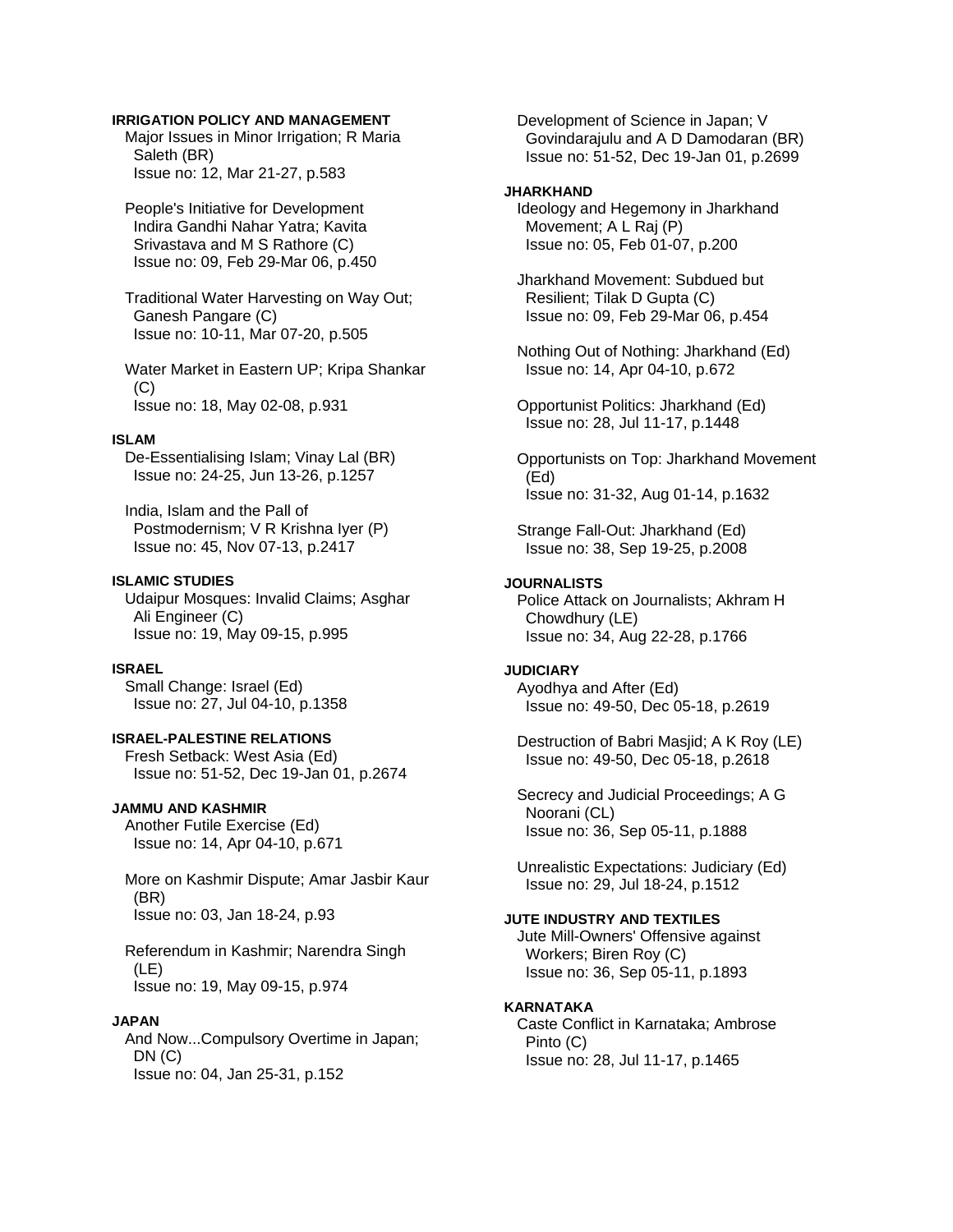# **KARNATAKA**

 CPRs and Rural Poor: A Micro Level Analysis; Syed Ajmal Pasha (SA) Issue no: 46, Nov 14-20, p.2499

 Dalit and Caste Hindu Clashes in Karnataka; Narendra Singh (C) Issue no: 03, Jan 18-24, p.83

 Farmers' Movement in Karnataka; A P Kripa (C) Issue no: 23, Jun 06-12, p.1182

 In Defence of Defendus; Amulya Kumar N Reddy (D) Issue no: 03, Jan 18-24, p.121

 Karnataka: Out of Favour (Ed) Issue no: 47, Nov 21-27, p.2512

 Privatisation of Common Property Resources: Lessons from Rural Karnataka; G K Karanth (SA) Issue no: 31-32, Aug 01-14, p.1680

 Social Forestry Projects in Karnataka: Economic and Financial Viability; M V Nadkarni, K N Ninan and Syed Ajmal Pasha (RA) Issue no: 26, Jun 27-Jul 03, p.A65

## **KASHMIR DISPUTE**

 More on Kashmir Dispute; Parshotam Mehra (D) Issue no: 34, Aug 22-28, p.1818

 Ominous Portends from Jammu; Balraj Puri (C) Issue no: 38, Sep 19-25, p.2020

# **KERALA**

 Demographic Transition in Kerala: A Reply; P N Mari Bhat and S Irudaya Rajan (D) Issue no: 23, Jun 06-12, p.1213

 Dimensions of Female Aging and Widowhood: Insights from Kerala Experience; Leela Gulati (RA) Issue no: 43-44, Oct 24-Nov 06, p.WS93

 Fertility and Female Labour Force Participation in Kerala; Mridul Eapen (SA) Issue no: 40, Oct 03-09, p.2179

 High Cost of Medical Care in Kerala: Tentative Hypothesis; P G K Panikar (C) Issue no: 23, Jun 06-12, p.1179

 Impact of Co-operativisation on Working Conditions: Study of Beedi Industry in Kerala; M Mohandas and P V Praveen Kumar (SA) Issue no: 26, Jun 27-Jul 03, p.1333

 Kerala Economy at Crossroads; Alice Albin (D) Issue no: 12, Mar 21-27, p.606

 Rubber-Based Industrialisation in Kerala: An Assessment of Missed Linkages; Tharian George K and Toms Joseph (SA) Issue no: 01-02, Jan 04-17, p.47

 Socio-Economic Inequalities and Health Status; Reema Gopal (BR) Issue no: 51-52, Dec 19-Jan 01, p.2702

## **KEYNESIAN ECONOMICS**

 Move Towards a Market Economy: Modern Austrian and Post-Keynesian Perspectives; Kunal Sen and Rajendra Vaidya (RA) Issue no: 30, Jul 25-31, p.PE73

## **KHALISTAN MOVEMENT**

 Punjab Crisis and the Political Process; Sucha Singh Gill (C) Issue no: 05, Feb 01-07, p.187

#### **KINSHIP**

 Gender, Kinship and State Formation: Case of Sri Lanka under Colonial Rule; Carla Risseeuw (RA) Issue no: 43-44, Oct 24-Nov 06, p.WS46

#### **KOLKATA**

 Family, Household and Working Women; Nirmala Banerjee (BR) Issue no: 20-21, May 16-29, p.1070

 Left Front Lukewarm to Workers' Co-operatives: Labour; Biren Roy (C) Issue no: 26, Jun 27-Jul 03, p.1303

#### **KOREA, SOUTH**

 Late Industrialisation; DN (BR) Issue no: 08, Feb 22-28, p.405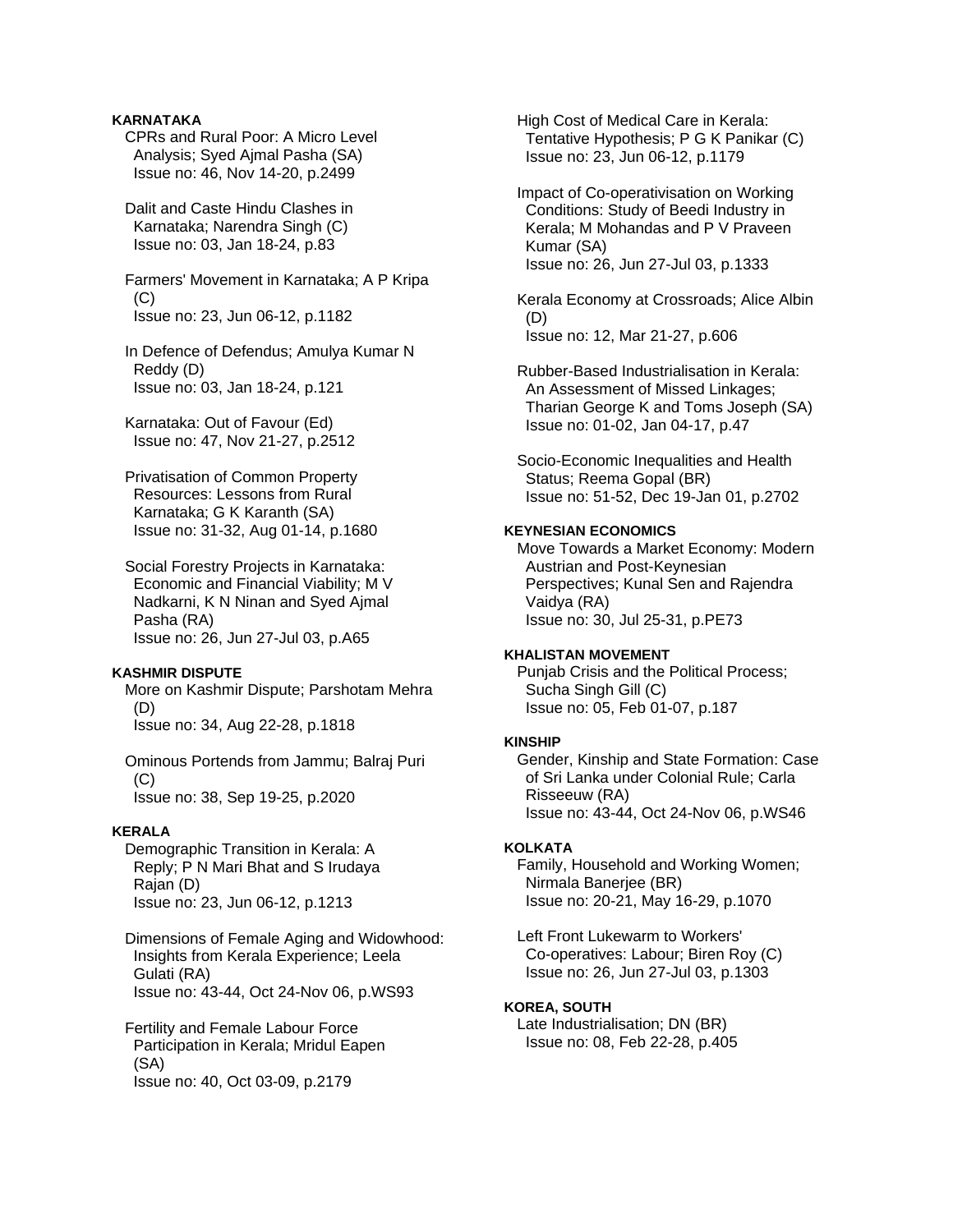# **LABOUR**

 Contribution of 'Other Services' Sector to Gross Domestic Product in India: An Evaluation; S M Kansal (SA) Issue no: 38, Sep 19-25, p.2047

 Credit, Inflation and Deflation: Some Theoretical Comments in the Indian Context; Prabhat Patnaik (SA) Issue no: 37, Sep 12-18, p.1983

 Gender and Forms of Production: Labour-Intensive Industries in India and Mexico; Isa Baud (SA) Issue no: 34, Aug 22-28, p.1811

 Inappropriate Methods; Ratna Sen (LE) Issue no: 45, Nov 07-13, p.2390

 Plantation Labour Act and Child Labour; Sharit K Bhowmik (C) Issue no: 42, Oct 17-23, p.2287

 Planters' Lobby in Late 19th Century: Implications for Travancore; Paul E Baak (SA) Issue no: 33, Aug 15-21, p.1747

 Population, Poverty and Employment in India; T N Krishnan (SA) Issue no: 46, Nov 14-20, p.2479

#### **LABOUR LAWS AND LEGISLATIONS**

 Legal Setback for Contract Labour; Gurbir Singh (C) Issue no: 14, Apr 04-10, p.689

# **LABOUR MARKET**

 Labour Market Structure; Bagaram Tulpule (BR) Issue no: 26, Jun 27-Jul 03, p.1321

 Structural Adjustment and the Labour Market; Madhura Swaminathan (BR) Issue no: 08, Feb 22-28, p.409

# **LABOUR MIGRATION**

 Protection for House Maids: Indian Workers in West Asia (Ed) Issue no: 36, Sep 05-11, p.1880

#### **LABOUR POLICY**

 Trade Unions' Retreat: Labour Policy (Ed) Issue no: 37, Sep 12-18, p.1944

# **LABOURS LAW AND LEGISLATIONS**

 BJP's Double-Talk: Labour (Ed) Issue no: 06, Feb 08-14, p.241

## **LAND HOLDINGS AND OWNERSHIP**

 Bihar's Bane: Slow Progress on Land Reforms; Indu Bharti (C) Issue no: 13, Mar 28-Apr 03, p.628

 Bihar's Land Liberation Struggles; Mukul  $(C)$ Issue no: 34, Aug 22-28, p.1780

 Changing Tenancy Relations in West Bengal: Popular Notions, Grassroot Realities; G K Chadha and Bhaumik S K (SA) Issue no: 19, May 09-15, p.1009

 Land Reform Experiences: Perspective for Strategy and Programmes; V M Rao (RA) Issue no: 26, Jun 27-Jul 03, p.A50

 Women Craft Workers as Security for Family Subsistence; Maithreyi Krishnaraj (RA) Issue no: 17, Apr 25-May 01, p.WS7

## **LAND REFORM**

 Bihar's Bane: Slow Progress on Land Reforms; Indu Bharti (C) Issue no: 13, Mar 28-Apr 03, p.628

 Land Reform and Rural Development: Highlights of a National Seminar; T Haque and G Parthasarathy (C) Issue no: 08, Feb 22-28, p.395

 Land Reform Experiences: Perspective for Strategy and Programmes; V M Rao (RA) Issue no: 26, Jun 27-Jul 03, p.A50

 Land Rights and Land Reform; Rekha Bandyopadhyay (BR) Issue no: 23, Jun 06-12, p.1191

 Land Rights and Land Reform; Rekha Bandyopadhyay (BR) Issue no: 23, Jun 06-12, p.1191

 Literacy in Post-Land Reform Village; G K Lieten (SA) Issue no: 03, Jan 18-24, p.103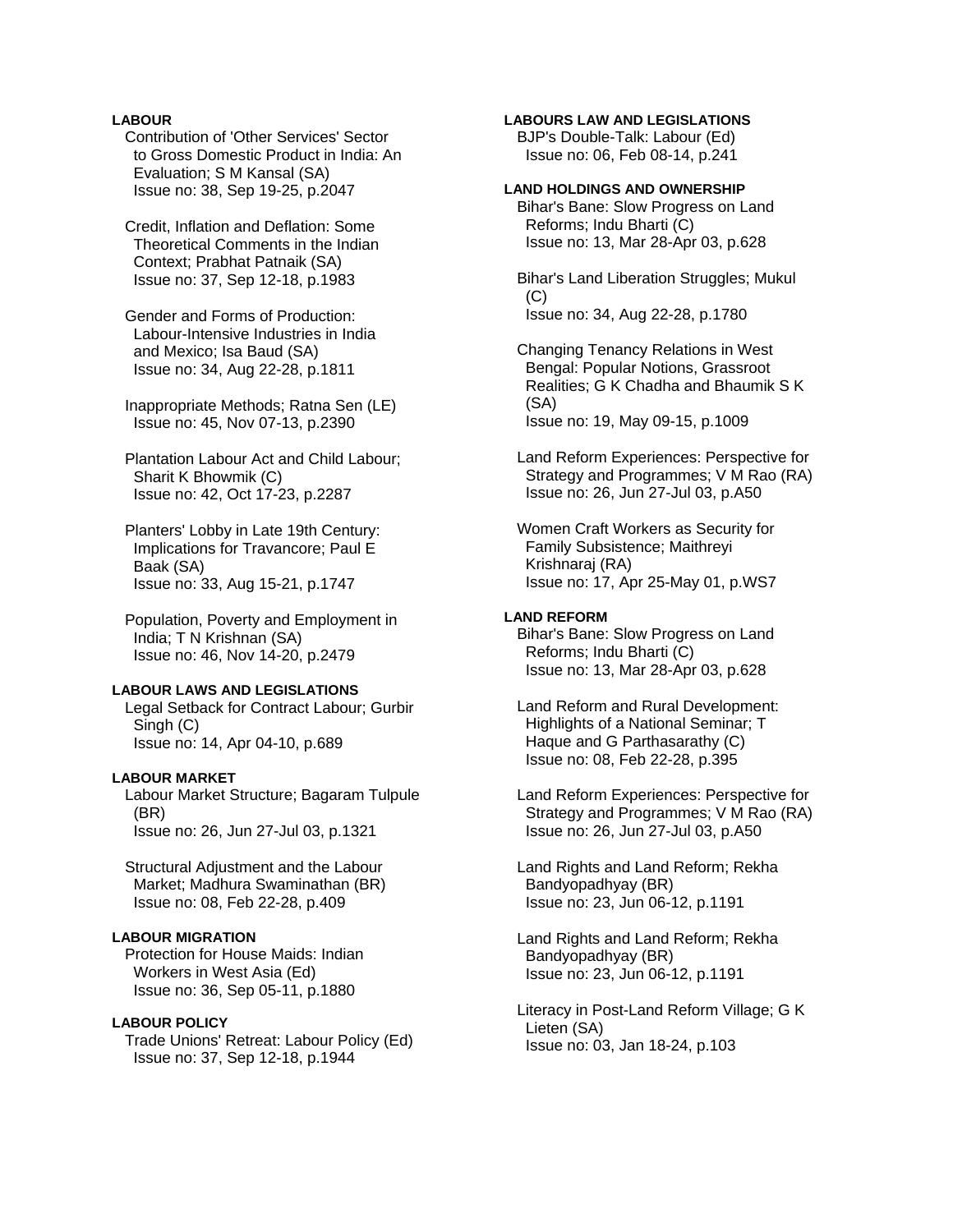Another Perspective on Aesthetics; Makarand Paranjape (BR) Issue no: 23, Jun 06-12, p.1195 Of Languages, Books and Words; GPD (F) Issue no: 24-25, Jun 13-26, p.1236 **LATIN AMERICA**  Back to Reforms; JM (P) Issue no: 38, Sep 19-25, p.2015 **LAW AND ORDER**  Ban on PWG; K G Kannabiran and K Balagopal (LE) Issue no: 22, May 30-Jun 05, p.1102 Ban on Reporting Kidnappings?; A G Noorani (CL) Issue no: 04, Jan 25-31, p.142 Creeping Decay in Institutions of Democracy; K G Kannabiran (C) Issue no: 33, Aug 15-21, p.1718 Crime and Punishment; K G Kannabiran (C) Issue no: 43-44, Oct 24-Nov 06, p.2348 Guarding the Guards: Crime and Politics (Ed) Issue no: 46, Nov 14-20, p.2448 Hate Speech and Free Speech; A G Noorani (CL) Issue no: 46, Nov 14-20, p.2456 Revoke Ban on PWG; Tapan Bose (LE) Issue no: 23, Jun 06-12, p.1162 Riding a Tiger: Pakistan (Ed) Issue no: 29, Jul 18-24, p.1514 Slaying of a Spirituous Demon; K Balagopal (C) Issue no: 46, Nov 14-20, p.2457 Suppressing Protest; Medha Patkar and Kaluram Dhodade (LE) Issue no: 47, Nov 21-27, p.2510 **LAWS AND LEGISLATIONS**  Ayodhya and After (Ed) Issue no: 49-50, Dec 05-18, p.2619

**LANGUAGE** 

 Belief, Law and Justice for Women: Debate on Proposed Christian Marriage and Matrimonial Causes Bill, 1990; Rita Monteiro (RA) Issue no: 43-44, Oct 24-Nov 06, p.WS74

 Bombay's Pavement-Dwellers Continuing Torment; Meera Bapat (C) Issue no: 41, Oct 10-16, p.2217

 Destruction of Babri Masjid; A K Roy (LE) Issue no: 49-50, Dec 05-18, p.2618

 Family Courts: A Critique; D Nagasaila (P) Issue no: 33, Aug 15-21, p.1735

 Mindless Legislation; Ramaa Vasudevan (LE) Issue no: 30, Jul 25-31, p.1578

 New Indo-British Extradition Treaty: What is the Purpose?; N Siddharth (C) Issue no: 47, Nov 21-27, p.2531

 Plantation Labour Act and Child Labour; Sharit K Bhowmik (C) Issue no: 42, Oct 17-23, p.2287

 Prostitution Laws: Ideological Dimensions and Enforcement Practices; Jean D'Cunha (RA) Issue no: 17, Apr 25-May 01, p.WS34

 Selective Justice: The Law (Ed) Issue no: 35, Aug 29-Sep 04, p.1824

 Special Marriage Act; V Siddhartha (LE) Issue no: 03, Jan 18-24, p.66

 Towards Legal Literacy; D Nagasaila (BR) Issue no: 06, Feb 08-14, p.269

# **LEAST DEVELOPED COUNTRIES**

 Book Publishing in Adverse Environments; Samuel Israel (BR) Issue no: 27, Jul 04-10, p.1394

 The Debt-Energy Nexus: A Case Study of India; C Rammanohar Reddy, Antonette D'Sa and Amulya Kumar N Reddy (SA) Issue no: 27, Jul 04-10, p.1401

 Drinking Water For Growing Cities: Third World Perspective; Bidyut Mohanty (C) Issue no: 19, May 09-15, p.996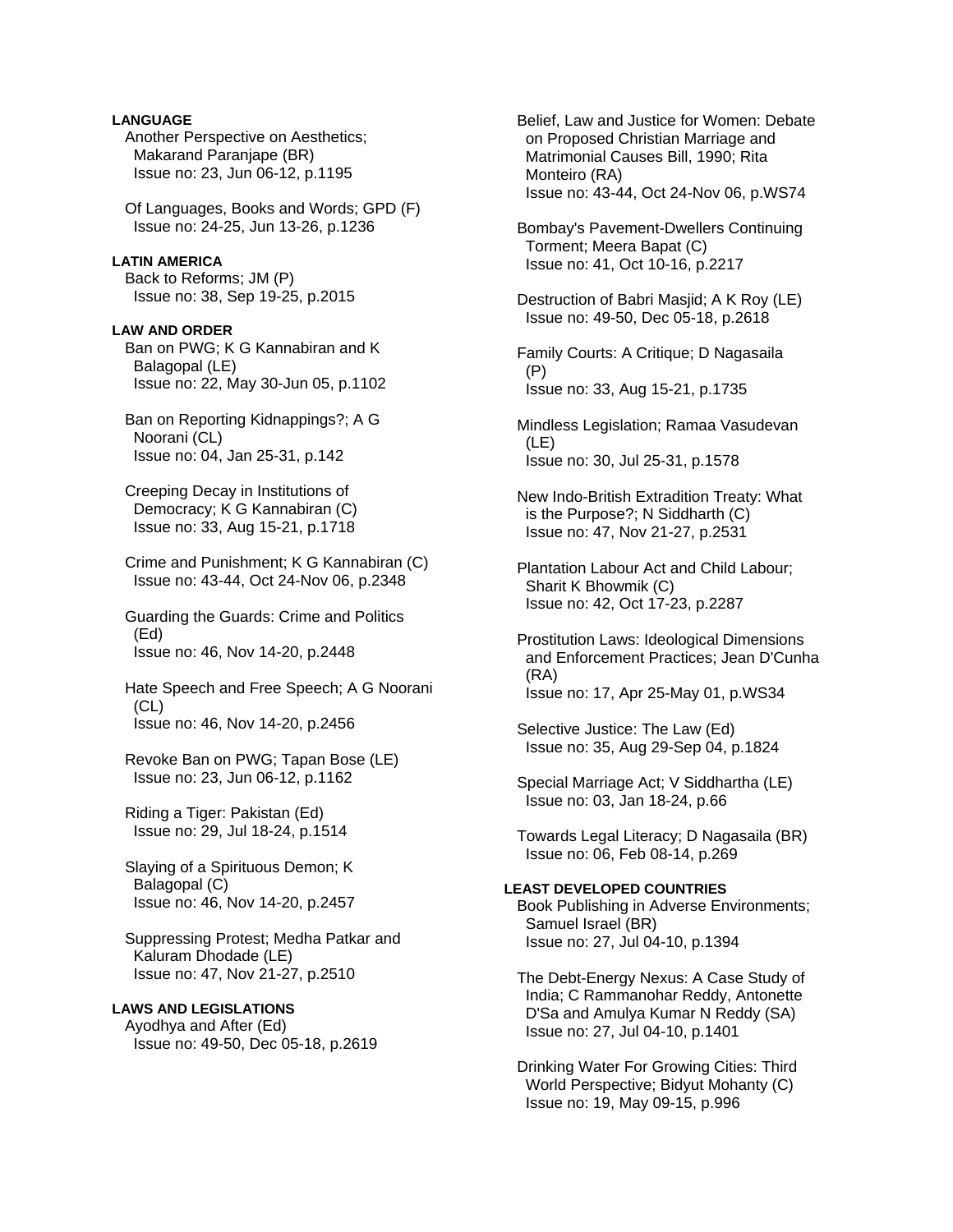## **LEAST DEVELOPED COUNTRIES**

 Dunkel Draft on TRIPS: Complete Denial of Developing Countries' Interests; Biswajit Dhar and C Niranjan Rao (SA) Issue no: 06, Feb 08-14, p.275

 GATT, the Dunkel Draft and India; JM (P) Issue no: 04, Jan 25-31, p.140

 Intellectual Property Rights and LDCs: Some Strategic Issues; Deepak Nayyar (SA) Issue no: 06, Feb 08-14, p.271

- Movements, Intellectuals and the State: Social Policy in Nation-Building; D L Sheth (SA) Issue no: 08, Feb 22-28, p.425
- A New Paradigm for Development Economics; Dipak Ghosh (BR) Issue no: 06, Feb 08-14, p.267

 Perspectives on Environment and Development; Arun Ghosh (F) Issue no: 18, May 02-08, p.923

 South-South Co-Operation: Changing Perspectives; Arun Ghosh (F) Issue no: 12, Mar 21-27, p.563

 Strategic Issues in Administrative Reorganisation: Developing Countries' Perspective; Prahlad K Basu (RA) Issue no: 22, May 30-Jun 05, p.M46

 Third World and Arms Trade; Frederick F Clairmonte (C) Issue no: 08, Feb 22-28, p.398

 Uneasy Portent for Policy Reform: World Economy (Ed) Issue no: 15-16, Apr 11-24, p.732

 University in 21st Century: A Third World View; Amrik Singh (SA) Issue no: 05, Feb 01-07, p.223

## **LIBERALISM**

 Continuing Relevance of Socialism; Rajeev Bhargava (P) Issue no: 40, Oct 03-09, p.2161

 Orientalism and After: Ambivalence and Cosmopolitan Location in the Work of Edward Said; Aijaz Ahmad (RA) Issue no: 30, Jul 25-31, p.PE98

## **LIQUOR TRADE**

 Liquor Trade Banned; Abhay Bang (LE) Issue no: 35, Aug 29-Sep 04, p.1822

 Slaying of a Spirituous Demon; K Balagopal (C) Issue no: 46, Nov 14-20, p.2457

 Who Is to Blame?: Liquor Tragedy (Ed) Issue no: 01-02, Jan 04-17, p.4

# **LITERACY**

 A Dangerous Thing (Ed) Issue no: 47, Nov 21-27, p.2511

 Health of Women and Children in Rajasthan; Narendra Gupta, Pritam Pal, Madhu Bhargava and Mahesh Daga (SA) Issue no: 42, Oct 17-23, p.2323

 Impact of Noon Mean Programme on Primary Education: An Exploratory Study in Tamil Nadu; S Irudaya Rajan and A Jayakumar (SA) Issue no: 43-44, Oct 24-Nov 06, p.2372

 Literacy and Arrack in Andhra; M Shatrugna (C) Issue no: 48, Nov 28-Dec 04, p.2583

 Literacy in Post-Land Reform Village; G K Lieten (SA) Issue no: 03, Jan 18-24, p.103

 Myth of Total Literacy in Naringhpur; Sadhna Saxena (C) Issue no: 45, Nov 07-13, p.2408

 Slaying of a Spirituous Demon; K Balagopal (C) Issue no: 46, Nov 14-20, p.2457

# **LITERACY PROGRAMMES**

 A Dangerous Thing (Ed) Issue no: 47, Nov 21-27, p.2511

 Uses of Literacy: Total Literacy Campaign in Three West Bengal Districts; Sumanta Baneriee (C) Issue no: 09, Feb 29-Mar 06, p.445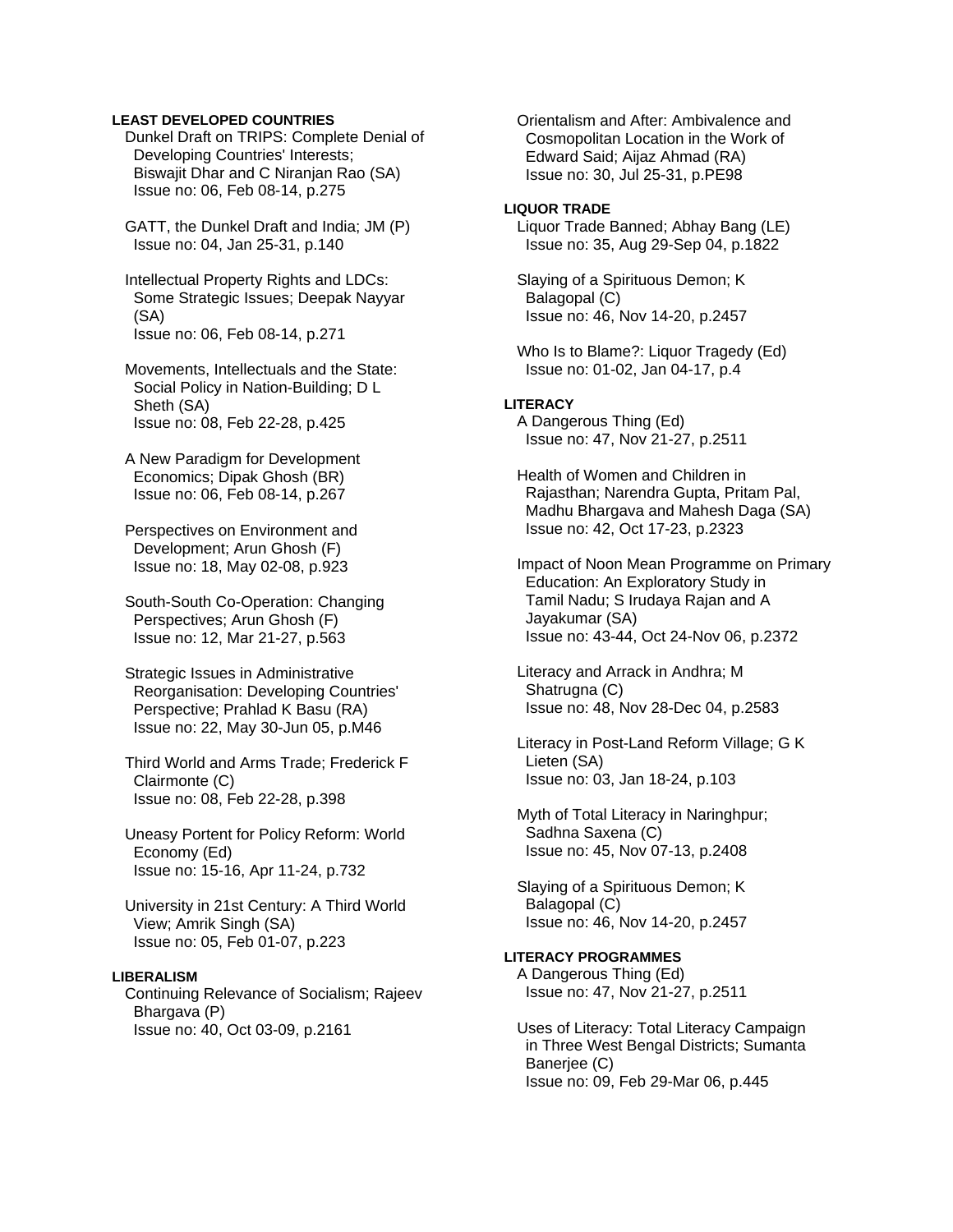# **LITERATURE**

 Another Perspective on Aesthetics; Makarand Paranjape (BR) Issue no: 23, Jun 06-12, p.1195

 Of Languages, Books and Words; GPD (F) Issue no: 24-25, Jun 13-26, p.1236

 Science and History; Amrita Tulika (BR) Issue no: 48, Nov 28-Dec 04, p.2600

# **LIVESTOCK**

 Are Grazing Lands Wastelands?: Some Evidence from Rajasthan; Rita Brara (SA) Issue no: 08, Feb 22-28, p.411

#### **LOK SABHA**

 Dangerous Compromise: Politics (Ed) Issue no: 48, Nov 28-Dec 04, p.2568

 Emerging Upper Caste Alliance: Bihar; Krishna Chaitanya (C) Issue no: 30, Jul 25-31, p.1595

 Links in a Chain to Curb Democracy; Ajit Roy (C) Issue no: 35, Aug 29-Sep 04, p.1846

## **LOS ANGELES**

 Capitalist Democracy and Status of Blacks: The US; Robi Chakravorti (C) Issue no: 30, Jul 25-31, p.1599

 Meaning of Los Angeles Riots; A T Callinicos (P) Issue no: 30, Jul 25-31, p.1603

## **LTTE**

 'Boys Will be Boys': Gender and National Agency in Frantz Fanon and LTTE; Qadri Ismail (SA) Issue no: 31-32, Aug 01-14, p.1677

 Neighbours and Borders-III: Presmadasa's Brand of Democracy; Anirudha Gupta (C) Issue no: 38, Sep 19-25, p.2028

 No End in Sight: Sri Lanka (Ed) Issue no: 39, Sep 26-Oct 02, p.2082

 On the Run (Ed) Issue no: 20-21, May 16-29, p.1035

# **MACROECONOMETRIC MODELS**

 Demand, Supply and Savings Constraints in Indian Economy; Ashima Goyal (SA) Issue no: 17, Apr 25-May 01, p.893

## **MADHYA PRADESH**  BJP and Congress: Politics of Confrontation: Madhya Pradesh (C) Issue no: 09, Feb 29-Mar 06, p.456

 BJP's Double-Talk: Labour (Ed) Issue no: 06, Feb 08-14, p.241

 Education Programme Under Attack: Madhya Pradesh; Krishna Kumar (C) Issue no: 48, Nov 28-Dec 04, p.2581

 For More Effective Mobilisation: Labour (Ed) Issue no: 28, Jul 11-17, p.1449

 Hunger in Kalahandi: Blinkered Understanding; Deepak Mishra and R S Rao (C) Issue no: 24-25, Jun 13-26, p.1245

 Mounting Repression: Bhilai Workers (Ed) Issue no: 27, Jul 04-10, p.1356

 Myth of Total Literacy in Naringhpur; Sadhna Saxena (C) Issue no: 45, Nov 07-13, p.2408

 Rhetoric Versus Reality: The State, Jawahar Rozgar Yojana and Peoples Participation; Rahul (C) Issue no: 51-52, Dec 19-Jan 01, p.2691

 Traditional Water Harvesting on Way Out; Ganesh Pangare (C) Issue no: 10-11, Mar 07-20, p.505

## **MADRAS PRESIDENCY**

 Technical Education and Industrial Development in Madras Presidency: Illusions of a Policy in the Meking; Padmini Swaminathan (SA) Issue no: 30, Jul 25-31, p.1611

## **MAHARASHTRA**

 1992 Drought in Maharashtra: Misplaced Priorities, Mismanagement of Water Resources; D N Dhanagare (SA) Issue no: 27, Jul 04-10, p.1421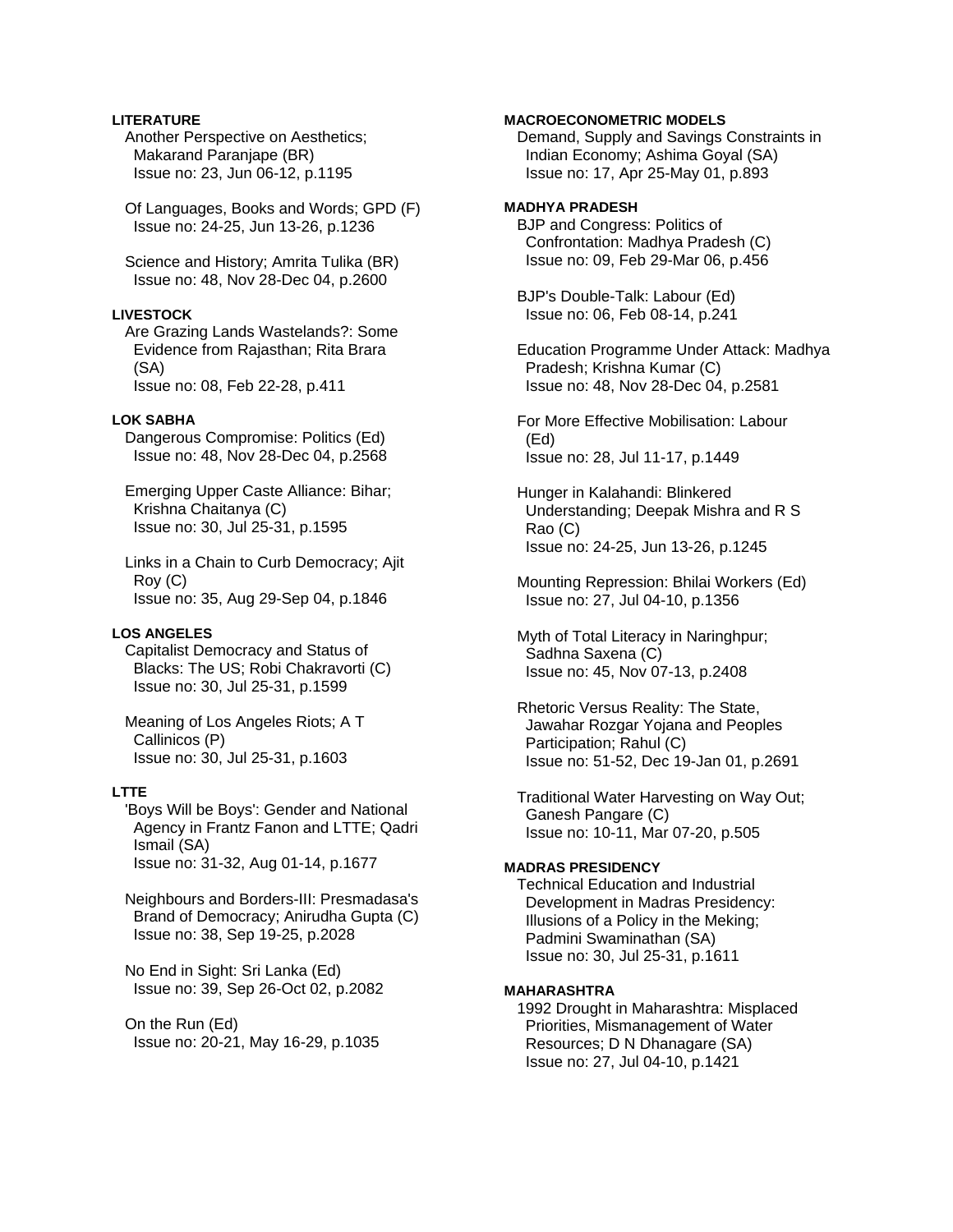## **MAHARASHTRA**

 Bihar Famine, 1966-67 and Maharashtra Drought, 1970-73: The Demographic Consequences; Tim Dyson and Arup Maharatna (SA) Issue no: 26, Jun 27-Jul 03, p.1325

 Communalised State: Maharashtra (Ed) Issue no: 49-50, Dec 05-18, p.2620

 Crisis That Never Was: Maharashtra (Ed) Issue no: 45, Nov 07-13, p.2392

 Drought Politics: Maharashtra (Ed) Issue no: 19, May 09-15, p.976

 Drought Relief in Maharashtra; M S Kale (LE) Issue no: 46, Nov 14-20, p.2446

 Identification of Levels of Development: Case of Maharashtra; K Seeta Prabhu and P C Sarker (SA) Issue no: 36, Sep 05-11, p.1927

 Left Response to Drought in Maharashtra; Anant R S Phadke (C) Issue no: 06, Feb 08-14, p.253

 Political Elite in Maharashtra; Pulakeshi (BR) Issue no: 51-52, Dec 19-Jan 01, p.2703

 Politics of Health: Maharashtra (Ed) Issue no: 12, Mar 21-27, p.553

 Shetkari Sanghtana and the Pursuit of Laxmi Mukti; Gopal Guru (C) Issue no: 28, Jul 11-17, p.1463

 Trivialisation of Rural Politics: Zilla Parishad and Corporation Elections in Maharashtra; Gopal Guru (C) Issue no: 10-11, Mar 07-20, p.501

# **MALARIA**

 Hunger and Epidemic Malaria in Punjab, 1868-1940; Sheila Zurbrigg (RA) Issue no: 04, Jan 25-31, p.PE2

## **MALAYSIA**

 Crisis in Malaysian Indian Congress; M G G Pillai (C) Issue no: 34, Aug 22-28, p.1789

 Malaysia: Keeping the US at a Distance; M G G Pillai (C) Issue no: 29, Jul 18-24, p.1534

## **MALAYSIA-SINGAPORE RELATIONS**

 Irritants in Malaysia-Singapore Relations; M G G Pillai (C) Issue no: 10-11, Mar 07-20, p.514

## **MANAGEMENT EDUCATION**

 Crisis of Management Research in India; Rajen K Gupta (C) Issue no: 34, Aug 22-28, p.1785

# **MANDAL COMMISSION**

 Identifying Other Backward Classes; A Ramaiah (SA) Issue no: 23, Jun 06-12, p.1203

## **MAOISM**

 Bara Massacre and After; Krishna Chaitanya (C) Issue no: 15-16, Apr 11-24, p.761

 Caste Complications in Agrarian Conflict; Tilak D Gupta (C) Issue no: 18, May 02-08, p.929

#### **MARKET ECONOMY**

 Market Segmentation and Performance of Firms: Case Study of Indian Television Industry in 80s; K J Joseph (RA) Issue no: 48, Nov 28-Dec 04, p.M141

# **MARKETING MANAGEMENT**

 Developing Market Mechanisms in Indian Silk Industry; Simon Charsley (RA) Issue no: 35, Aug 29-Sep 04, p.M117

### **MARKETS**

 Markets in Early Modern India; Kanakalatha Mukund (BR) Issue no: 40, Oct 03-09, p.2175

#### **MARRIAGE**

 Belief, Law and Justice for Women: Debate on Proposed Christian Marriage and Matrimonial Causes Bill, 1990; Rita Monteiro (RA) Issue no: 43-44, Oct 24-Nov 06, p.WS74

 Gender, Kinship and State Formation: Case of Sri Lanka under Colonial Rule; Carla Risseeuw (RA) Issue no: 43-44, Oct 24-Nov 06, p.WS46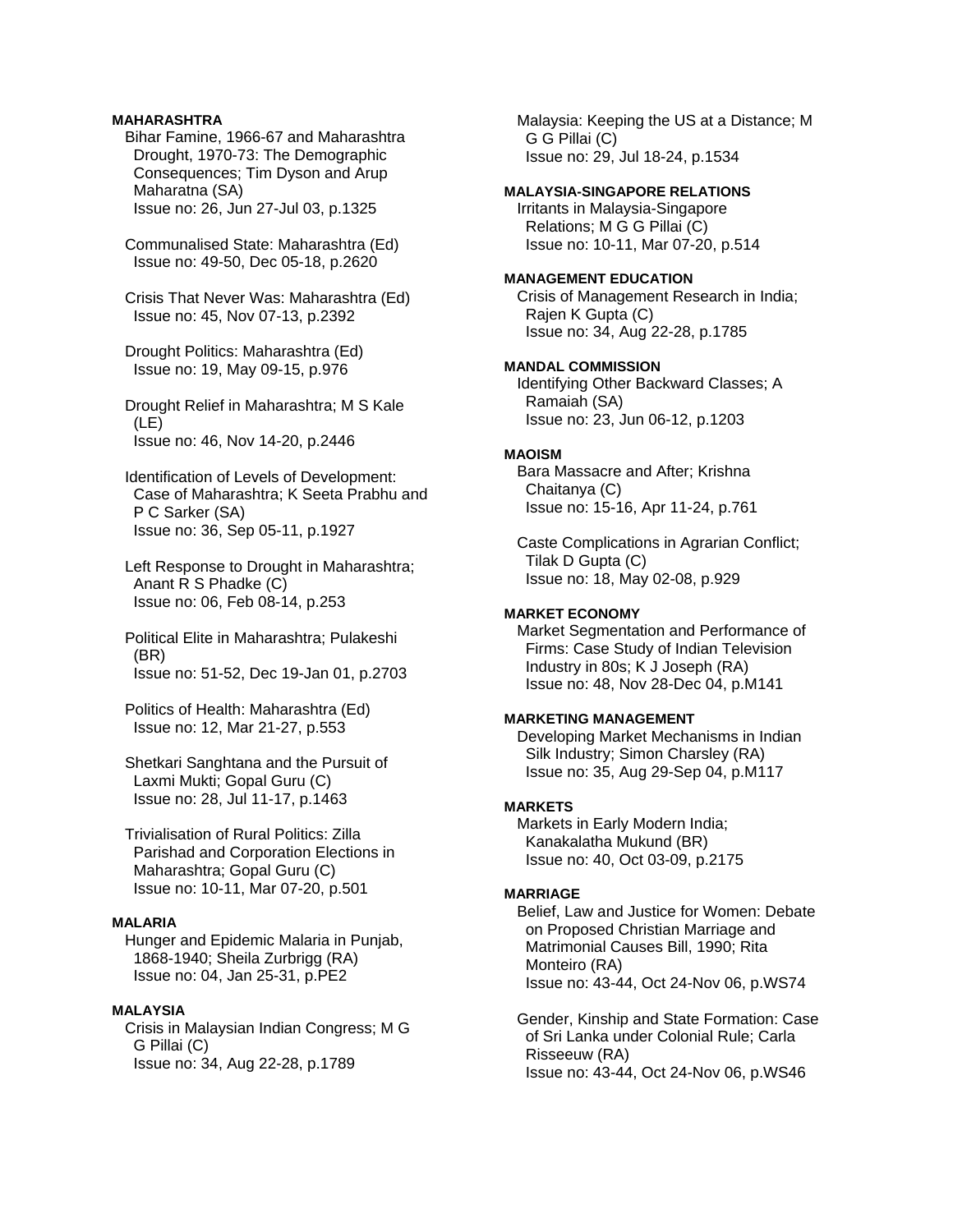## **MARXISM**

- Ambedkar and Marxism; Thomas Mathew (D) Issue no: 24-25, Jun 13-26, p.1283
- Luxemburg and Russian Revolution; Bernard D'Mello (LE) Issue no: 24-25, Jun 13-26, p.1222
- Snuffed Out: Pravda (Ed) Issue no: 13, Mar 28-Apr 03, p.614
- Teaching Marxism; Neera Chandhoke (BR) Issue no: 27, Jul 04-10, p.1391
- Thinking about the Labour Process: Some Clues from Western Studies; Bernard D'Mello (RA) Issue no: 22, May 30-Jun 05, p.M63

## **MASS COMMUNICATION**

 Communication in the Time of Hucksters; Ashok Mitra (BR) Issue no: 24-25, Jun 13-26, p.1255

 Evolving Optimum Media-Mix and Communication Strategies for Rural Markets; Rajendra K Aneja (RA) Issue no: 22, May 30-Jun 05, p.M75

 Media and Terrorism; A G Noorani (CL) Issue no: 26, Jun 27-Jul 03, p.1301

 On Celebrity Creation; Rajendra K Aneja (BR) Issue no: 46, Nov 14-20, p.2477

# **MASS MEDIA**

 Communication in the Time of Hucksters; Ashok Mitra (BR) Issue no: 24-25, Jun 13-26, p.1255

 Evolving Optimum Media-Mix and Communication Strategies for Rural Markets; Rajendra K Aneja (RA) Issue no: 22, May 30-Jun 05, p.M75

 Media and Terrorism; A G Noorani (CL) Issue no: 26, Jun 27-Jul 03, p.1301

# **MEDIA AND POLITICS**

 The Media and Cultural Politics; Lloyd I Rudolph (SA) Issue no: 28, Jul 11-17, p.1489

# **MEDICAL EDUCATION**

 Expectedly Callous: Health (Ed) Issue no: 03, Jan 18-24, p.69

 Medical Education (Ed) Issue no: 31-32, Aug 01-14, p.1631

 Medico's Strike against Privitatisation; D Nagasaila and V Suresh (C) Issue no: 48, Nov 28-Dec 04, p.2585

 Rethinking Medical Education; Amrik Singh (BR) Issue no: 15-16, Apr 11-24, p.785

## **MEDICAL ETHICS**

 Forum for Medical Ethics (LE) Issue no: 43-44, Oct 24-Nov 06, p.2334

### **MEDICAL PERSONNEL**

 Medical Negligence: Health (Ed) Issue no: 45, Nov 07-13, p.2393

### **MEDICAL RESEARCH**

 Ends and Means: Medical and Research (Ed) Issue no: 41, Oct 10-16, p.2209

 For Women, with Women?: Family Planning (Ed) Issue no: 05, Feb 01-07, p.176

#### **MERGERS AND ACQUISITIONS**

 The Murphy Story; Gurbir Singh (C) Issue no: 33, Aug 15-21, p.1724

# **MID-DAY MEALS SCHEME**

 Impact of Noon Mean Programme on Primary Education: An Exploratory Study in Tamil Nadu; S Irudaya Rajan and A Jayakumar (SA) Issue no: 43-44, Oct 24-Nov 06, p.2372

#### **MIGRATION**

 Australia Moving South-East; M G G Pillai  $(C)$ Issue no: 17, Apr 25-May 01, p.881

 Impact of In-Migration on Industrial Development: Case Study of Jetpur in Gujarat; Veronique Dupont (SA) Issue no: 45, Nov 07-13, p.2423

 Now There, Now Not there: Assam; Kamaroopi (C) Issue no: 30, Jul 25-31, p.1593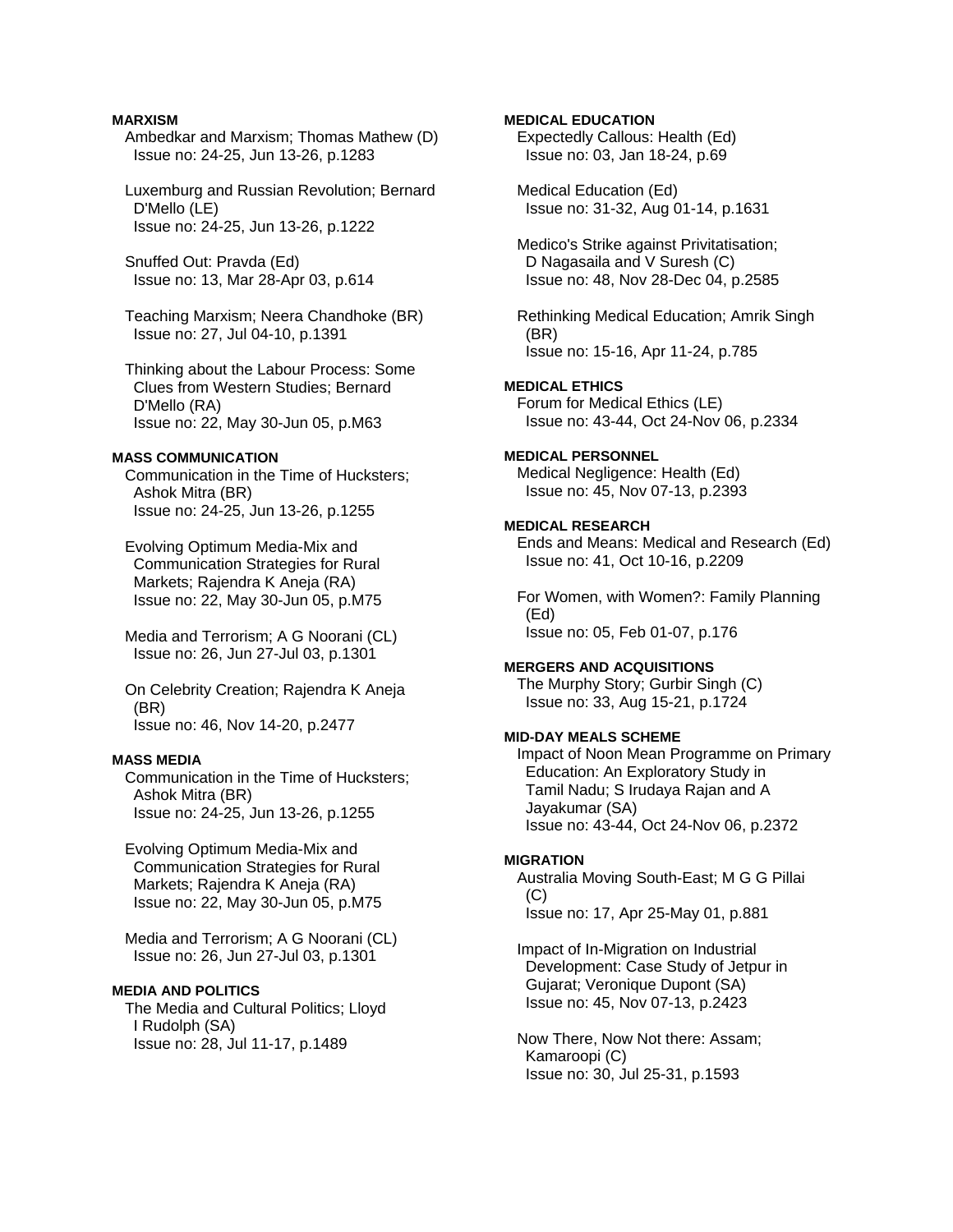## **MILITARY**

 Army in Assam: Pushing India Towards Disintegration; KC (C) Issue no: 23, Jun 06-12, p.1181

 Dangerous Game in Nagaland; Sumanta Baneriee (C) Issue no: 29, Jul 18-24, p.1525

 Elusive Political Process (Ed) Issue no: 23, Jun 06-12, p.1163

 Gossip as Instant History; Anirudha Gupta (BR) Issue no: 10-11, Mar 07-20, p.521

 Growing Lawlessness: Security Forces (Ed) Issue no: 48, Nov 28-Dec 04, p.2569

 Indian Navy Goes to War; Gurbir Singh (C) Issue no: 17, Apr 25-May 01, p.873

 Limitations of Military Technology: Naval Warfare on the West Coast, 1650-1800; Anirudh Deshpande (SA) Issue no: 17, Apr 25-May 01, p.900

 Other Face of UN in Cambodia (C) Issue no: 47, Nov 21-27, p.2532

 Thailand: Habits Die Hard; M G G Pillai  $(C)$ Issue no: 23, Jun 06-12, p.1187

# **MINORITIES**

 Communal Conflict After 1950: A Perspective; Asghar Ali Engineer (C) Issue no: 34, Aug 22-28, p.1782

 Education in Andhra; M Shatrugna (C) Issue no: 35, Aug 29-Sep 04, p.1849

 Human Rights and the American Right; Robi Charkravorti (P) Issue no: 36, Sep 05-11, p.1901

 Minorities Rights and Human Rights; a g NooRANI (CL) Issue no: 33, Aug 15-21, p.1717

#### **MODERNISM**

 Dominating Knowledges and Subjugated Practices; U Kalpagam (BR) Issue no: 20-21, May 16-29, p.1068

 On 'Modernity' and Its 'Victims'; Rahul (D) Issue no: 19, May 09-15, p.1031

 Two Worlds; Ashok B Lall (LE) Issue no: 19, May 09-15, p.974

#### **MONETARY POLICY**

 Securities Scam: The Systemic Origins (C) Issue no: 36, Sep 05-11, p.1891

# **MONETARY SYSTEM**

 European Monetary Integration: Can It Be Resuscitated?; Mridul Saggar (C) Issue no: 46, Nov 14-20, p.2467

### **MONEY MARKET**

 After Such Knowledge... (Ed) Issue no: 30, Jul 25-31, p.1579

 Going, Going, Gone... (Ed) Issue no: 24-25, Jun 13-26, p.1223

 Monetary Assets, Savings and Economic Growth; Arun Ghosh (F) Issue no: 40, Oct 03-09, p.2146

# **MONEY SUPPLY**

 Soaring Money Supply: Money and Banking  $(C)$ Issue no: 24-25, Jun 13-26, p.1241

#### **MONSOON**

 Impact of Irrigation on Multiple Cropping; B D Dhawan and Harsharan Singh Datta (RA) Issue no: 13, Mar 28-Apr 03, p.A15

 Mill Lobby Scuttles Cotton Exports: Cotton; D P Sharma (F) Issue no: 33, Aug 15-21, p.1707

#### **MORTALITY RATE**

 Decline in Sex Ratio; Padma Prakash (LE) Issue no: 51-52, Dec 19-Jan 01, p.2670

## **MOTION PICTURES**

 Follow the Rainbow; Victor Das (C) Issue no: 10-11, Mar 07-20, p.507

 Hiten Chaudhury; Ashok Rudra (LE) Issue no: 14, Apr 04-10, p.670

 Padma Nadir Majhi; Amalendu Das Gupta (LE) Issue no: 28, Jul 11-17, p.1446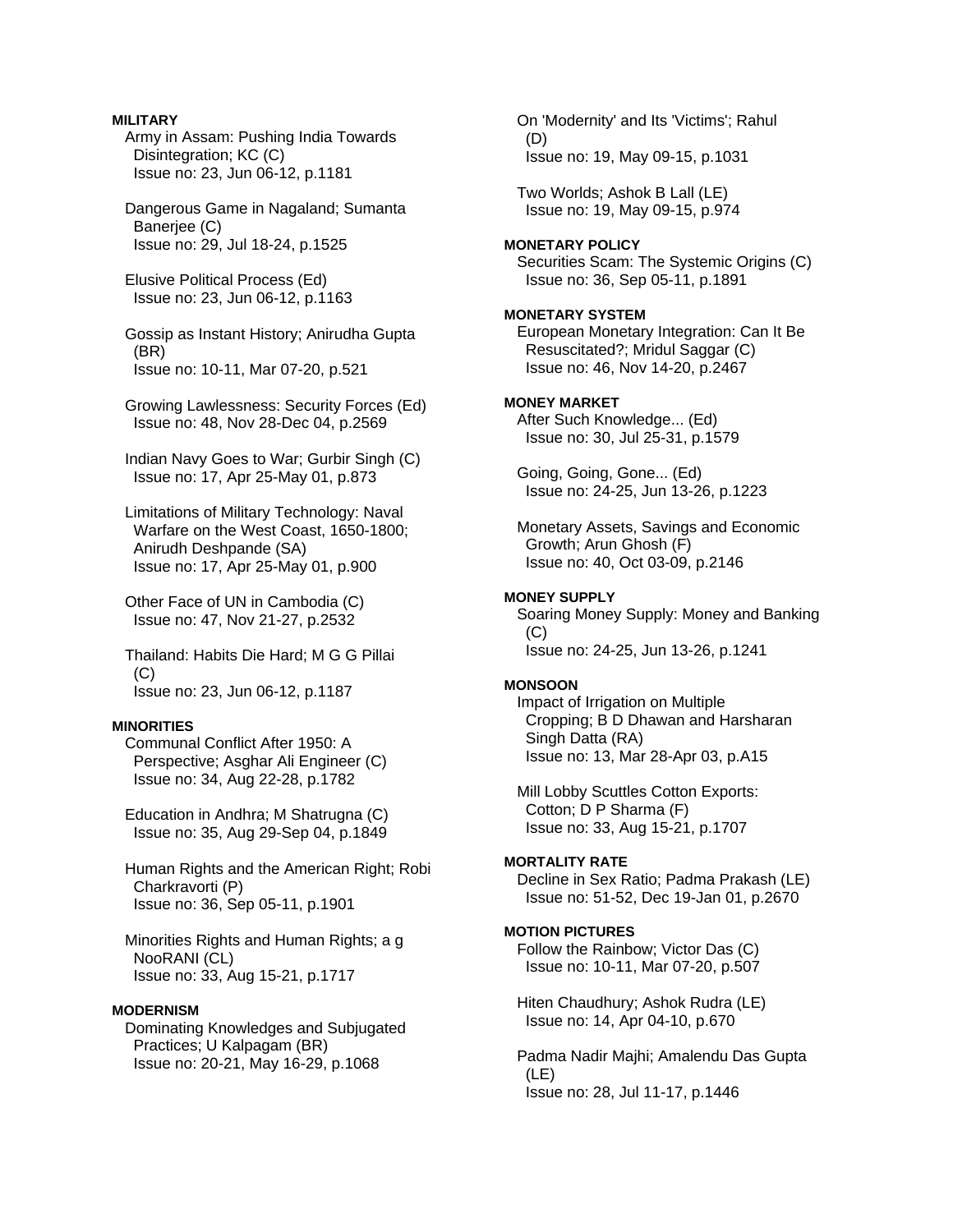## **MOTION PICTURES**

 Padma Nadir Majhi; Ashok Rudra (LE) Issue no: 30, Jul 25-31, p.1578

 Padma Nazir Majhi; Kamala Bandyopadhyay (LE) Issue no: 22, May 30-Jun 05, p.1102

 Satyajit Ray's Films: Precarious Social-Individual Balance; Amaresh Misra (C) Issue no: 20-21, May 16-29, p.1052

# **MRTP ACT**

 Planning Process and Economic Reforms; Deb Kumar Bose (D) Issue no: 08, Feb 22-28, p.430

 Scale Economies and Exports in an Import Substituting Regime: Some Observations for Indian Industry; Murali Patibandla (RA) Issue no: 09, Feb 29-Mar 06, p.M24

# **MULTINATIONAL CORPORATIONS**

 About Bargaining, Expectations and Maybe Worse; JM (P) Issue no: 12, Mar 21-27, p.560

 Determinants of Business Behaviour; David Murray and Sumit Majumdar (RA) Issue no: 35, Aug 29-Sep 04, p.1859

 GATT: Countdown to Oblivion?; Frederick F Clairmonte (C) Issue no: 10-11, Mar 07-20, p.512

 Making Foreign Investment Flow; D N Ghosh (F) Issue no: 30, Jul 25-31, p.1585

# **MUMBAI**

 Genesis of Communal Violence; Asghar Ali Engineer (C) Issue no: 05, Feb 01-07, p.189

 Profiles of English Educated Indians: Early Nineteenth Century Bombay City; Mridula Ramanna (SA) Issue no: 14, Apr 04-10, p.716

#### **MUSLIMS**

 Contrived Passions: Book Banning (Ed) Issue no: 18, May 02-08, p.917

 De-Essentialising Islam; Vinay Lal (BR) Issue no: 24-25, Jun 13-26, p.1257

 Educational Backwardness of Muslims; Anis Ansari (C) Issue no: 42, Oct 17-23, p.2289

 Of Languages, Books and Words; GPD (F) Issue no: 24-25, Jun 13-26, p.1236

 What Is a Muslim?: Fundamental Commitment and Cultural Identity; Akeel Bilgrami (SA) Issue no: 20-21, May 16-29, p.1071

# **MUTUAL FUNDS**

 Flood of Rights Issues; D P Sharma (F) Issue no: 43-44, Oct 24-Nov 06, p.2338

 In a Tight Spot: PSU Share Sales (Ed) Issue no: 42, Oct 17-23, p.2272

 UTI Stays Ahead; D P Sharma (F) Issue no: 27, Jul 04-10, p.1359

# **NAGALAND**

 Dangerous Game in Nagaland; Sumanta Banerjee (C) Issue no: 29, Jul 18-24, p.1525

# **NARMADA PROJECT**

 Command Performance: Narmada (Ed) Issue no: 28, Jul 11-17, p.1448

 Consequences of Mega Projects; Bharat Dogra (LE) Issue no: 27, Jul 04-10, p.1354

 Drinking Water from SSP: Doubtful Claim; N Rahul Ram (C) Issue no: 30, Jul 25-31, p.1589

 Frogs, Activists and the Question of Ethics; Ashish Kothari (D) Issue no: 20-21, May 16-29, p.1099

 Muzzling Protest; G N Prashant (LE) Issue no: 01-02, Jan 04-17, p.2

 Narmada Projects without World Bank Backing?; Gautam Appa (C) Issue no: 48, Nov 28-Dec 04, p.2577

 Traditional Water Harvesting on Way Out; Ganesh Pangare (C) Issue no: 10-11, Mar 07-20, p.505

 What Now?: Narmada (Ed) Issue no: 43-44, Oct 24-Nov 06, p.2336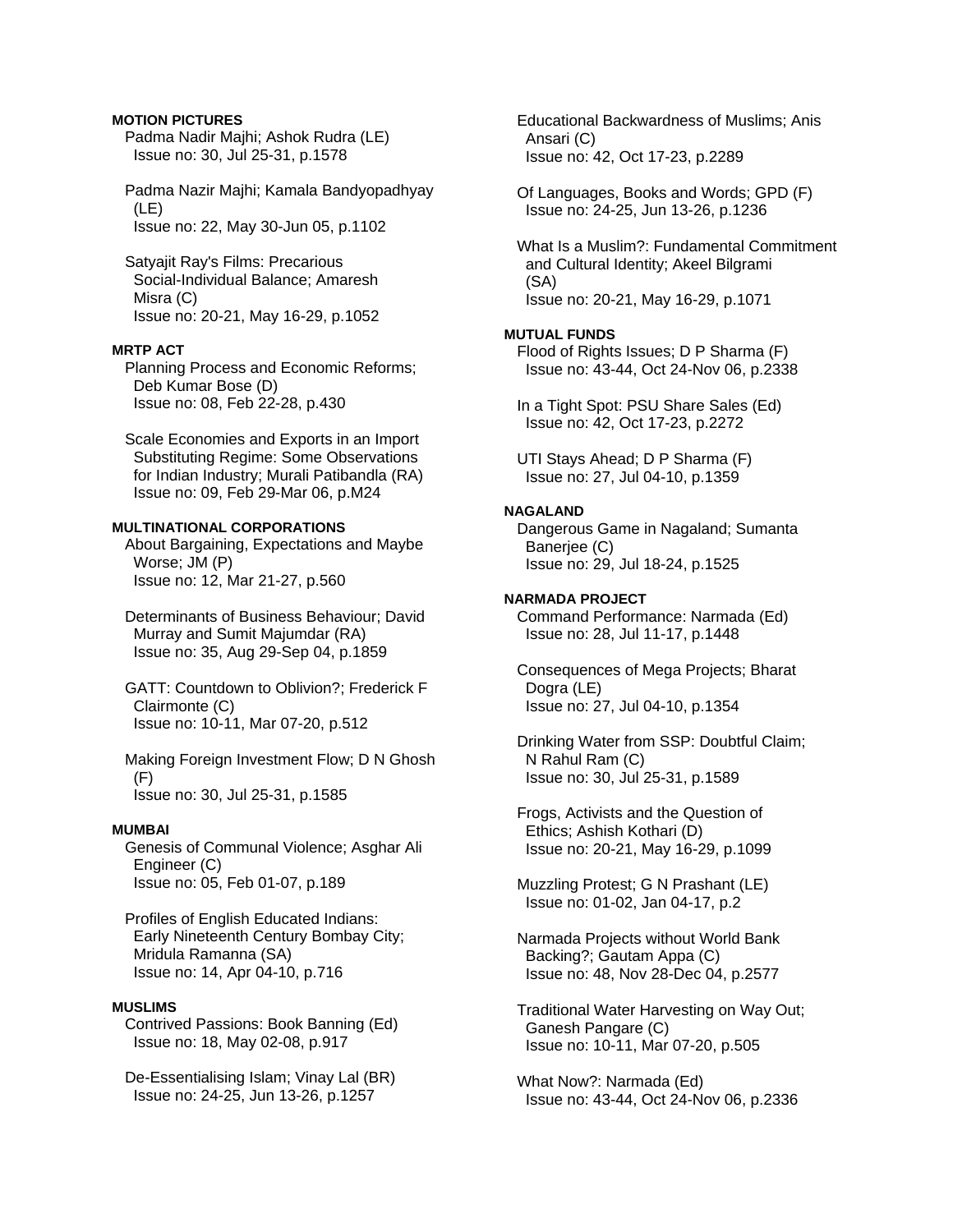# **NATIONAL ACCOUNTS**

 Some Aspects of Environmental Accounting; H Thamarajakshi (P) Issue no: 47, Nov 21-27, p.2533

# **NATIONAL DEVELOPMENT COUNCIL**

 Planning Is Dead, Long Live the Plan: New Delhi; BM (C) Issue no: 01-02, Jan 04-17, p.19

 Resource Transfers in Budget for 1992-93 and Eighth Plan; K S Krishnaswamy (SA) Issue no: 15-16, Apr 11-24, p.839

# **NATIONAL INCOME**

 Contribution of 'Other Services' Sector to Gross Domestic Product in India: An Evaluation; S M Kansal (SA) Issue no: 38, Sep 19-25, p.2047

 G7 in Disarray: World Economy (Ed) Issue no: 41, Oct 10-16, p.2208

 Income, Taxation, Investment and Black Money; Arun Ghosh (F) Issue no: 10-11, Mar 07-20, p.496

 International Comparisons and GNP Measures; Dipak Mazumdar, Lee Travers and Cheena Trikha (SA) Issue no: 43-44, Oct 24-Nov 06, p.2367

 Macro Economic Aggregates and Population (1980-81 Series) (At 1980-81 Prices) (SS) Issue no: 41, Oct 10-16, p.2268

 Macro Economic Aggregates and Population (1980-81 Series) (At Current Prices) (SS) Issue no: 41, Oct 10-16, p.2266

 Management of Economy and IMF Conditionalities; Arun Ghosh (F) Issue no: 01-02, Jan 04-17, p.13

 Monetary Assets, Savings and Economic Growth; Arun Ghosh (F) Issue no: 40, Oct 03-09, p.2146

 Strategies for Solution of Debt Crisis: An Overview; Mritiunjoy Mohanty (SA) Issue no: 09, Feb 29-Mar 06, p.465

## **NATIONAL PARKS**

 Conservation at Human Cost: Case of Rajaji National Park; Indira (C) Issue no: 31-32, Aug 01-14, p.1647

## **NATIONAL SECURITY**

 CPI [M] to Government's Rescue: Human Rights (Ed) Issue no: 10-11, Mar 07-20, p.489

 Security, Deterrence and the Future; Raja Ramanna (P) Issue no: 37, Sep 12-18, p.1975

 The UN's Leaders; Siddharth Dube (C) Issue no: 23, Jun 06-12, p.1186

 What Big Powers Want from UN; Siddharth Dube (C) Issue no: 07, Feb 15-21, p.330

#### **NATIONALISM**

 A Liberal-Pluralist Paradigm; Achin Vanaik (BR) Issue no: 03, Jan 18-24, p.95

 Yugoslavia's Collapse: National Suicide with Foreign Assistance; Robert M Hayden (C) Issue no: 27, Jul 04-10, p.1377

# **NATURAL GAS**

 Energy Policy Planning in India: Case of Petroleum and Natural GAs; Neelanjana Mitra (RA) Issue no: 35, Aug 29-Sep 04, p.M109

 Policy Frame for Support to Deemed Exports; Kalyan M Raipuria and Purnima M Gupta (SA) Issue no: 06, Feb 08-14, p.291

## **NATURAL RESOURCES**

 Restructuring Change; Sara Ahmed (BR) Issue no: 33, Aug 15-21, p.1738

 Some Aspects of Environmental Accounting; H Thamarajakshi (P) Issue no: 47, Nov 21-27, p.2533

#### **NAXALISM**

 The Bara Killings; Suniti Kumar Ghosh (LE) Issue no: 15-16, Apr 11-24, p.730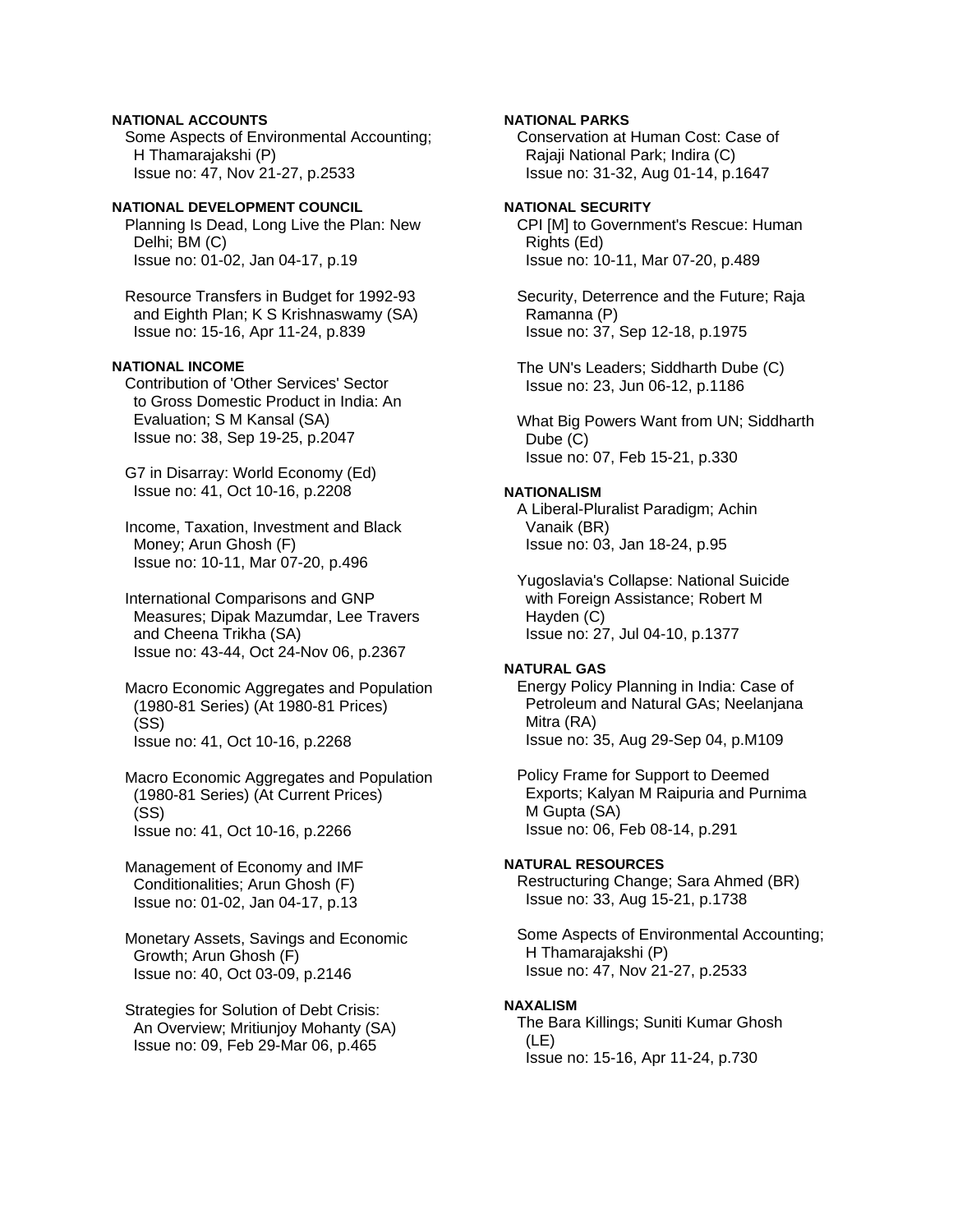# **NAXALISM**

 Excerpts from the Memoirs of Death; K Balagopal (C) Issue no: 12, Mar 21-27, p.569

 Repression Unlimited: Andhra Pradesh (Ed) Issue no: 20-21, May 16-29, p.1037

 Roots of Violence: Bihar (Ed) Issue no: 08, Feb 22-28, p.376

 War against Naxalism; K Balagopal (LE) Issue no: 24-25, Jun 13-26, p.1222

### **NEPAL**

 Neighbours and Border-II: Democracy in the Himalayas; Anirudha Gupta (C) Issue no: 36, Sep 05-11, p.1897

## **NEW DELHI**

 Closing in for the Kill: New Delhi; BM (C) Issue no: 51-52, Dec 19-Jan 01, p.2685

 Planning Is Dead, Long Live the Plan: New Delhi; BM (C) Issue no: 01-02, Jan 04-17, p.19

 A Trap for the Left: New Delhi; BM (C) Issue no: 49-50, Dec 05-18, p.2629

 Yamuna River Turned Sewer; Chandan Datta  $(C)$ Issue no: 49-50, Dec 05-18, p.2633

#### **NGOS**

 'Exit' and 'Voice'; Ramaswamy R Iyer (LE) Issue no: 04, Jan 25-31, p.130

 The Alternative Rio Summit; Govind Mukund Rajan (C) Issue no: 34, Aug 22-28, p.1787

 Cambodia: Unique Role of NGOs; Prabhu Ghate (C) Issue no: 26, Jun 27-Jul 03, p.1310

 Indian NGOs in Rio (LE) Issue no: 40, Oct 03-09, p.2138

## **NOBEL PRIZE**

 Tribute to Indigenous Peoples' Struggle: Nobel Price Prize (Ed) Issue no: 47, Nov 21-27, p.2514

## **NON-AGRICULTURAL EMPLOYMENT**

 Demand, Supply and Savings Constraints in Indian Economy; Ashima Goyal (SA) Issue no: 17, Apr 25-May 01, p.893

 Rural Non-Agricultural Employment in India: Role of Development Process and Rural-Urban Employment Linkages; D N Basu and S P Kashyap (RA) Issue no: 51-52, Dec 19-Jan 01, p.A178

 Rural Non-Farm Employment in India: Issues and Policy; Vibhooti Shukla (SA) Issue no: 28, Jul 11-17, p.1477

**NON-BANKING FINANCIAL INSTITUTIONS** 

 UTI Stays Ahead; D P Sharma (F) Issue no: 27, Jul 04-10, p.1359

#### **NON-VIOLENCE**

 The Gandhian Experiment in Ahmedabad: Towards a Gramscian Reading; Arup Kumar Sen (SA) Issue no: 37, Sep 12-18, p.1987

#### **NORTH-EAST INDIA**

 Not by Scheming Manoeuvres: North-East (Ed) Issue no: 17, Apr 25-May 01, p.857

# **NSS**

 Urban Bias in PDS: Reexamination of NSS Data; Amitabh Kundu (D) Issue no: 26, Jun 27-Jul 03, p.1340

# **NUCLEAR ENERGY**

 Chinese Art of Defiance; GPD (F) Issue no: 22, May 30-Jun 05, p.1115

 Cut to Size: Nuclear Power (Ed) Issue no: 31-32, Aug 01-14, p.1633

 Limited Options (Ed) Issue no: 40, Oct 03-09, p.2139

 Selling Science Cheap: Russia (Ed) Issue no: 40, Oct 03-09, p.2141

 Unhealthy?: Nuclear Power (Ed) Issue no: 01-02, Jan 04-17, p.6

# **NUCLEAR POLICY**

 Chinese Art of Defiance; GPD (F) Issue no: 22, May 30-Jun 05, p.1115

 Cut to Size: Nuclear Power (Ed) Issue no: 31-32, Aug 01-14, p.1633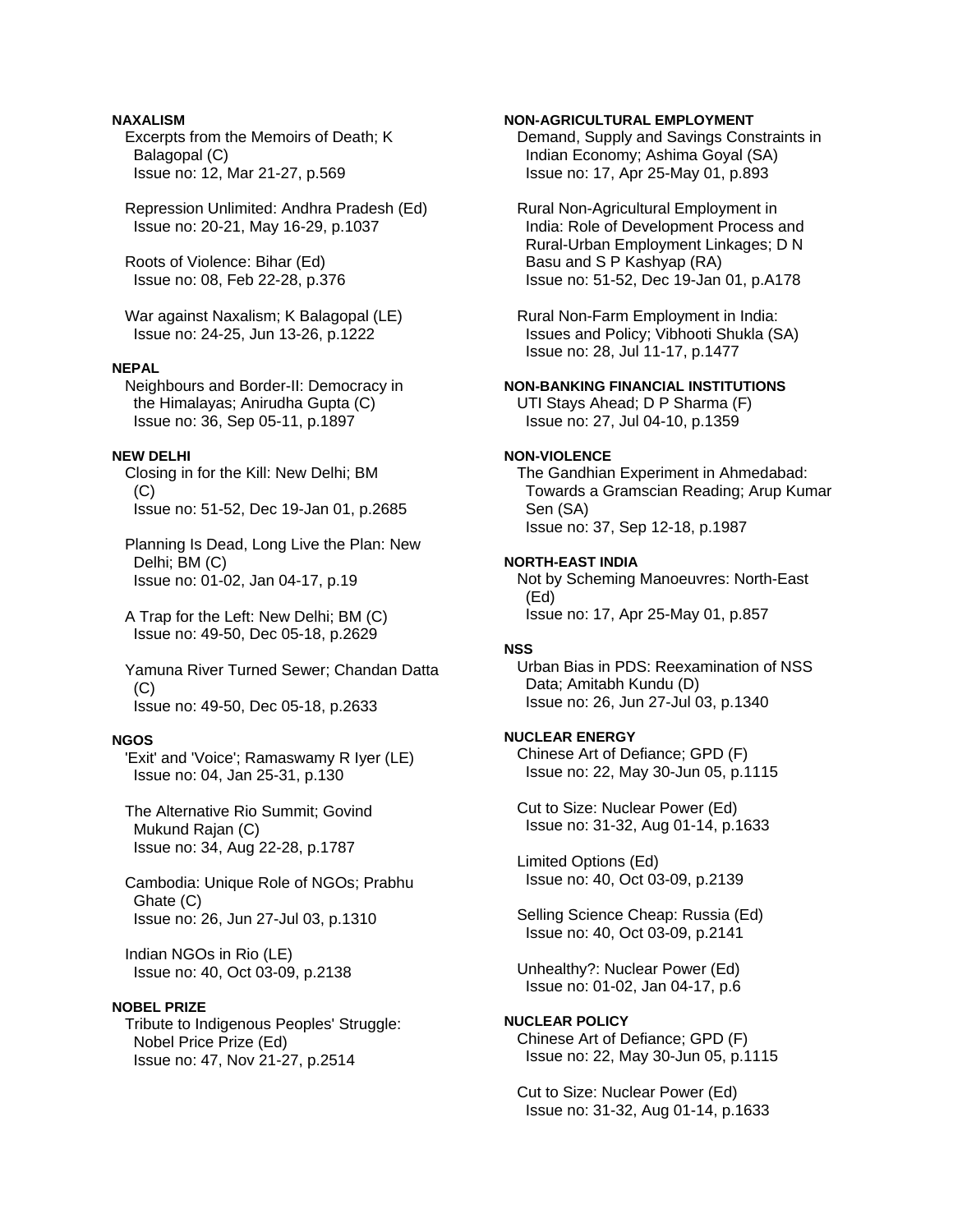**NUCLEAR POLICY**  Unhealthy?: Nuclear Power (Ed) Issue no: 01-02, Jan 04-17, p.6

**NUCLEAR POWER PLANTS**  Cut to Size: Nuclear Power (Ed) Issue no: 31-32, Aug 01-14, p.1633

 Limited Options (Ed) Issue no: 40, Oct 03-09, p.2139

## **OBITUARIES**

 D S Tyagi; V S Vyas (O) Issue no: 20-21, May 16-29, p.1046

 D S Tyagi; R Swarup (LE) Issue no: 26, Jun 27-Jul 03, p.1290

 D T Lakdawala; J C Sandesara (O) Issue no: 17, Apr 25-May 01, p.869

 Down Memory Lane; D R Joshi (C) Issue no: 03, Jan 18-24, p.88

 The Economists' Economist; S R Sen (O) Issue no: 04, Jan 25-31, p.134

 Gunther D Sontheimer; Pramod Kale (LE) Issue no: 27, Jul 04-10, p.1354

 Krishna Bharadwaj; Amit Bhaduri (O) Issue no: 10-11, Mar 07-20, p.490

 Krishna Bharadwaj; Deena Khatkhate (LE) Issue no: 12, Mar 21-27, p.550

 Krishna Bharadwaj: In Remembrance; Anjan Mukherji (C) Issue no: 12, Mar 21-27, p.568

 Remembering Lakdawala; M L Dantwala (LE) Issue no: 18, May 02-08, p.914

 A Versatile Economist; Deb Kumar Bose (O) Issue no: 43-44, Oct 24-Nov 06, p.2345

## **OECD**

 IMF Structural Adjustment: Short-Term Gain for Long-Term Pain?; Kari Polanyi Levitt (SA) Issue no: 03, Jan 18-24, p.97

 Transnational Banks, US Power Game and Global Impoverishment; Amiya Kumar Bagchi (P) Issue no: 22, May 30-Jun 05, p.1133

# **OIL**

 Energy Policy Planning in India: Case of Petroleum and Natural GAs; Neelanjana Mitra (RA) Issue no: 35, Aug 29-Sep 04, p.M109

 Policy Frame for Support to Deemed Exports; Kalyan M Raipuria and Purnima M Gupta (SA) Issue no: 06, Feb 08-14, p.291

 Strategic Planning in Public Sector Companies: A Case Study of IBP; Neelanjana Mitra and Anindya Sen (RA) Issue no: 09, Feb 29-Mar 06, p.M39

# **OIL COMPANIES**

 Global Oil and Unviability of Pax Americana; Cyrus Bina (C) Issue no: 28, Jul 11-17, p.1467

## **OILSEEDS**

 Edible Oils: Need for Fresh Thinking; D P Sharma (F) Issue no: 37, Sep 12-18, p.1947

 Oilseeds Prospects Improve; D P Sharma (F) Issue no: 30, Jul 25-31, p.1583

 Oilseeds: From Supply Management to Longer-Term Problems; D P Sharma (F) Issue no: 46, Nov 14-20, p.2450

 Oilseeds: Still Muddling Through; D P Sharma (F) Issue no: 12, Mar 21-27, p.555

 Record Kharif Oilseeds Crop in Offing; D P Sharma (F) Issue no: 34, Aug 22-28, p.1771

 Record Rabi Oilseeds Crop; D P Sharma (F) Issue no: 07, Feb 15-21, p.310

 Vested Interests against Modernisation; D P Sharma (F) Issue no: 26, Jun 27-Jul 03, p.1295

## **OPEC**

 Global Oil and Unviability of Pax Americana; Cyrus Bina (C) Issue no: 28, Jul 11-17, p.1467

 Oil Imperialism, Oil Politics and Development Economics; Arun Ghosh (F) Issue no: 26, Jun 27-Jul 03, p.1299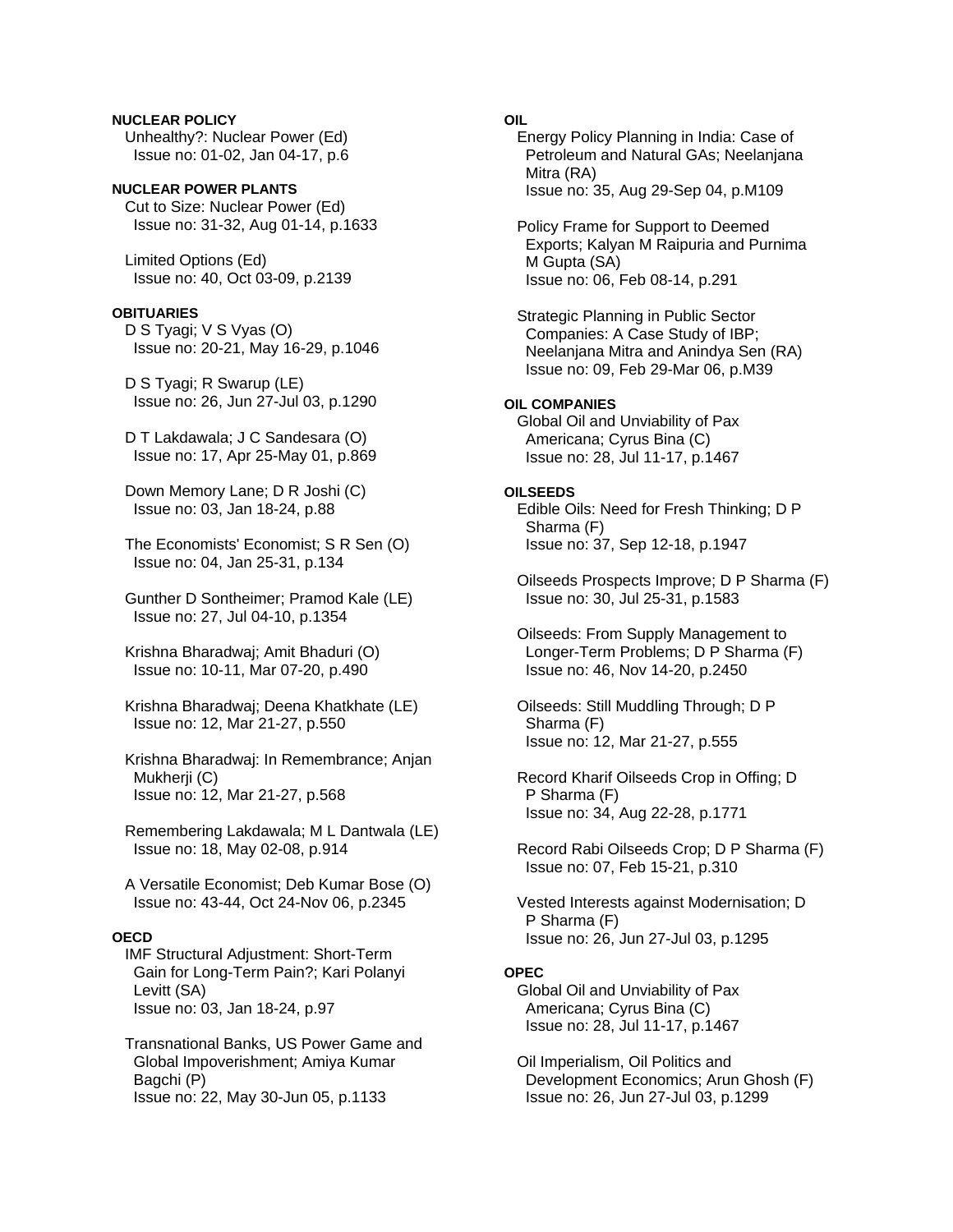## **ORISSA**

 Dialectics of Transition: Orissa, 1943-50; Biswamoy Pati (SA) Issue no: 07, Feb 15-21, p.353

 Growing Communalisation of Politics: Orissa; Deepak Mishra (C) Issue no: 37, Sep 12-18, p.1965

### **OVERSEAS INDIANS**

 About Bargaining, Expectations and Maybe Worse; JM (P) Issue no: 12, Mar 21-27, p.560

 Neglected Factor: Exchange Reserves (Ed) Issue no: 01-02, Jan 04-17, p.4

 South African Indians, India and 'New' South Africa; Dharampal (C) Issue no: 43-44, Oct 24-Nov 06, p.2357

### **PAKISTAN**

 Initiative with PPP: Pakistan (Ed) Issue no: 48, Nov 28-Dec 04, p.2570

 Man-Made Disaster: Pakistan (Ed) Issue no: 38, Sep 19-25, p.2010

 Riding a Tiger: Pakistan (Ed) Issue no: 29, Jul 18-24, p.1514

 Without Perspective; S Akbar Zaidi (BR) Issue no: 30, Jul 25-31, p.1609

## **PANCHAYATS**

 Caste, Gender and Class in Panchayats: Case of Barddhaman, West Bengal; G K Lieten (SA) Issue no: 29, Jul 18-24, p.1567

 Historical Context of Political Change in Rural West Bengal: A Study of Seven Villages in Bardhaman; Sujit Narayan Chattopadhyay (SA) Issue no: 13, Mar 28-Apr 03, p.647

 Judiciary to Rescue: Panchayati Raj (Ed) Issue no: 27, Jul 04-10, p.1357

## **PARLIAMENT**

 Illusion of Movement: CPI(M) (Ed) Issue no: 01-02, Jan 04-17, p.5

 Science Policy and Parliament; Dhirendra Sharma (C) Issue no: 45, Nov 07-13, p.2413

 Structural Adjustment: Second Thoughts within Government; BM (C) Issue no: 13, Mar 28-Apr 03, p.623

## **PATENTS**

 In Reverse Gear: Patents (Ed) Issue no: 08, Feb 22-28, p.377

 Intellectual Property Rights; N H Antia (C) Issue no: 27, Jul 04-10, p.1374

 Intellectual Property Rights and LDCs: Some Strategic Issues; Deepak Nayyar (SA) Issue no: 06, Feb 08-14, p.271

 Patenting of Life Forms: What It Implies; Suman Sahai (C) Issue no: 17, Apr 25-May 01, p.878

 Politics of Biodiversity Convention; Ashish Kothari (C) Issue no: 15-16, Apr 11-24, p.749

 US Rewriting the Rules: Patents (Ed) Issue no: 33, Aug 15-21, p.1705

#### **PEACE NEGOTIATION**  Fresh Setback: West Asia (Ed) Issue no: 51-52, Dec 19-Jan 01, p.2674

## **PEASANTS**

 Farmers' Movement in Karnataka; A P Kripa (C) Issue no: 23, Jun 06-12, p.1182

 Institutional Credit for Rural Development: Proper Risk-Management or Group Lending?; D Narayana (RA) Issue no: 39, Sep 26-Oct 02, p.A122

 Land Rights and Land Reform; Rekha Bandyopadhyay (BR) Issue no: 23, Jun 06-12, p.1191

 Left Response to Drought in Maharashtra; Anant R S Phadke (C) Issue no: 06, Feb 08-14, p.253

 Peasants and Flexible Accumulation in the Third World: Producing Under Contract; Michael Watts (RA) Issue no: 30, Jul 25-31, p.PE90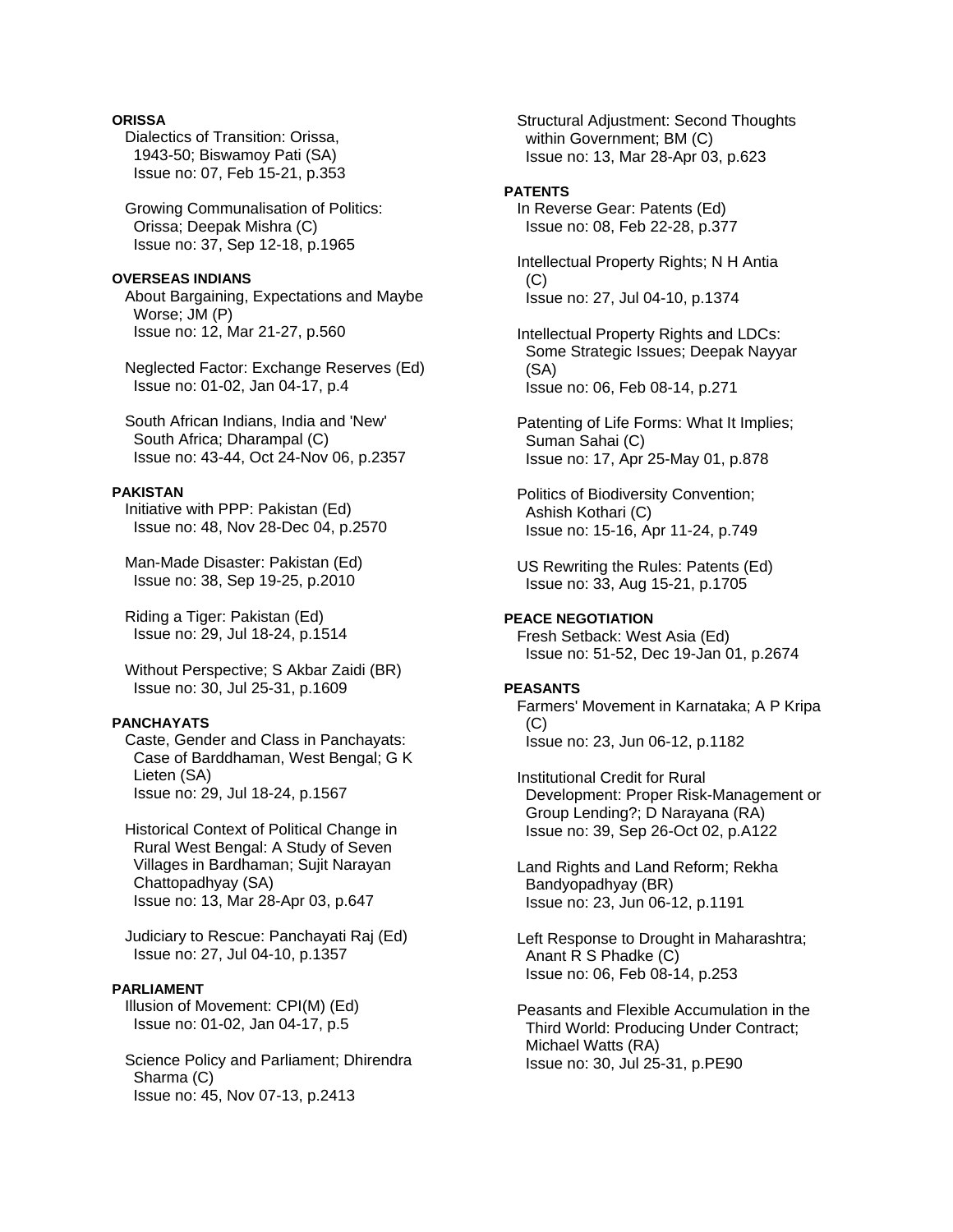## **PEASANTS**

 Pressure Groups in India; Sumanta Banerjee (BR) Issue no: 34, Aug 22-28, p.1800

 Rural Women Workers and Peasant Movements; Sharit K Bhowmik (BR) Issue no: 28, Jul 11-17, p.1475

 Sharecroppers' Movement in Bengal; Ranajit Das Gupta (BR) Issue no: 22, May 30-Jun 05, p.1137

 Shetkari Sanghtana and the Pursuit of Laxmi Mukti; Gopal Guru (C) Issue no: 28, Jul 11-17, p.1463

 Workers' Response to Minimum Wages; K Jothi Sivagnanam and C Rajendran (LE) Issue no: 12, Mar 21-27, p.550

#### **PERIODICALS**

 Proletarian Path; V Singh (LE) Issue no: 51-52, Dec 19-Jan 01, p.2670

## **PERSONNEL MANAGEMENT**

 Strategic Issues in Administrative Reorganisation: Developing Countries' Perspective; Prahlad K Basu (RA) Issue no: 22, May 30-Jun 05, p.M46

## **PERU**

 Familiar Scenario: Health (Ed) Issue no: 28, Jul 11-17, p.1449

 Under the Tutelage of IMF: The Case of Peru; Michel Chossudovsky (SA) Issue no: 07, Feb 15-21, p.340

#### **PETROLEUM INDUSTRY**

 The Debt-Energy Nexus: A Case Study of India; C Rammanohar Reddy, Antonette D'Sa and Amulya Kumar N Reddy (SA) Issue no: 27, Jul 04-10, p.1401

## **PHARMACEUTICAL POLICY**

 Crying Wolf: Pharmaceuticals (Ed) Issue no: 33, Aug 15-21, p.1704

 Medical Policy in Colonial Bengal; V R Muraleedharan (BR) Issue no: 19, May 09-15, p.1005

 Out of Focus (Ed) Issue no: 03, Jan 18-24, p.67

### **PHARMACEUTICALS**

 Crying Wolf: Pharmaceuticals (Ed) Issue no: 33, Aug 15-21, p.1704

 Drug Prices; Wander Limited (LE) Issue no: 38, Sep 19-25, p.2006

 Out of Focus (Ed) Issue no: 03, Jan 18-24, p.67

 Prescription for Change: Breast-Milk Substitutes (Ed) Issue no: 34, Aug 22-28, p.1769

 Rickety Review Procedures: Pharmaceuticals (Ed) Issue no: 36, Sep 05-11, p.1881

 Rising Prices of Indian Drugs; Wishvas Rane (C) Issue no: 31-32, Aug 01-14, p.1644

 Society and Medicine: Bridging the Information Gap; Wishvas Rane (C) Issue no: 05, Feb 01-07, p.191

### **PHILIPPINES**

 In Search of Complementary and Interventionist Nature of Policies; Ashok K Mitra (BR) Issue no: 38, Sep 19-25, p.2043

 Negative Support: Philippines (Ed) Issue no: 09, Feb 29-Mar 06, p.437

 Rehabilitation of Survivors of Torture and Political Violence: The Philippine Experience; Aurora Parong, June Pagaduan-Lopez, Sylvia Estrada-Claudio, Elizabeth Protacio-Marcelino and M A Victoria Cabildo (SA) Issue no: 33, Aug 15-21, p.1755

#### **PHILOSOPHY**

 History of Indian Science, Philosophy and Culture; Kireet Joshi (LE) Issue no: 05, Feb 01-07, p.174

#### **PHOTOGRAPHY**

 Welcoming 'Popular' Critique; R Srivatsan (D) Issue no: 49-50, Dec 05-18, p.2667

#### **PHYSICIANS**

 Medical Negligence: Health (Ed) Issue no: 45, Nov 07-13, p.2393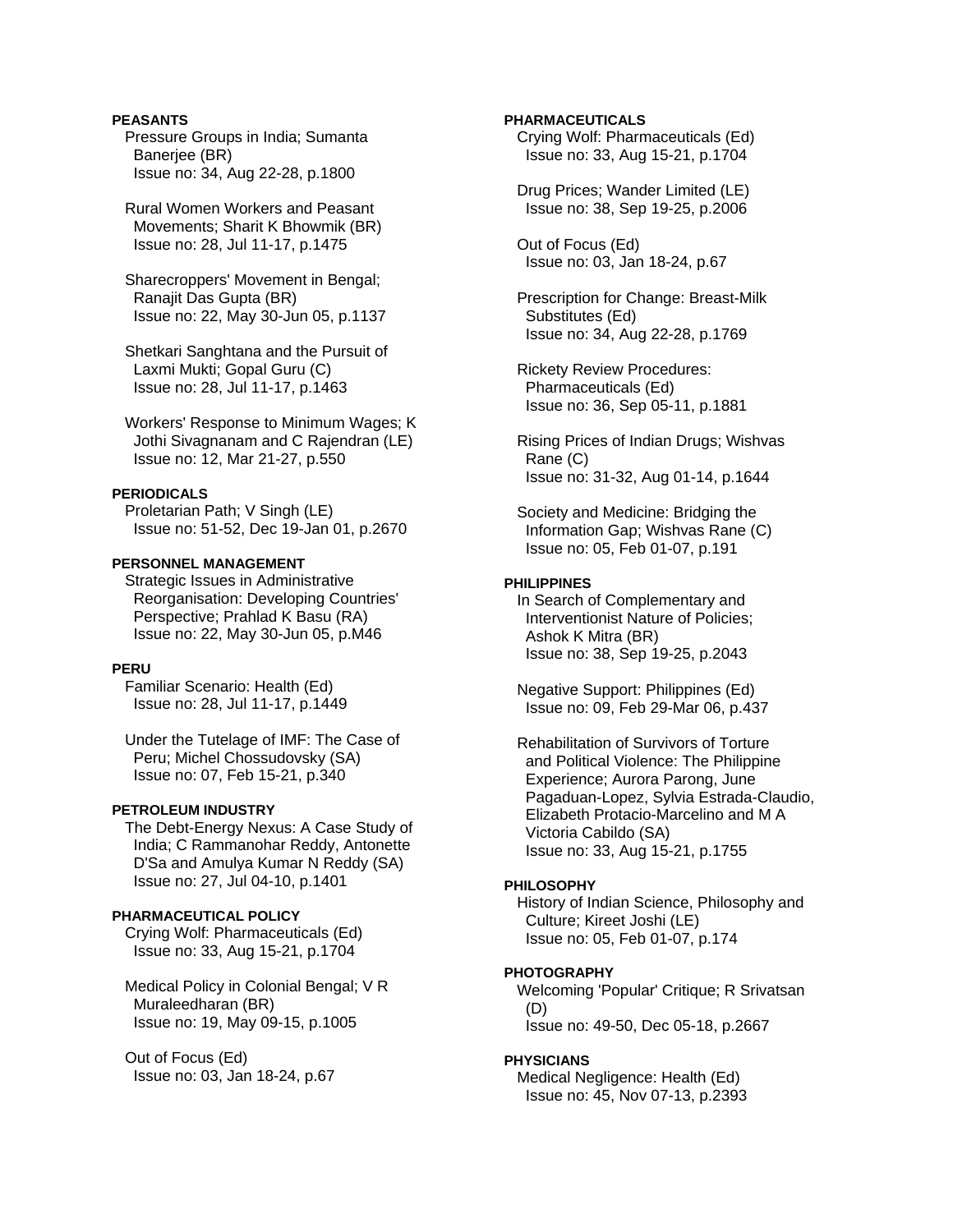#### **PLANNING COMMISSION**

 Shedding Light on Coal Sector; Skrikant Modak (BR) Issue no: 17, Apr 25-May 01, p.890

### **PLANTATIONS**

 On BJP Tyranny; D K Malviya (LE) Issue no: 48, Nov 28-Dec 04, p.2566

 Planters' Lobby in Late 19th Century: Implications for Travancore; Paul E Baak (SA) Issue no: 33, Aug 15-21, p.1747

### **POLICE**

 Creeping Decay in Institutions of Democracy; K G Kannabiran (C) Issue no: 33, Aug 15-21, p.1718

 Excerpts from the Memoirs of Death; K Balagopal (C) Issue no: 12, Mar 21-27, p.569

 Not by Fire-Power Alone: The Police (Ed) Issue no: 43-44, Oct 24-Nov 06, p.2337

 Trigger-Happy: Security Forces (Ed) Issue no: 23, Jun 06-12, p.1165

## **POLICE ATROCITIES**

 Amnesty Report on Custodial Abuses; P A Sebastian (C) Issue no: 17, Apr 25-May 01, p.876

 A Chief Minister Forgets: Police Violence (Ed) Issue no: 23, Jun 06-12, p.1164

 Communalised State: Maharashtra (Ed) Issue no: 49-50, Dec 05-18, p.2620

 Death in Custody (Ed) Issue no: 12, Mar 21-27, p.551

 Growing Lawlessness: Security Forces (Ed) Issue no: 48, Nov 28-Dec 04, p.2569

 Murder by Police; Rama S Melkote (LE) Issue no: 03, Jan 18-24, p.66

 No Help for Victims: The Police (Ed) Issue no: 33, Aug 15-21, p.1705

 Police Attack on Journalists; Akhram H Chowdhury (LE) Issue no: 34, Aug 22-28, p.1766

 Police Firing in Thane; Subrata Sarangi (LE) Issue no: 31-32, Aug 01-14, p.1630 Protest Invites Massacre; Shahid Akhtar (LE) Issue no: 42, Oct 17-23, p.2270 Shielding the Guilty: Punjab (Ed) Issue no: 06, Feb 08-14, p.240 State Indicted: Deb Commission Report on Tripura; Brinda Karat (C) Issue no: 03, Jan 18-24, p.80 **POLIO**  Immunisation Debacle (Ed) Issue no: 07, Feb 15-21, p.307 **POLITICAL ECONOMY**  Closing in for the Kill: New Delhi; BM (C) Issue no: 51-52, Dec 19-Jan 01, p.2685

 Dynamics of Non-Development; Pradhan H Prasad (BR) Issue no: 26, Jun 27-Jul 03, p.1323

 Economic Interests and Human Rights in Indo-British Relations: House of Commons Dabate on Punjab; Pritam Singh  $(C)$ Issue no: 13, Mar 28-Apr 03, p.631

 For a More Federal India; Nirmal Mukarji (P) Issue no: 26, Jun 27-Jul 03, p.1312

 Mosaic of Narrative Manipulations: Power and Production of Subjectivity in [Post] Colonial India; Mukesh Srivastava (RA) Issue no: 04, Jan 25-31, p.PE47

 Rethinking Development; Vibhooti Shukla (BR) Issue no: 34, Aug 22-28, p.1797

 Union Budget for 1992-93: Much Ado about Nothing; Pulapre Balakrishnan (SA) Issue no: 15-16, Apr 11-24, p.803

### **POLITICAL HISTORY**

 Play Fair and We Will Play Fair: Pages from Congress History; Suniti Kumar Ghosh (SA) Issue no: 20-21, May 16-29, p.1079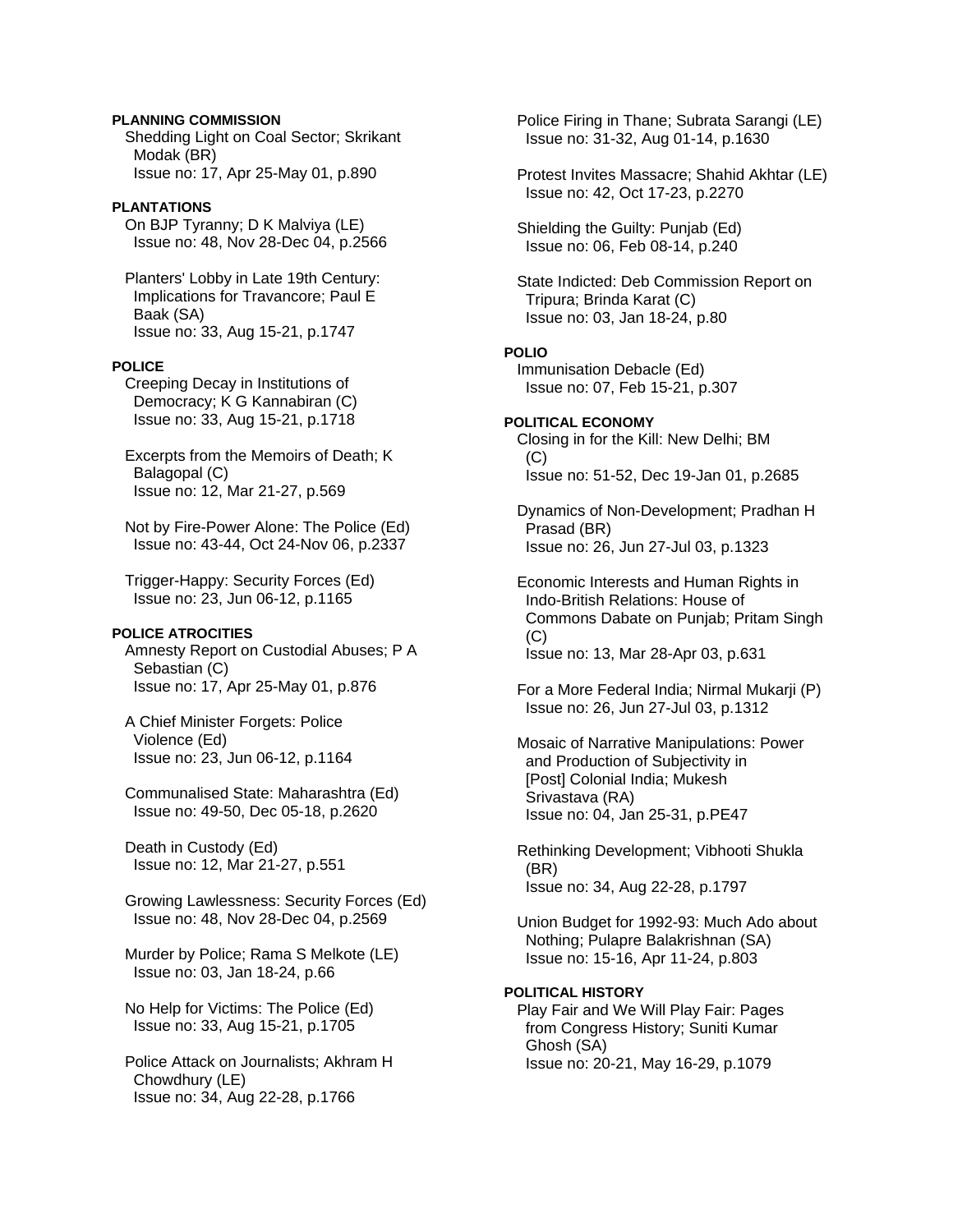#### **POLITICAL PARTIES**

 1991 Tamil Nadu Elections: Issues, Strategies and Performance; R Manivannan (SA) Issue no: 04, Jan 25-31, p.164

 Abdication of Responsiblity: West Bengal (Ed) Issue no: 40, Oct 03-09, p.2140

 Approaching a Decisive Juncture: Uttar Pradesh; Amaresh Mishra (C) Issue no: 40, Oct 03-09, p.2158

 Assault on Babri Masjid; S Ravi Rajan (LE) Issue no: 51-52, Dec 19-Jan 01, p.2670

 Award Extraordinary: Politics (Ed) Issue no: 41, Oct 10-16, p.2209

 Beginning of Realignment: Politics (Ed) Issue no: 10-11, Mar 07-20, p.488

 BJP Gains by Default: Uttar Pradesh; Amaresh Misra (C) Issue no: 08, Feb 22-28, p.393

 BJP Tyranny in MP; Pradip Prabhu (LE) Issue no: 43-44, Oct 24-Nov 06, p.2334

 Communalism: Beyond Political Parties; GPD (F) Issue no: 49-50, Dec 05-18, p.2627

 Competition in Low Politics: West Bengal; Ajit Roy (C) Issue no: 24-25, Jun 13-26, p.1237

 Congress [I] Popularity on Wane: Andhra Pradesh; M Shatrugna (C) Issue no: 24-25, Jun 13-26, p.1244

 Congress(I) in Andhra Assembly; M Shatrugna (LE) Issue no: 45, Nov 07-13, p.2390

 Count Down to Kar Seva; Amaresh Misra (C) Issue no: 48, Nov 28-Dec 04, p.2582

 CPI(ML) (LE) Issue no: 42, Oct 17-23, p.2270

 Dangerous Compromise: Politics (Ed) Issue no: 48, Nov 28-Dec 04, p.2568  The DMK Debacle: Causes and Portents; V Suresh (SA) Issue no: 42, Oct 17-23, p.2313

 The Earlier Turbulence: How the Emergency Hits Back; Anil Nauriya (C) Issue no: 30, Jul 25-31, p.1597

 Emerging Reality after Ayodhya; Amresh Mishra (C) Issue no: 51-52, Dec 19-Jan 01, p.2689

 Empty Talk of Polarisation: Politics (Ed) Issue no: 45, Nov 07-13, p.2392

 False Pretences: Communal Violence (Ed) Issue no: 41, Oct 10-16, p.2209

 Fluid Positions: Politics (Ed) Issue no: 26, Jun 27-Jul 03, p.1292

 History, Politics and Economics; Arun Ghosh (F) Issue no: 51-52, Dec 19-Jan 01, p.2681

 Khurja Riots 1990-91: Understanding the Conjuncture; Uma Chakravarti (SA) Issue no: 18, May 02-08, p.951

 Left Front in West Bengal; A Chatterjee (LE) Issue no: 33, Aug 15-21, p.1702

 Links in a Chain to Curb Democracy; Ajit Roy (C) Issue no: 35, Aug 29-Sep 04, p.1846

 More of the Same; M Shatrugna (C) Issue no: 41, Oct 10-16, p.2219

 Moves and Countermoves: Congress(I) (Ed) Issue no: 31-32, Aug 01-14, p.1632

 New Beginnings in UP Politics; Amaresh Misra (C) Issue no: 03, Jan 18-24, p.78

 No Basic Quarrel: CPI(M) (Ed) Issue no: 41, Oct 10-16, p.2210

 Opposition Upstaged: Politics (Ed) Issue no: 24-25, Jun 13-26, p.1224

 The Opposition Within: Congress (I) (Ed) Issue no: 39, Sep 26-Oct 02, p.2080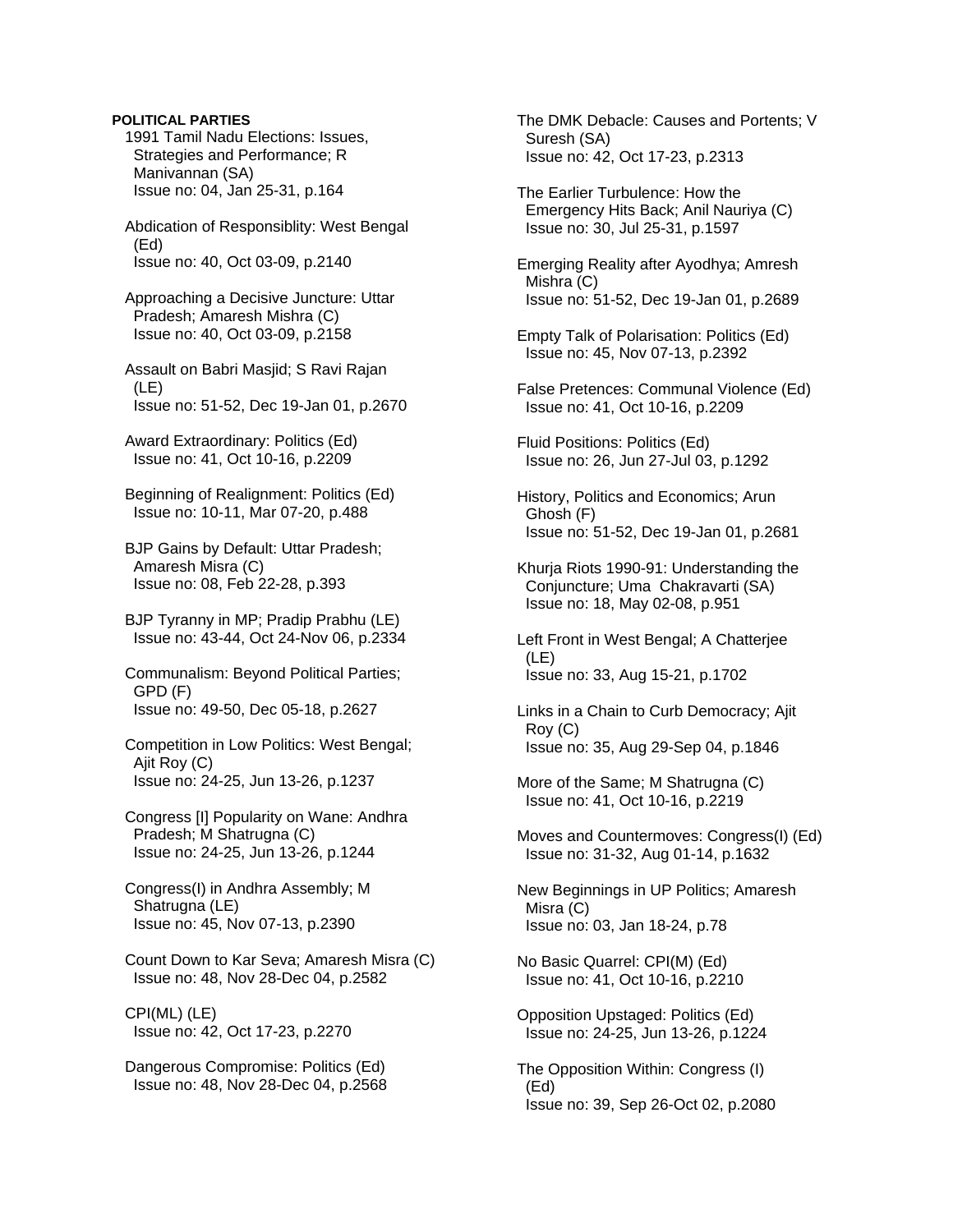#### **POLITICAL PARTIES** Outside Help: Congress (Ed)

Issue no: 33, Aug 15-21, p.1704

 Political Alignments in the Making; Amaresh Misra (C) Issue no: 41, Oct 10-16, p.2225

 Post-Tirupati Congress (Ed) Issue no: 15-16, Apr 11-24, p.731

 The Retreat: Ayodhya (Ed) Issue no: 51-52, Dec 19-Jan 01, p.2673

 Shadow-Boxing (Ed) Issue no: 28, Jul 11-17, p.1447

 Shifting Alliances: Bihar (Ed) Issue no: 45, Nov 07-13, p.2393

 Shiv Sena and 'National' Hinduism; Gerard Heuze (SA) Issue no: 40, Oct 03-09, p.2189

 Shiv Sena and `National' Hinduism; Gerard Heuze (SA) Issue no: 41, Oct 10-16, p.2253

 Slaying of a Spirituous Demon; K Balagopal (C) Issue no: 46, Nov 14-20, p.2457

 Speaker's Score: Politics (Ed) Issue no: 34, Aug 22-28, p.1768

 Strong-Arm Tactics: BJP (Ed) Issue no: 45, Nov 07-13, p.2394

 Towards a Left-Led Anti-Communal Platform; Amaresh Misra (C) Issue no: 47, Nov 21-27, p.2521

 Towards a United Left in Bihar; Krishna Chaitanya (C) Issue no: 38, Sep 19-25, p.2025

 Whither Labour? : United Kingdom; Michael Jacobs (C) Issue no: 24-25, Jun 13-26, p.1249

## **POLITICAL PERSONALITIES**

 Can the PM be Trusted: Politics (Ed) Issue no: 49-50, Dec 05-18, p.2620  Changing the Bureaucracy; Ramaswamy R Iyer (BR) Issue no: 49-50, Dec 05-18, p.2647

 Changing the Bureaucracy; Ramaswamy R Iyer (BR) Issue no: 49-50, Dec 05-18, p.2647

 Dangerous Trends: West Bengal (Ed) Issue no: 15-16, Apr 11-24, p.733

 India's Israel Policy; Nirmalya Ray (LE) Issue no: 31-32, Aug 01-14, p.1630

 Initiative with PPP: Pakistan (Ed) Issue no: 48, Nov 28-Dec 04, p.2570

 Interim Verdict: Gorbachev (Ed) Issue no: 17, Apr 25-May 01, p.858

 Karnataka: Out of Favour (Ed) Issue no: 47, Nov 21-27, p.2512

 More of the Same; M Shatrugna (C) Issue no: 41, Oct 10-16, p.2219

 Moves and Countermoves: Congress(I) (Ed) Issue no: 31-32, Aug 01-14, p.1632

 Outside Help: Congress (Ed) Issue no: 33, Aug 15-21, p.1704

#### **POLITICAL POWER**

 Neighbours and Borders-IV: South Asian Democracies: Old and New; Anirudha Gupta (C) Issue no: 43-44, Oct 24-Nov 06, p.2354

 New Indo-British Extradition Treaty: What is the Purpose?; N Siddharth (C) Issue no: 47, Nov 21-27, p.2531

 Opportunists on Top: Jharkhand Movement (Ed) Issue no: 31-32, Aug 01-14, p.1632

#### **POLITICAL SCIENCE**  Paradigms of Power; Om Bakshi (BR) Issue no: 07, Feb 15-21, p.336

 Teaching Marxism; Neera Chandhoke (BR) Issue no: 27, Jul 04-10, p.1391

 Understanding Indian Politics; Sudha Pai (BR) Issue no: 41, Oct 10-16, p.2239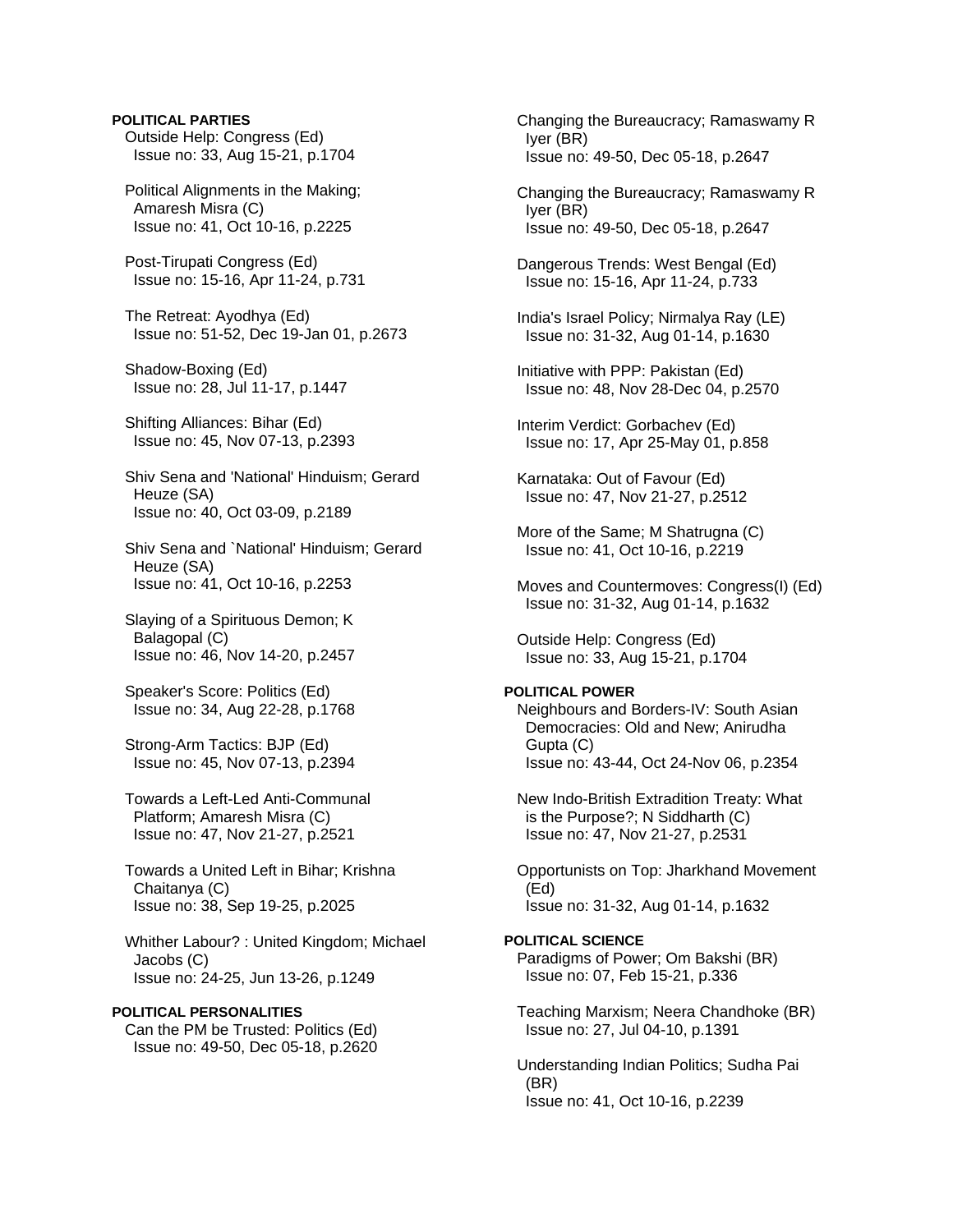'Boys Will be Boys': Gender and National Agency in Frantz Fanon and LTTE; Qadri Ismail (SA) Issue no: 31-32, Aug 01-14, p.1677

 1991 Tamil Nadu Elections: Issues, Strategies and Performance; R Manivannan (SA) Issue no: 04, Jan 25-31, p.164

 Abdication of Responsiblity: West Bengal (Ed) Issue no: 40, Oct 03-09, p.2140

 Afraid to Wound: Politics (Ed) Issue no: 04, Jan 25-31, p.132

 Africa: Democratic Theory and Democratic Struggles; Mahmood Mamdani (C) Issue no: 41, Oct 10-16, p.2228

 After Return to Democracy: Congress (I) (Ed) Issue no: 17, Apr 25-May 01, p.856

 After the Referendum: South Africa (Ed) Issue no: 12, Mar 21-27, p.554

 Another Futile Exercise (Ed) Issue no: 14, Apr 04-10, p.671

 Another Spoke in the Wheel: Punjab (Ed) Issue no: 26, Jun 27-Jul 03, p.1292

 Apartheid Digs In: South Africa (Ed) Issue no: 36, Sep 05-11, p.1882

 Appeasing Fundamentalists: Bangladesh (Ed) Issue no: 34, Aug 22-28, p.1770

 Approaching a Decisive Juncture: Uttar Pradesh; Amaresh Mishra (C) Issue no: 40, Oct 03-09, p.2158

 At a Standstill: South Africa (Ed) Issue no: 23, Jun 06-12, p.1166

 Award Extraordinary: Politics (Ed) Issue no: 41, Oct 10-16, p.2209

 Bad and Worse: Elections (Ed) Issue no: 27, Jul 04-10, p.1356  Beginning of Realignment: Politics (Ed) Issue no: 10-11, Mar 07-20, p.488

 BJP and Congress: Politics of Confrontation: Madhya Pradesh (C) Issue no: 09, Feb 29-Mar 06, p.456

 BJP Gains by Default: Uttar Pradesh; Amaresh Misra (C) Issue no: 08, Feb 22-28, p.393

 BJP in a Bind (Ed) Issue no: 19, May 09-15, p.975

 BJP Tyranny in MP; Pradip Prabhu (LE) Issue no: 43-44, Oct 24-Nov 06, p.2334

 Can the PM be Trusted: Politics (Ed) Issue no: 49-50, Dec 05-18, p.2620

 Changing the Bureaucracy; Ramaswamy R Iyer (BR) Issue no: 49-50, Dec 05-18, p.2647

 Changing the Bureaucracy; Ramaswamy R Iyer (BR) Issue no: 49-50, Dec 05-18, p.2647

 Choice before Sandinistas: Nicaragua (Ed) Issue no: 30, Jul 25-31, p.1582

 Competition in Low Politics: West Bengal; Ajit Roy (C) Issue no: 24-25, Jun 13-26, p.1237

 Congress [I] Elections: Politics (Ed) Issue no: 09, Feb 29-Mar 06, p.436

 Congress(I) in Andhra Assembly; M Shatrugna (LE) Issue no: 45, Nov 07-13, p.2390

 CPI [M]'s Dilemma: Politics (Ed) Issue no: 07, Feb 15-21, p.308

 CPI(ML) (LE) Issue no: 42, Oct 17-23, p.2270

 Crisis in Malaysian Indian Congress; M G G Pillai (C) Issue no: 34, Aug 22-28, p.1789

 Crisis That Never Was: Maharashtra (Ed) Issue no: 45, Nov 07-13, p.2392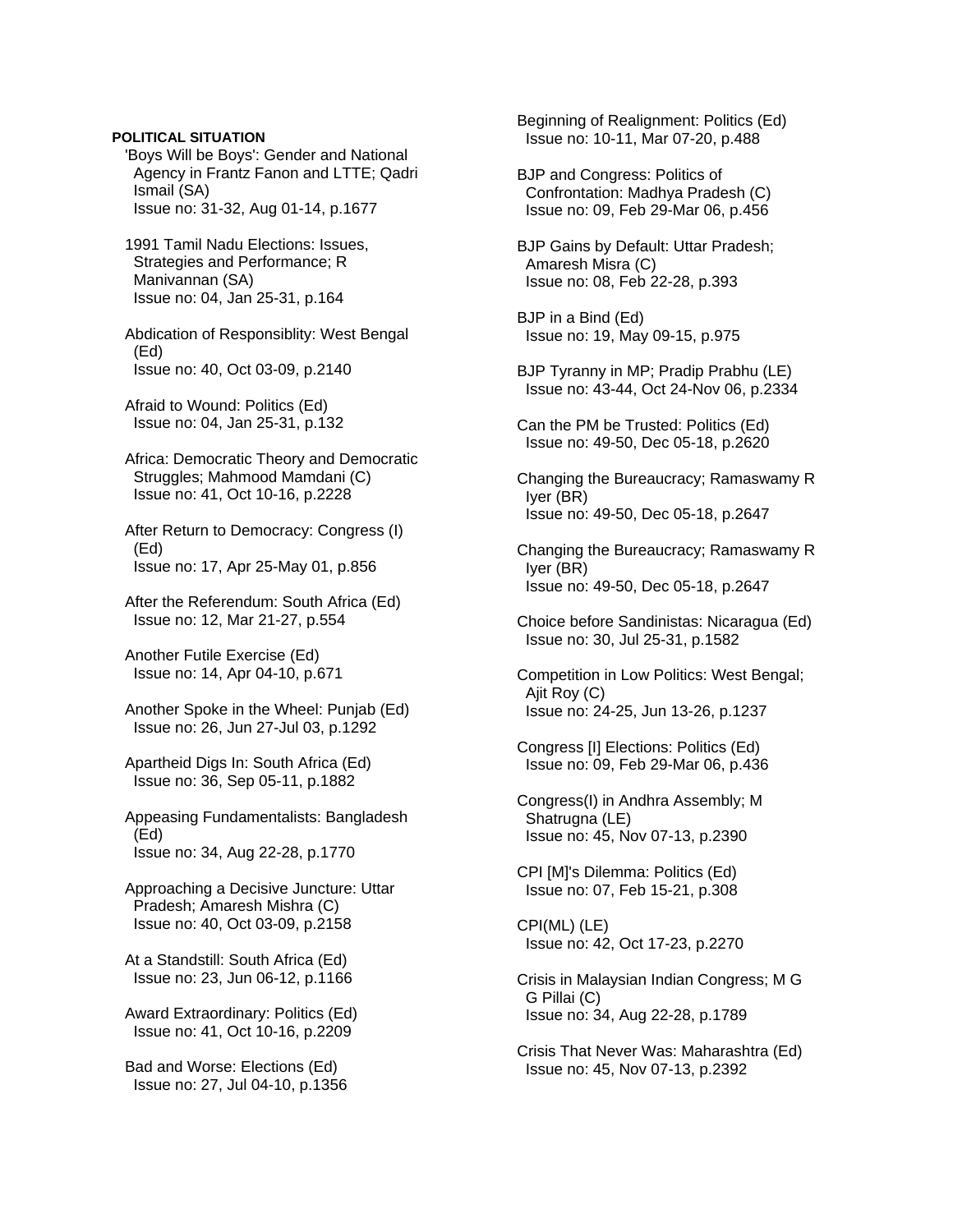Czechoslovakia: Political Crisis and Economic Reforms; Stephen Steiger (C) Issue no: 22, May 30-Jun 05, p.1131

 Dangerous Compromise: Politics (Ed) Issue no: 48, Nov 28-Dec 04, p.2568

 Dangerous Trends: West Bengal (Ed) Issue no: 15-16, Apr 11-24, p.733

 Dialectics of Transition: Orissa, 1943-50; Biswamoy Pati (SA) Issue no: 07, Feb 15-21, p.353

 Drought Politics: Maharashtra (Ed) Issue no: 19, May 09-15, p.976

 The Earlier Turbulence: How the Emergency Hits Back; Anil Nauriya (C) Issue no: 30, Jul 25-31, p.1597

 Elusive Package: 'Punjab' (Ed) Issue no: 19, May 09-15, p.976

 Elusive Political Process (Ed) Issue no: 23, Jun 06-12, p.1163

 Emerging Reality after Ayodhya; Amresh Mishra (C) Issue no: 51-52, Dec 19-Jan 01, p.2689

 Emerging Upper Caste Alliance: Bihar; Krishna Chaitanya (C) Issue no: 30, Jul 25-31, p.1595

 Empty Talk of Polarisation: Politics (Ed) Issue no: 45, Nov 07-13, p.2392

 Faithful to the Script: Politics (Ed) Issue no: 30, Jul 25-31, p.1580

 Fall-Out of Yatra: Politics (Ed) Issue no: 06, Feb 08-14, p.240

 Fluid Positions: Politics (Ed) Issue no: 26, Jun 27-Jul 03, p.1292

 Guarding the Guards: Crime and Politics (Ed) Issue no: 46, Nov 14-20, p.2448

 Historical Context of Political Change in Rural West Bengal: A Study of Seven Villages in Bardhaman; Sujit Narayan Chattopadhyay (SA) Issue no: 13, Mar 28-Apr 03, p.647

 History, Politics and Economics; Arun Ghosh (F) Issue no: 51-52, Dec 19-Jan 01, p.2681

 Illusion of Movement: CPI(M) (Ed) Issue no: 01-02, Jan 04-17, p.5

 Initiative with PPP: Pakistan (Ed) Issue no: 48, Nov 28-Dec 04, p.2570

 Lack of Clarity: Article 356 (Ed) Issue no: 51-52, Dec 19-Jan 01, p.2672

 Left Front in West Bengal; A Chatterjee (LE) Issue no: 33, Aug 15-21, p.1702

 Left Front's Calcutta; D Bhattacherjee (LE) Issue no: 39, Sep 26-Oct 02, p.2078

 Legitimacy for Terrorists: Politics (Ed) Issue no: 42, Oct 17-23, p.2273

 Links in a Chain to Curb Democracy; Ajit Roy (C) Issue no: 35, Aug 29-Sep 04, p.1846

 Missing Dimension; V Teresa (D) Issue no: 36, Sep 05-11, p.1940

 More Myopic Politics (Ed) Issue no: 05, Feb 01-07, p.175

 More of the Same; M Shatrugna (C) Issue no: 41, Oct 10-16, p.2219

 More Shortsightedness: Punjab (Ed) Issue no: 09, Feb 29-Mar 06, p.436

 Moves and Countermoves: Congress(I) (Ed) Issue no: 31-32, Aug 01-14, p.1632

 Nefarious Game: Politics (Ed) Issue no: 29, Jul 18-24, p.1512

 Negative Support: Philippines (Ed) Issue no: 09, Feb 29-Mar 06, p.437

 Neighbours and Border-II: Democracy in the Himalayas; Anirudha Gupta (C) Issue no: 36, Sep 05-11, p.1897

 Neighbours and Borders-III: Presmadasa's Brand of Democracy; Anirudha Gupta (C) Issue no: 38, Sep 19-25, p.2028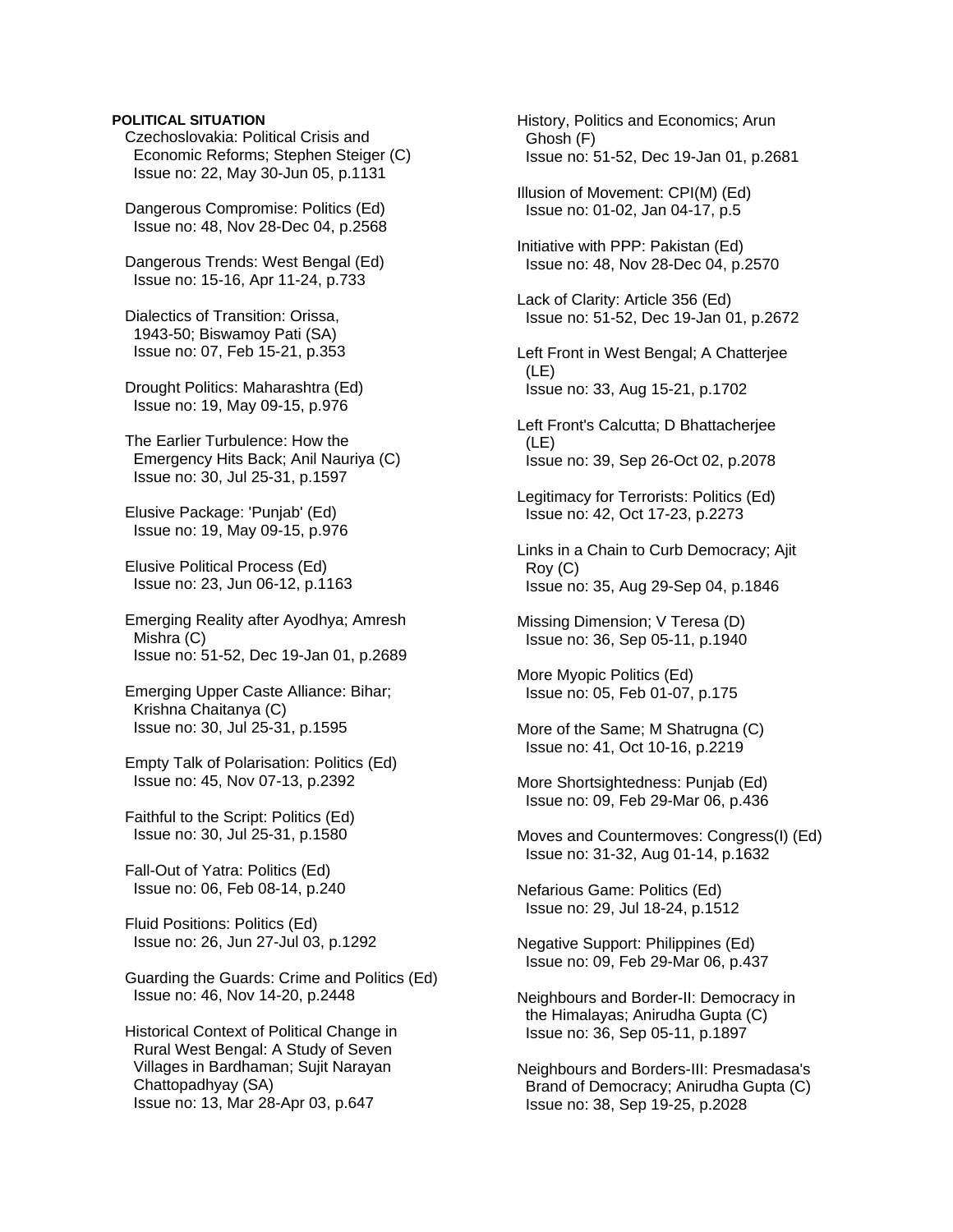New Alignments: Uttar Pradesh (Ed) Issue no: 41, Oct 10-16, p.2208

 New Beginnings in UP Politics; Amaresh Misra (C) Issue no: 03, Jan 18-24, p.78

 No Basic Quarrel: CPI(M) (Ed) Issue no: 41, Oct 10-16, p.2210

 Non-Parliamentary Left Unity; K Narendra Mohan (LE) Issue no: 38, Sep 19-25, p.2006

 Not by Elections Alone: Angola (Ed) Issue no: 47, Nov 21-27, p.2513

 Not the Primary Factor: Politics (Ed) Issue no: 01-02, Jan 04-17, p.5

 Nothing Out of Nothing: Jharkhand (Ed) Issue no: 14, Apr 04-10, p.672

 Opportunist Politics: Jharkhand (Ed) Issue no: 28, Jul 11-17, p.1448

 Opposition Upstaged: Politics (Ed) Issue no: 24-25, Jun 13-26, p.1224

 The Opposition Within: Congress (I) (Ed) Issue no: 39, Sep 26-Oct 02, p.2080

 Outside Help: Congress (Ed) Issue no: 33, Aug 15-21, p.1704

 Political Alignments in the Making; Amaresh Misra (C) Issue no: 41, Oct 10-16, p.2225

 Political Elite in Maharashtra; Pulakeshi (BR) Issue no: 51-52, Dec 19-Jan 01, p.2703

 Post-Tirupati Congress (Ed) Issue no: 15-16, Apr 11-24, p.731

 Punjab Crisis and the Political Process; Sucha Singh Gill (C) Issue no: 05, Feb 01-07, p.187

 Race and Gender in American Politics: Case of Clarence Thomas; Vinay Lal (C) Issue no: 03, Jan 18-24, p.86

 Relevant Repetition; A R Subbiah (LE) Issue no: 09, Feb 29-Mar 06, p.434

 The Retreat: Ayodhya (Ed) Issue no: 51-52, Dec 19-Jan 01, p.2673

 Rumblings in the South (Ed) Issue no: 29, Jul 18-24, p.1511

 Season of Lethargy (Ed) Issue no: 22, May 30-Jun 05, p.1103

 Shadow-Boxing (Ed) Issue no: 28, Jul 11-17, p.1447

 Shielding the Guilty: Punjab (Ed) Issue no: 06, Feb 08-14, p.240

 Shifting Alliances: Bihar (Ed) Issue no: 45, Nov 07-13, p.2393

 Short-sighted Follies: Politics (Ed) Issue no: 08, Feb 22-28, p.377

 So Much for So Little: United States (Ed) Issue no: 46, Nov 14-20, p.2449

 Speaker's Score: Politics (Ed) Issue no: 34, Aug 22-28, p.1768

 State Indicted: Deb Commission Report on Tripura; Brinda Karat (C) Issue no: 03, Jan 18-24, p.80

 Strong-Arm Tactics: BJP (Ed) Issue no: 45, Nov 07-13, p.2394

 Tainted Vote (Ed) Issue no: 08, Feb 22-28, p.375

 Towards a Left-Led Anti-Communal Platform; Amaresh Misra (C) Issue no: 47, Nov 21-27, p.2521

 Towards a United Left in Bihar; Krishna Chaitanya (C) Issue no: 38, Sep 19-25, p.2025

 A Trap for the Left: New Delhi; BM (C) Issue no: 49-50, Dec 05-18, p.2629

 Trivialisation of Rural Politics: Zilla Parishad and Corporation Elections in Maharashtra; Gopal Guru (C) Issue no: 10-11, Mar 07-20, p.501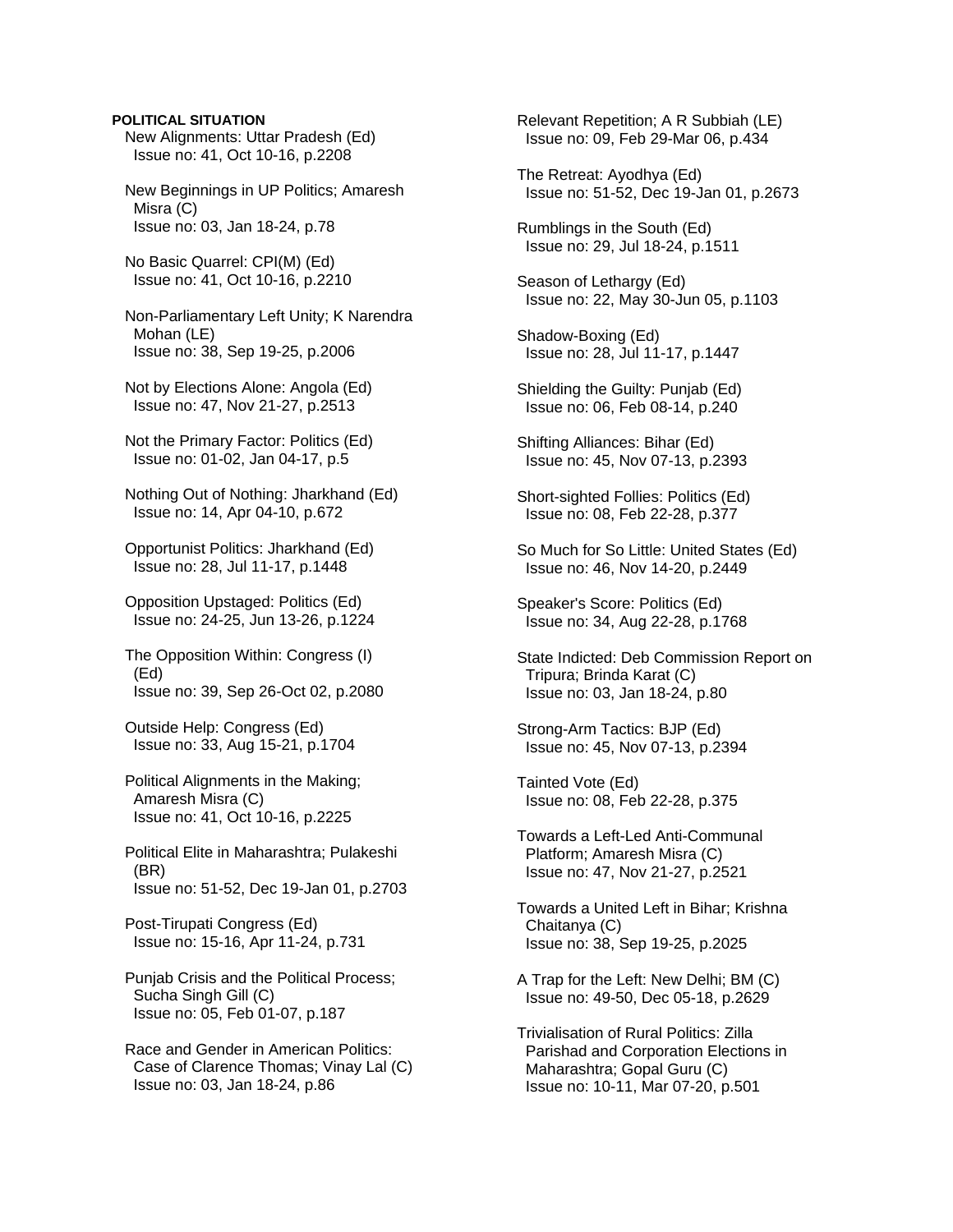Truth Will Not Out: Bofors (Ed) Issue no: 10-11, Mar 07-20, p.488

 Yadav Ascendancy in Bihar Politics; Tilak D Gupta (C) Issue no: 26, Jun 27-Jul 03, p.1304

#### **POLITICAL SYSTEM**

 The American Political System: A Critique of Its Functioning; Khalid B Sayeed (SA) Issue no: 39, Sep 26-Oct 02, p.2125

### **POLITICAL VIOLENCE**

 Countering the 'Sangh Parivar': Combining Punitive Measures with Ideational Offensive; Ajit Roy (C) Issue no: 51-52, Dec 19-Jan 01, p.2687

 Dangerous Game: Chhattisgarh (Ed) Issue no: 20-21, May 16-29, p.1036

 Rehabilitation of Survivors of Torture and Political Violence: The Philippine Experience; Aurora Parong, June Pagaduan-Lopez, Sylvia Estrada-Claudio, Elizabeth Protacio-Marcelino and M A Victoria Cabildo (SA) Issue no: 33, Aug 15-21, p.1755

 War against Naxalism; K Balagopal (LE) Issue no: 24-25, Jun 13-26, p.1222

#### **POLITICS AND CASTE**

 Caste and Politics in Tamil Nadu; A R Subbiah (LE) Issue no: 01-02, Jan 04-17, p.2

 Caste Politics: Bihar (Ed) Issue no: 07, Feb 15-21, p.209

## **POLITICS AND EDUCATION**

 Education Programme Under Attack: Madhya Pradesh; Krishna Kumar (C) Issue no: 48, Nov 28-Dec 04, p.2581

#### **POLITICS AND RELIGION**

 Attending to a Neglected Sphere; Rajen Harshe (BR) Issue no: 15-16, Apr 11-24, p.782

 Between Religion and Politics: Dialogue and Dialectics; Rudolf C Heredia (BR) Issue no: 37, Sep 12-18, p.1980

 Death in a 'City of Fools'; M S S Pandian  $(C)$ Issue no: 43-44, Oct 24-Nov 06, p.2353

 Escalating Violence on Harijans: Uttar Pradesh; Hiranmay Dhar (C) Issue no: 38, Sep 19-25, p.2023

 Missed Opportunity; Rudolf C Heredia (BR) Issue no: 08, Feb 22-28, p.410

 Religion and Politics; Arup Kumar Sen (LE) Issue no: 13, Mar 28-Apr 03, p.610

 State and Sai Baba; Akhilesh Mithal (LE) Issue no: 46, Nov 14-20, p.2446

 The State, Temples and Sai Baba; Kancha Ilaiah (C) Issue no: 38, Sep 19-25, p.2021

 Where Will It End: Religion in Politics (Ed) Issue no: 43-44, Oct 24-Nov 06, p.2336

#### **POLLUTION**

 Complexities of Articulating Protest; Chittaroopa Palit (D) Issue no: 05, Feb 01-07, p.234

 Levels of Struggle: Environment (Ed) Issue no: 10-11, Mar 07-20, p.489

 Partners in Crime: Environmental Destruction (Ed) Issue no: 26, Jun 27-Jul 03, p.1293

 Restructuring Change; Sara Ahmed (BR) Issue no: 33, Aug 15-21, p.1738

#### **POOR**

 Bombay's Pavement-Dwellers Continuing Torment; Meera Bapat (C) Issue no: 41, Oct 10-16, p.2217

 CPRs and Rural Poor: A Micro Level Analysis; Syed Ajmal Pasha (SA) Issue no: 46, Nov 14-20, p.2499

 Education in Andhra; M Shatrugna (C) Issue no: 35, Aug 29-Sep 04, p.1849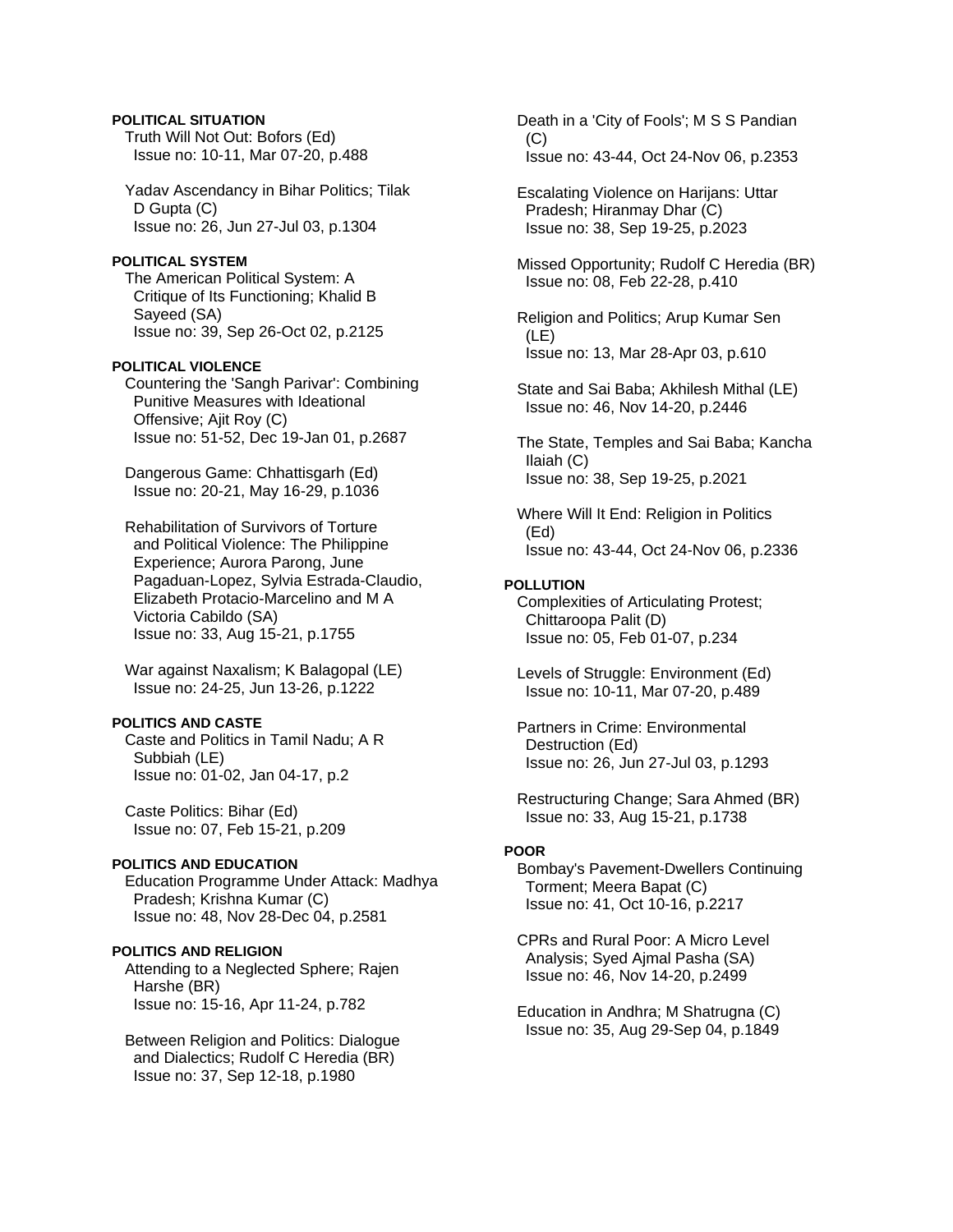## **POPULATION**

 Drinking Water For Growing Cities: Third World Perspective; Bidyut Mohanty (C) Issue no: 19, May 09-15, p.996

 Family Planning in the Nineties: More of the Same?: Debabar Banerii (P) Issue no: 17, Apr 25-May 01, p.883

 Housing and Urban Development: Policy Issues for 1990s; Rakesh Mohan (SA) Issue no: 36, Sep 05-11, p.1913

 Tribal Question in Assam; Monirul Hussain  $(C)$ Issue no: 20-21, May 16-29, p.1047

### **POPULATION POLICY**

 Population Policy; Himani Datar (LE) Issue no: 10-11, Mar 07-20, p.486

### **POVERTY**

 Does Inflation Hurt the Poor More?; R Radhakrishna and C Ravi (SA) Issue no: 04, Jan 25-31, p.157

 Growth and Poverty: The Urban Legend; Arup Mitra (SA) Issue no: 13, Mar 28-Apr 03, p.659

 Overpopulation: The Great Red Herring?; Aseem Shrivastava (P) Issue no: 38, Sep 19-25, p.2032

 Poverty and Inequality in China and India; Jim Matson and Mark Selden (SA) Issue no: 14, Apr 04-10, p.701

 Poverty and Technology; Indira (D) Issue no: 04, Jan 25-31, p.171

 Sustaining Serendipity?: Groundwater, Irrigation, Growth of Agricultural Production, and Poverty in Bangladesh; R W Palmer-Jones (RA) Issue no: 39, Sep 26-Oct 02, p.A128

## **POVERTY ALLEVIATION PROGRAMMES**

 EGS and the Poor: Evidence from Longitudinal Village Studies; M J Bhende (RA) Issue no: 13, Mar 28-Apr 03, p.A19

 Integrating Poverty Alleviation Programmes with Development Strategies: Indian Experience; C H Hanumantha Rao (SA) Issue no: 48, Nov 28-Dec 04, p.2603

 Population, Poverty and Employment in India; T N Krishnan (SA) Issue no: 46, Nov 14-20, p.2479

### **POWER INDUSTRY**

 In Defence of Defendus; Amulya Kumar N Reddy (D) Issue no: 03, Jan 18-24, p.121

## **PRECIOUS METALS**

 Crying Wolf: Gold (Ed) Issue no: 29, Jul 18-24, p.1512

 Gold-Rush (Ed) Issue no: 43-44, Oct 24-Nov 06, p.`335

 Premium Still High: Gold (Ed) Issue no: 22, May 30-Jun 05, p.1104

 Smuggling Continues: Gold (Ed) Issue no: 13, Mar 28-Apr 03, p.612

#### **PRESIDENT OF INDIA**

 President and Prime Minister; S R Sen (P) Issue no: 07, Feb 15-21, p.331

## **PRESIDENTIAL ELECTIONS**

 Masculinity, Militarism and Family Values: Afterthoughts on American Election; Vinay Lal (RA) Issue no: 48, Nov 28-Dec 04, p.2591

#### **PRESS**

 Abdication of Responsibility: The Press (Ed) Issue no: 04, Jan 25-31, p.133

 Can a Source Sue a Journalist?; A G Noorani (CL) Issue no: 08, Feb 22-28, p.386

 Media and Terrorism; A G Noorani (CL) Issue no: 26, Jun 27-Jul 03, p.1301

#### **PRIMARY EDUCATION**

 Impact of Noon Mean Programme on Primary Education: An Exploratory Study in Tamil Nadu; S Irudaya Rajan and A Jayakumar (SA) Issue no: 43-44, Oct 24-Nov 06, p.2372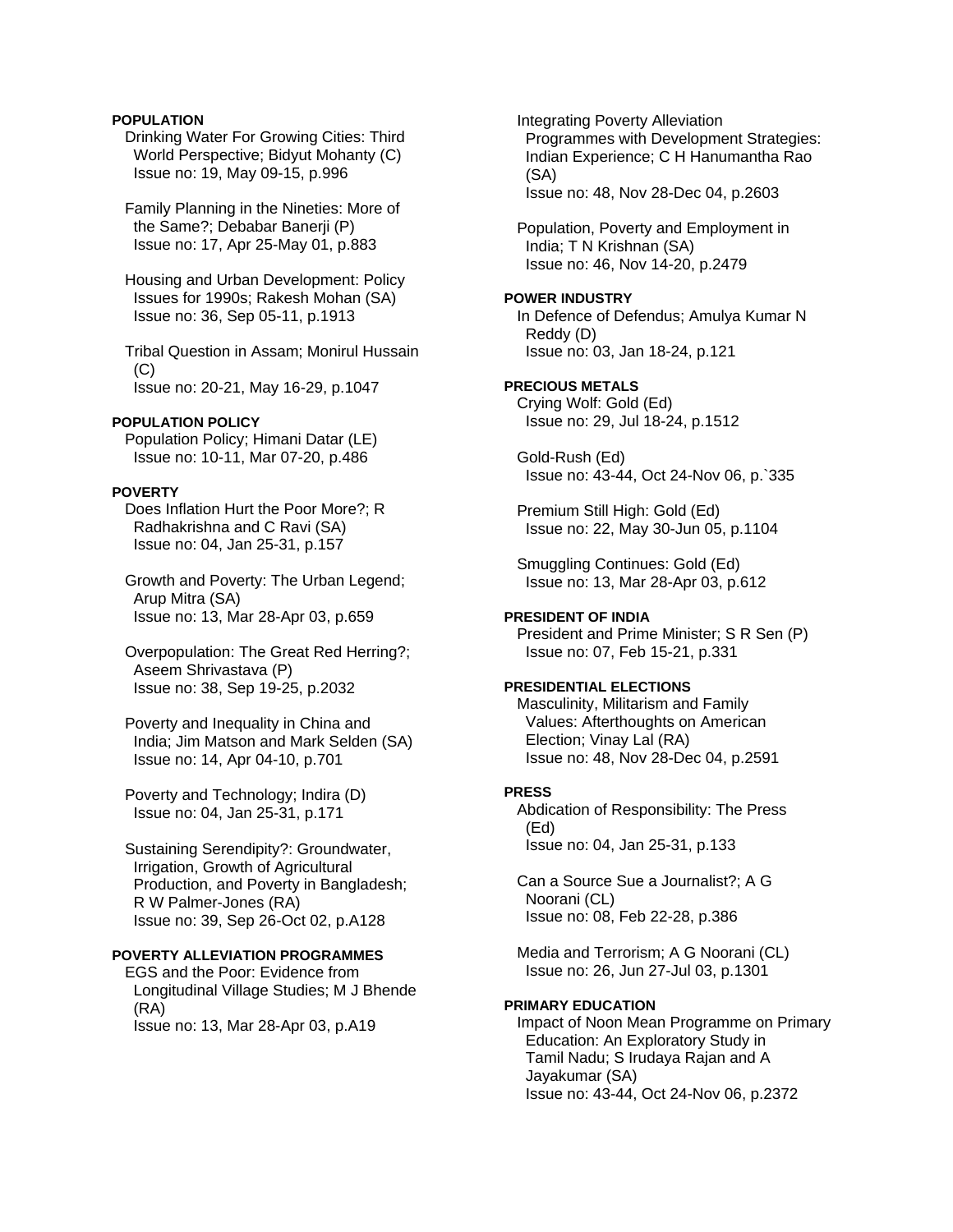### **PRISONERS**

 End of News Censorship for Prisoners in Bihar; Indu Bharti (C) Issue no: 24-25, Jun 13-26, p.1242

## **PRIVATIZATION**

 Medico's Strike against Privitatisation; D Nagasaila and V Suresh (C) Issue no: 48, Nov 28-Dec 04, p.2585

 New Industrial Policy: Barriers to Entry, Foreign Investment and Privatisation; Sunil Mani (RA) Issue no: 35, Aug 29-Sep 04, p.M86

 No Apology for Turning Inwards; D N Ghosh (F) Issue no: 45, Nov 07-13, p.2403

 No Conflict of Interest (Ed) Issue no: 33, Aug 15-21, p.1703

 People Say 'No': Privatisation (Ed) Issue no: 49-50, Dec 05-18, p.2621

- Privatisation and Deregulation; T N Srinivasan (D) Issue no: 15-16, Apr 11-24, p.843
- Privatisation and Deregulation; Ashok Rudra (D) Issue no: 20-21, May 16-29, p.1100
- Privatisation and Deregulation; Samuel Paul (D) Issue no: 26, Jun 27-Jul 03, p.1339
- Privatisation and Deregulation; Ashok Rudra (D) Issue no: 30, Jul 25-31, p.1628

 Privatisation and Deregulation: Irrelevant Hypotheses; Kirit S Parikh (D) Issue no: 09, Feb 29-Mar 06, p.483

 Privatisation of Common Property Resources: Lessons from Rural Karnataka; G K Karanth (SA) Issue no: 31-32, Aug 01-14, p.1680

 Privatisation of Health Care?: West Bengal (Ed) Issue no: 19, May 09-15, p.977

 Privatisation: Sham Debate; Andre Gunder Frank (D) Issue no: 08, Feb 22-28, p.432

 Structural Adjustment and the Labour Market; Madhura Swaminathan (BR) Issue no: 08, Feb 22-28, p.409

 Uttar Pradesh: Workers Challenge Privatisation; Mukul (C) Issue no: 01-02, Jan 04-17, p.25

## **PROHIBITION**

 Liquor Trade Banned; Abhay Bang (LE) Issue no: 35, Aug 29-Sep 04, p.1822

## **PROSTITUTION**

 Other Face of UN in Cambodia (C) Issue no: 47, Nov 21-27, p.2532

 Prostitution Laws: Ideological Dimensions and Enforcement Practices; Jean D'Cunha (RA) Issue no: 17, Apr 25-May 01, p.WS34

 Sociology of Prostitution; Veena Poonacha (BR) Issue no: 14, Apr 04-10, p.699

## **PUBLIC ADMINISTRATION**

 A Bureaucratic Exercise: Andhra Pradesh; M Shatrugna (C) Issue no: 40, Oct 03-09, p.2160

## **PUBLIC DEBT**

 Gilt-Edged Market that was; T K Velayudham (BR) Issue no: 49-50, Dec 05-18, p.2649

## **PUBLIC DEBT, UNION**  Making of Payments Crisis: India 1991;

 Ranjit Sau (SA) Issue no: 33, Aug 15-21, p.1741

# **PUBLIC DISTRIBUTION SYSTEM**  Population, Poverty and Employment in

 India; T N Krishnan (SA) Issue no: 46, Nov 14-20, p.2479

 Public Distribution of Cereals: An Alternative Model; Sunando Roy (SA) Issue no: 23, Jun 06-12, p.1209

 State Intervention versus Free Market; Arun Ghosh (F) Issue no: 27, Jul 04-10, p.1365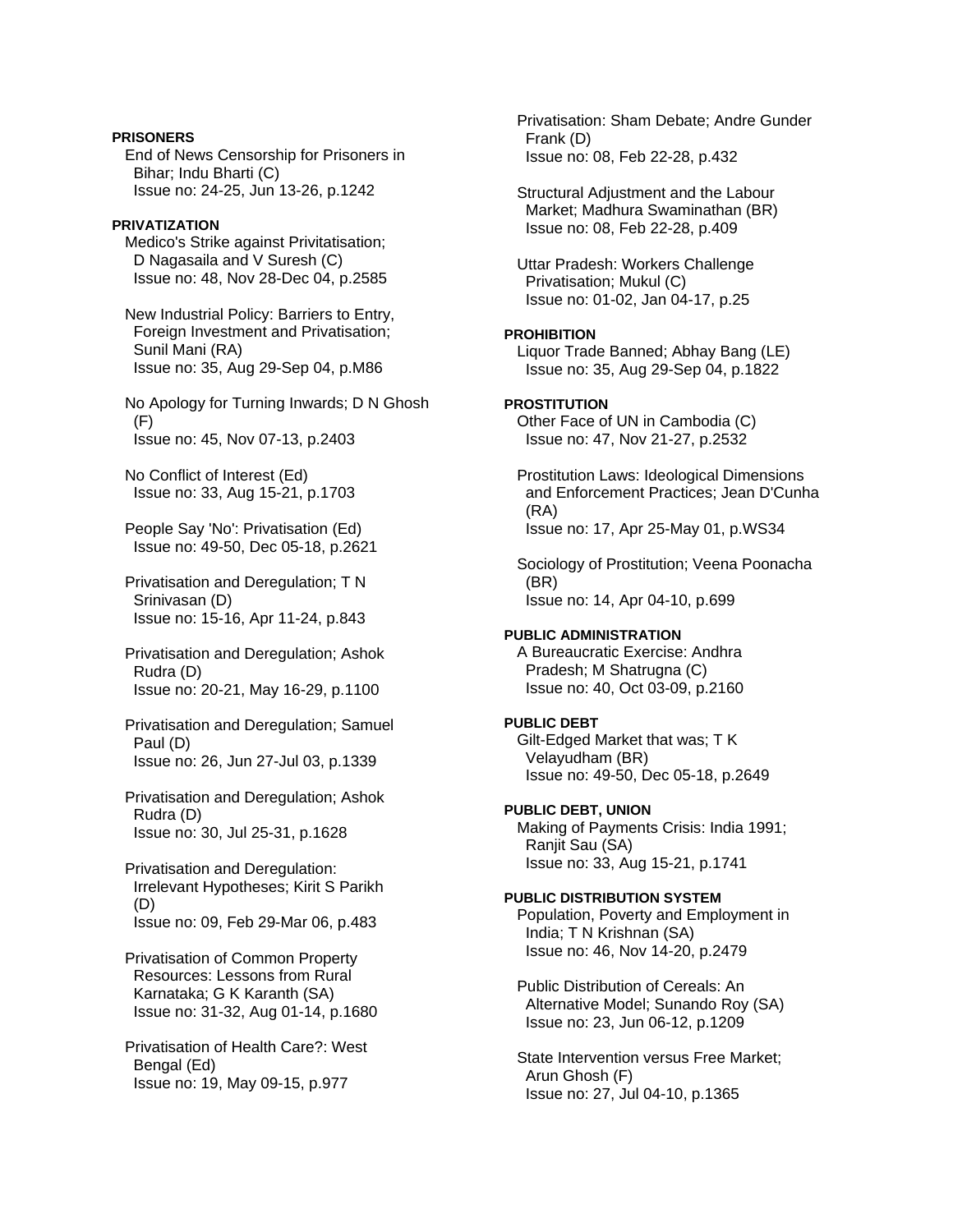### **PUBLIC DISTRIBUTION SYSTEM**

 Urban Bias in Indian Public Distribution System; Stephen Howes (SA) Issue no: 19, May 09-15, p.1022

 Urban Bias in PDS: Reexamination of NSS Data; Amitabh Kundu (D) Issue no: 26, Jun 27-Jul 03, p.1340

#### **PUBLIC EXPENDITURE**

 Proposals for State-Level Budgetary Reforms; M Govinda Rao (SA) Issue no: 05, Feb 01-07, p.211

## **PUBLIC FINANCE**

 European Monetary Union and Fiscal Policy; Nigel M Healey and Paul Levine (C) Issue no: 37, Sep 12-18, p.1972

 Proposals for State-Level Budgetary Reforms; M Govinda Rao (SA) Issue no: 05, Feb 01-07, p.211

 Riding the Free Rider: A Lesson from Barrackpore; Amaresh Bagchi (C) Issue no: 34, Aug 22-28, p.1778

## **PUBLIC HEALTH**

 Ends and Means: Medical and Research (Ed) Issue no: 41, Oct 10-16, p.2209

 Expectedly Callous: Health (Ed) Issue no: 03, Jan 18-24, p.69

 Overpopulation: The Great Red Herring?; Aseem Shrivastava (P) Issue no: 38, Sep 19-25, p.2032

 Public Health: A Question of Entitlements; Sujit K Das (C) Issue no: 39, Sep 26-Oct 02, p.2095

 Universal Immunisation Programme in India: Issues of Sustainability; Manu N Kulkarni (SA) Issue no: 27, Jul 04-10, p.1431

## **PUBLIC INTEREST LITIGATION**

 Consumer Redressal Courts: Missing Commitment to Public Interest; Shakuntala Narasimhan (C) Issue no: 22, May 30-Jun 05, p.1129

### **PUBLIC SECTOR ENTERPRISES**

 Asserting Right to Information; Sujata Gothoskar and Vijay Kanhere (BR) Issue no: 26, Jun 27-Jul 03, p.1324

 Exit Policy in Public Sector; Bagaram Tulpule (C) Issue no: 07, Feb 15-21, p.319

 Fiscal Deficit and Public Enterprises: Some More Grammar; Ramaswamy R Iyer (D) Issue no: 06, Feb 08-14, p.295

 A Glimpse at a Public Sector Enterprise; Arun Ghosh (F) Issue no: 07, Feb 15-21, p.317

 Menu of Financial Indicators Used in MOUs: An Exercise in Clarification; Prajapati Trivedi and M P Vithal (RA) Issue no: 22, May 30-Jun 05, p.M59

 New Industrial Policy: Barriers to Entry, Foreign Investment and Privatisation; Sunil Mani (RA) Issue no: 35, Aug 29-Sep 04, p.M86

 No Conflict of Interest (Ed) Issue no: 33, Aug 15-21, p.1703

 On Public Enterprises: Some Comments; Ramaswamy R Iyer (D) Issue no: 14, Apr 04-10, p.724

 Privatisation and Deregulation: Irrelevant Hypotheses; Kirit S Parikh (D) Issue no: 09, Feb 29-Mar 06, p.483

 Public Sector Employees: New Agenda for Action; Mukul (C) Issue no: 22, May 30-Jun 05, p.1125

 Strategic Planning in Public Sector Companies: A Case Study of IBP; Neelanjana Mitra and Anindya Sen (RA) Issue no: 09, Feb 29-Mar 06, p.M39

 Twenty Years Ago (September 9, 1972) (Ed) Issue no: 37, Sep 12-18, p.1946

#### **PUBLIC SERVANTS**

 Local Bodies Can Not Sue for Libel; A G Noorani (CL) Issue no: 13, Mar 28-Apr 03, p.620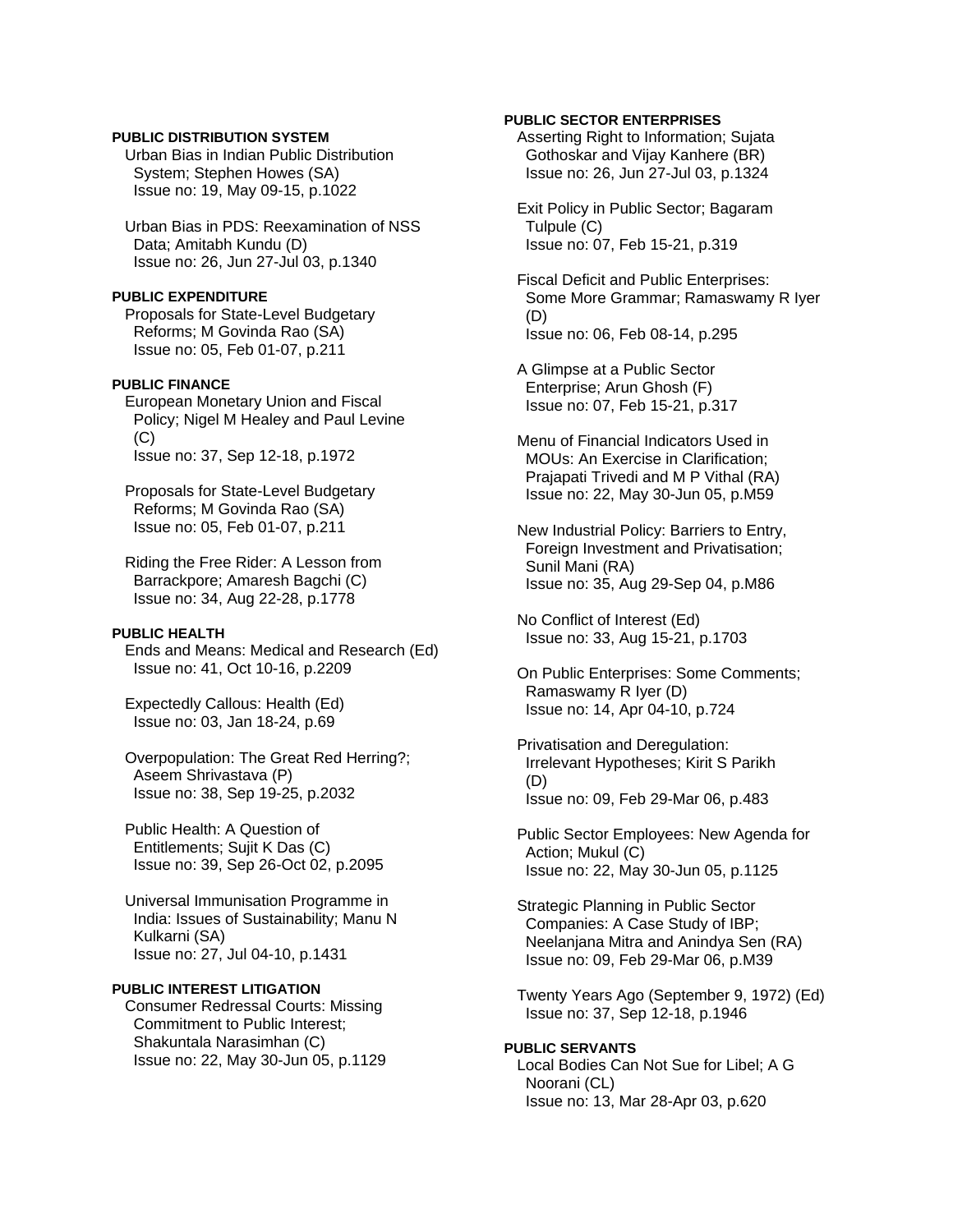## **PUBLIC SERVANTS**

 Strategic Issues in Administrative Reorganisation: Developing Countries' Perspective; Prahlad K Basu (RA) Issue no: 22, May 30-Jun 05, p.M46

#### **PUBLIC SERVICES**

 Exit, Voice and Capture; Samuel Paul (LE) Issue no: 23, Jun 06-12, p.1162

 Institutionalised Corruption; Ambrose Pinto (C) Issue no: 35, Aug 29-Sep 04, p.1837

 Riding the Free Rider: A Lesson from Barrackpore; Amaresh Bagchi (C) Issue no: 34, Aug 22-28, p.1778

#### **PUNE**

 Struggle and Survival of Poor Metropolitan Households: A Longitudinal Study in Pune- 1976 to 1988; Meera Bapat and Crook Nigel (SA) Issue no: 22, May 30-Jun 05, p.1141

#### **PUNJAB**

 Another Spoke in the Wheel: Punjab (Ed) Issue no: 26, Jun 27-Jul 03, p.1292

 Cynical Calculations: Punjab (Ed) Issue no: 03, Jan 18-24, p.68

 Elusive Package: 'Punjab' (Ed) Issue no: 19, May 09-15, p.976

 Hunger and Epidemic Malaria in Punjab, 1868-1940; Sheila Zurbrigg (RA) Issue no: 04, Jan 25-31, p.PE2

 More Myopic Politics (Ed) Issue no: 05, Feb 01-07, p.175

 More Shortsightedness: Punjab (Ed) Issue no: 09, Feb 29-Mar 06, p.436

 Punjab Crisis and the Political Process; Sucha Singh Gill (C) Issue no: 05, Feb 01-07, p.187

 Shielding the Guilty: Punjab (Ed) Issue no: 06, Feb 08-14, p.240

 Short-sighted Follies: Politics (Ed) Issue no: 08, Feb 22-28, p.377

 Tainted Vote (Ed) Issue no: 08, Feb 22-28, p.375

## **RACIAL CONFLICTS**

 Capitalist Democracy and Status of Blacks: The US; Robi Chakravorti (C) Issue no: 30, Jul 25-31, p.1599

 Los Angeles Riots and Television; Amitava Kumar (C) Issue no: 26, Jun 27-Jul 03, p.1311

 Meaning of Los Angeles Riots; A T Callinicos (P) Issue no: 30, Jul 25-31, p.1603

#### **RACIAL DISCRIMINATION**

 The American Political System: A Critique of Its Functioning; Khalid B Sayeed (SA) Issue no: 39, Sep 26-Oct 02, p.2125

 Conjunctural Community: Communism in Malabar, 1934-1948; Dilip M Menon (SA) Issue no: 51-52, Dec 19-Jan 01, p.2705

 From There to Eternity; Deena Khatkhate (F) Issue no: 30, Jul 25-31, p.1587

 Race and Gender in American Politics: Case of Clarence Thomas; Vinay Lal (C) Issue no: 03, Jan 18-24, p.86

 Research and Transformation: Reflections on a Visit to South Africa; Mahmood Mamdani (C) Issue no: 20-21, May 16-29, p.1055

 South African Indians, India and 'New' South Africa; Dharampal (C) Issue no: 43-44, Oct 24-Nov 06, p.2357

#### **RAJASTHAN**

 Are Grazing Lands Wastelands?: Some Evidence from Rajasthan; Rita Brara (SA) Issue no: 08, Feb 22-28, p.411

 Bhateri Rape Case: Backlash and Protest; Kanchan Mathur (C) Issue no: 41, Oct 10-16, p.2221

 Camel-Trading, Rajasthan Style (C) Issue no: 29, Jul 18-24, p.1533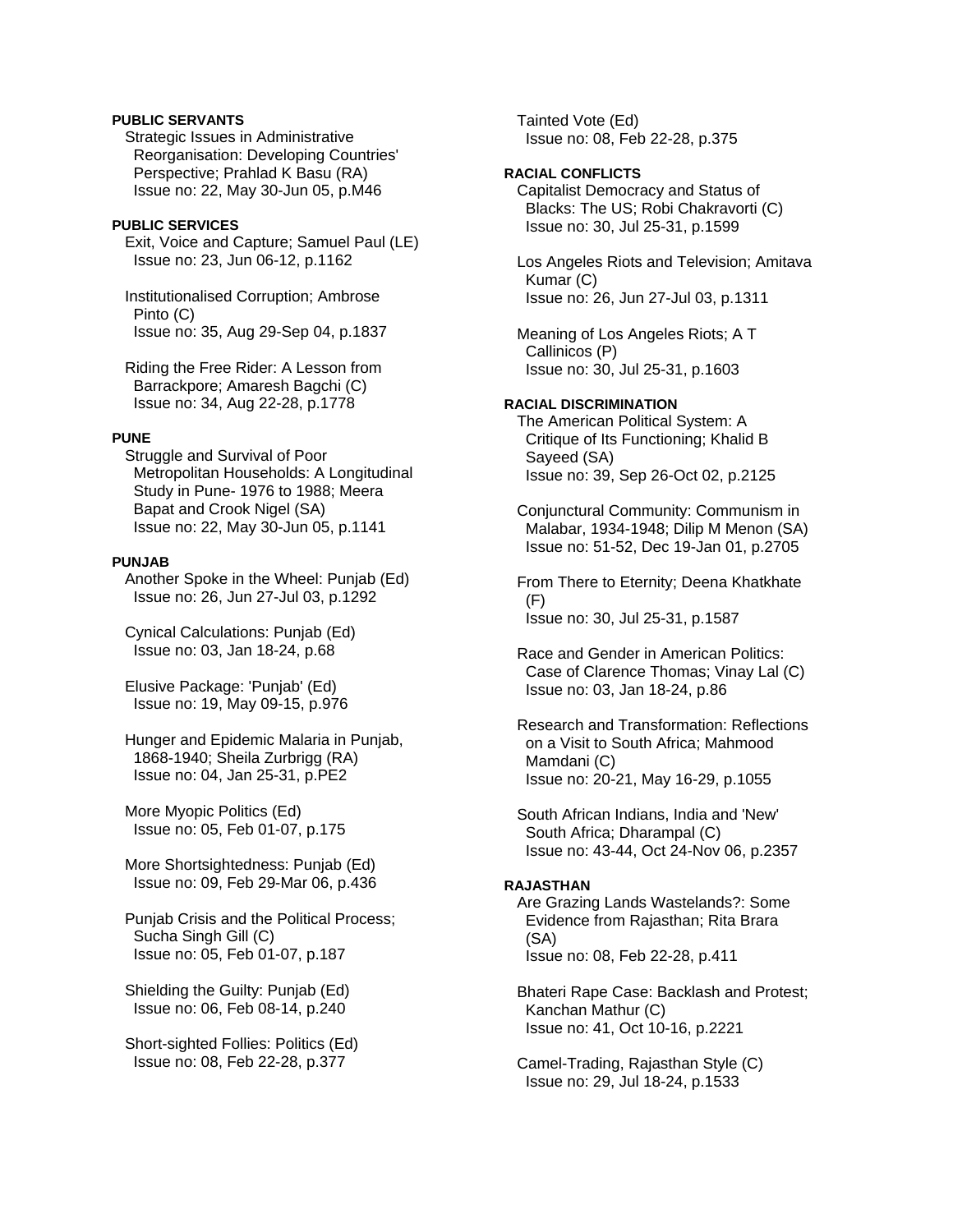## **RAJASTHAN**

 Development for Whom?: Critique of Rajasthan Programme (C) Issue no: 05, Feb 01-07, p.193

 Drought and Response of Rural Families: Rajasthan; S S Acharya (C) Issue no: 36, Sep 05-11, p.1894

 Health of Women and Children in Rajasthan; Narendra Gupta, Pritam Pal, Madhu Bhargava and Mahesh Daga (SA) Issue no: 42, Oct 17-23, p.2323

 People's Initiative for Development Indira Gandhi Nahar Yatra; Kavita Srivastava and M S Rathore (C) Issue no: 09, Feb 29-Mar 06, p.450

 Thus Far and No Further: Women's Development (Ed) Issue no: 18, May 02-08, p.916

 Travel Diary: A Rajasthan Scenario; Arun Ghosh (F) Issue no: 05, Feb 01-07, p.185

## **RAJYA SABHA**

 Camel-Trading, Rajasthan Style (C) Issue no: 29, Jul 18-24, p.1533

#### **RAW MATERIALS**

 Dangers of Environmental Extremism: Analysis of Debate Over India's Social Forestry Programme; Michael Burgess (SA) Issue no: 40, Oct 03-09, p.2196

#### **RBI**

 Confused and Directionless: Credit Policy  $(C)$ Issue no: 17, Apr 25-May 01, p.872

 Controversy over Formation of Reserve Bank of India, 1927-35; Aditya Mukheriee (SA) Issue no: 05, Feb 01-07, p.229

#### **REFUGEES**

 Political Games: Bangladesh Refugees (Ed) Issue no: 39, Sep 26-Oct 02, p.2080

 Repatriation of Sri Lankan Refugees; N G Sukumaran (LE) Issue no: 08, Feb 22-28, p.374

#### **RELIEF AND REHABILITATION**

 Band-aid Again [?]: Drought (Ed) Issue no: 14, Apr 04-10, p.674

 Bhilai Firing Rahat Kosh; Binayak Sen (LE) Issue no: 37, Sep 12-18, p.1942

 Credibility in Public Debate; V K Srinivasan (D) Issue no: 31-32, Aug 01-14, p.1688

 Drought and Development; P R Dubhashi (RA) Issue no: 13, Mar 28-Apr 03, p.A27

 Drought Relief in Maharashtra; M S Kale (LE) Issue no: 46, Nov 14-20, p.2446

 Rehabilitation of Survivors of Torture and Political Violence: The Philippine Experience; Aurora Parong, June Pagaduan-Lopez, Sylvia Estrada-Claudio, Elizabeth Protacio-Marcelino and M A Victoria Cabildo (SA) Issue no: 33, Aug 15-21, p.1755

 What Helicopter Surveys Don't Show: Tripura (Ed) Issue no: 34, Aug 22-28, p.1768

#### **RELIGION**

 An Alliance at Stake: Bihar (Ed) Issue no: 42, Oct 17-23, p.2272

 Communal Conflict After 1950: A Perspective; Asghar Ali Engineer (C) Issue no: 34, Aug 22-28, p.1782

 Federalism, Democracy and Decentralisation; Arun Ghosh (F) Issue no: 46, Nov 14-20, p.2453

 India, Islam and the Pall of Postmodernism; V R Krishna Iyer (P) Issue no: 45, Nov 07-13, p.2417

 Minorities Rights and Human Rights; a g NooRANI (CL) Issue no: 33, Aug 15-21, p.1717

 Reflections and Interventions; Gail Omvedt (BR) Issue no: 45, Nov 07-13, p.2420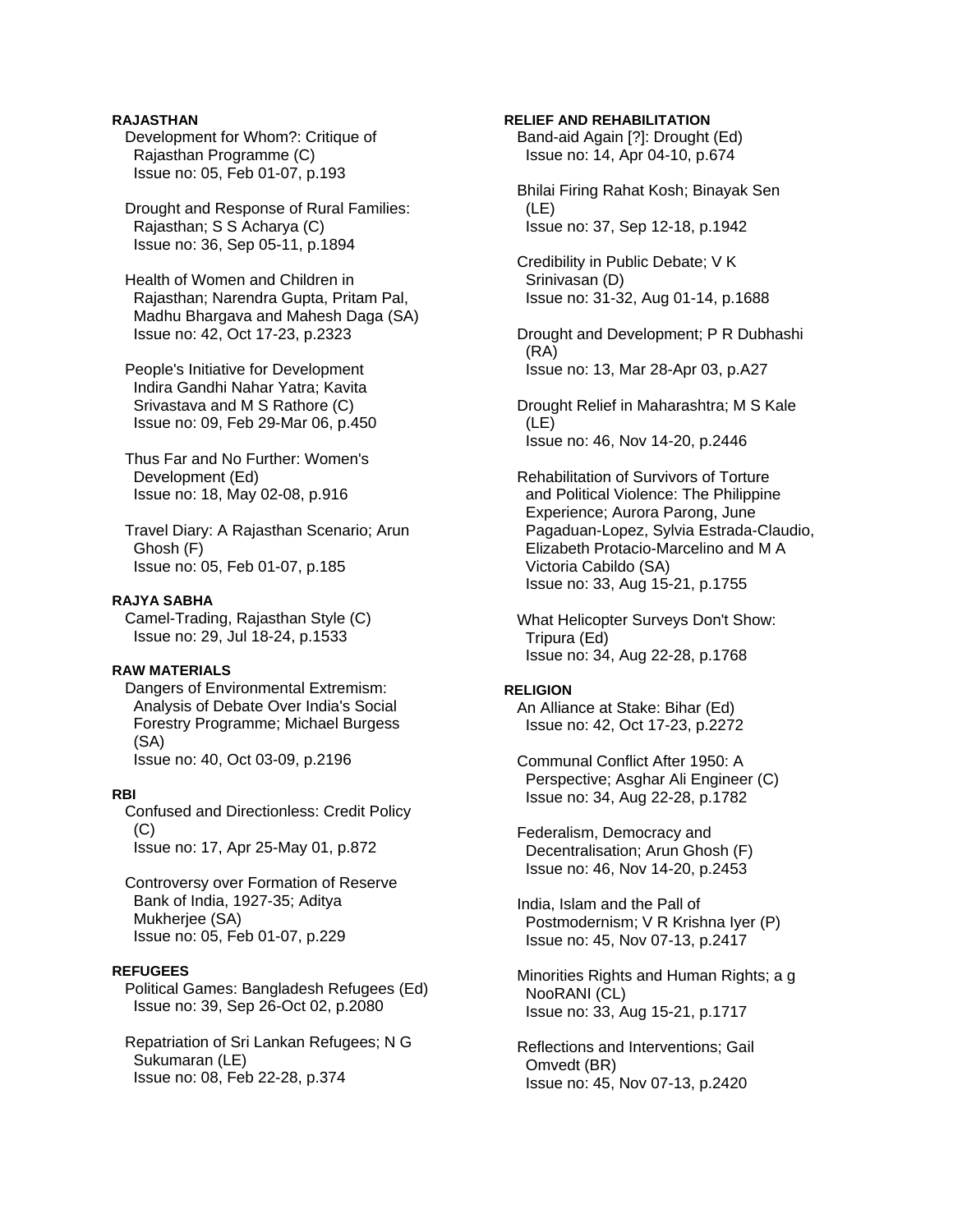## **RELIGION**

 Religion as a Subject for Sociology; Andre Beteille (SA) Issue no: 35, Aug 29-Sep 04, p.1865

 Shiv Sena and 'National' Hinduism; Gerard Heuze (SA) Issue no: 40, Oct 03-09, p.2189

 Sitamarhi on Fire; Asghar Ali Engineer (C) Issue no: 46, Nov 14-20, p.2462

 Tradition, Power and Humanism; Boudhayan Chattopadhyay (P) Issue no: 48, Nov 28-Dec 04, p.2593

 Value-Neutrality and Prejudice; Rudi Heredia (D) Issue no: 45, Nov 07-13, p.2444

### **RELIGIOUS CONVERSIONS**

 Ambedkar and Marxism; Thomas Mathew (D) Issue no: 24-25, Jun 13-26, p.1283

## **RELIGIOUS DISCRIMINATION**

 Religious Pride and Prejudice; GPD (F) Issue no: 19, May 09-15, p.987

## **RELIGIOUS FUNDAMENTALISM**

 'Sati' as a Religious Rite: Parliamentary Papers on Widow Immolation, 1821-30; Vasudha Dalmia-Luderitz (RA) Issue no: 04, Jan 25-31, p.PE58

## **RELIGIOUS HISTORY**

 'Kaliyuga', 'Chakri' and 'Bhakti': Ramakrishna and His Times; Sumit Sarkar (SA) Issue no: 29, Jul 18-24, p.1543

 Ambedkar and the Bhagwat Gita; Nalini Pandit (P) Issue no: 20-21, May 16-29, p.1063

 Blasphemy and Religious Criticism; Nasim Ansari (P) Issue no: 27, Jul 04-10, p.1383

 Distortion of the Veda; P Bhattacharya (LE) Issue no: 26, Jun 27-Jul 03, p.1290

 Vulgarised Epics; Renuka Viswanathan (LE) Issue no: 01-02, Jan 04-17, p.2

 What Status Quo?; Laxmi Narain Modi (LE) Issue no: 01-02, Jan 04-17, p.2

## **RENEWABLE ENERGY**

 Rural Energy System and Agriculture: Alternative Scenarios for Gujarat; J P Painuly, Jyoti K Parikh and D R Shah (SA) Issue no: 34, Aug 22-28, p.1801

#### **RESEARCH AND DEVELOPMENT**

 Crisis of Management Research in India; Rajen K Gupta (C) Issue no: 34, Aug 22-28, p.1785

 Science in India: The First Ten Years; Ashok Parthasarathi and Baldey Singh (P)

Issue no: 35, Aug 29-Sep 04, p.1852

## **RESERVATION POLICY**

 'Merit' in Command: Caste (Ed) Issue no: 34, Aug 22-28, p.1769

 Comprehending Equalities; S Guhan (RA) Issue no: 31-32, Aug 01-14, p.1657

 Identifying Other Backward Classes; A Ramaiah (SA) Issue no: 23, Jun 06-12, p.1203

 Occupation-Based Reservation; G Thimmaiah (LE) Issue no: 39, Sep 26-Oct 02, p.2078

 Speaking for Backward Classes; R K Ramaswamy (LE) Issue no: 36, Sep 05-11, p.1878

## **RICE**

 Revised Subsidised Rice Scheme: A Bureaucratic Fiat; M Shatrugna (C) Issue no: 15-16, Apr 11-24, p.759

## **RIGHT TO EDUCATION**

 Can Right to Education be a Fundamental Right?; D Nagasaila and V Suresh (D) Issue no: 45, Nov 07-13, p.2442

 State and Right to Education; G Thimmaiah (D) Issue no: 42, Oct 17-23, p.2331

 Supreme Court on Right to Education; S P Sathe (C) Issue no: 35, Aug 29-Sep 04, p.1847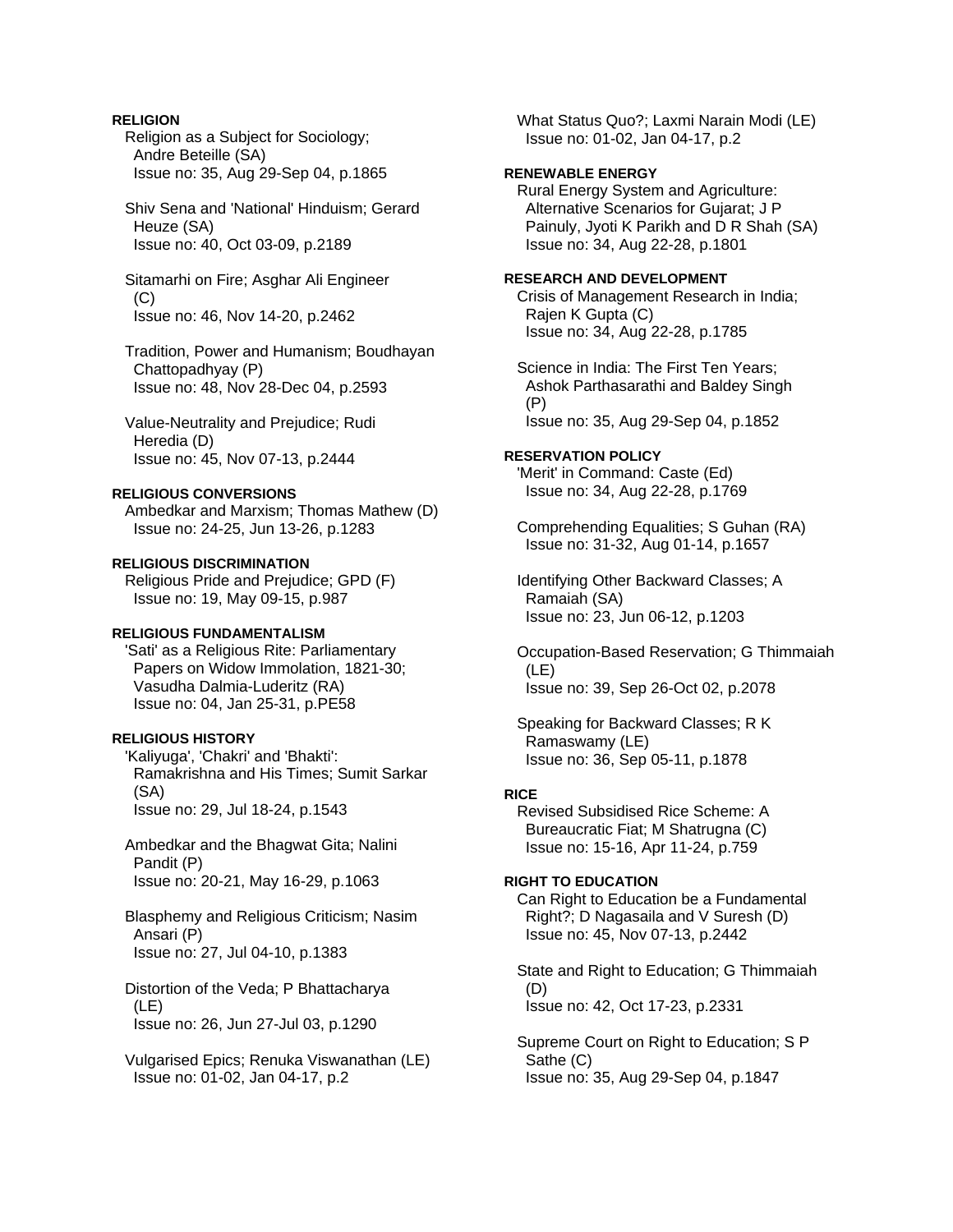## **RIGHT TO INFORMATION**

 Asserting Right to Information; Sujata Gothoskar and Vijay Kanhere (BR) Issue no: 26, Jun 27-Jul 03, p.1324

### **RIVER WATER DISPUTE**

 Joint River Valley Projects: View from the Ground; Bharat Dogra (C) Issue no: 06, Feb 08-14, p.254

#### **RIVERS**

 Yamuna River Turned Sewer; Chandan Datta (C) Issue no: 49-50, Dec 05-18, p.2633

#### **RSS**

 Countering the 'Sangh Parivar': Combining Punitive Measures with Ideational Offensive; Ajit Roy (C) Issue no: 51-52, Dec 19-Jan 01, p.2687

 Religion and Politics; Arup Kumar Sen (LE) Issue no: 13, Mar 28-Apr 03, p.610

### **RUBBER AND RUBBER INDUSTRY**

 Government Intervention in Commercial Crop Development: India's Natural Rubber Industry; Sunil Mani (RA) Issue no: 26, Jun 27-Jul 03, p.A83

 Romancing Rubber: Exports; K G Kumar (C) Issue no: 26, Jun 27-Jul 03, p.1306

 Rubber-Based Industrialisation in Kerala: An Assessment of Missed Linkages; Tharian George K and Toms Joseph (SA) Issue no: 01-02, Jan 04-17, p.47

## **RUPEE TRADE**

 Requiem for Rupee Trade; R G Gidadhubli (C) Issue no: 22, May 30-Jun 05, p.1120

 Rupee Depreciation and India's External Trade and Payments since 1971; Prabirjit Sarkar (SA) Issue no: 24-25, Jun 13-26, p.1259

#### **RURAL BANKS**

 Drawing Down the Buffer: Science and Politics of Ground Water Management in India; Marcus Moench (RA) Issue no: 13, Mar 28-Apr 03, p.A7

 Financial Reforms and Rural Development; N A Mujumdar (C) Issue no: 14, Apr 04-10, p.684

 Priority Sector Credit: Banks (Ed) Issue no: 09, Feb 29-Mar 06, p.437

## **RURAL DEVELOPMENT**

 Bank Profitability and Priority Sector Lending: From Populism to Impressionism; D N Ghosh (F) Issue no: 08, Feb 22-28, p.387

 Examining Rural Development; Rajagopalan (BR) Issue no: 10-11, Mar 07-20, p.523

 Financial Reforms and Rural Development; N A Mujumdar (C) Issue no: 14, Apr 04-10, p.684

 Government Delivery Systems for Rural Development: Malady-Remedy Analysis; B N Yugandhar and B Y Raju (RA) Issue no: 35, Aug 29-Sep 04, p.M123

 Institutional Credit for Rural Development: Proper Risk-Management or Group Lending?; D Narayana (RA) Issue no: 39, Sep 26-Oct 02, p.A122

 Land Reform and Rural Development: Highlights of a National Seminar; T Haque and G Parthasarathy (C) Issue no: 08, Feb 22-28, p.395

 On Restructuring the Financial System; V V Bhatt (C) Issue no: 08, Feb 22-28, p.389

 Organisations Are For Ever: Development Programmes (Ed) Issue no: 04, Jan 25-31, p.132

 Programmed Rural Technology: Damn with Faint Praise; R C Sekhar (BR) Issue no: 19, May 09-15, p.1007

 Research in Rural Banking; H B Shivamaggi (BR) Issue no: 24-25, Jun 13-26, p.1256

 Research in Rural Banking; H B Shivamaggi (BR) Issue no: 24-25, Jun 13-26, p.1256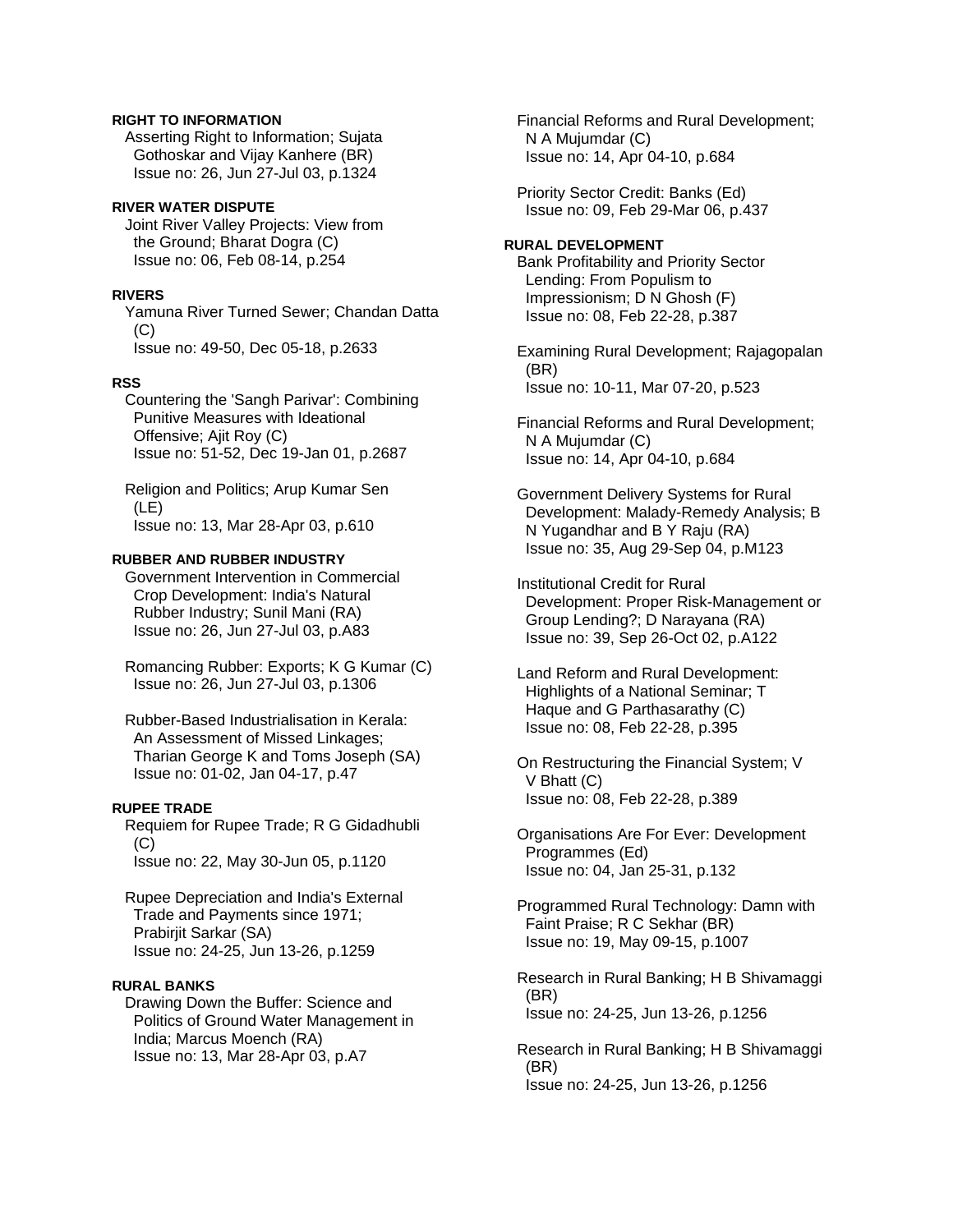## **RURAL ELECTRIFICATION**

 Threat of Mega Projects: Struggle of Two Himalayan Villages; Mukul (C) Issue no: 14, Apr 04-10, p.687

## **RURAL HEALTH**

 High Cost of Medical Care in Kerala: Tentative Hypothesis; P G K Panikar (C) Issue no: 23, Jun 06-12, p.1179

 Widows and Health in Rural North India; Marty Chen and Jean Dreze (RA) Issue no: 43-44, Oct 24-Nov 06, p.WS81

## **RURAL POVERTY**

 CPRs and Rural Poor: A Micro Level Analysis; Syed Ajmal Pasha (SA) Issue no: 46, Nov 14-20, p.2499

 Growth and Poverty: The Urban Legend; Arup Mitra (SA) Issue no: 13, Mar 28-Apr 03, p.659

 Integrating Poverty Alleviation Programmes with Development Strategies: Indian Experience; C H Hanumantha Rao (SA)

Issue no: 48, Nov 28-Dec 04, p.2603

 Rural Poverty and Its Alleviation in India; N Nakwani and K Subbarao (D) Issue no: 18, May 02-08, p.971

### **RURAL SOCIOLOGY**

 Confusing Categories and Flawed Arguments; Gaurang Ranjan Sahay (BR) Issue no: 33, Aug 15-21, p.1739

 Settlement of Disputes by Consensus: An Experiment in Rural Tamil Nadu; R K Sampath (C) Issue no: 24-25, Jun 13-26, p.1238

 Trivialisation of Rural Politics: Zilla Parishad and Corporation Elections in Maharashtra; Gopal Guru (C) Issue no: 10-11, Mar 07-20, p.501

#### **RUSSIA**

 Flawed from Start; Deena Khatkhate (LE) Issue no: 17, Apr 25-May 01, p.854

#### **SAVINGS**

 Monetary Assets, Savings and Economic Growth; Arun Ghosh (F) Issue no: 40, Oct 03-09, p.2146

 Savings and Growth; Pulapre Balakrishnan (BR) Issue no: 10-11, Mar 07-20, p.522

#### **SCHEDULED CASTES AND TRIBES**

 'Merit' in Command: Caste (Ed) Issue no: 34, Aug 22-28, p.1769

 Comprehending Equalities; S Guhan (RA) Issue no: 31-32, Aug 01-14, p.1657

#### **SCIENCE**

 Science and History; Amrita Tulika (BR) Issue no: 48, Nov 28-Dec 04, p.2600

#### **SCIENCE AND SOCIETY**

 History of Indian Science, Philosophy and Culture; Kireet Joshi (LE) Issue no: 05, Feb 01-07, p.174

 The King's Household: Structure/Space in the Sastric Tradition; Kumkum Roy (RA) Issue no: 43-44, Oct 24-Nov 06, p.WS55

#### **SCIENCE AND TECHNOLOGY**

 Development of Science in Japan; V Govindarajulu and A D Damodaran (BR) Issue no: 51-52, Dec 19-Jan 01, p.2699

 Science and Sustainable Development; Anant R S Phadke (C) Issue no: 45, Nov 07-13, p.2411

 Science in India: The First Ten Years; Ashok Parthasarathi and Baldey Singh (P) Issue no: 35, Aug 29-Sep 04, p.1852

 Science Policy and Parliament; Dhirendra Sharma (C) Issue no: 45, Nov 07-13, p.2413

#### **SCIENTISTS**

 Genius and Society; H Janwa (BR) Issue no: 39, Sep 26-Oct 02, p.2105

 Science Policy and Parliament; Dhirendra Sharma (C) Issue no: 45, Nov 07-13, p.2413

#### **SECULARISM**

 Indo-Pak Relations: Getting to the Roots; GPD (F) Issue no: 36, Sep 05-11, p.1889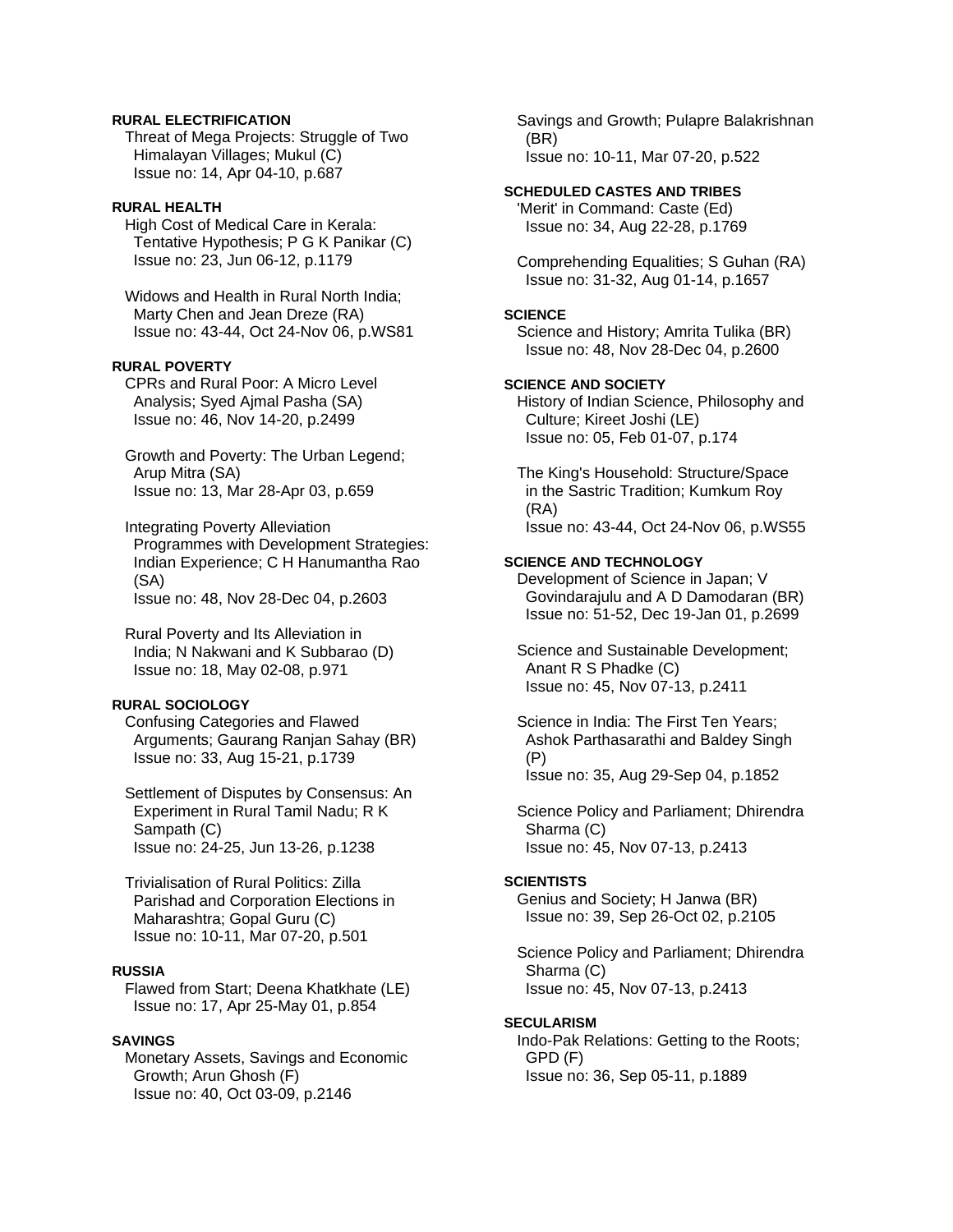## **SECULARISM**

 Pluralism and Secularism: Lessons of Ayodhya; Rajni Kothari (P) Issue no: 51-52, Dec 19-Jan 01, p.2695

 The Retreat: Ayodhya (Ed) Issue no: 51-52, Dec 19-Jan 01, p.2673

#### **SEEDS POLICY**

 Costly Mistakes: Seeds Policy (Ed) Issue no: 31-32, Aug 01-14, p.1633

## **SELF-EMPLOYMENT**

 Contribution of 'Other Services' Sector to Gross Domestic Product in India: An Evaluation; S M Kansal (SA) Issue no: 38, Sep 19-25, p.2047

## **SENIOR CITIZENS**

 Dimensions of Female Aging and Widowhood: Insights from Kerala Experience; Leela Gulati (RA) Issue no: 43-44, Oct 24-Nov 06, p.WS93

#### **SERVICES SECTOR**

 Contribution of 'Other Services' Sector to Gross Domestic Product in India: An Evaluation; S M Kansal (SA) Issue no: 38, Sep 19-25, p.2047

#### **SEX RATIO**

 Decline in Sex Ratio; Padma Prakash (LE) Issue no: 51-52, Dec 19-Jan 01, p.2670

 Decline in Sex Ratio: Alternative Explanation Re-Examined; Saraswati Raju and Mahendra K Premi (D) Issue no: 17, Apr 25-May 01, p.911

 Decline in Sex Ratio: Alternative Explanation Revisited; S Irudaya Rajan, U S Mishra and K Navaneetham (D) Issue no: 46, Nov 14-20, p.2505

 Sex Ratio, Son Preference and Violence in India: A Research Note; Philip Oldenburg (SA) Issue no: 49-50, Dec 05-18, p.2657

### **SEXUALITY**

 Cakes, Ale and Ideology; Vimal Balasubrahmanyan (C) Issue no: 10-11, Mar 07-20, p.503

## **SHARJAH**

 Sharjah Verdict; Anand (LE) Issue no: 48, Nov 28-Dec 04, p.2566

#### **SILK INDUSTRY**

 Developing Market Mechanisms in Indian Silk Industry; Simon Charsley (RA) Issue no: 35, Aug 29-Sep 04, p.M117

## **SOCIAL CHANGE**

 Communication in the Time of Hucksters; Ashok Mitra (BR) Issue no: 24-25, Jun 13-26, p.1255

 Identification of Levels of Development: Case of Maharashtra; K Seeta Prabhu and P C Sarker (SA) Issue no: 36, Sep 05-11, p.1927

 Vital Issues in Development; Sukhpal Singh (BR) Issue no: 18, May 02-08, p.950

#### **SOCIAL INEQUALITY**

 Socio-Economic Inequalities and Health Status; Reema Gopal (BR) Issue no: 51-52, Dec 19-Jan 01, p.2702

## **SOCIAL JUSTICE**

 Protecting Women against Violence?: Review of a Decade of Legislation, 1980-89; Flavia Agnes (RA) Issue no: 17, Apr 25-May 01, p.WS19

 Settlement of Disputes by Consensus: An Experiment in Rural Tamil Nadu; R K Sampath (C) Issue no: 24-25, Jun 13-26, p.1238

#### **SOCIAL MOVEMENTS**

 Modernity and Its Victims; Ravi Sundaram (RA) Issue no: 09, Feb 29-Mar 06, p.459

#### **SOCIAL PROBLEMS**

 Calcutta Corporation: Bloated and Ineffecient (C) Issue no: 33, Aug 15-21, p.1721

 Institutionalised Corruption; Ambrose Pinto (C) Issue no: 35, Aug 29-Sep 04, p.1837

#### **SOCIAL SCIENCE RESEARCH**

 Legacy of D T Lakdawala; Pravin Visaria  $(C)$ Issue no: 18, May 02-08, p.937

 Nominations Invited; S Shukla (LE) Issue no: 17, Apr 25-May 01, p.854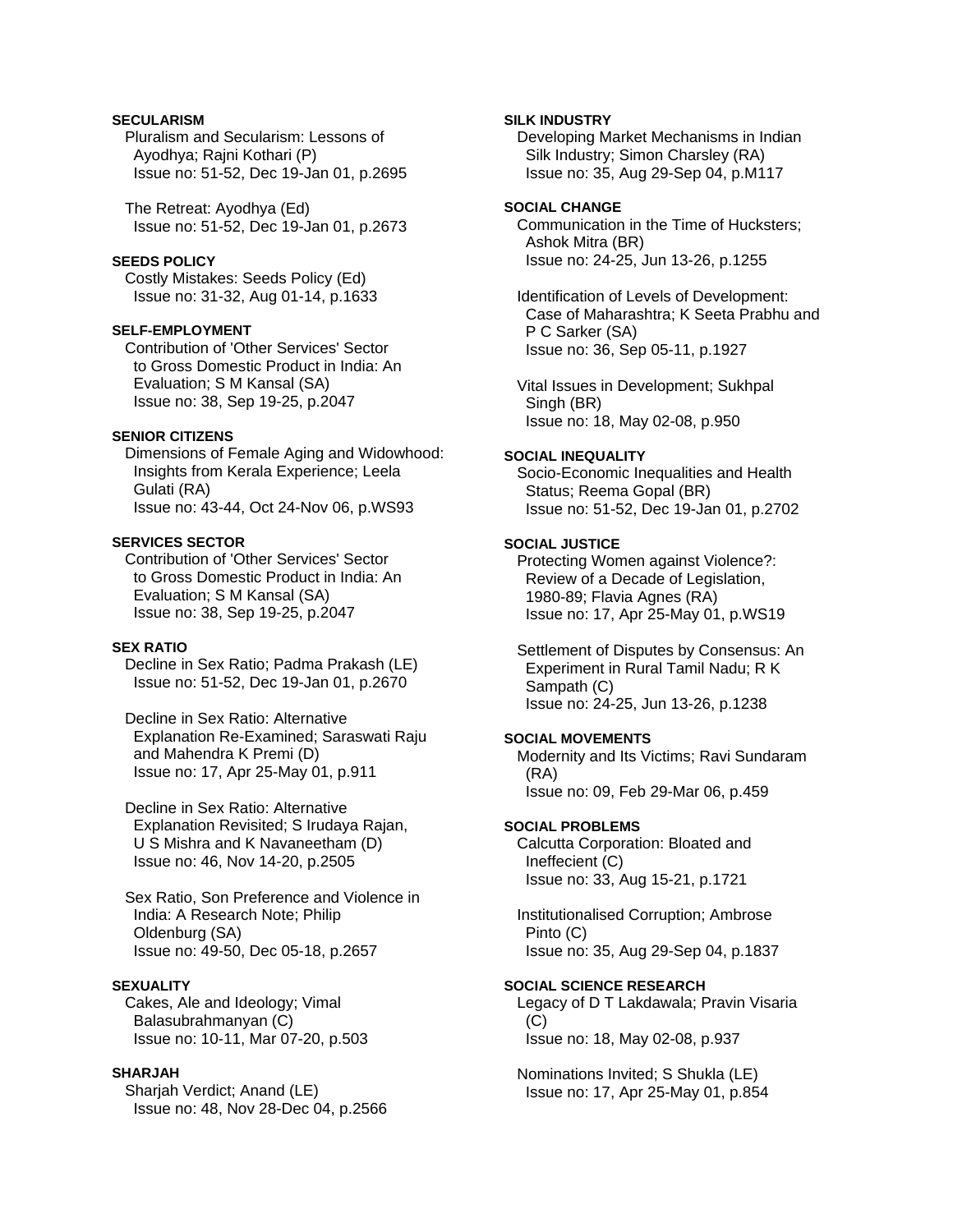## **SOCIAL SCIENCE RESEARCH**

 Social Science Research in India: A Review; Shamita Sharma (P) Issue no: 49-50, Dec 05-18, p.2642

### **SOCIAL SCIENCES**

 Peasant China: Social Structure and Consciousness; Majid H Siddiqi (BR) Issue no: 37, Sep 12-18, p.1982

 Plea for Fairness; Sarah Joseph (LE) Issue no: 13, Mar 28-Apr 03, p.610

 Without Perspective; S Akbar Zaidi (BR) Issue no: 30, Jul 25-31, p.1609

### **SOCIAL SECURITY**

 Flawed from Start; Deena Khatkhate (LE) Issue no: 17, Apr 25-May 01, p.854

## **SOCIAL SERVICES**

 Riding the Free Rider: A Lesson from Barrackpore; Amaresh Bagchi (C) Issue no: 34, Aug 22-28, p.1778

## **SOCIAL STRATIFICATION**

 Confusing Categories and Flawed Arguments; Gaurang Ranjan Sahay (BR) Issue no: 33, Aug 15-21, p.1739

#### **SOCIAL SURVEYS**

 Confusing Categories and Flawed Arguments; Gaurang Ranjan Sahay (BR) Issue no: 33, Aug 15-21, p.1739

## **SOCIAL SYSTEM**

 Confusing Categories and Flawed Arguments; Gaurang Ranjan Sahay (BR) Issue no: 33, Aug 15-21, p.1739

 Federalism, Democracy and Decentralisation; Arun Ghosh (F) Issue no: 46, Nov 14-20, p.2453

 Social Action Groups as Harbingers of Silent Revolution; S L Sharma (SA) Issue no: 47, Nov 21-27, p.2557

## **SOCIALISM**

 'Crisis of Socialism': Notes in Defence of a Commitment; Randhir Singh (SA) Issue no: 30, Jul 25-31, p.1623

 Bhagirath Memorial Fund; D A et al Desai (LE) Issue no: 37, Sep 12-18, p.1942

 Continuing Relevance of Socialism; Rajeev Bhargava (P) Issue no: 40, Oct 03-09, p.2161

 Cuban Revolution: Premature Epitaph; James Petras (C) Issue no: 14, Apr 04-10, p.695

 Family in Distress; Deena Khatkhate (F) Issue no: 48, Nov 28-Dec 04, p.2575

 On Socialism; C N Parameswaran (LE) Issue no: 48, Nov 28-Dec 04, p.2566

 Saga of Subhas Bose; Vinay Lal (BR) Issue no: 04, Jan 25-31, p.155

#### **SOCIETY**

 Masculinity, Militarism and Family Values: Afterthoughts on American Election; Vinay Lal (RA) Issue no: 48, Nov 28-Dec 04, p.2591

 Welcoming 'Popular' Critique; R Srivatsan (D) Issue no: 49-50, Dec 05-18, p.2667

## **SOCIOLOGISTS**

 Bhagirath Memorial Fund; D A et al Desai (LE) Issue no: 37, Sep 12-18, p.1942

#### **SOCIOLOGY**

 Popular Culture and Pop Sociology; K Ravi Srinivas (D) Issue no: 33, Aug 15-21, p.1763

 Religion as a Subject for Sociology; Andre Beteille (SA) Issue no: 35, Aug 29-Sep 04, p.1865

 Sociology of Prostitution; Veena Poonacha (BR) Issue no: 14, Apr 04-10, p.699

 Value-Neutrality and Prejudice; Rudi Heredia (D) Issue no: 45, Nov 07-13, p.2444

#### **SOFTWARE INDUSTRY**

 Computer Software and Intellectual Property Rights: Issues at Stake for Developing Countries; K Gopinath (RA) Issue no: 35, Aug 29-Sep 04, p.M101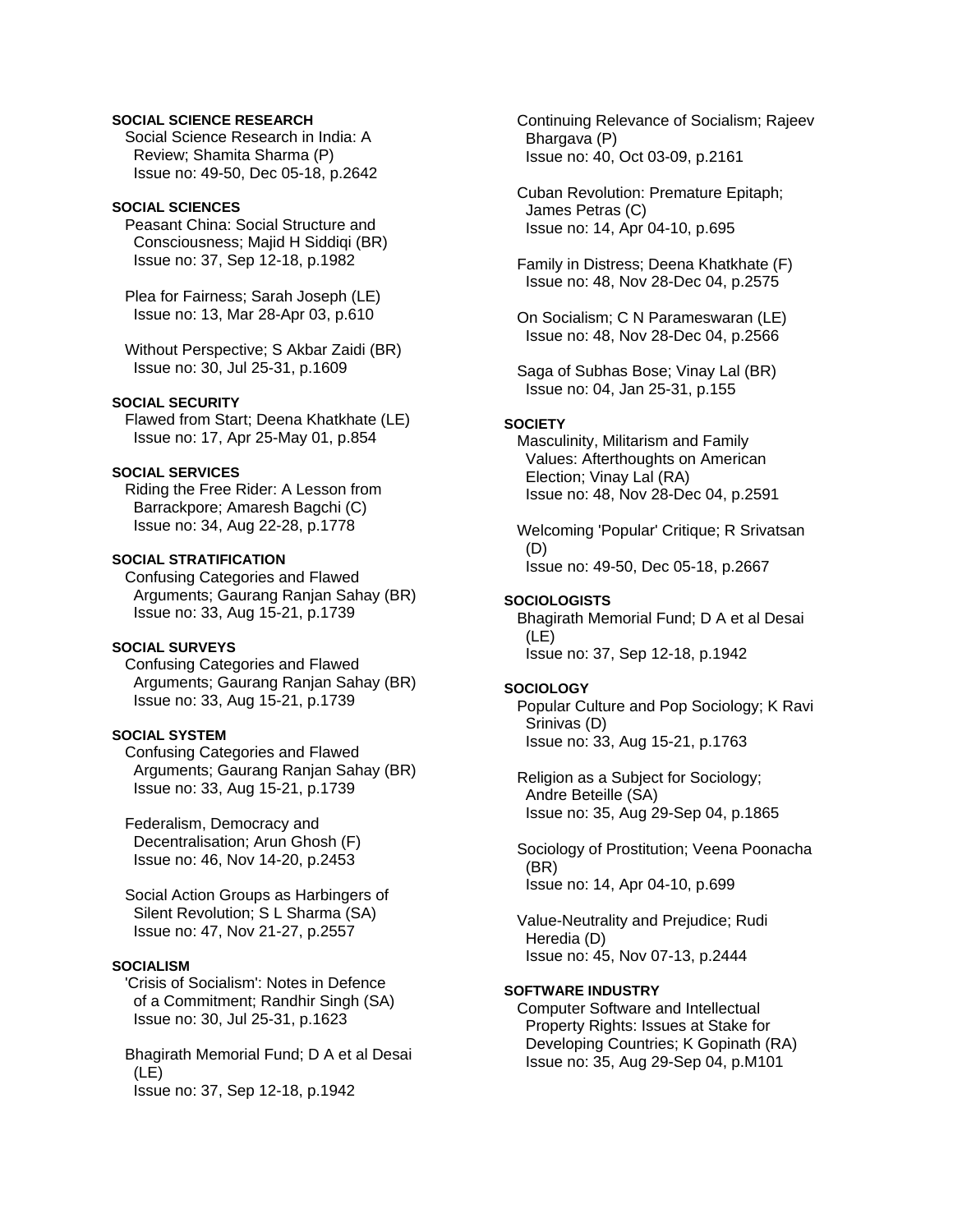#### **SOUTH AFRICA**

 After the Referendum: South Africa (Ed) Issue no: 12, Mar 21-27, p.554

 Apartheid Digs In: South Africa (Ed) Issue no: 36, Sep 05-11, p.1882

 At a Standstill: South Africa (Ed) Issue no: 23, Jun 06-12, p.1166

 Attending to a Neglected Sphere; Rajen Harshe (BR) Issue no: 15-16, Apr 11-24, p.782

 Research and Transformation: Reflections on a Visit to South Africa; Mahmood Mamdani (C) Issue no: 20-21, May 16-29, p.1055

 South African Indians, India and 'New' South Africa; Dharampal (C) Issue no: 43-44, Oct 24-Nov 06, p.2357

#### **SOUTH ASIAN STUDIES**

 Gunther D Sontheimer; Pramod Kale (LE) Issue no: 27, Jul 04-10, p.1354

## **SOUTH INDIA**

 BJP in South India: 1991 General Election; James Manor (SA) Issue no: 24-25, Jun 13-26, p.1267

 Female Infanticide in Rural South India; Sabu George, Rajaratnam Abel and B D Miller (SA) Issue no: 22, May 30-Jun 05, p.1153

 Professionalising Medical Practice in Colonial South-India; V R Muraleedharan (RA) Issue no: 04, Jan 25-31, p.PE27

 Rumblings in the South (Ed) Issue no: 29, Jul 18-24, p.1511

## **SOVIET UNION**

 Health Crisis in Central Asian Republics; Lincoln C Chen, Jon E Rohde and Richard Jolly (SA) Issue no: 23, Jun 06-12, p.1197

 Interim Verdict: Gorbachev (Ed) Issue no: 17, Apr 25-May 01, p.858  Mikhail Gorbachev: A Saga of Unintended Consequences; Ramnath Narayanswamy (C) Issue no: 01-02, Jan 04-17, p.30

#### **SPACE PROGRAMME**

 Flights of Fancy: Space Programme (Ed) Issue no: 35, Aug 29-Sep 04, p.1825

 High Cost of Dilly-Dallying: Space Research (Ed) Issue no: 23, Jun 06-12, p.1164

#### **SPORTS**

 Olympic Myth: Sports (Ed) Issue no: 31-32, Aug 01-14, p.1634

#### **SRI LANKA**

 Gender, Kinship and State Formation: Case of Sri Lanka under Colonial Rule; Carla Risseeuw (RA) Issue no: 43-44, Oct 24-Nov 06, p.WS46

 No End in Sight: Sri Lanka (Ed) Issue no: 39, Sep 26-Oct 02, p.2082

 Repatriation of Sri Lankan Refugees; N G Sukumaran (LE) Issue no: 08, Feb 22-28, p.374

#### **STANDARD OF LIVING**

 Inter-State and Intra-State Variations in Economic Development and Standard of Living; Uma Datta Roy Choudhury (SA) Issue no: 49-50, Dec 05-18, p.2651

#### **STATE AND SOCIETY**

 Gender, Kinship and State Formation: Case of Sri Lanka under Colonial Rule; Carla Risseeuw (RA) Issue no: 43-44, Oct 24-Nov 06, p.WS46

#### **STOCK MARKET**

 Banks, the Stock Market, and Making Money; JM (P) Issue no: 22, May 30-Jun 05, p.1112

 Dream Come True; D P Sharma (F) Issue no: 10-11, Mar 07-20, p.491

 Flood of Rights Issues; D P Sharma (F) Issue no: 43-44, Oct 24-Nov 06, p.2338

 In a Tight Spot: PSU Share Sales (Ed) Issue no: 42, Oct 17-23, p.2272

 Not a One-Man Show; D P Sharma (F) Issue no: 19, May 09-15, p.978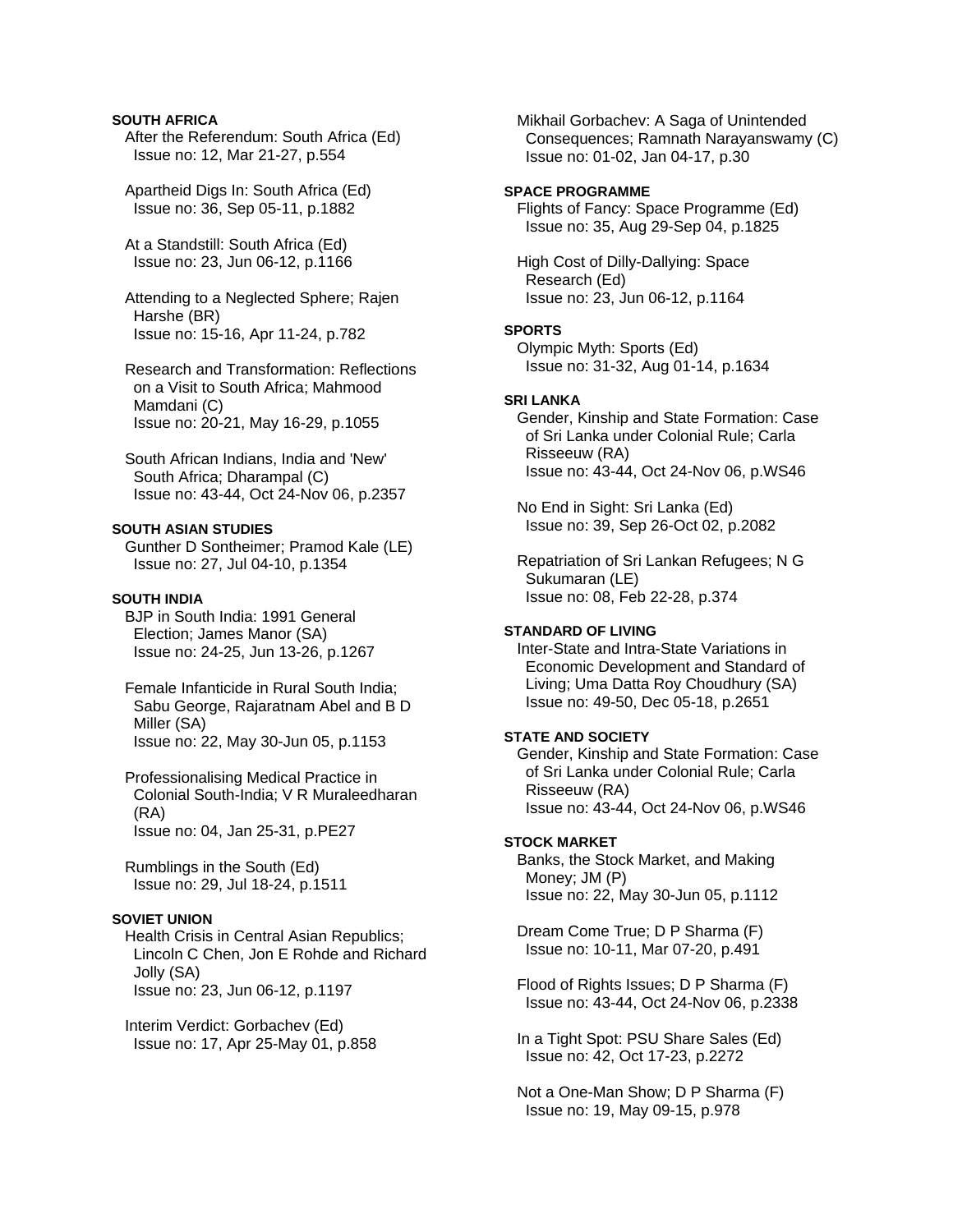#### **STOCK MARKET**

 Optimism Unbounded; D P Sharma (F) Issue no: 03, Jan 18-24, p.72

 Rally Likely to be Extended; D P Sharma  $(F)$ Issue no: 35, Aug 29-Sep 04, p.1827

- Troubled Times for Stock Markets; D P Sharma (F) Issue no: 31-32, Aug 01-14, p.1635
- Unanswered Questions: Securities Transactions (Ed) Issue no: 30, Jul 25-31, p.1580

 Waiting for Bullish Fuel; D P Sharma (F) Issue no: 39, Sep 26-Oct 02, p.2082

#### **STOCK MARKET MARKET REGULATIONS**

 Conventional Wisdom Proved Wrong; D P Sharma (F) Issue no: 14, Apr 04-10, p.675

#### **STOCK MARKET REGULATIONS**

 Clouds Begin to Lift; D P Sharma (F) Issue no: 24-25, Jun 13-26, p.1226

 Guarding the Guard; D P Sharma (F) Issue no: 06, Feb 08-14, p.242

 No Cause for Alarm; D P Sharma (F) Issue no: 29, Jul 18-24, p.1514

 SEBI's Misadventure; D P Sharma (F) Issue no: 17, Apr 25-May 01, p.859

 Unanswered Questions: Securities Transactions (Ed) Issue no: 30, Jul 25-31, p.1580

#### **STOCKS AND SHARES**

 Flood of Rights Issues; D P Sharma (F) Issue no: 43-44, Oct 24-Nov 06, p.2338

 In a Tight Spot: PSU Share Sales (Ed) Issue no: 42, Oct 17-23, p.2272

 Rally Likely to be Extended; D P Sharma  $(F)$ Issue no: 35, Aug 29-Sep 04, p.1827

 Waiting for Bullish Fuel; D P Sharma (F) Issue no: 39, Sep 26-Oct 02, p.2082

## **SUGARCANE**

 Sugarcane Cutters: Between Field and Factory; K Jothi Sivagnanam and C Rajendran (C) Issue no: 20-21, May 16-29, p.1051

#### **SUPPLY AND DEMAND**

 Appeasing Textile Lobby; D P Sharma (F) Issue no: 41, Oct 10-16, p.2211

 Blocking Cotton Exports?; D P Sharma (F) Issue no: 45, Nov 07-13, p.2395

 Energy Policy Planning in India: Case of Petroleum and Natural GAs; Neelanjana Mitra (RA) Issue no: 35, Aug 29-Sep 04, p.M109

 Excess Capacities in Indian Industries: Supply or Demand Determined?; P V Srinivasan (SA) Issue no: 45, Nov 07-13, p.2437

 Record Kharif Oilseeds Crop in Offing; D P Sharma (F) Issue no: 34, Aug 22-28, p.1771

#### **SUSTAINABLE DEVELOPMENT**

 The Alternative Rio Summit; Govind Mukund Rajan (C) Issue no: 34, Aug 22-28, p.1787

 Chasing the Watertable: Equity and Sustainability in Groundwater Management; Marcus H Moench (RA) Issue no: 51-52, Dec 19-Jan 01, p.A171

 Science and Sustainable Development; Anant R S Phadke (C) Issue no: 45, Nov 07-13, p.2411

 Sustainable Development of Groundwater Resource: Lessons from Junagadh District; Tushaar Shah (P) Issue no: 10-11, Mar 07-20, p.515

 A `Critique of `DEFENDUS'; Shripad Dharmadhikari and Girish Sant (D) Issue no: 41, Oct 10-16, p.2263

### **SWEDEN**

 Truth Will Not Out: Bofors (Ed) Issue no: 10-11, Mar 07-20, p.488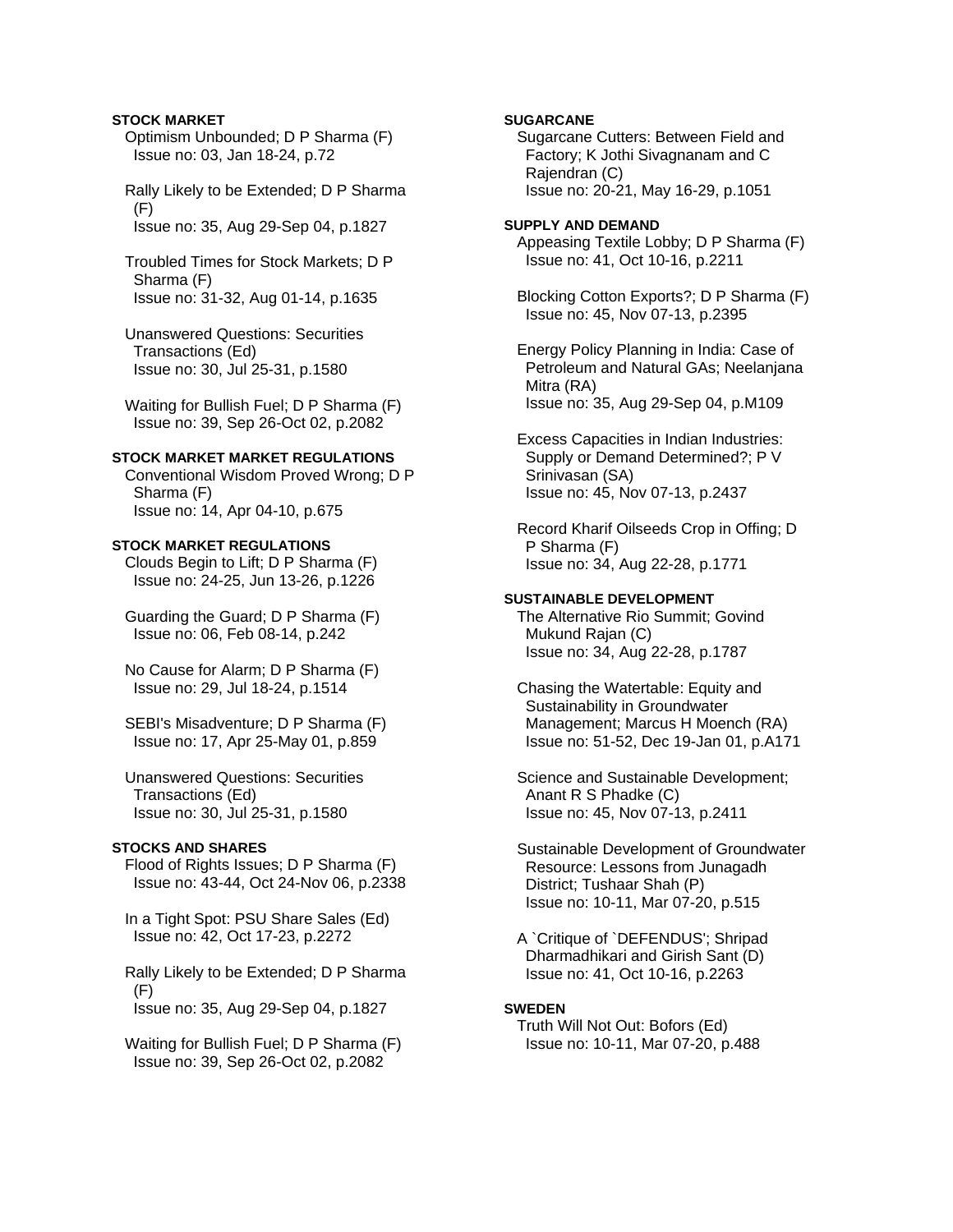## **TADA**

 Ban on PWG; K G Kannabiran and K Balagopal (LE) Issue no: 22, May 30-Jun 05, p.1102

 On the Run (Ed) Issue no: 20-21, May 16-29, p.1035

 One that Walked Away: Assam (Ed) Issue no: 17, Apr 25-May 01, p.857

### **TAMIL NADU**

 'Off with Their Heads': Suppression of Dissent in Tamil Nadu; V Geetha and S V Rajadurai (C) Issue no: 23, Jun 06-12, p.1184

 1991 Tamil Nadu Elections: Issues, Strategies and Performance; R Manivannan (SA) Issue no: 04, Jan 25-31, p.164

 Arithmetic of Power; M S S Pandian (LE) Issue no: 06, Feb 08-14, p.238

 Caste and Politics in Tamil Nadu; A R Subbiah (LE) Issue no: 01-02, Jan 04-17, p.2

 Cauvery Water Dispute and State Violence; P A Sebastian (C) Issue no: 27, Jul 04-10, p.1371

 Construction Workers at Crossroads: Tamil Nadu; Gabriele Dietrich (C) Issue no: 37, Sep 12-18, p.1970

 Free Speech and Meetings; A G Noorani (CL) Issue no: 22, May 30-Jun 05, p.1116

 Impact of Noon Mean Programme on Primary Education: An Exploratory Study in Tamil Nadu; S Irudaya Rajan and A Jayakumar (SA) Issue no: 43-44, Oct 24-Nov 06, p.2372

 Mahamaham Stampede Deaths in Tamil Nadu (C) Issue no: 13, Mar 28-Apr 03, p.625

 Privilege and Prejudice (Ed) Issue no: 18, May 02-08, p.915

 Relevant Repetition; A R Subbiah (LE) Issue no: 09, Feb 29-Mar 06, p.434

 Settlement of Disputes by Consensus: An Experiment in Rural Tamil Nadu; R K Sampath (C) Issue no: 24-25, Jun 13-26, p.1238

 Sugarcane Cutters: Between Field and Factory; K Jothi Sivagnanam and C Rajendran (C) Issue no: 20-21, May 16-29, p.1051

## **TAX ADMINISTRATION**

 Larger Issues: Tax Exemptions (Ed) Issue no: 14, Apr 04-10, p.673

## **TAX REVENUES**

 Issues Before Tenth Finance Commission; Raja J Chelliah, M Govinda Rao and Tapas Kumar Sen (SA) Issue no: 47, Nov 21-27, p.2539

 Twenty Years Ago (November 4, 1972) (Ed) Issue no: 45, Nov 07-13, p.2394

#### **TAXATION**

 Curious Package: Tax Reliefs (Ed) Issue no: 18, May 02-08, p.916

 Doing Away with Direct Taxes (Ed) Issue no: 13, Mar 28-Apr 03, p.611

 Income, Taxation, Investment and Black Money; Arun Ghosh (F) Issue no: 10-11, Mar 07-20, p.496

 Making of Payments Crisis: India 1991; Ranjit Sau (SA) Issue no: 33, Aug 15-21, p.1741

 More on Tax Hand-Outs (ED) Issue no: 35, Aug 29-Sep 04, p.1823

 No Justification: Taxation (Ed) Issue no: 12, Mar 21-27, p.552

 Sham Wealth Tax: Taxation (Ed) Issue no: 13, Mar 28-Apr 03, p.613

 Short-Sighted: Taxation (Ed) Issue no: 14, Apr 04-10, p.673

 Twenty Years Ago (November 4, 1972) (Ed) Issue no: 45, Nov 07-13, p.2394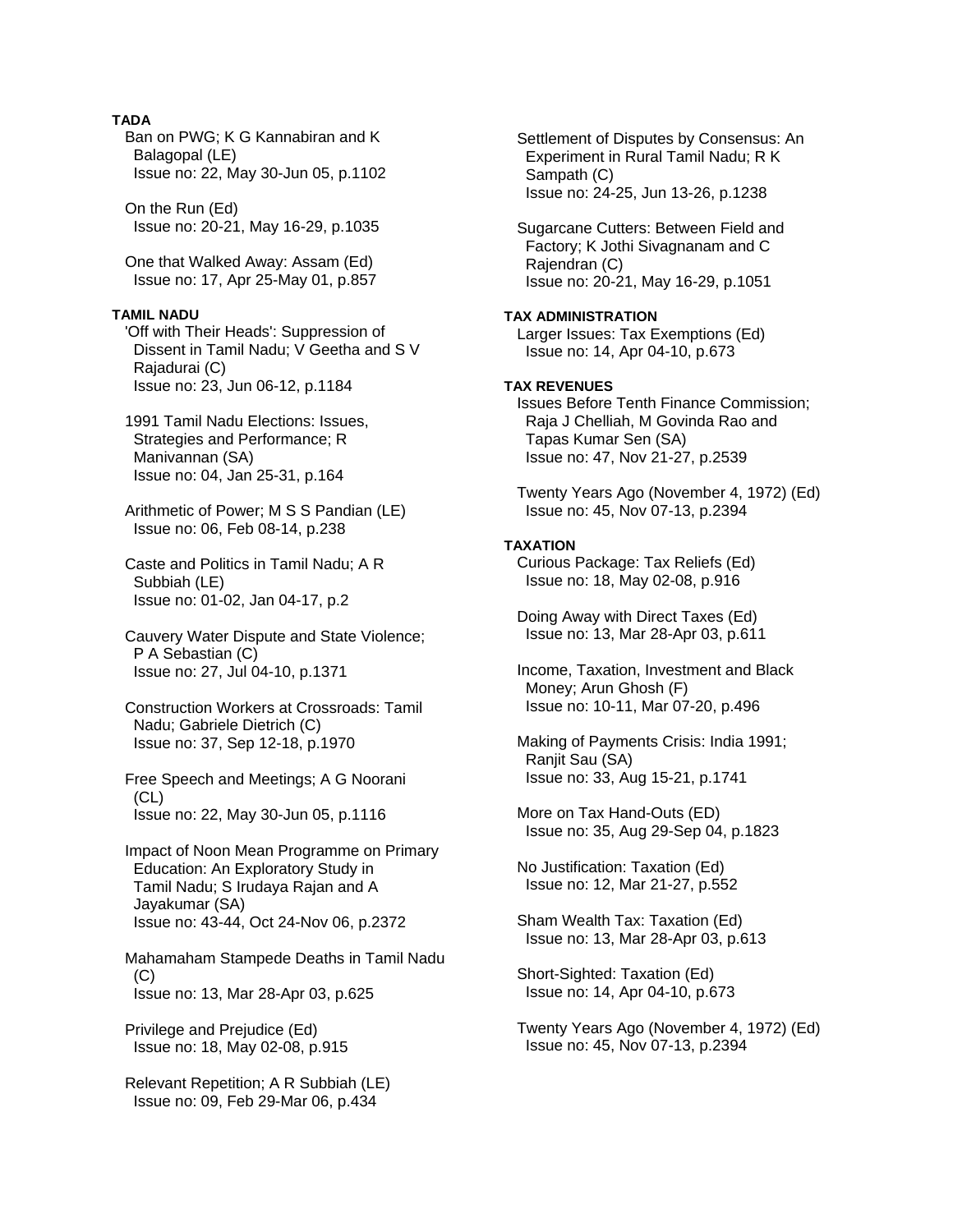## **TEA INDUSTRY**

 Tea Industry's Private Army: Law and Order (Ed) Issue no: 42, Oct 17-23, p.2273

## **TECHNICAL EDUCATION**

 Technical Education and Industrial Development in Madras Presidency: Illusions of a Policy in the Meking; Padmini Swaminathan (SA) Issue no: 30, Jul 25-31, p.1611

## **TECHNOLOGY AND DEVELOPMENT**

 Indian Textile Industry in 17th and 18th Centuries: Structure, Organisation and Responses; Kanakalatha Mukund (SA) Issue no: 38, Sep 19-25, p.2057

 International Markets for Steel Plant and Technology: An Industrial Organisation Approach; Bernard D'Mello (RA) Issue no: 09, Feb 29-Mar 06, p.M9

## **TECHNOLOGY TRANSFER**

 Social Technology: A New Factor in Development; Surendra J Patel (SA) Issue no: 35, Aug 29-Sep 04, p.1871

## **TELEVISION**

 Los Angeles Riots and Television; Amitava Kumar (C) Issue no: 26, Jun 27-Jul 03, p.1311

 Market Segmentation and Performance of Firms: Case Study of Indian Television Industry in 80s; K J Joseph (RA) Issue no: 48, Nov 28-Dec 04, p.M141

 Media and Terrorism; A G Noorani (CL) Issue no: 26, Jun 27-Jul 03, p.1301

 On the Trail of the Mahabharata; Janaky (D) Issue no: 37, Sep 12-18, p.1997

## **TENANCY**

 Changing Tenancy Relations in West Bengal: Popular Notions, Grassroot Realities; G K Chadha and Bhaumik S K (SA) Issue no: 19, May 09-15, p.1009

 Changing Tenancy Relations in West Bengal: Popular Notions, Grassroot Realities; G K Chadha and S K Bhaumik (SA) Issue no: 20-21, May 16-29, p.1089

## **TERRORISM**

 Essays on Contemporary Terror; Frederick F Clairmonte (BR) Issue no: 14, Apr 04-10, p.700

 Legitimacy for Terrorists: Politics (Ed) Issue no: 42, Oct 17-23, p.2273

 Media and Terrorism; A G Noorani (CL) Issue no: 26, Jun 27-Jul 03, p.1301

 New Indo-British Extradition Treaty: What is the Purpose?; N Siddharth (C) Issue no: 47, Nov 21-27, p.2531

 Terrorism, State Terrorism and Democratic Rights; Randhir Singh (SA) Issue no: 06, Feb 08-14, p.279

 Trigger-Happy: Security Forces (Ed) Issue no: 23, Jun 06-12, p.1165

## **TEXTILE INDUSTRY**

 First Congress Ministry and Labour: Struggles of Textile Mill Workers in Coimbatore, 1937-39; C S Krishna (SA) Issue no: 28, Jul 11-17, p.1497

 Indian Textile Industry in 17th and 18th Centuries: Structure, Organisation and Responses; Kanakalatha Mukund (SA) Issue no: 38, Sep 19-25, p.2057

 Mill Lobby Scuttles Cotton Exports: Cotton; D P Sharma (F) Issue no: 33, Aug 15-21, p.1707

 Recession in Textile Industry; D P Sharma (F) Issue no: 23, Jun 06-12, p.1167

## **THAILAND**

 Thailand: Habits Die Hard; M G G Pillai (C) Issue no: 23, Jun 06-12, p.1187

## **TOWN AND URBAN PLANNING**

 Housing and Urban Development: Policy Issues for 1990s; Rakesh Mohan (SA) Issue no: 36, Sep 05-11, p.1913

 Housing and Urban Development: Policy Issues for 1990s; Rakesh Mohan (SA) Issue no: 37, Sep 12-18, p.1990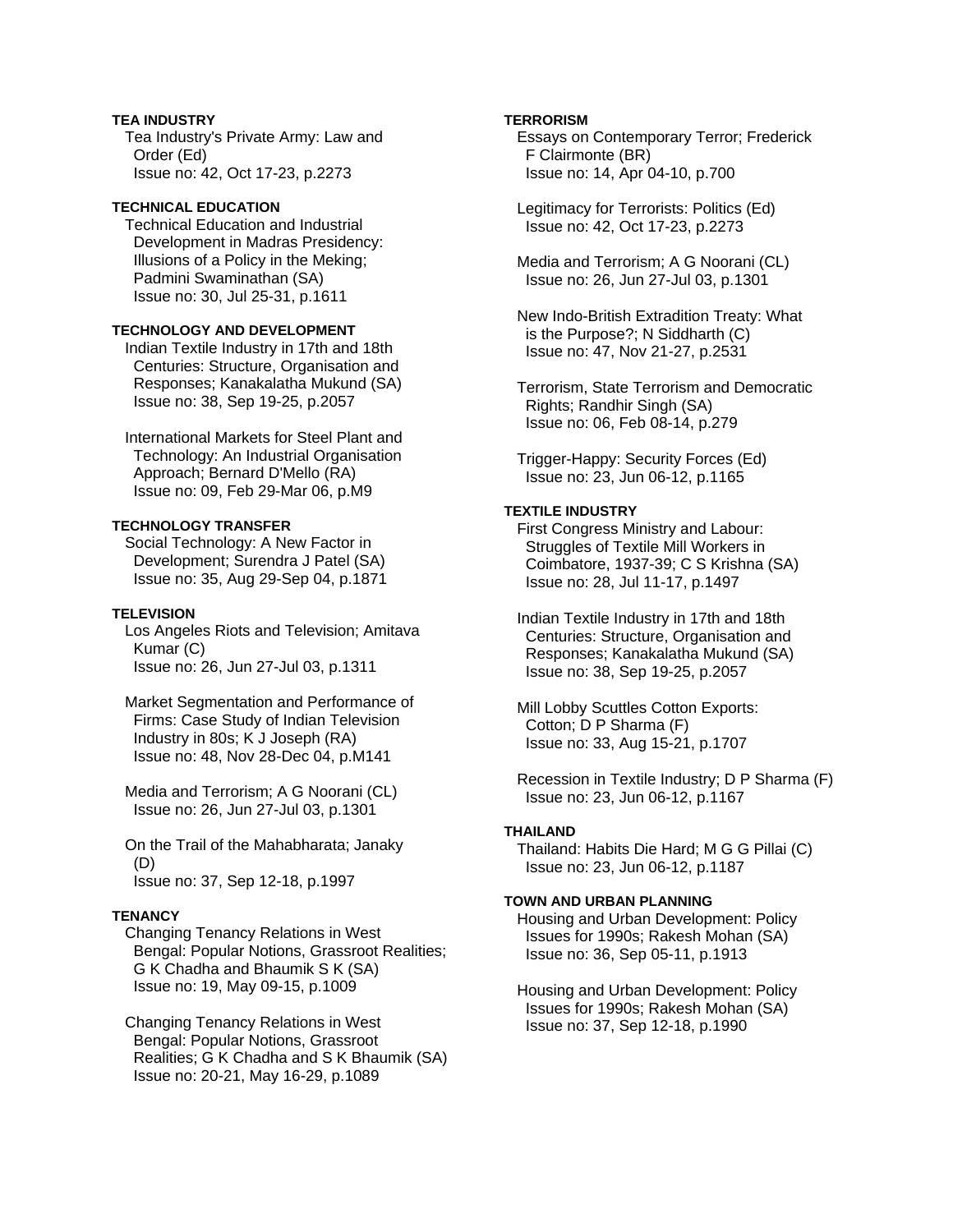#### **TRADE AGREEMENTS**

 Emerging Trade Alliances in Asia; M G G Pillai (C) Issue no: 05, Feb 01-07, p.199

 Indo-CIS Trade Relations (Ed) Issue no: 01-02, Jan 04-17, p.3

 Negotiations in Business: An Overview; S L Rao (RA) Issue no: 48, Nov 28-Dec 04, p.M166

 New Beginning: Trade with Russia (Ed) Issue no: 22, May 30-Jun 05, p.1105

## **TRADE AND ENVIRONMENT**

 Colonial India in World Economy; Arun Banerii (BR) Issue no: 29, Jul 18-24, p.1541

 Trade and Environment: The GATT Perspective; Biswajit Dhar (C) Issue no: 22, May 30-Jun 05, p.1123

 Uneasy Portent for Policy Reform: World Economy (Ed) Issue no: 15-16, Apr 11-24, p.732

#### **TRADE ASSOCIATIONS**

 Controversy over Formation of Reserve Bank of India, 1927-35; Aditya Mukheriee (SA) Issue no: 05, Feb 01-07, p.229

 The Unwanted Six Million (Ed) Issue no: 04, Jan 25-31, p.131

### **TRADE POLICY**

 Dual Exchange Rates and India's Export Strategy; Bishnupriya Gupta (C) Issue no: 39, Sep 26-Oct 02, p.2091

 Privatisation and Deregulation: Irrelevant Hypotheses; Kirit S Parikh (D) Issue no: 09, Feb 29-Mar 06, p.483

### **TRADE UNIONS**

 Construction Workers at Crossroads: Tamil Nadu; Gabriele Dietrich (C) Issue no: 37, Sep 12-18, p.1970

 Exit Policy in Public Sector; Bagaram Tulpule (C) Issue no: 07, Feb 15-21, p.319

 First Congress Ministry and Labour: Struggles of Textile Mill Workers in Coimbatore, 1937-39; C S Krishna (SA) Issue no: 28, Jul 11-17, p.1497

 Pressure Groups in India; Sumanta Banerjee (BR) Issue no: 34, Aug 22-28, p.1800

 Towards Political Struggle; K Narendra Mohan (LE) Issue no: 07, Feb 15-21, p.306

 Trade Unions' Retreat: Labour Policy (Ed) Issue no: 37, Sep 12-18, p.1944

 Uttar Pradesh: Workers Challenge Privatisation; Mukul (C) Issue no: 01-02, Jan 04-17, p.25

 A Year after Niyogi's Murder; Rajni Bakshi (C) Issue no: 40, Oct 03-09, p.2157

#### **TRADITIONAL KNOWLEDGE**

 Tradition, Power and Humanism; Boudhayan Chattopadhyay (P) Issue no: 48, Nov 28-Dec 04, p.2593

#### **TRAINING**

 Communications Workshop; Abhivyakti Group (LE) Issue no: 38, Sep 19-25, p.2006

#### **TRAVANCORE**

 Planters' Lobby in Late 19th Century: Implications for Travancore; Paul E Baak (SA) Issue no: 33, Aug 15-21, p.1747

#### **TRIBAL DEVELOPMENT**

 Conservation, Government and Tribal People; Vidhya Das (C) Issue no: 12, Mar 21-27, p.567

 Rhetoric Versus Reality: The State, Jawahar Rozgar Yojana and Peoples Participation; Rahul (C) Issue no: 51-52, Dec 19-Jan 01, p.2691

#### **TRIBAL LANDS**

 Development and Tribal Women; Achyut Das and Vidhya Das (C) Issue no: 27, Jul 04-10, p.1372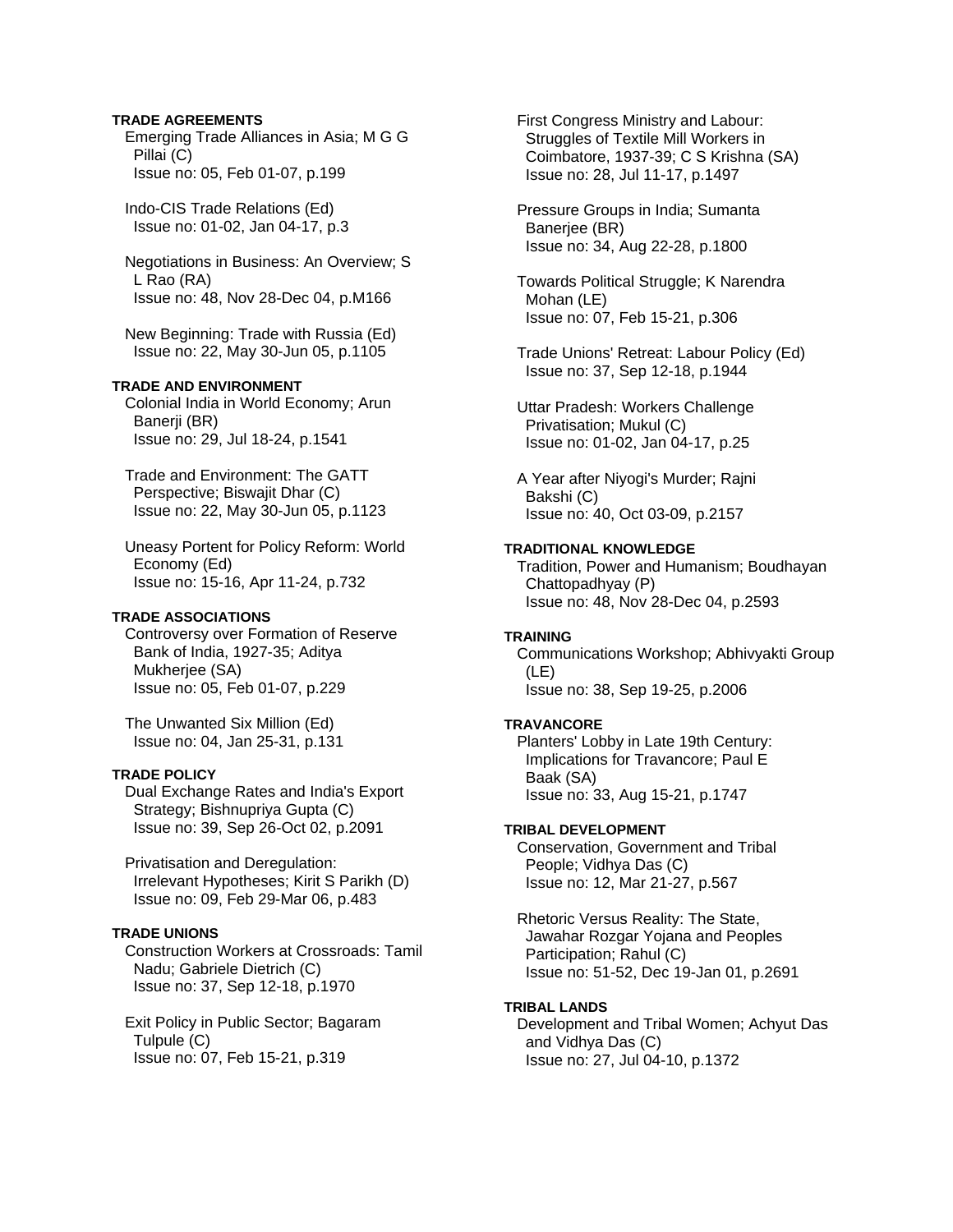## **TRIBAL LANDS**

 Rhetoric Versus Reality: The State, Jawahar Rozgar Yojana and Peoples Participation; Rahul (C) Issue no: 51-52, Dec 19-Jan 01, p.2691

#### **TRIBALS**

 Conservation, Government and Tribal People; Vidhya Das (C) Issue no: 12, Mar 21-27, p.567

 Development and Tribal Women; Achyut Das and Vidhya Das (C) Issue no: 27, Jul 04-10, p.1372

 Follow the Rainbow; Victor Das (C) Issue no: 10-11, Mar 07-20, p.507

 Ideology and Hegemony in Jharkhand Movement; A L Raj (P) Issue no: 05, Feb 01-07, p.200

 The Jharkhandis: Vision and Reality. A Micro-Study of Singhbhum; Srabani Raichaudhuri (SA) Issue no: 47, Nov 21-27, p.2551

 Kheria-Savar Sammelana in Purulia; Mahasveta Devi (LE) Issue no: 41, Oct 10-16, p.2206

 On BJP Tyranny; D K Malviya (LE) Issue no: 48, Nov 28-Dec 04, p.2566

 Story of Chuni Kotal; Mahasveta Devi (C) Issue no: 35, Aug 29-Sep 04, p.1836

 Tribal Deaths in Thane District: The Other Side; Pradip Prabhu (C) Issue no: 47, Nov 21-27, p.2527

 Tribal Question in Assam; Monirul Hussain  $(C)$ Issue no: 20-21, May 16-29, p.1047

#### **TRIPS**

 'Eroding Political Support for Structural Adjustment'; BM (C) Issue no: 04, Jan 25-31, p.143

 Dunkel Draft on TRIPS: Complete Denial of Developing Countries' Interests; Biswajit Dhar and C Niranjan Rao (SA) Issue no: 06, Feb 08-14, p.275

 GATT, the Dunkel Draft and India; JM (P) Issue no: 04, Jan 25-31, p.140

 In Reverse Gear: Patents (Ed) Issue no: 08, Feb 22-28, p.377

 Intellectual Property Rights and LDCs: Some Strategic Issues; Deepak Nayyar (SA) Issue no: 06, Feb 08-14, p.271

 Uruguay Round Text in Perspective; Rajeev Anand (SA) Issue no: 18, May 02-08, p.967

### **TRIPURA**

 State Indicted: Deb Commission Report on Tripura; Brinda Karat (C) Issue no: 03, Jan 18-24, p.80

 What Helicopter Surveys Don't Show: Tripura (Ed) Issue no: 34, Aug 22-28, p.1768

### **TUBEWELLS**

 Water Market in Eastern UP; Kripa Shankar (C) Issue no: 18, May 02-08, p.931

## **UDAIPUR**

 Udaipur Mosques: Invalid Claims; Asghar Ali Engineer (C) Issue no: 19, May 09-15, p.995

#### **ULFA**

 'Rough Justice': Assam (C) Issue no: 03, Jan 18-24, p.85

 Abuse of Preventive Detention: Assam (Ed) Issue no: 13, Mar 28-Apr 03, p.612

 Army in Assam: Pushing India Towards Disintegration; KC (C) Issue no: 23, Jun 06-12, p.1181

 Not the Primary Factor: Politics (Ed) Issue no: 01-02, Jan 04-17, p.5

 On Collision Course: Assam (Ed) Issue no: 36, Sep 05-11, p.1880

 One that Walked Away: Assam (Ed) Issue no: 17, Apr 25-May 01, p.857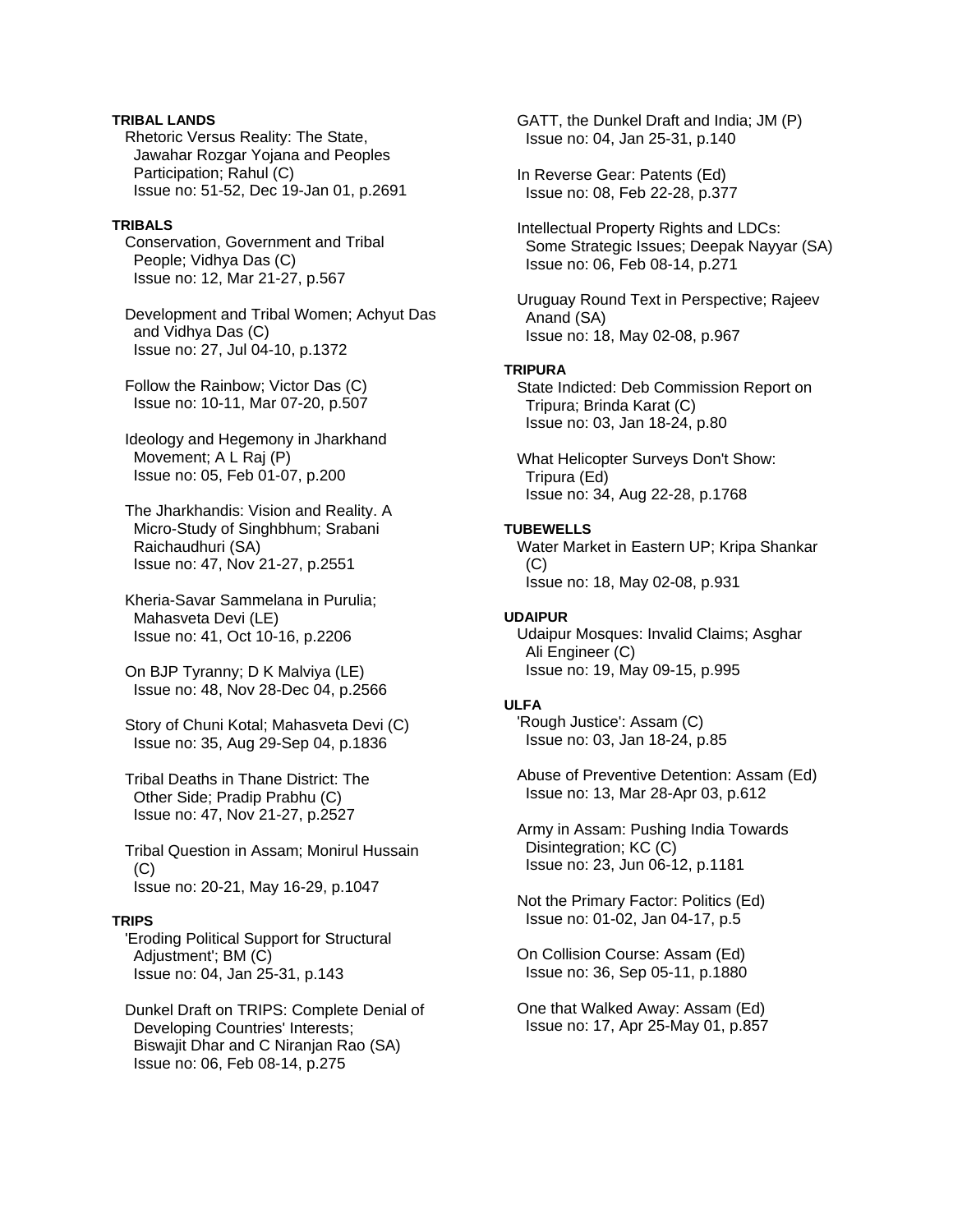## **UNCTAD**

 International Markets for Steel Plant and Technology: An Industrial Organisation Approach; Bernard D'Mello (RA) Issue no: 09, Feb 29-Mar 06, p.M9

#### **UNEMPLOYMENT**

 Droughts, Starvation, Unemployment; S R Sen (LE) Issue no: 28, Jul 11-17, p.1446

 Droughts, Starvation, Unemployment: Some Corrective Measure; S R Sen (C) Issue no: 19, May 09-15, p.989

 A Theory of Industrial Exit; Hannan Ezekiel (SA) Issue no: 04, Jan 25-31, p.159

#### **UNITED KINGDOM**

 Democracy or One Party State?: Reflections on the UK Election, 1992; Ankie Hoogvelt (C) Issue no: 17, Apr 25-May 01, p.880

 Economic Costs of Coal Pit Closure Programme in UK; Andrew Glyn (C) Issue no: 49-50, Dec 05-18, p.2638

 Short Reprieve: United Kingdom (Ed) Issue no: 43-44, Oct 24-Nov 06, p.2337

 Whither Labour? : United Kingdom; Michael Jacobs (C) Issue no: 24-25, Jun 13-26, p.1249

#### **UNITED NATIONS**

 The UN's Leaders; Siddharth Dube (C) Issue no: 23, Jun 06-12, p.1186

 What Big Powers Want from UN; Siddharth Dube (C) Issue no: 07, Feb 15-21, p.330

## **UNITED STATES**

 'Balanced Budget' Debate in US Congress; Amaresh Bagchi (C) Issue no: 28, Jul 11-17, p.1461

 The Air War: Some Dissenting Views; Vinay Lal (BR) Issue no: 42, Oct 17-23, p.2304

 The American Political System: A Critique of Its Functioning; Khalid B Sayeed (SA) Issue no: 39, Sep 26-Oct 02, p.2125 Bush Vulnerable in US Elections; Eric Parker (C) Issue no: 04, Jan 25-31, p.151 Can a Source Sue a Journalist?; A G Noorani (CL) Issue no: 08, Feb 22-28, p.386 From There to Eternity; Deena Khatkhate (F) Issue no: 30, Jul 25-31, p.1587 Into the Spider's Web: 'New World Order' (Ed) Issue no: 09, Feb 29-Mar 06, p.438 Introducing Norplant: Politics of Coercion; K Ravi Srinivas and K Kanakamala (C) Issue no: 29, Jul 18-24, p.1531 Los Angeles Riots and Television; Amitava Kumar (C) Issue no: 26, Jun 27-Jul 03, p.1311 Malaysia: Keeping the US at a Distance; M G G Pillai (C) Issue no: 29, Jul 18-24, p.1534 Plight of the Leprous Dollar; Frederick F Clairmonte (C) Issue no: 38, Sep 19-25, p.2027 Race and Gender in American Politics:

 Case of Clarence Thomas; Vinay Lal (C) Issue no: 03, Jan 18-24, p.86

 So Much for So Little: United States (Ed) Issue no: 46, Nov 14-20, p.2449

 The Tottering Empire: US Finance Capitalism; Frederick F Clairmonte and John H Cavanagh (C) Issue no: 42, Oct 17-23, p.2284

 Transnational Banks, US Power Game and Global Impoverishment; Amiya Kumar Bagchi (P) Issue no: 22, May 30-Jun 05, p.1133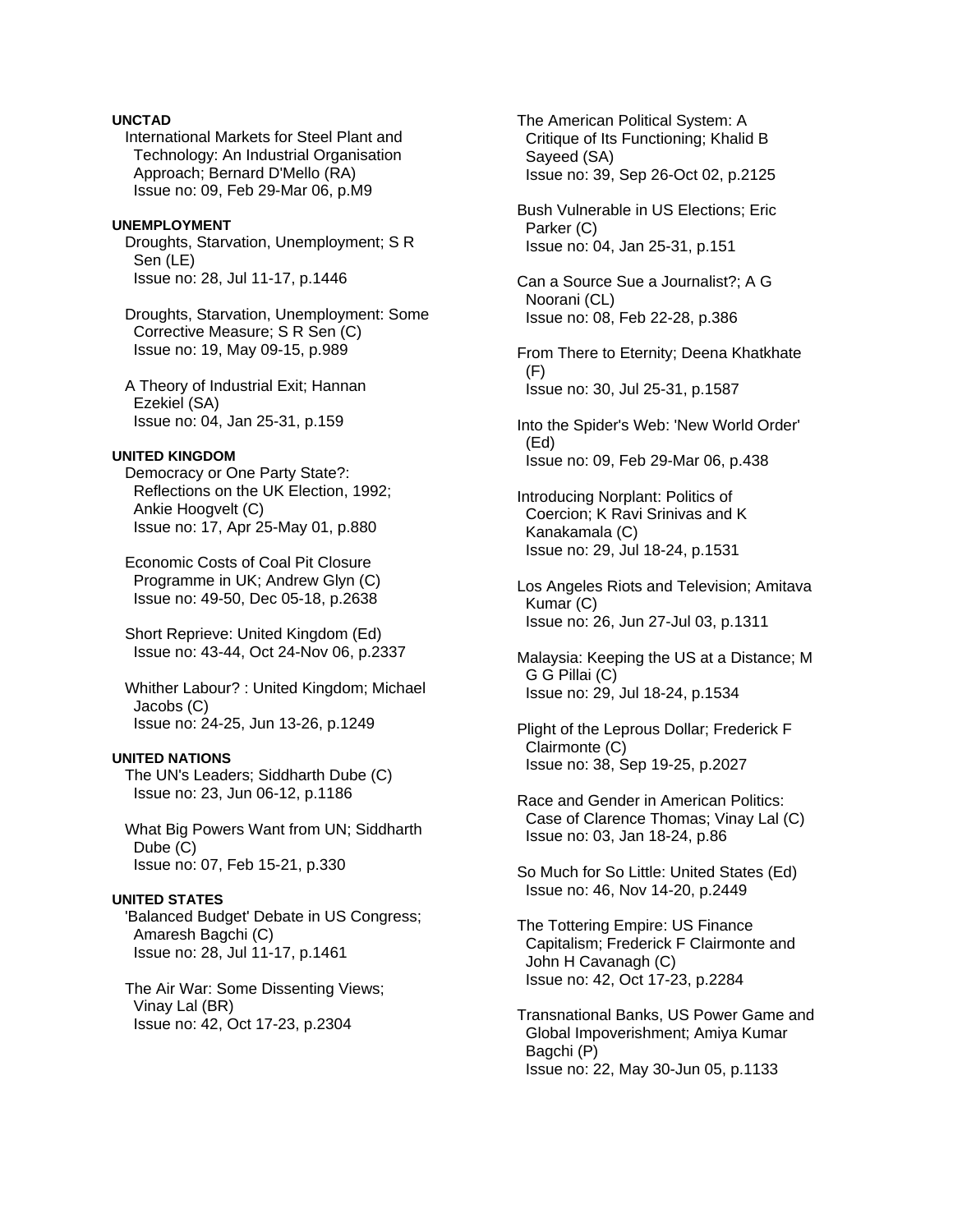#### **UNITED STATES**

 Underclass, Hi-tech and Los Angeles Uprising; K Ravi Srinivas (D) Issue no: 43-44, Oct 24-Nov 06, p.2388

 US Economy: Signs of Growing Crisis; Siddharth Dube (C) Issue no: 26, Jun 27-Jul 03, p.1308

 US Food Aid and Public Policy in Bangladesh; Kamal Uddin Ahmed (C) Issue no: 12, Mar 21-27, p.574

 US Foreign Policy after the Cold War; Siddharth Dube (C) Issue no: 28, Jul 11-17, p.1469

 What Big Powers Want from UN; Siddharth Dube (C) Issue no: 07, Feb 15-21, p.330

 World Economic Crisis Once Again; Andre Gunder Frank (C) Issue no: 09, Feb 29-Mar 06, p.457

## **UNIVERSITIES**

 Celluloid Awards; T R Bhat (LE) Issue no: 03, Jan 18-24, p.66

 University in 21st Century: A Third World View; Amrik Singh (SA) Issue no: 05, Feb 01-07, p.223

#### **URBAN DEVELOPMENT**

 Housing and Urban Development: Policy Issues for 1990s; Rakesh Mohan (SA) Issue no: 36, Sep 05-11, p.1913

 Housing and Urban Development: Policy Issues for 1990s; Rakesh Mohan (SA) Issue no: 37, Sep 12-18, p.1990

## **URBAN TRANSPORT**

 Housing and Urban Development: Policy Issues for 1990s; Rakesh Mohan (SA) Issue no: 37, Sep 12-18, p.1990

#### **URBANIZATION**

 Impact of In-Migration on Industrial Development: Case Study of Jetpur in Gujarat; Veronique Dupont (SA) Issue no: 45, Nov 07-13, p.2423

 India's Urban Housing: Theory and Policy; P B Anand (BR) Issue no: 38, Sep 19-25, p.2045

 Indian Navy Goes to War; Gurbir Singh (C) Issue no: 17, Apr 25-May 01, p.873

 Poverty and Inequality in China and India; Jim Matson and Mark Selden (SA) Issue no: 14, Apr 04-10, p.701

#### **USSR**

 Russia's 'Big-Bang' Entry into IMF; R G Gidadhubli and Abhijit Bhattacharya (C) Issue no: 33, Aug 15-21, p.1728

 Selling Science Cheap: Russia (Ed) Issue no: 40, Oct 03-09, p.2141

 Soviet and East European 'Socialism': What Went Wrong? And Who Is Right?; Andre Gunder Frank (P) Issue no: 46, Nov 14-20, p.2471

 Trade with Russia (Ed) Issue no: 46, Nov 14-20, p.2447

#### **UTTAR PRADESH**

 Approaching a Decisive Juncture: Uttar Pradesh; Amaresh Mishra (C) Issue no: 40, Oct 03-09, p.2158

 Ayodhya and After (Ed) Issue no: 49-50, Dec 05-18, p.2619

 BJP Gains by Default: Uttar Pradesh; Amaresh Misra (C) Issue no: 08, Feb 22-28, p.393

 Count Down to Kar Seva; Amaresh Misra (C) Issue no: 48, Nov 28-Dec 04, p.2582

 Destruction of Babri Masjid; A K Roy (LE) Issue no: 49-50, Dec 05-18, p.2618

 Escalating Violence on Harijans: Uttar Pradesh; Hiranmay Dhar (C) Issue no: 38, Sep 19-25, p.2023

 In True Colours: BJP (Ed) Issue no: 27, Jul 04-10, p.1357

 Khurja Riots 1990-91: Understanding the Conjuncture; Uma Chakravarti (SA) Issue no: 18, May 02-08, p.951

 New Alignments: Uttar Pradesh (Ed) Issue no: 41, Oct 10-16, p.2208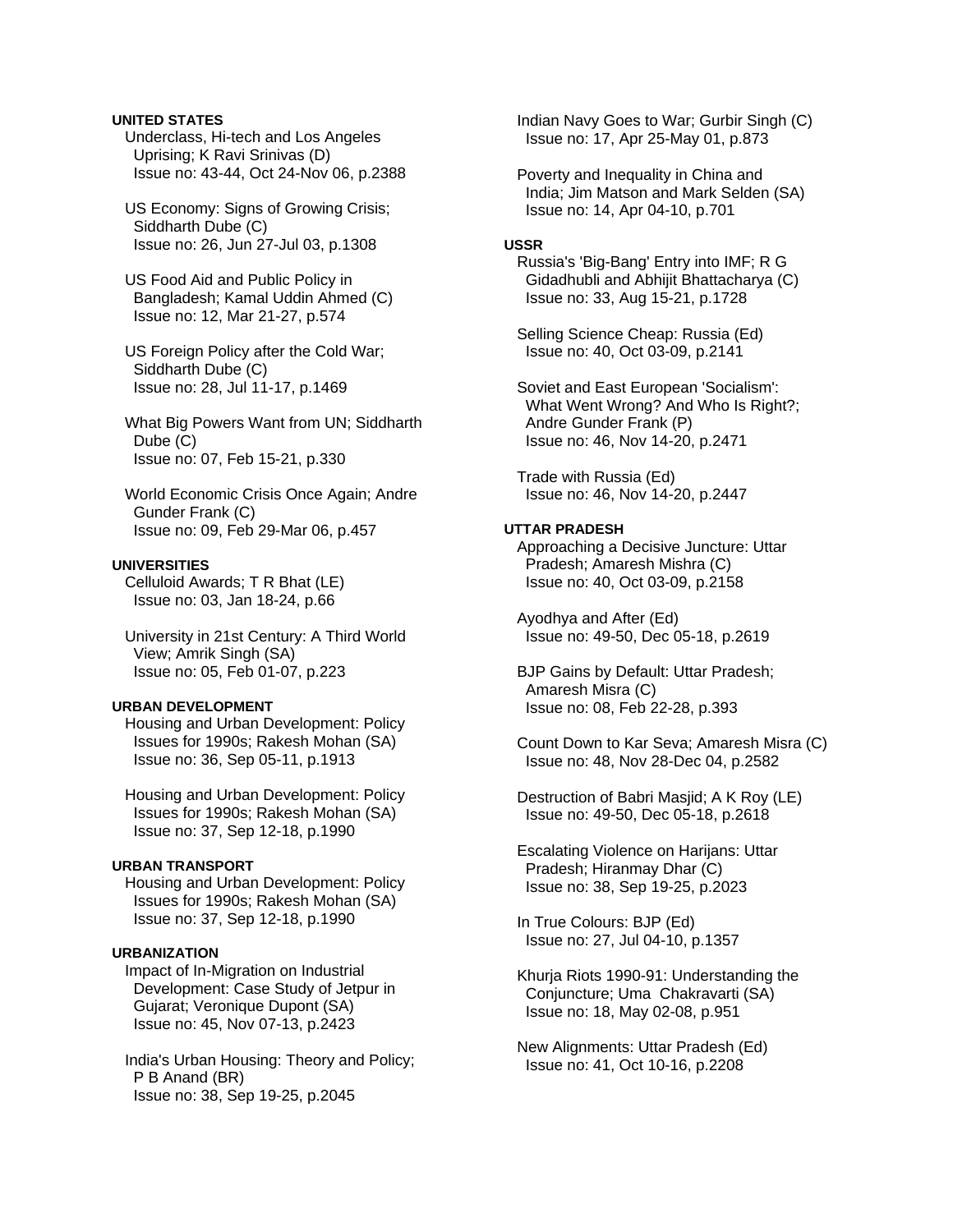## **UTTAR PRADESH**

 New Beginnings in UP Politics; Amaresh Misra (C) Issue no: 03, Jan 18-24, p.78

 The Retreat: Ayodhya (Ed) Issue no: 51-52, Dec 19-Jan 01, p.2673

 Threat of Mega Projects: Struggle of Two Himalayan Villages; Mukul (C) Issue no: 14, Apr 04-10, p.687

 Uttar Pradesh: Motion without Movement; Amaresh Misra (C) Issue no: 18, May 02-08, p.933

 Uttar Pradesh: Workers Challenge Privatisation; Mukul (C) Issue no: 01-02, Jan 04-17, p.25

 Water Market in Eastern UP; Kripa Shankar (C) Issue no: 18, May 02-08, p.931

#### **VALUE ADDED TAX**

 More on Tax Hand-Outs (ED) Issue no: 35, Aug 29-Sep 04, p.1823

#### **VEDAS**

 Ambedkar and Gita; P P Lakshman (LE) Issue no: 33, Aug 15-21, p.1702

## **VEGETABLE OIL INDUSTRY**

 Sunflower, Oil of the Future; D P Sharma (F) Issue no: 22, May 30-Jun 05, p.1107

#### **VIETNAM**

 Down Memory Lane: A Vietnam Vignette; Arun Ghosh (F) Issue no: 35, Aug 29-Sep 04, p.1833

 Vietnam: Old Men Remember; Nigel Harris (C) Issue no: 39, Sep 26-Oct 02, p.2097

#### **VIOLENCE**

 An Alliance at Stake: Bihar (Ed) Issue no: 42, Oct 17-23, p.2272

 Assam: Invoking NSA to Stifle Human Rights; KC (C) Issue no: 33, Aug 15-21, p.1723

 Chittagong Hill Tracts: Appalling Violence; Suhas Chakma (C) Issue no: 42, Oct 17-23, p.2295

 Creeping Decay in Institutions of Democracy; K G Kannabiran (C) Issue no: 33, Aug 15-21, p.1718

 Crime and Punishment; K G Kannabiran (C) Issue no: 43-44, Oct 24-Nov 06, p.2348

 Guarding the Guards: Crime and Politics (Ed) Issue no: 46, Nov 14-20, p.2448

 Undemocratic; Upendra Baxi (LE) Issue no: 46, Nov 14-20, p.2446

 Underclass, Hi-tech and Los Angeles Uprising; K Ravi Srinivas (D) Issue no: 43-44, Oct 24-Nov 06, p.2388

## **VIOLENCE AGAINST WOMEN**

 Bhateri Rape Case: Backlash and Protest; Kanchan Mathur (C) Issue no: 41, Oct 10-16, p.2221

 Creeping Decay in Institutions of Democracy; K G Kannabiran (C) Issue no: 33, Aug 15-21, p.1718

 Crimes Against Women: West Bengal (Ed) Issue no: 37, Sep 12-18, p.1945

 Protecting Women against Violence?: Review of a Decade of Legislation, 1980-89; Flavia Agnes (RA) Issue no: 17, Apr 25-May 01, p.WS19

#### **VISHWA HINDU PARISHAD**

 Faithful to the Script: Politics (Ed) Issue no: 30, Jul 25-31, p.1580

 Mahamaham Stampede Deaths in Tamil Nadu (C) Issue no: 13, Mar 28-Apr 03, p.625

 Nefarious Game: Politics (Ed) Issue no: 29, Jul 18-24, p.1512

 Religion and Politics; Arup Kumar Sen (LE) Issue no: 13, Mar 28-Apr 03, p.610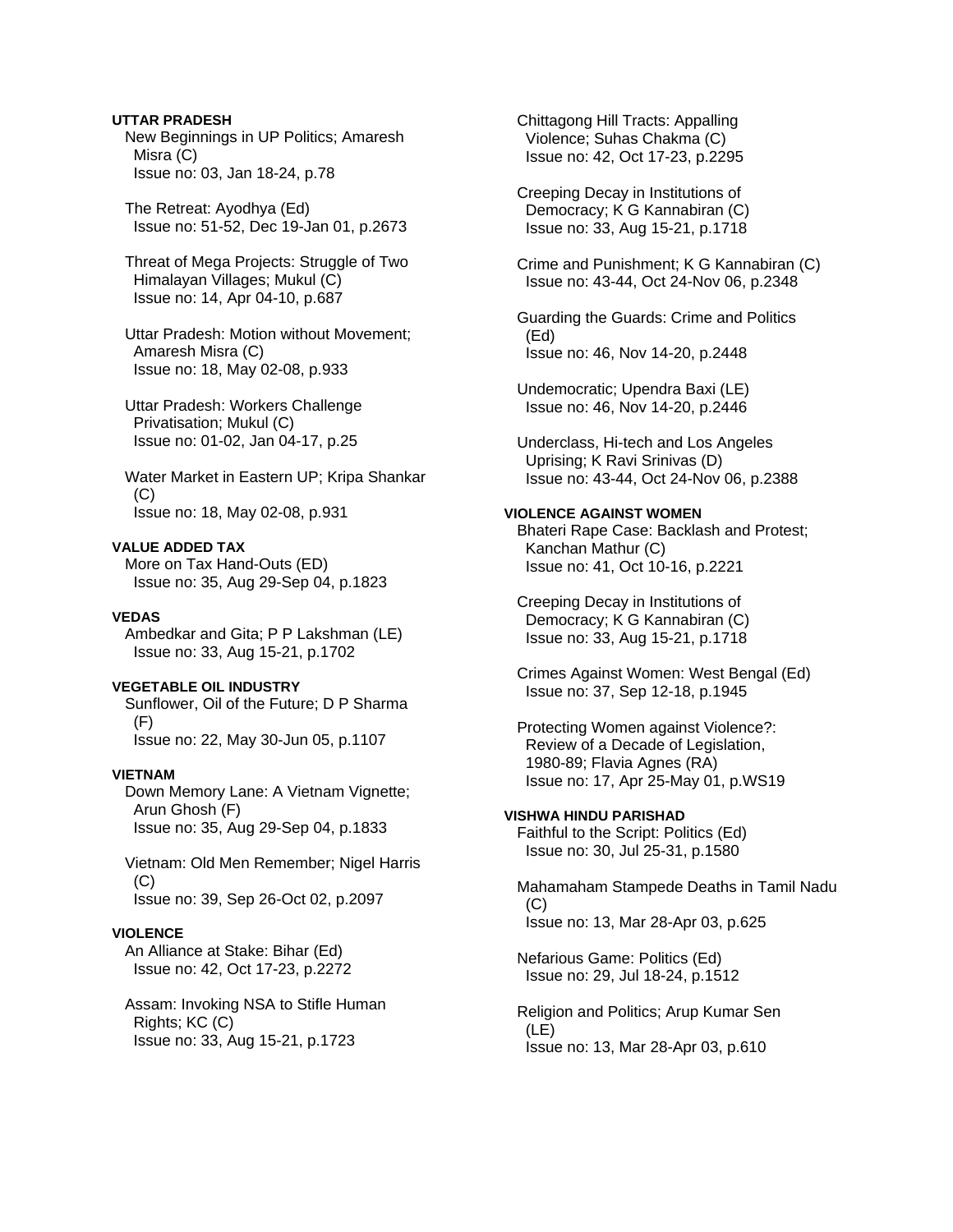#### **WAGES, PERKS AND BONUS**

 Asserting Right to Information; Sujata Gothoskar and Vijay Kanhere (BR) Issue no: 26, Jun 27-Jul 03, p.1324

 Credit, Inflation and Deflation: Some Theoretical Comments in the Indian Context; Prabhat Patnaik (SA) Issue no: 37, Sep 12-18, p.1983

 Plantation Labour Act and Child Labour; Sharit K Bhowmik (C) Issue no: 42, Oct 17-23, p.2287

 Planters' Lobby in Late 19th Century: Implications for Travancore; Paul E Baak (SA) Issue no: 33, Aug 15-21, p.1747

 Population, Poverty and Employment in India; T N Krishnan (SA) Issue no: 46, Nov 14-20, p.2479

 Social Legislation or Instrument of Exploitation?; Ashok Manohar and Nir Budhe (C) Issue no: 14, Apr 04-10, p.693

 Sustaining Serendipity?: Groundwater, Irrigation, Growth of Agricultural Production, and Poverty in Bangladesh; R W Palmer-Jones (RA) Issue no: 39, Sep 26-Oct 02, p.A128

 A Year after Niyogi's Murder; Rajni Bakshi (C) Issue no: 40, Oct 03-09, p.2157

### **WARS AND WARFARE**

 The Air War: Some Dissenting Views; Vinay Lal (BR) Issue no: 42, Oct 17-23, p.2304

 Vietnam: Old Men Remember; Nigel Harris (C) Issue no: 39, Sep 26-Oct 02, p.2097

#### **WASHINGTON**

 No Need for Defenders; Deena Khatkhate (F) Issue no: 34, Aug 22-28, p.1776

### **WASTELANDS**

 Are Grazing Lands Wastelands?: Some Evidence from Rajasthan; Rita Brara (SA) Issue no: 08, Feb 22-28, p.411

 Waste and the Permanent Settlement in Bengal; Vinay Krishin Gidwani (RA) Issue no: 04, Jan 25-31, p.PE39

#### **WATER RESOURCE MANAGEMENT**

 1992 Drought in Maharashtra: Misplaced Priorities, Mismanagement of Water Resources; D N Dhanagare (SA) Issue no: 27, Jul 04-10, p.1421

 Chasing the Watertable: Equity and Sustainability in Groundwater Management; Marcus H Moench (RA) Issue no: 51-52, Dec 19-Jan 01, p.A171

 Drought Relief in Maharashtra; M S Kale (LE) Issue no: 46, Nov 14-20, p.2446

 Joint Management of Irrigation Systems in India: Relevance of Japanese Experience; Ashok K Mitra (RA) Issue no: 26, Jun 27-Jul 03, p.A75

 Lush Fields and Parched Throats: Political Economy of Groundwater in Gujarat; Bela Bhatia (RA) Issue no: 51-52, Dec 19-Jan 01, p.A142

#### **WATERSHED DEVELOPMENT**

 Land Rights and Land Reform; Rekha Bandyopadhyay (BR) Issue no: 23, Jun 06-12, p.1191

## **WBOLESALE PRICE INDEX**

 Twenty Years Ago (October 7, 1972) (Ed) Issue no: 41, Oct 10-16, p.2210

#### **WEST BENGAL**

 Abdication of Responsiblity: West Bengal (Ed) Issue no: 40, Oct 03-09, p.2140

 Caste, Gender and Class in Panchayats: Case of Barddhaman, West Bengal; G K Lieten (SA) Issue no: 29, Jul 18-24, p.1567

 Changing Tenancy Relations in West Bengal: Popular Notions, Grassroot Realities; G K Chadha and Bhaumik S K (SA) Issue no: 19, May 09-15, p.1009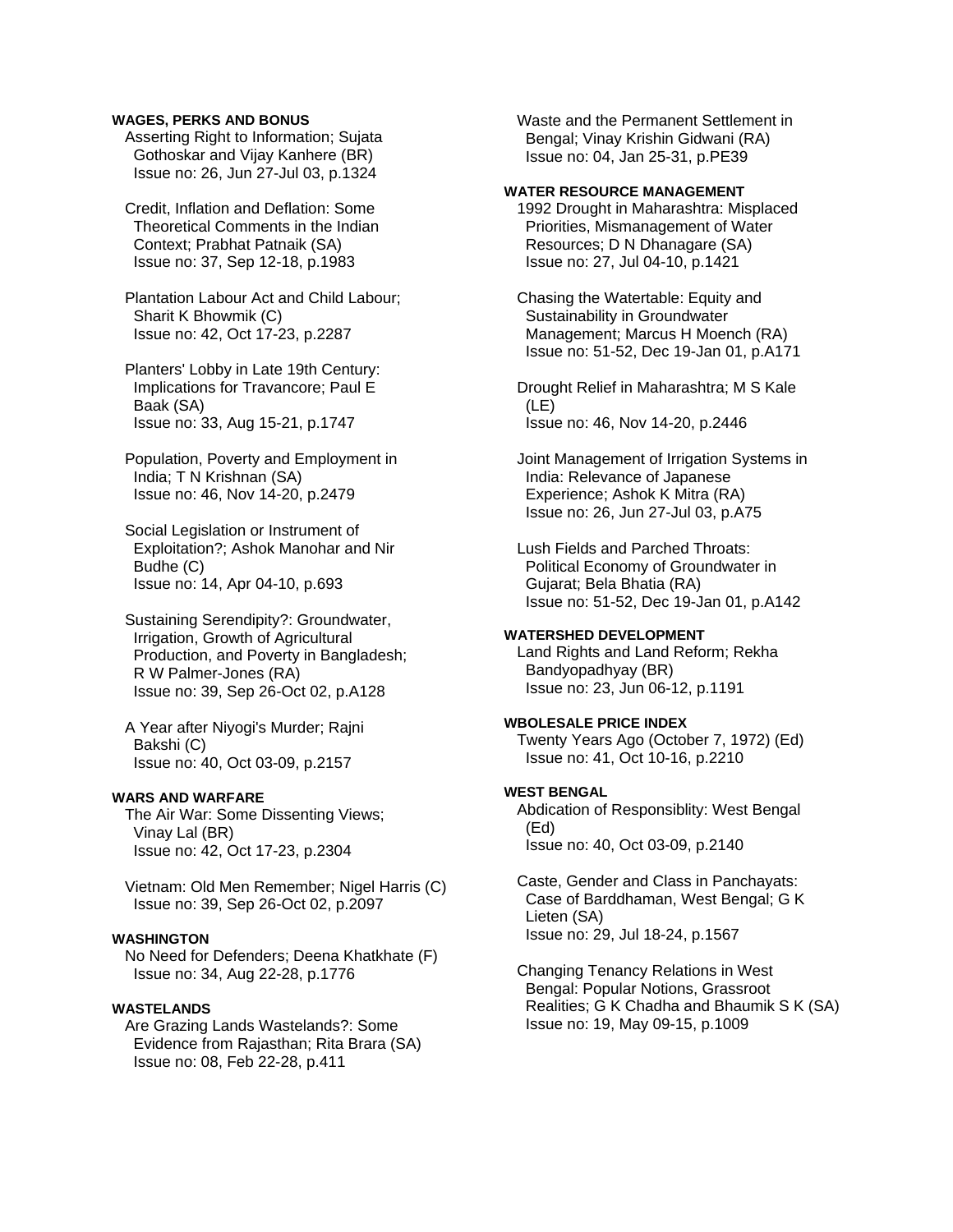## **WEST BENGAL**

 Changing Tenancy Relations in West Bengal: Popular Notions, Grassroot Realities; G K Chadha and S K Bhaumik (SA) Issue no: 20-21, May 16-29, p.1089

 A Chief Minister Forgets: Police Violence (Ed) Issue no: 23, Jun 06-12, p.1164

 Competition in Low Politics: West Bengal; Ajit Roy (C) Issue no: 24-25, Jun 13-26, p.1237

 Crimes Against Women: West Bengal (Ed) Issue no: 37, Sep 12-18, p.1945

 Dangerous Trends: West Bengal (Ed) Issue no: 15-16, Apr 11-24, p.733

 Forest Protection Committees in West Bengal; S B Roy (C) Issue no: 29, Jul 18-24, p.1528

- Historical Context of Political Change in Rural West Bengal: A Study of Seven Villages in Bardhaman; Sujit Narayan Chattopadhyay (SA) Issue no: 13, Mar 28-Apr 03, p.647
- Left Front in West Bengal; A Chatterjee (LE) Issue no: 33, Aug 15-21, p.1702
- Privatisation of Health Care?: West Bengal (Ed) Issue no: 19, May 09-15, p.977
- Riding the Free Rider: A Lesson from Barrackpore; Amaresh Bagchi (C) Issue no: 34, Aug 22-28, p.1778

 Rural Women Workers and Peasant Movements; Sharit K Bhowmik (BR) Issue no: 28, Jul 11-17, p.1475

 Uses of Literacy: Total Literacy Campaign in Three West Bengal Districts; Sumanta Banerjee (C) Issue no: 09, Feb 29-Mar 06, p.445

 Victims of 'Industrial Sickness': West Bengal (Ed) Issue no: 22, May 30-Jun 05, p.1105  Workers' Wrath: West Bengal (Ed) Issue no: 30, Jul 25-31, p.1581

### **WHO**

 Facade of AIDS Prevention?; Siddharth Dube (C) Issue no: 15-16, Apr 11-24, p.757

 Society and Medicine: Bridging the Information Gap; Wishvas Rane (C) Issue no: 05, Feb 01-07, p.191

#### **WHOLESALE PRICE INDEX**

 Budget Bluffs; Ashok Rudra (P) Issue no: 12, Mar 21-27, p.580

 Inflation Gathering Momentum: Prices (C) Issue no: 06, Feb 08-14, p.251

 Mixed Signals (Ed) Issue no: 41, Oct 10-16, p.2207

 No Respite on Prices Front (C) Issue no: 19, May 09-15, p.993

 Onward, Christian Soldiers (Ed) Issue no: 34, Aug 22-28, p.1767

## **WIDOWS**

 'Sati' as a Religious Rite: Parliamentary Papers on Widow Immolation, 1821-30; Vasudha Dalmia-Luderitz (RA) Issue no: 04, Jan 25-31, p.PE58

 Dimensions of Female Aging and Widowhood: Insights from Kerala Experience; Leela Gulati (RA) Issue no: 43-44, Oct 24-Nov 06, p.WS93

 Widows and Health in Rural North India; Marty Chen and Jean Dreze (RA) Issue no: 43-44, Oct 24-Nov 06, p.WS81

## **WOMEN AND CHILD HEALTH**

 Health Crisis in Central Asian Republics; Lincoln C Chen, Jon E Rohde and Richard Jolly (SA) Issue no: 23, Jun 06-12, p.1197

 Health of Women and Children in Rajasthan; Narendra Gupta, Pritam Pal, Madhu Bhargava and Mahesh Daga (SA) Issue no: 42, Oct 17-23, p.2323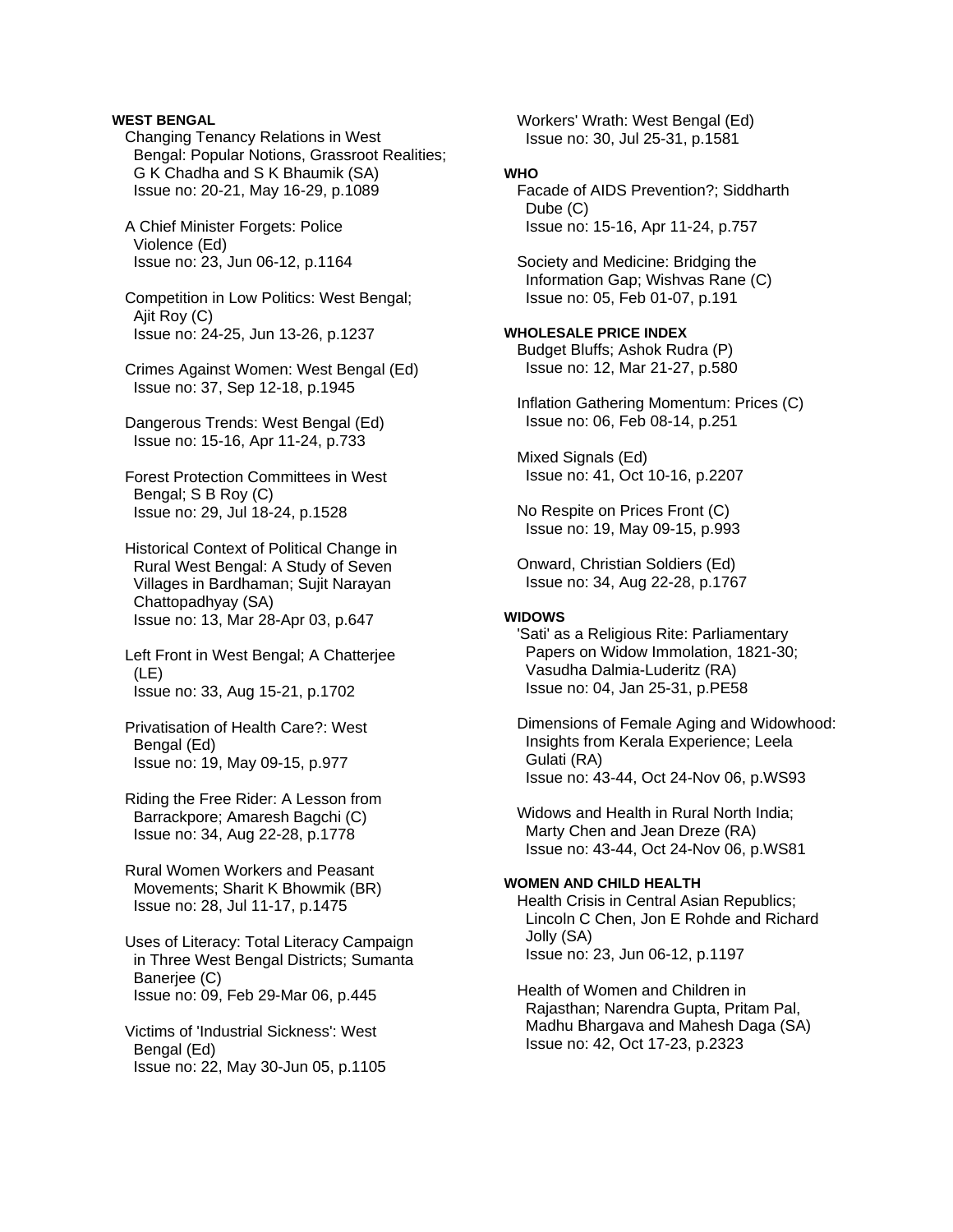### **WOMEN AND CHILD HEALTH**

 Widows and Health in Rural North India; Marty Chen and Jean Dreze (RA) Issue no: 43-44, Oct 24-Nov 06, p.WS81

#### **WOMEN AND DEVELOPMENT**

 Development and Tribal Women; Achyut Das and Vidhya Das (C) Issue no: 27, Jul 04-10, p.1372

 Development for Whom?: Critique of Rajasthan Programme (C) Issue no: 05, Feb 01-07, p.193

 Thus Far and No Further: Women's Development (Ed) Issue no: 18, May 02-08, p.916

 Women's Emancipation and Strategy of Development in Albania; Hafizullah Emadi (C) Issue no: 19, May 09-15, p.999

#### **WOMEN AND EDUCATION**

 Literacy and Arrack in Andhra; M Shatrugna (C) Issue no: 48, Nov 28-Dec 04, p.2583

 Ranchi Women Fight Ragging; Krishna Chaitanya (C) Issue no: 47, Nov 21-27, p.2525

 Research Perspective for Understanding Women's Education; M D Usha Devi (SA) Issue no: 24-25, Jun 13-26, p.1279

### **WOMEN AND WORK**

 Family, Household and Working Women; Nirmala Banerjee (BR) Issue no: 20-21, May 16-29, p.1070

 Fertility and Female Labour Force Participation in Kerala; Mridul Eapen (SA) Issue no: 40, Oct 03-09, p.2179

 Gender and Forms of Production: Labour-Intensive Industries in India and Mexico; Isa Baud (SA) Issue no: 34, Aug 22-28, p.1811

 Health of Women and Children in Rajasthan; Narendra Gupta, Pritam Pal, Madhu Bhargava and Mahesh Daga (SA) Issue no: 42, Oct 17-23, p.2323

 New Economic Policy and Female Employment; Sudha Deshpande and L K Deshpande (SA) Issue no: 41, Oct 10-16, p.2248

 Reflections and Interventions; Gail Omvedt (BR) Issue no: 45, Nov 07-13, p.2420

 Rural Women Workers and Peasant Movements; Sharit K Bhowmik (BR) Issue no: 28, Jul 11-17, p.1475

 Sex Discrimination in Employment: No Legal Protection; Aparna Viswanathan  $(C)$ Issue no: 18, May 02-08, p.935

 Shetkari Sanghtana and the Pursuit of Laxmi Mukti; Gopal Guru (C) Issue no: 28, Jul 11-17, p.1463

 Women Craft Workers as Security for Family Subsistence; Maithreyi Krishnaraj (RA) Issue no: 17, Apr 25-May 01, p.WS7

#### **WOMEN'S MOVEMENT**

 Andhra Pradesh's Anti-Liquor Movement; Kancha Haiah (C) Issue no: 45, Nov 07-13, p.2406

 Development for Whom?: Critique of Rajasthan Programme (C) Issue no: 05, Feb 01-07, p.193

 Protecting Women against Violence?: Review of a Decade of Legislation, 1980-89; Flavia Agnes (RA) Issue no: 17, Apr 25-May 01, p.WS19

 Reflections and Interventions; Gail Omvedt (BR) Issue no: 45, Nov 07-13, p.2420

## **WOMEN'S RIGHTS**

 Maintenance for Women Rhetoric of Equality; Flavia Agnes (P) Issue no: 41, Oct 10-16, p.2233

 Turmeric Land: Women's Property Rights in Tamil Society since Early Medieval Times; Kanakalatha Mukund (RA) Issue no: 17, Apr 25-May 01, p.WS2